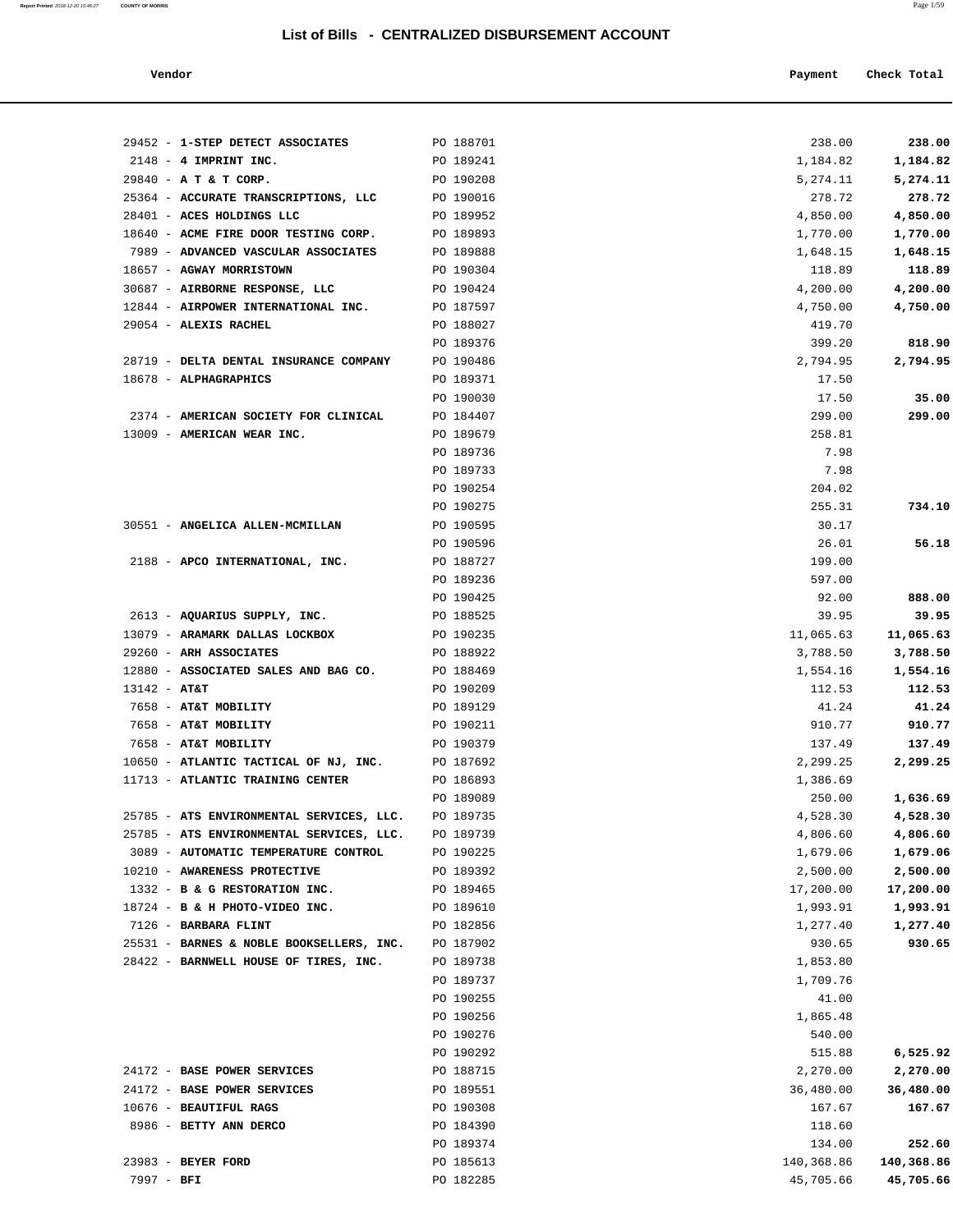**Report Printed** 2018-12-20 15:46:27 **COUNTY OF MORRIS** Page 2/59

| 27097 - EXEMPLIS CORPORATION                          | PO 185343 | 587.64    | 587.64    |
|-------------------------------------------------------|-----------|-----------|-----------|
| 4734 - BILL'S SERVICE CENTER                          | PO 190293 | 124.21    | 124.21    |
| 9476 - BINSKY SERVICE LLC                             | PO 188517 | 12,500.00 |           |
|                                                       | PO 189250 | 414.00    |           |
|                                                       | PO 189721 | 4,198.56  |           |
|                                                       | PO 189814 | 380.15    |           |
|                                                       | PO 190139 | 1,128.89  | 18,621.60 |
| 6725 - BIO-REFERENCE LABORATORIES, INC.               | PO 189512 | 1,345.00  | 1,345.00  |
| 26466 - BIOQUIP PRODUCTS, INC.                        | PO 188537 | 2,013.93  | 2,013.93  |
| 13239 - BOB BARKER COMPANY, INC.                      | PO 188466 | 326.61    | 326.61    |
| 10207 - BRADFORD SEABURY                              | PO 190106 | 148.97    | 148.97    |
| 13497 - BROOKSIDE DINER & RESTAURANT                  | PO 189997 | 69.00     | 69.00     |
| 26314 - BROWN & BROWN METRO, INC.                     | PO 188700 | 6, 250.00 | 6,250.00  |
| 28453 - BROWN TRUCK GROUP                             | PO 190257 | 2,027.60  |           |
|                                                       | PO 190294 | 149.18    |           |
|                                                       | PO 190295 | 66.37     | 2,243.15  |
| 5643 - BUNKY'S HEAVY TOWING, LLC                      | PO 188996 | 3,964.38  |           |
|                                                       | PO 190277 | 750.00    | 4,714.38  |
| 29247 - CABLEVISION LIGHTPATH NJ LLC                  | PO 190207 | 579.21    |           |
|                                                       | PO 190223 | 5,122.71  | 5,701.92  |
| 27428 - CALICO INDUSTRIAL SUPPLY, LLC                 | PO 189464 | 6,430.00  | 6,430.00  |
| 29893 - CAMPBELL SUPPLY OF                            | PO 190278 | 655.81    | 655.81    |
| 1523 - CARGOTEC USA INC                               | PO 178597 | 496.54    |           |
|                                                       | PO 178800 | 1,042.58  |           |
|                                                       | PO 178912 | 372.64    | 1,911.76  |
|                                                       | PO 189500 |           |           |
| 10296 - CCG MARKETING SOLUTIONS                       |           | 7,921.29  |           |
|                                                       | PO 190051 | 36,879.90 | 44,801.19 |
| 29044 - CDT TRAINING INC.                             | PO 190231 | 4,000.00  | 4,000.00  |
| 4598 - CDW GOVERNMENT                                 | PO 188621 | 1,891.99  |           |
|                                                       | PO 188614 | 476.47    |           |
|                                                       | PO 188729 | 3,878.62  |           |
|                                                       | PO 188915 | 1,796.68  |           |
|                                                       | PO 188924 | 1,808.40  |           |
|                                                       | PO 189447 | 284.40    |           |
|                                                       | PO 188960 | 476.47    | 10,613.03 |
| 13708 - CDW GOVERNMENT LLC                            | PO 188022 | 117.90    |           |
|                                                       | PO 188464 | 559.95    | 677.85    |
| 20487 - CENTURYLINK                                   | PO 188599 | 149.39    | 149.39    |
| 20487 - CENTURYLINK                                   | PO 190515 | 46.76     | 46.76     |
| $28373 - CHLIC$                                       | PO 190481 | 38,643.20 | 38,643.20 |
| 28373 - CHLIC                                         | PO 190485 | 27,099.02 | 27,099.02 |
| 21857 - CITYSIDE ARCHIVES, LLC                        | PO 190478 | 4,925.28  | 4,925.28  |
| 21857 - CITYSIDE ARCHIVES, LLC                        | PO 190504 | 4,633.15  | 4,633.15  |
| 26531 - CLARKE MOSQUITO CONTROL                       | PO 189019 | 1,158.60  | 1,158.60  |
| 13857 - CLIFFSIDE BODY CORP                           | PO 189615 | 6,286.00  | 6,286.00  |
| 30644 - CLINTON FIRST AID & RESCUE SQUAD IN PO 189400 |           | 300.00    | 300.00    |
| 320 - COLONIAL APPLIANCE                              | PO 188730 | 2,275.00  | 2,275.00  |
| 25489 - CONCRETE CONSTRUCTION CORP                    | PO 189242 | 92,500.00 | 92,500.00 |
| 13972 - CONSOLIDATED ENVIRONMENTAL INC                | PO 190104 | 27,080.00 | 27,080.00 |
| 13976 - CONSOLIDATED STEEL                            | PO 174228 | 3,945.00  | 3,945.00  |
| 27936 - CONTINENTAL HARDWARE, INC.                    | PO 190464 | 13,815.23 | 13,815.23 |
| 26101 - COOPER ELECTRIC SUPPLY CO.                    | PO 190129 | 1,428.92  | 1,428.92  |
| 26101 - COOPER ELECTRIC SUPPLY CO.                    | PO 190136 | 6,521.16  | 6,521.16  |
| 21755 - CORE PROMOTIONS, LLC                          | PO 190528 | 2,934.10  | 2,934.10  |
| 30552 - COUNTY AND MUNICPAL                           | PO 188999 | 260.00    | 260.00    |
| 14021 - COUNTY BUSINESS SYSTEMS INC                   | PO 189563 | 13,050.00 | 13,050.00 |
| 14027 - COUNTY COLLEGE OF MORRIS                      | PO 190610 | 53,142.32 | 53,142.32 |
| 14027 - COUNTY COLLEGE OF MORRIS                      | PO 190618 | 1,276.00  | 1,276.00  |
|                                                       |           |           |           |

| Vendor                                                |           | Payment   | Check Total |
|-------------------------------------------------------|-----------|-----------|-------------|
| 27097 - EXEMPLIS CORPORATION                          | PO 185343 | 587.64    | 587.64      |
| 4734 - BILL'S SERVICE CENTER                          | PO 190293 | 124.21    | 124.21      |
| 9476 - BINSKY SERVICE LLC                             | PO 188517 | 12,500.00 |             |
|                                                       | PO 189250 | 414.00    |             |
|                                                       | PO 189721 | 4,198.56  |             |
|                                                       | PO 189814 | 380.15    |             |
|                                                       | PO 190139 | 1,128.89  | 18,621.60   |
| 6725 - BIO-REFERENCE LABORATORIES, INC.               | PO 189512 | 1,345.00  | 1,345.00    |
| 26466 - BIOQUIP PRODUCTS, INC.                        | PO 188537 | 2,013.93  | 2,013.93    |
| 13239 - BOB BARKER COMPANY, INC.                      | PO 188466 | 326.61    | 326.61      |
| 10207 - BRADFORD SEABURY                              | PO 190106 | 148.97    | 148.97      |
| 13497 - BROOKSIDE DINER & RESTAURANT                  | PO 189997 | 69.00     | 69.00       |
| 26314 - BROWN & BROWN METRO, INC.                     | PO 188700 | 6, 250.00 | 6,250.00    |
| 28453 - BROWN TRUCK GROUP                             | PO 190257 | 2,027.60  |             |
|                                                       | PO 190294 | 149.18    |             |
|                                                       | PO 190295 | 66.37     | 2,243.15    |
| 5643 - BUNKY'S HEAVY TOWING, LLC                      | PO 188996 | 3,964.38  |             |
|                                                       | PO 190277 | 750.00    | 4,714.38    |
| 29247 - CABLEVISION LIGHTPATH NJ LLC                  | PO 190207 | 579.21    |             |
|                                                       | PO 190223 | 5,122.71  | 5,701.92    |
| 27428 - CALICO INDUSTRIAL SUPPLY, LLC                 | PO 189464 | 6,430.00  | 6,430.00    |
| 29893 - CAMPBELL SUPPLY OF                            | PO 190278 | 655.81    | 655.81      |
| 1523 - CARGOTEC USA INC                               | PO 178597 | 496.54    |             |
|                                                       | PO 178800 | 1,042.58  |             |
|                                                       | PO 178912 | 372.64    | 1,911.76    |
| 10296 - CCG MARKETING SOLUTIONS                       | PO 189500 | 7,921.29  |             |
|                                                       | PO 190051 | 36,879.90 | 44,801.19   |
| 29044 - CDT TRAINING INC.                             | PO 190231 | 4,000.00  | 4,000.00    |
| 4598 - CDW GOVERNMENT                                 | PO 188621 | 1,891.99  |             |
|                                                       | PO 188614 | 476.47    |             |
|                                                       | PO 188729 | 3,878.62  |             |
|                                                       | PO 188915 | 1,796.68  |             |
|                                                       | PO 188924 | 1,808.40  |             |
|                                                       | PO 189447 | 284.40    |             |
|                                                       | PO 188960 | 476.47    | 10,613.03   |
| 13708 - CDW GOVERNMENT LLC                            | PO 188022 | 117.90    |             |
|                                                       | PO 188464 | 559.95    | 677.85      |
| 20487 - CENTURYLINK                                   | PO 188599 | 149.39    | 149.39      |
| 20487 - CENTURYLINK                                   | PO 190515 | 46.76     | 46.76       |
| 28373 - CHLIC                                         | PO 190481 | 38,643.20 | 38,643.20   |
| $28373 - CHLIC$                                       | PO 190485 | 27,099.02 | 27,099.02   |
| 21857 - CITYSIDE ARCHIVES, LLC                        | PO 190478 | 4,925.28  | 4,925.28    |
| 21857 - CITYSIDE ARCHIVES, LLC                        | PO 190504 | 4,633.15  | 4,633.15    |
| 26531 - CLARKE MOSQUITO CONTROL                       | PO 189019 | 1,158.60  | 1,158.60    |
| 13857 - CLIFFSIDE BODY CORP                           | PO 189615 | 6,286.00  | 6,286.00    |
| 30644 - CLINTON FIRST AID & RESCUE SQUAD IN PO 189400 |           | 300.00    | 300.00      |
| 320 - COLONIAL APPLIANCE                              | PO 188730 | 2,275.00  | 2,275.00    |
| 25489 - CONCRETE CONSTRUCTION CORP                    | PO 189242 | 92,500.00 | 92,500.00   |
| 13972 - CONSOLIDATED ENVIRONMENTAL INC                | PO 190104 | 27,080.00 | 27,080.00   |
| 13976 - CONSOLIDATED STEEL                            | PO 174228 | 3,945.00  | 3,945.00    |
| 27936 - CONTINENTAL HARDWARE, INC.                    | PO 190464 | 13,815.23 | 13,815.23   |
| 26101 - COOPER ELECTRIC SUPPLY CO.                    | PO 190129 | 1,428.92  | 1,428.92    |
| 26101 - COOPER ELECTRIC SUPPLY CO.                    | PO 190136 | 6,521.16  | 6,521.16    |
| 21755 - CORE PROMOTIONS, LLC                          | PO 190528 | 2,934.10  | 2,934.10    |
| 30552 - COUNTY AND MUNICPAL                           | PO 188999 | 260.00    | 260.00      |
| 14021 - COUNTY BUSINESS SYSTEMS INC                   | PO 189563 | 13,050.00 | 13,050.00   |

14027 - **COUNTY COLLEGE OF MORRIS** PO 190618 14022 - **COUNTY COLLEGE OF MORRIS** PO 190623 417,576.59 **417,576.59**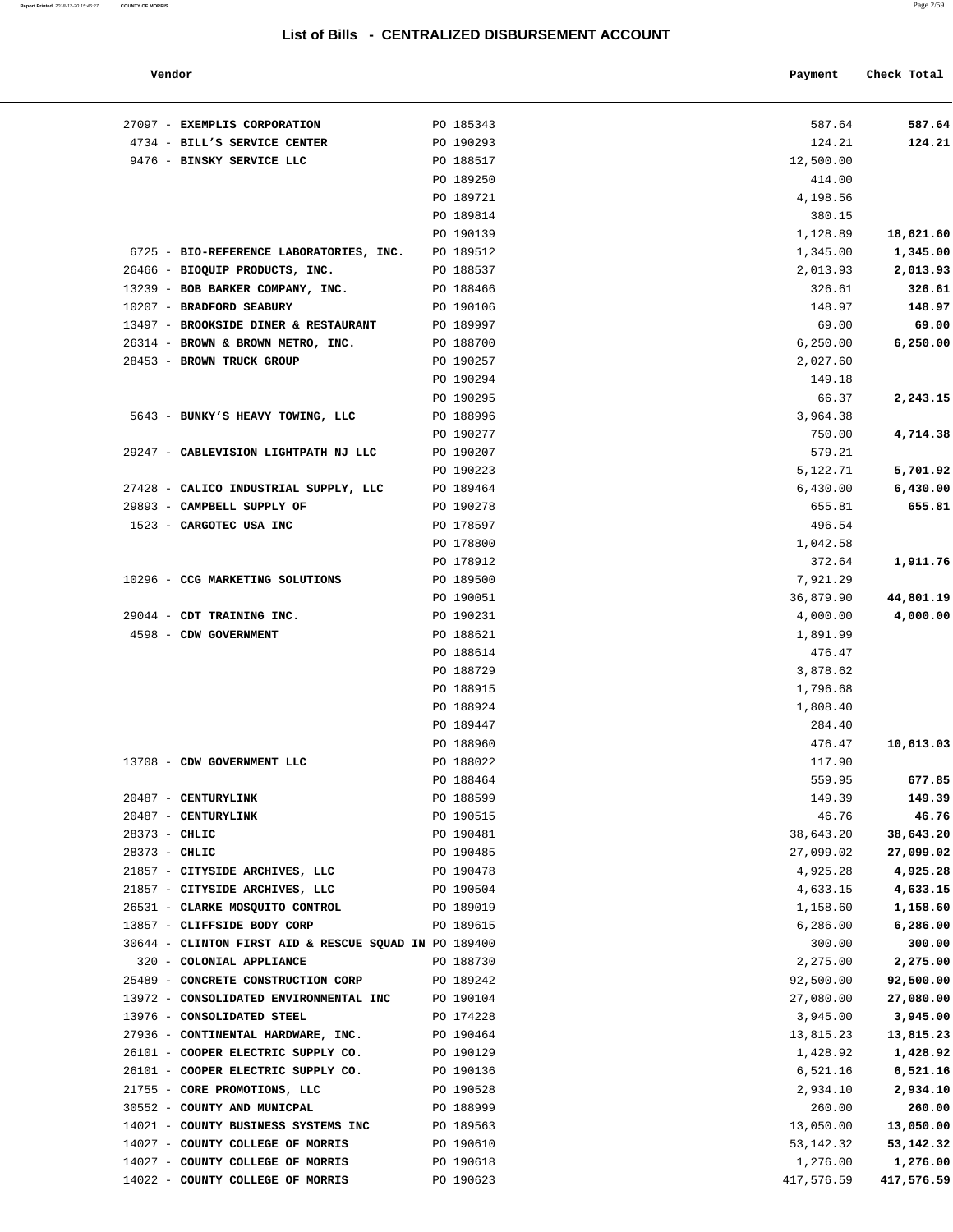**Report Printed** 2018-12-20 15:46:27 **COUNTY OF MORRIS** Page 3/59

| Vendor                        |           | Payment | Check Total |
|-------------------------------|-----------|---------|-------------|
| 14031 - COUNTY CONCRETE CORP. | PO 180207 | 48.25   | 48.25       |

| 14031 - COUNTY CONCRETE CORP.            | PO 190140 | 150.00     | 150.00           |
|------------------------------------------|-----------|------------|------------------|
| 10209 - COUNTY NARCOTICS COMMANDERS      | PO 189970 | 3,433.50   | 3,433.50         |
| 29633 - CRANE ASSOCIATES, P.C.           | PO 186706 | 3,900.00   | 3,900.00         |
| 11084 - CSAM MARKETING, INC.             | PO 185548 | 24,210.00  |                  |
|                                          | PO 189762 | 22,885.00  | 47,095.00        |
| 14077 - CSL WATER QUALITY INC            | PO 189929 | 3,302.00   | 3,302.00         |
| 14102 - CY DRAKE LOCKSMITHS, INC.        | PO 189423 | 136.48     |                  |
|                                          | PO 190258 | 104.99     | 241.47           |
| 12683 - D. C. EXPRESS INC                | PO 190361 | 380.00     | 380.00           |
| 12523 - D&B AUTO SUPPLY                  | PO 189780 | 1,608.88   |                  |
|                                          | PO 190259 | 1,231.38   | 2,840.26         |
| 14123 - DAILY RECORD                     | PO 190370 | 67.68      | 67.68            |
| 14123 - DAILY RECORD                     | PO 190371 | 218.52     | 218.52           |
| 14123 - DAILY RECORD                     | PO 190587 | 162.88     | 162.88           |
| 14123 - DAILY RECORD                     | PO 190633 | 84.02      | 84.02            |
| 8315 - DASH MEDICAL GLOVES INC           | PO 189102 | 2,836.00   |                  |
|                                          | PO 189072 | 709.00     |                  |
|                                          | PO 189509 | 3,899.50   | 7,444.50         |
| 26727 - DAVID W. SCHAEFER SEPTIC SERVICE | PO 189145 | 1,350.00   |                  |
|                                          | PO 189150 | 450.00     |                  |
|                                          | PO 189152 | 900.00     | 2,700.00         |
| 18414 - DAVID WEBER OIL COMPANY          | PO 187996 | 326.70     | 326.70           |
| 21922 - DEIRDRE'S HOUSE                  | PO 189372 | 1,020.00   | 1,020.00         |
| 14228 - DELL MARKETING L.P.              | PO 185841 | 1,520.45   |                  |
|                                          | PO 187884 | 38,683.66  |                  |
|                                          | PO 188624 | 221.97     |                  |
|                                          | PO 188628 | 684.60     | 41,110.68        |
| 28637 - DELTA DENTAL OF NEW JERSEY, INC. | PO 190316 | 16,099.20  | 16,099.20        |
| 28637 - DELTA DENTAL OF NEW JERSEY, INC. | PO 190487 | 1,342.22   | 1,342.22         |
| 13038 - DEMCO                            | PO 186701 | 1,460.00   |                  |
|                                          | PO 188976 | 771.88     | 2,231.88         |
| 25169 - DENISE THORNTON                  | PO 190590 | 212.97     | 212.97           |
| 28255 - DISCOUNT OFFICE SOLUTIONS, LLC   | PO 188798 | 5,390.00   | 5,390.00         |
| 24335 - DISCOVERY BENEFITS INC.          | PO 189218 | 738.50     | 738.50           |
| 14379 - DOVER BRAKE & CLUTCH CO INC      | PO 190260 | 927.12     |                  |
|                                          | PO 190261 | 315.54     |                  |
|                                          | PO 190296 | 20.16      |                  |
|                                          | PO 190297 | 450.56     | 1,713.38         |
| 10726 - DR. NATHAN SABIN                 | PO 189069 |            |                  |
|                                          |           | 275.00     | 275.00<br>235.00 |
| 20478 - DRUGSCAN INC                     | PO 189391 | 235.00     |                  |
| 28752 - CRYSTAL SPRINGS                  | PO 189018 | 52.97      |                  |
|                                          | PO 189044 | 1.98       |                  |
|                                          | PO 189228 | 0.99       | 61.88            |
|                                          | PO 190483 | 5.94       |                  |
| 11691 - DYNAMIC IMAGING SYSTMES INC      | PO 189057 | 5,702.00   | 5,702.00         |
| $14438$ - E.A. MORSE & CO. INC.          | PO 189041 | 1,119.35   |                  |
|                                          | PO 189080 | 1,124.40   |                  |
|                                          | PO 189207 | 112.74     |                  |
|                                          | PO 189881 | 30.20      | 2,386.69         |
| 30661 - EA MEDICAL LLC                   | PO 189951 | 3,865.00   | 3,865.00         |
| 18985 - EBSCO INFORMATION SERVICES       | PO 189149 | 6,234.00   |                  |
|                                          | PO 189151 | 31.49      | 6,265.49         |
| 30655 - ELECTRONICS SECURITY SPECIALISTS | PO 189573 | 2,940.00   | 2,940.00         |
| 11345 - EMBROIDME                        | PO 189986 | 240.00     | 240.00           |
| 2047 - EMPLOYMENT HORIZONS, INC.         | PO 189132 | 903.00     | 903.00           |
| 12300 - EXPRESS FRAMES LLC               | PO 188842 | 296.47     | 296.47           |
| 14641 - FAMILY INTERVENTION              | PO 189562 | 122,704.00 | 122,704.00       |
| 15382 - FAMILY PROMISE OF                | PO 190531 | 8,073.00   |                  |
|                                          |           |            |                  |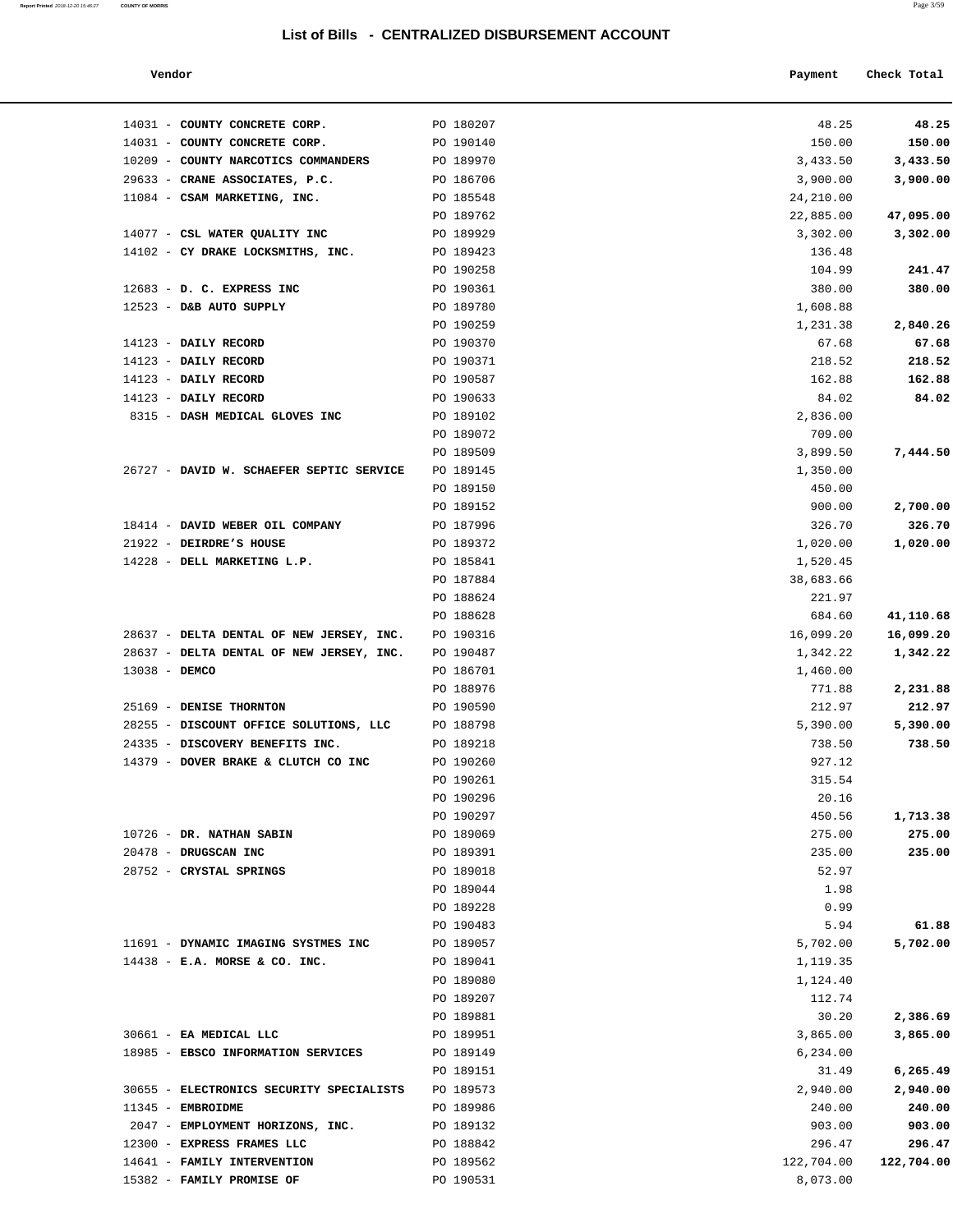| Vendor |  | the contract of the contract of the | Payment Check Total |
|--------|--|-------------------------------------|---------------------|
|        |  |                                     |                     |

|                                              | PO 190557              | 12,616.00          | 20,689.00 |
|----------------------------------------------|------------------------|--------------------|-----------|
| 12515 - FASTENAL COMPANY                     | PO 189048              | 1,580.55           | 1,580.55  |
| $5088$ - FBI/LEEDA                           | PO 189397<br>PO 190324 | 650.00             | 1,300.00  |
| 9388 - FF1 PROFESSIONAL SAFETY SERVICES      | PO 190341              | 650.00<br>3,069.68 | 3,069.68  |
| 21677 - FIRE AND SECURITY TECHNOLOGIES       | PO 189532              | 1,495.00           | 1,495.00  |
| 3051 - LAZ PARKING                           | PO 190541              | 3,102.71           | 3,102.71  |
| 28666 - FLAGSHIP HEALTH SYSTEMS, INC.        | PO 190319              | 2,960.20           |           |
|                                              | PO 190488              | 592.04             | 3,552.24  |
| 12151 - FLEMINGTON BUICK CHEVROLET           | PO 190262              | 400.72             |           |
|                                              | PO 190299              | 53.70              | 454.42    |
| 2147 - FLEMINGTON DEPT STORE INC             | PO 186036              | 607.00             |           |
|                                              | PO 187006              | 386.00             | 993.00    |
| 25330 - FLEMINGTON DEPT STORE INC            | PO 189004              | 1,544.40           | 1,544.40  |
| 25330 - FLEMINGTON DEPT STORE INC            | PO 189021              | 591.60             | 591.60    |
| 25330 - FLEMINGTON DEPT STORE INC            | PO 189385              | 135.75             | 135.75    |
| 25330 - FLEMINGTON DEPT STORE INC            | PO 189427              | 112.70             | 112.70    |
| 25330 - FLEMINGTON DEPT STORE INC            | PO 189731              | 443.70             | 443.70    |
| 12325 - FRANK BRODEEN OLC                    | PO 189658              | 3,920.00           | 3,920.00  |
| 14786 - FRED PRYOR SEMINARS                  | PO 188574              | 99.00              |           |
|                                              | PO 189895              | 198.00             | 297.00    |
| 25501 - FREDRIC M. KNAPP                     | PO 190632              | 68.22              | 68.22     |
| 24822 - FUTUREWORK SYSTEMS LLC               | PO 190088              | 12,660.00          | 12,660.00 |
| $14839 - GALE$                               | PO 186126              | 318.29             |           |
|                                              | PO 187147              | 441.45             | 759.74    |
| $14852$ - GANN LAW BOOKS                     | PO 188036              | 1,214.00           |           |
|                                              | PO 187791              | 179.00             | 1,393.00  |
| 14726 - GEN-EL SAFETY & INDUSTRIAL PO 189594 |                        | 2,605.00           | 2,605.00  |
| 14904 - GERSTNER CASH REGISTERS INC          | PO 190002              | 954.00             | 954.00    |
| 14886 - GM FENCE CO.                         | PO 189994              | 660.00             |           |
|                                              | PO 189996              | 1,500.00           | 2,160.00  |
| 751 - GOVERNMENT TECHNOLOGIES, INC.          | PO 189916              | 308.00             | 308.00    |
| $14984$ - GRAINGER                           | PO 187727              | 12,292.69          |           |
|                                              | PO 187995              | 133.25             |           |
|                                              | PO 189961              | 137.69             |           |
|                                              | PO 189962<br>PO 189614 | 338.86<br>204.90   |           |
|                                              | PO 189616              | 179.65             |           |
|                                              | PO 189470              | 1,303.91           |           |
|                                              | PO 189724              | 474.88             | 15,065.83 |
| $24884$ - GRAINGER                           | PO 189008              | 552.48             | 552.48    |
| $14983$ - GRAINGER                           | PO 189705              | 1,420.16           | 1,420.16  |
| 26326 - GREEN OUTLOOK LANDSCAPING &          | PO 190001              | 5,750.00           | 5,750.00  |
| 20005 - GROFF TRACTOR NJ, LLC                | PO 189782              | 103.88             |           |
|                                              | PO 189783              | 156.28             | 260.16    |
| 20320 - HANNON FLOOR COVERING CORP           | PO 189192              | 28,021.98          | 28,021.98 |
| 30359 - HD SUPPLY CONSTRUCTION &             | PO 189764              | 827.50             | 827.50    |
| 28456 - HERBST-MUSCIANO, LLC                 | PO 190118              | 1,170.00           | 1,170.00  |
| 928 - HINDSIGHT, INC                         | PO 190310              | 20,647.00          | 20,647.00 |
| 30652 - HORIZON BUSINESS GROUP, LLC          | PO 189546              | 4,650.00           | 4,650.00  |
| 30652 - HORIZON BUSINESS GROUP, LLC          | PO 189574              | 3,159.00           | 3,159.00  |
| 29901 - IDEAL AUTO BODY, LLC                 | PO 190445              | 4,888.60           |           |
|                                              | PO 190444              | 1,423.82           | 6,312.42  |
| 26660 - ILIFF-RUGGIERO FUNERAL HOME INC.     | PO 190453              | 11,500.00          | 11,500.00 |
| 29846 - IMPERIAL BAG & PAPER CO. LLC         | PO 189123              | 124.26             | 124.26    |
| 10757 - INFOBASE LEARNING                    | PO 189828              | 1,123.61           |           |
|                                              | PO 189830              | 770.62             | 1,894.23  |
| 1664 - INGRAM LIBRARY SERVICES               | PO 190144              | 5,077.81           |           |
|                                              | PO 190145              | 1,512.11           | 6,589.92  |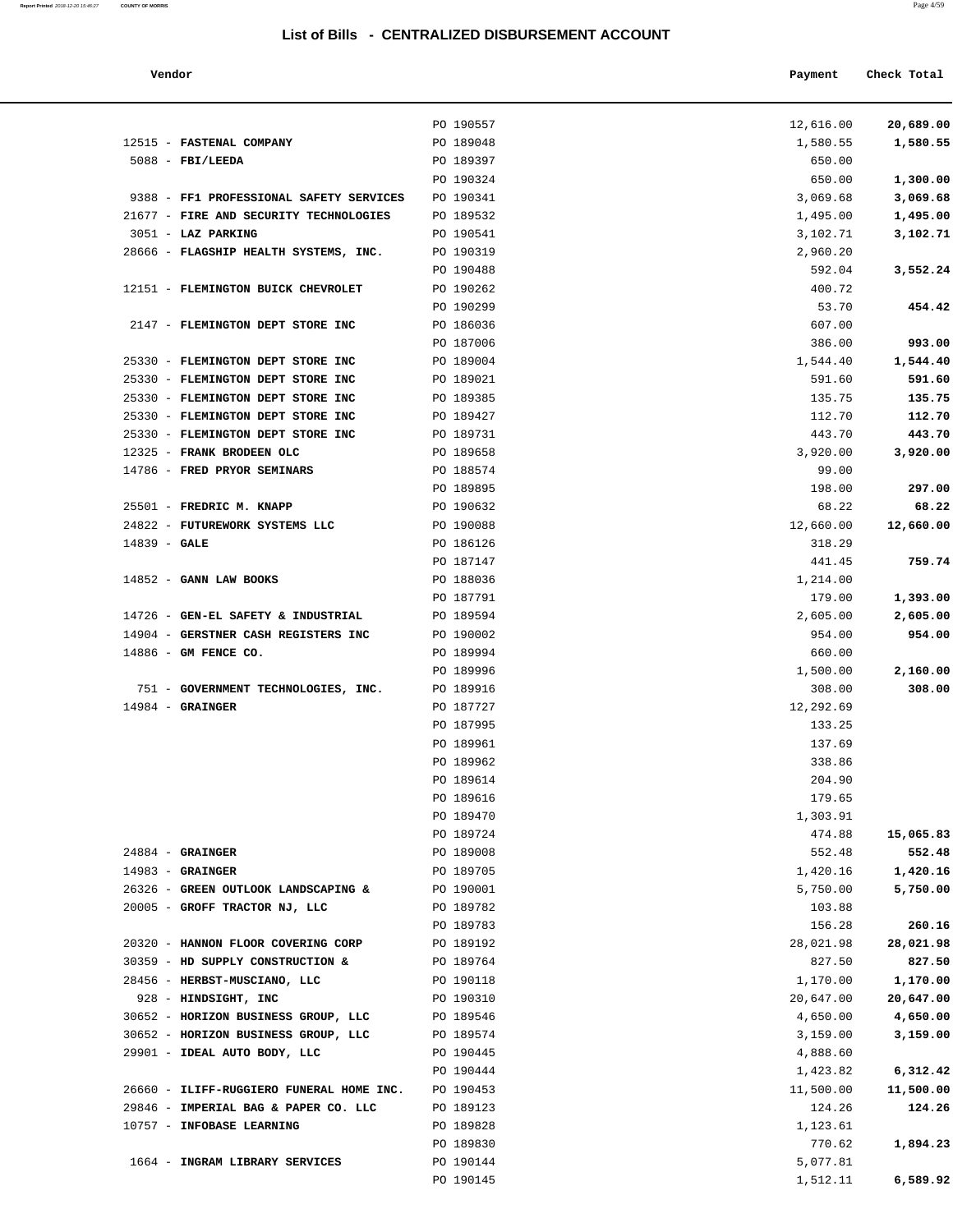| Report Printed 2018-12-20 15:46:27 | <b>COUNTY OF MORRIS</b> | Page 5/59 |
|------------------------------------|-------------------------|-----------|
|                                    |                         |           |

| Vendor                                                      |                        | Payment             | Check Total         |
|-------------------------------------------------------------|------------------------|---------------------|---------------------|
| 1664 - INGRAM LIBRARY SERVICES                              | PO 190146              | 1,597.14            |                     |
|                                                             | PO 190147              | 758.21              |                     |
|                                                             | PO 190148              | 3,751.01            | 6,106.36            |
| 28900 - INNOVATIVE CREDIT SOLUTIONS, INC.                   | PO 189106              | 340.00              | 340.00              |
| 19236 - INSTITUTE FOR FORENSIC PSYCHOLOGY                   | PO 188968              | 350.00              | 350.00              |
| 4859 - INSTITUTE FOR FORENSIC PSYCHOLOGY                    | PO 189524              | 1,160.00            | 1,160.00            |
| 23977 - INTERNATIONAL PUBLIC                                | PO 187141              | 1,347.00            | 1,347.00            |
| 30135 - INVESTIGATIVE FORENSICS CONSULTING                  | PO 189542              | 1,900.00            |                     |
|                                                             | PO 190071              | 1,520.00            | 3,420.00            |
| 15433 - J & D SALES & SERVICE LLC                           | PO 189786              | 367.60              | 367.60              |
| 29630 - JACKIE LYNN MILLER                                  | PO 189375              | 72.00               | 72.00               |
| 27446 - JAIME SHANAPHY                                      | PO 189377              | 97.90               | 97.90               |
| 2760 - JANWAY COMPANY                                       | PO 190161              | 299.95              | 299.95              |
| 8342 - JEFFERSON TOWNSHIP POLICE DEPT                       | PO 188899              | 431.25              | 431.25              |
| 20591 - JEFFREY PAUL                                        | PO 190469              | 392.34              | 392.34              |
| 960 - JERSEY CENTRAL POWER & LIGHT                          | PO 188814              | 95.79               | 95.79               |
| 960 - JERSEY CENTRAL POWER & LIGHT                          | PO 190387              | 53.90               | 53.90               |
| $1815$ - JESCO INC.                                         | PO 189340              | 502.11              | 502.11              |
| 26156 - JJS SERVICES, INC.                                  | PO 189989              | 31, 325.50          | 31,325.50           |
| 30501 - JOHN H. STAMLER POLICE                              | PO 189382              | 102.00              | 102.00              |
| $26133 - JOHN TUGMAN$                                       | PO 190376              | 103.10              | 103.10              |
| 8131 - JOHNSTONE SUPPLY                                     | PO 189205              | 47.16               | 47.16               |
| 7432 - JUNE WITTY                                           | PO 189378              | 94.20               | 94.20               |
| 15539 - JUST JIM CLEANING SERVICE<br>27426 - KARL KLINGENER | PO 190509              | 250.00              | 250.00              |
| 29621 - KEANE CONSTRUCTION                                  | PO 190493              | 2,535.91            | 2,535.91            |
| 15565 - KELLER & KIRKPATRICK                                | PO 190542<br>PO 188988 | 17,920.00           | 17,920.00           |
| 24864 - KELLY DZIAK                                         | PO 190489              | 41,430.00<br>285.51 | 41,430.00<br>285.51 |
| 9635 - KENNON SURVEYING SERVICES, INC                       | PO 188275              | 1,580.00            | 1,580.00            |
| 15574 - KENVIL POWER EQUIPMENT, INC.                        | PO 189202              | 39.95               |                     |
|                                                             | PO 190263              | 12.94               | 52.89               |
| 15587 - KEYSTONE PUBLIC SAFETY INC.                         | PO 185155              | 600.00              |                     |
|                                                             | PO 186896              | 900.00              |                     |
|                                                             | PO 189234              | 1,200.00            | 2,700.00            |
| 19318 - KUIKEN BROTHERS CO. INC.                            | PO 190138              | 1,073.56            | 1,073.56            |
| 15717 - LAWYERS DIARY AND MANUAL LLC                        | PO 181678              | 778.75              | 778.75              |
| 16637 - LAWYERS DIARY AND MANUAL LLC                        | PO 181905              | 111.25              |                     |
|                                                             | PO 183784              | 333.75              | 445.00              |
| 5855 - LEXIS NEXIS                                          | PO 189058              | 55.00               | 55.00               |
| 5068 - LEXIS NEXIS/ MATTHEW BENDER                          | PO 188800              | 223.74              | 223.74              |
| $15764$ - LEXIS-NEXIS                                       | PO 190382              | 1,248.00            | 1,248.00            |
| 26621 - LIBRARY INK NJ                                      | PO 190156              | 500.00              | 500.00              |
| 9909 - LIFE SAFETY SERVICE & SUPPLY LLC                     | PO 190128              | 1,000.00            | 1,000.00            |
| 53 - LOVEYS PIZZA & GRILL                                   | PO 189290              | 1,300.00            |                     |
|                                                             | PO 189790              | 78.30               | 1,378.30            |
| 29100 - LTC SCRIPTS INC.                                    | PO 189162              | 95.00               |                     |
|                                                             | PO 189273              | 189.36              | 284.36              |
| 29909 - LUIS GONCALVES                                      | PO 174537              | 100.00              | 100.00              |
| 15907 - M.C. MUA-MT OLIVE                                   | PO 189617              | 483.93              | 483.93              |
| 14891 - MAJOR POLICE SUPPLY                                 | PO 186690              | 821.50              | 821.50              |
| 28265 - MALACHY MECHANICAL                                  | PO 189882              | 504.00              | 504.00              |
| 12021 - MARGARET VIOLA                                      | PO 182764              | 629.40              | 629.40              |
| 30667 - MATTHEW KELLY                                       | PO 190326              | 58.59               | 58.59               |
| 25792 - MCGRATH MUNICIPAL EQUIPMENT, LLC PO 189342          |                        | 166.00              | 166.00              |
| 16095 - MCMASTER-CARR SUPPLY CO                             | PO 189478              | 219.43              | 219.43              |
| 25498 - MERCER COUNTY COMMUNITY                             | PO 190611              | 3,781.75            | 3,781.75            |
| 25498 - MERCER COUNTY COMMUNITY                             | PO 190612              | 605.08              | 605.08              |
| 27879 - METRO PET SUPPLY INC.                               | PO 189261              | 779.94              | 779.94              |
| 30030 - MICHAEL LYSICATOS - NJCPA TREASURER PO 190321       |                        | 60.00               | 60.00               |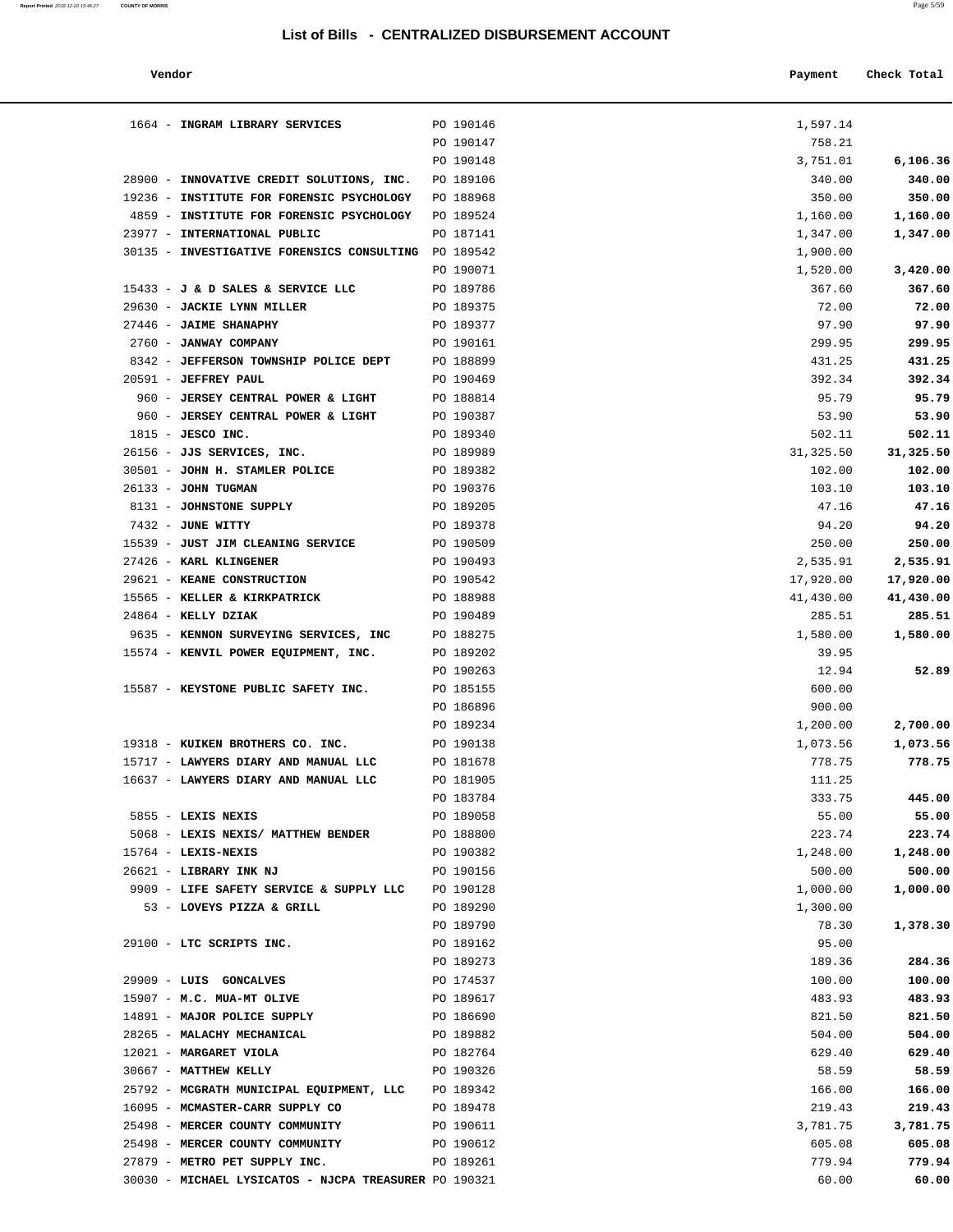**Report Printed** 2018-12-20 15:46:27 **COUNTY OF MORRIS** Page 6/59

| Vendor                                                             |                        | Payment            | Check Total        |
|--------------------------------------------------------------------|------------------------|--------------------|--------------------|
| 14544 - MICROSYSTEMS-NJ COM, LLC                                   | PO 190367              | 8,000.00           | 8,000.00           |
| 11453 - MIDWEST TAPE LLC                                           | PO 189832              | 71.75              | 71.75              |
| 25466 - MILLENNIUM COMMUNICATIONS                                  | PO 188923              | 108,044.10         | 108,044.10         |
| 16207 - MILLER & CHITTY CO INC                                     | PO 184864              | 8,420.00           |                    |
|                                                                    | PO 189564              | 643.25             | 9,063.25           |
| 6408 - MIRION TECHNOLOGIES (GDS) INC                               | PO 189547              | 857.66             | 857.66             |
| 8040 - MITCHELL 1                                                  | PO 188074              | 2,324.40           | 2,324.40           |
| 20546 - MONMOUTH STREET FUNERAL                                    | PO 190521              | 4,800.00           | 4,800.00           |
| 7313 - MONTAGE ENTERPRISES INC.                                    | PO 189789              | 1,918.35           |                    |
|                                                                    | PO 190264              | 732.00             | 2,650.35           |
| $4033 - MOPEC$                                                     | PO 184042              | 7,864.50           | 7,864.50           |
| 15883 - MORRIS COUNTY BAR ASSOCIATION                              | PO 190433              | 1,785.00           | 1,785.00           |
| 19478 - MORRIS COUNTY CHAMBER OF                                   | PO 189627              | 65.00              | 65.00              |
| 16288 - MORRIS COUNTY FARMS<br>INC                                 | PO 190103              | 2,707.00           |                    |
|                                                                    | PO 190133              | 296.50             | 3,003.50           |
| 12819 - MORRIS COUNTY MUA                                          | PO 189885              | 1,666.53           | 1,666.53           |
| 15472 - MORRIS COUNTY PARK COMMISSION                              | PO 190377              | 10.00              | 10.00              |
| 1800 - MORRIS COUNTY PARK COMMISSION                               | PO 190553              | 3,873.34           | 3,873.34           |
| 4096 - MORRIS PLAINS SMALL ENGINE INC                              | PO 189887              | 470.14             | 470.14             |
| 16316 - MORRISTOWN AUTO BODY INC                                   | PO 189344              | 150.00             |                    |
|                                                                    | PO 189788              | 190.00             | 340.00             |
| 16321 - MORRISTOWN LUMBER &                                        | PO 189005              | 61.60              |                    |
|                                                                    | PO 189793              | 36.19              |                    |
|                                                                    | PO 189995              | 866.03             |                    |
|                                                                    | PO 190247              | 421.89             |                    |
|                                                                    | PO 190132              | 44.97              |                    |
|                                                                    | PO 190402              | 47.53              | 1,478.21           |
| 21573 - ATLANTIC CORPORATE<br>7584 - MORRISTOWN MEDICAL CENTER/AHS | PO 189137<br>PO 187908 | 8,567.10           | 8,567.10           |
| 7158 - MOTOR VEHICLE COMMISSION                                    | PO 190368              | 3,266.53<br>275.00 | 3,266.53<br>275.00 |
| 7158 - MOTOR VEHICLE COMMISSION                                    | PO 190369              | 125.00             | 125.00             |
| 10860 - MOTOROLA TRUNKED USERS GROUP                               | PO 190466              | 50.00              | 50.00              |
| 19501 - MSC INDUSTRIAL SUPPLY CO.                                  | PO 187413              | 159.32             | 159.32             |
| 20763 - MUNICIPAL SOFTWARE INC                                     | PO 189838              | 8,504.25           | 8,504.25           |
| 28785 - NAPA OF ROCKAWAY                                           | PO 189729              | 133.79             |                    |
|                                                                    | PO 190269              | 304.42             |                    |
|                                                                    | PO 190284              | 172.34             | 610.55             |
| 6977 - NATIONAL COMMISSION ON                                      | PO 179715              | 129.95             | 129.95             |
| 21122 - NATIONAL FUEL OIL INC.                                     | PO 190089              | 20,343.84          | 20,343.84          |
| 21122 - NATIONAL FUEL OIL INC.                                     | PO 190622              | 50,039.13          |                    |
|                                                                    | PO 190622              | 8,068.02           | 58,107.15          |
| 20149 - NATIONAL INSTRUMENT SERVICE                                | PO 189948              | 430.00             | 430.00             |
| 9894 - NEOPOST USA INC.                                            | PO 190518              | 3,510.00           |                    |
|                                                                    | PO 190520              | 346.75             | 3,856.75           |
| 30364 - NEW YORK ASSOCIATION OF HOSTAGE                            | PO 185592              | 229.00             | 229.00             |
| 5525 - NEW JERSEY ASSOCIATION OF                                   | PO 185095              | 110.00             | 110.00             |
| 28348 - NEW JERSEY OVERHEAD DOOR LLC                               | PO 188940              | 9,698.84           | 9,698.84           |
| 16540 - NEW PIG CORPORATION                                        | PO 189119              | 512.81             | 512.81             |
| 16546 - NEWARK POSTMASTER                                          | PO 185735              | 3,276.21           | 3,276.21           |
| 23981 - NIELSEN DODGE - C-J-R                                      | PO 189792              | 176.80             | 176.80             |
| 23981 - NIELSEN DODGE - C-J-R                                      | PO 190265              | 105.52             | 105.52             |
| 23981 - NIELSEN DODGE - C-J-R                                      | PO 190281              | 927.50             | 927.50             |
| 23981 - NIELSEN DODGE - C-J-R                                      | PO 190300              | 393.00             | 393.00             |
| 28914 - NIELSEN RT 46, INC.                                        | PO 189315              | 365.55             | 365.55             |
| 17819 - NJ ADVANCE MEDIA                                           | PO 185728              | 1,663.20           | 1,663.20           |
| 7766 - NJ PUBLIC SAFETY ACCREDITATION                              | PO 190054              | 249.00             | 249.00             |
| 10594 - NJ STATE ASSOCIATION OF                                    | PO 189022              | 180.00             | 180.00             |
| $20907 - NJSOPHE$                                                  | PO 189985              | 95.00              | 95.00              |

26357 - **NORTHEAST COMMUNICATIONS, INC.** PO 188127 270.00 **270.00**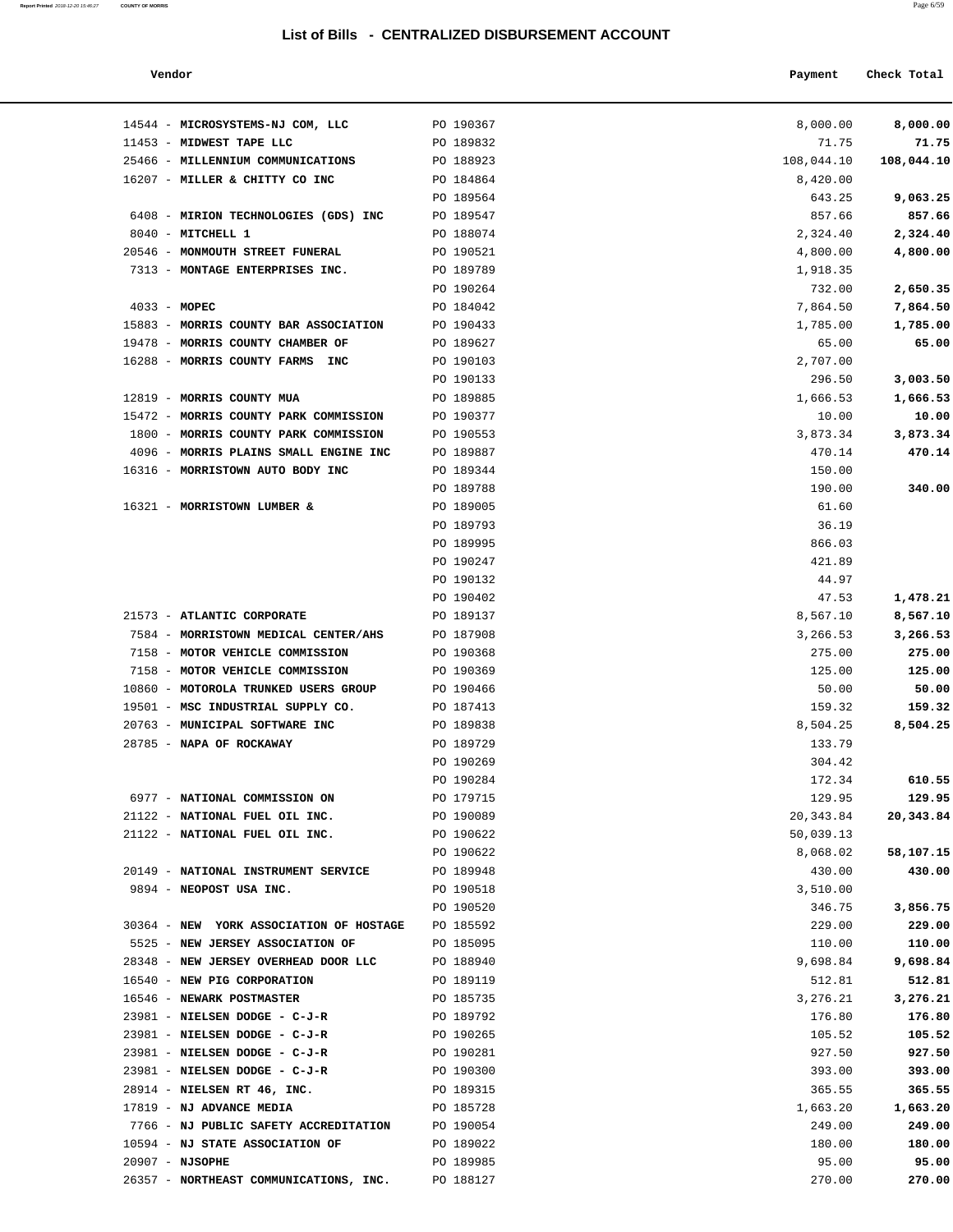### **Report Printed** 2018-12-20 15:46:27 **COUNTY OF MORRIS** Page 7/59

### **List of Bills - CENTRALIZED DISBURSEMENT ACCOUNT**

| Vendor<br>Payment | Check Total |
|-------------------|-------------|
|-------------------|-------------|

| 26357 - NORTHEAST COMMUNICATIONS, INC.                                     | PO 189548              | 171.00                 | 171.00             |
|----------------------------------------------------------------------------|------------------------|------------------------|--------------------|
| 26357 - NORTHEAST COMMUNICATIONS, INC.                                     | PO 189990              | 176.00                 | 176.00             |
| 26357 - NORTHEAST COMMUNICATIONS, INC.                                     | PO 190266              | 797.80                 | 797.80             |
| 10182 - NORTHEASTERN ARBORIST SUPPLY                                       | PO 188490              | 360.99                 | 360.99             |
| 16764 - NU-WAY CONCESSIONAIRES INC                                         | PO 189020              | 1,959.72               |                    |
|                                                                            | PO 190240              | 899.77                 |                    |
|                                                                            | PO 190454              | 1,414.50               |                    |
|                                                                            | PO 190508              | 4,013.20               |                    |
|                                                                            | PO 190510              | 6,969.34               | 143,904.43         |
| 21565 - OCLC ONLINE COMPUTER                                               | PO 190512<br>PO 185810 | 128,647.90<br>2,326.33 | 2,326.33           |
| $10846 - ODB CO$                                                           | PO 183691              | 240.00                 |                    |
|                                                                            | PO 184541              | 160.00                 | 400.00             |
| 26726 - OFFICE CONCEPTS GROUP, INC.                                        | PO 188383              | 163.59                 | 163.59             |
| 26726 - OFFICE CONCEPTS GROUP, INC.                                        | PO 188651              | 2,692.55               | 2,692.55           |
| 26726 - OFFICE CONCEPTS GROUP, INC.                                        | PO 189091              | 226.55                 | 226.55             |
| 26726 - OFFICE CONCEPTS GROUP, INC.                                        | PO 189187              | 105.28                 | 105.28             |
| 26726 - OFFICE CONCEPTS GROUP, INC.                                        | PO 189857              | 129.77                 | 129.77             |
| 26726 - OFFICE CONCEPTS GROUP, INC.                                        | PO 190158              | 205.09                 | 205.09             |
| 26726 - OFFICE CONCEPTS GROUP, INC.                                        | PO 190313              | 5,146.39               | 5,146.39           |
| 26726 - OFFICE CONCEPTS GROUP, INC.                                        | PO 190357              | 746.72                 | 746.72             |
| 26726 - OFFICE CONCEPTS GROUP, INC.                                        | PO 190475              | 441.06                 | 441.06             |
| 26726 - OFFICE CONCEPTS GROUP, INC.                                        | PO 190484              | 340.62                 | 340.62             |
| 26726 - OFFICE CONCEPTS GROUP, INC.                                        | PO 190490              | 241.29                 | 241.29             |
| 26726 - OFFICE CONCEPTS GROUP, INC.                                        | PO 190543              | 42.42                  | 42.42              |
| 29286 - OMEGA ENVIRONMENTAL SERVICES, INC. PO 187988                       |                        | 51,976.00              |                    |
|                                                                            | PO 189930              | 46,141.00              | 98,117.00          |
| 25021 - ONE SOURCE OF NEW JERSEY LLC                                       | PO 189347              | 252.45                 | 252.45             |
| 25021 - ONE SOURCE OF NEW JERSEY LLC                                       | PO 189424              | 214.60                 | 214.60             |
| 25021 - ONE SOURCE OF NEW JERSEY LLC<br>26965 - CABLEVISION LIGHTPATH INC. | PO 189992<br>PO 190206 | 871.34<br>9,181.20     | 871.34<br>9,181.20 |
| 30058 - OXFORD ELECTRICAL CONTRACTORS INC. PO 186629                       |                        | 3,283.00               |                    |
|                                                                            | PO 186628              | 3,840.00               |                    |
|                                                                            | PO 187911              | 1,673.00               | 8,796.00           |
| 10287 - PANCIELLO CONSTRUCTION LLC                                         | PO 190588              | 3,460.00               | 3,460.00           |
| 16887 - PAPER MART INC                                                     | PO 189545              | 225.20                 | 225.20             |
| 27277 - PARSIPPANY-TROY HILLS                                              | PO 189498              | 50.00                  | 50.00              |
| 16918 - PASSAIC COUNTY POLICE ACADEMY                                      | PO 189000              | 185.00                 |                    |
|                                                                            | PO 189891              | 6,705.00               | 6,890.00           |
| 9101 - PATRICIA MARSH                                                      | PO 190506              | 926.88                 | 926.88             |
| 25411 - PATRICIA W. GIBBONS                                                | PO 190513              | 558.46                 | 558.46             |
| 24836 - PEIRCE EQUIPMENT CO.                                               | PO 183693              | 113.64                 | 113.64             |
| 24836 - PEIRCE EQUIPMENT CO.                                               | PO 189791              | 146.69                 | 146.69             |
| 24836 - PEIRCE EQUIPMENT CO.                                               | PO 190282              | 169.18                 | 169.18             |
| 19663 - PERFORMANCE TRAILERS INC.                                          | PO 185965              | 6,880.00               |                    |
|                                                                            | PO 190396              | 8,600.00               | 15,480.00          |
| 27929 - PREMIER GLOBAL SERVICES                                            | PO 190212              | 318.95                 | 318.95             |
| 19681 - PITNEY BOWES CREDIT CORP                                           | PO 189272              | 516.42                 | 516.42             |
| 25859 - POINTCLICKCARE<br>25859 - POINTCLICKCARE                           | PO 186596<br>PO 189569 | 582.60<br>291.30       | 582.60<br>291.30   |
| 6553 - PORTASOFT OF MORRIS COUNTY INC                                      | PO 189565              | 1,080.00               | 1,080.00           |
| 5120 - POSTER COMPLIANCE CENTER                                            | PO 189103              | 69.95                  | 69.95              |
| 17117 - POWER PLACE INC                                                    | PO 189817              | 56.10                  | 56.10              |
| 24970 - POWERDMS, INC.                                                     | PO 188016              | 2,415.00               | 2,415.00           |
| 24970 - POWERDMS, INC.                                                     | PO 189403              | 5,294.00               | 5,294.00           |
| 24970 - POWERDMS, INC.                                                     | PO 190471              | 3,683.10               | 3,683.10           |
| 26363 - PRAXAIR DISTRIBUTION                                               | PO 189795              | 250.49                 | 250.49             |
| 28417 - PLIC SBD GRAND ISLAND                                              | PO 188581              | 193.72                 |                    |
|                                                                            | PO 190056              | 193.72                 | 387.44             |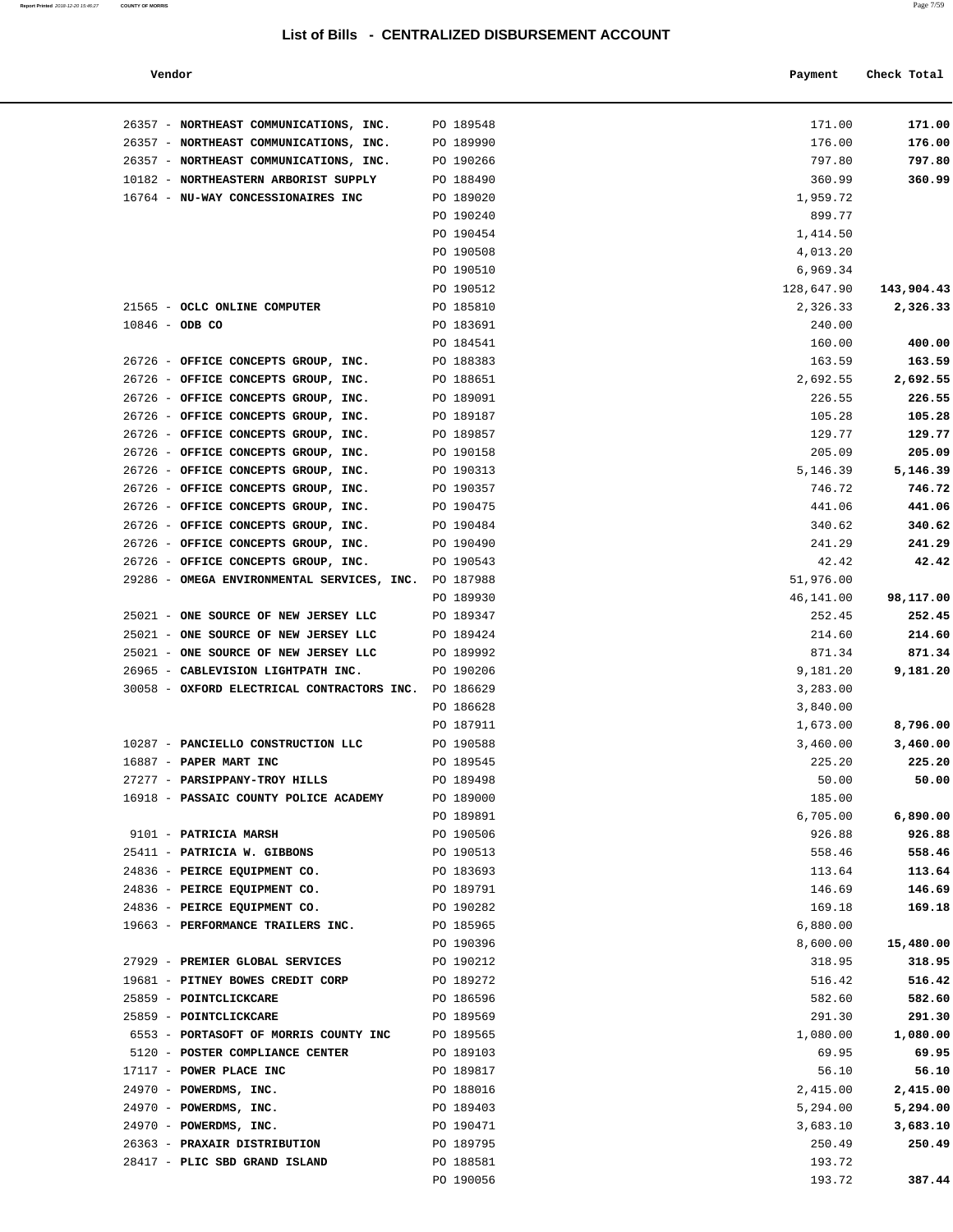**Report Printed** 2018-12-20 15:46:27 **COUNTY OF MORRIS** Page 8/59

| Vendor<br>Payment Check Total |  |  |  |  |  |  |
|-------------------------------|--|--|--|--|--|--|
|-------------------------------|--|--|--|--|--|--|

| 21413 - QUALITY AUTO GLASS, INC PO 189796        |           | 424.98     | 424.98     |
|--------------------------------------------------|-----------|------------|------------|
| 7872 - QUENCH USA, INC.                          | PO 189983 | 48.00      | 48.00      |
| 264 - R & J CONTROL, INC.                        | PO 189510 | 155.00     |            |
|                                                  | PO 189987 | 623.00     | 778.00     |
| 12473 - R.D. SALES DOOR & HARDWARE LLC PO 182159 |           | 7,974.00   |            |
|                                                  | PO 189766 | 345.00     | 8,319.00   |
| $17692$ - R.P. SMITH & SON, INC.                 | PO 189767 | 235.20     | 235.20     |
| 16124 - RALPH MELORO                             | PO 190505 | 661.20     | 661.20     |
| 17255 - RARITAN VALLEY COMMUNITY                 | PO 190613 | 566.88     | 566.88     |
| 26223 - RE-TRON TECHNOLOGIES INC.                | PO 189794 | 638.28     | 638.28     |
| 26223 - RE-TRON TECHNOLOGIES INC.                | PO 190268 | 614.55     | 614.55     |
| 26223 - RE-TRON TECHNOLOGIES INC.                | PO 190283 | 860.37     | 860.37     |
| 29466 - RICCIARDI BROTHERS, INC                  | PO 189462 | 257.93     |            |
|                                                  | PO 189819 | 165.95     | 423.88     |
| 10730 - RICHARD GRUBB & ASSOC., INC.             | PO 186575 | 6,274.00   | 6, 274.00  |
| 28741 - RICOH USA, INC.                          | PO 186886 | 637.50     | 637.50     |
| 28741 - RICOH USA, INC.                          | PO 186887 | 637.50     | 637.50     |
| 28741 - RICOH USA, INC.                          | PO 189968 | 806.73     | 806.73     |
| 28741 - RICOH USA, INC.                          | PO 190318 | 376.81     | 376.81     |
| 28741 - RICOH USA, INC.                          | PO 190403 | 6,669.10   | 6,669.10   |
| 28741 - RICOH USA, INC.                          | PO 190470 | 1,712.72   | 1,712.72   |
| 17334 - RIOS' ENGRAVING                          | PO 190048 | 663.00     | 663.00     |
| 29395 - RMUS, LLC                                | PO 188838 | 10,399.00  |            |
|                                                  | PO 188969 | 5,012.20   | 15,411.20  |
| 20990 - RON-JON CONSTRUCTION CORP. PO 188987     |           | 61,329.20  | 61,329.20  |
| 17899 - RONALD SUAREZ, MD                        | PO 189405 | 1,500.00   | 1,500.00   |
| 25265 - ROUTE 23 AUTOMALL LLC PO 181094          |           | 101,254.00 | 101,254.00 |
| 20822 - ROWMAN & LITTLEFIELD                     | PO 189831 | 51.53      | 51.53      |
| $29255 - RPM RACEWAY$                            | PO 189013 | 700.00     | 700.00     |
| 7480 - RUSSELL REID WASTE HAULING &              | PO 189059 | 479.70     | 479.70     |
| 17443 - RUTGERS STATE UNIVERSITY OF NJ           | PO 190516 | 116.10     | 116.10     |
| 8521 - RUTGERS UNIVERSITY                        | PO 180873 | 95.00      | 95.00      |
| 20167 - SAFARILAND LLC                           | PO 189406 | 350.00     | 350.00     |
| 20493 - SAINT ANN CHURCH                         | PO 190360 | 50.00      | 50.00      |
| 10431 - SAINT CHRISTOPHER CHURCH                 | PO 190362 | 100.00     | 100.00     |
| 29062 - SALMON BROS. INC.                        | PO 189991 | 4,324.00   | 4,324.00   |
| 9969 - SCHAFFER DOOR INC                         | PO 189082 | 2,150.00   | 2,150.00   |
| 6104 - SENIOR CITIZENS OF LONG HILL              | PO 190034 | 50.00      | 50.00      |
| 20899 - SGS TESTCOM INC                          | PO 188316 | 84.08      | 84.08      |
| 17621 - SHEAFFER SUPPLY, INC.                    | PO 189409 | 136.85     | 136.85     |
| 17632 - SHERIFF'S ASSOC. OF NJ                   | PO 189597 | 2,380.00   | 2,380.00   |
| 17726 - SHI INTERNATIONAL CORP                   | PO 170019 | 38,892.18  | 38,892.18  |
| 17726 - SHI INTERNATIONAL CORP                   | PO 179974 | 71,347.00  | 71,347.00  |
| 17726 - SHI INTERNATIONAL CORP                   | PO 183884 | 38,400.00  | 38,400.00  |
| 17726 - SHI INTERNATIONAL CORP                   | PO 188639 | 11,955.00  |            |
|                                                  | PO 188639 | 55,579.00  | 67,534.00  |
| 17726 - SHI INTERNATIONAL CORP                   | PO 188917 | 11,989.20  | 11,989.20  |
| $27704$ - SHOWCASES                              | PO 188982 | 122.41     | 122.41     |
| 29041 - SIGN A RAMA LEDGEWOOD                    | PO 185236 | 16,770.00  | 16,770.00  |
| $17668$ - SIRCHIE                                | PO 188051 | 995.90     | 995.90     |
| 17699 - SMITH MOTOR CO., INC.                    | PO 189799 | 426.55     |            |
|                                                  | PO 190272 | 1,563.66   |            |
|                                                  | PO 190289 | 403.59     |            |
|                                                  | PO 190305 | 8.74       | 2,402.54   |
| 11160 - SPACE FARMS INC                          | PO 190419 | 4,120.50   | 4,120.50   |
| 17772 - SPEEDWELL ELECTRIC MOTORS                | PO 189474 | 736.00     |            |
|                                                  | PO 189813 | 1,984.00   |            |
|                                                  | PO 190137 | 403.00     | 3,123.00   |
| 9825 - SPRINT                                    | PO 189407 | 1,194.22   | 1,194.22   |
|                                                  |           |            |            |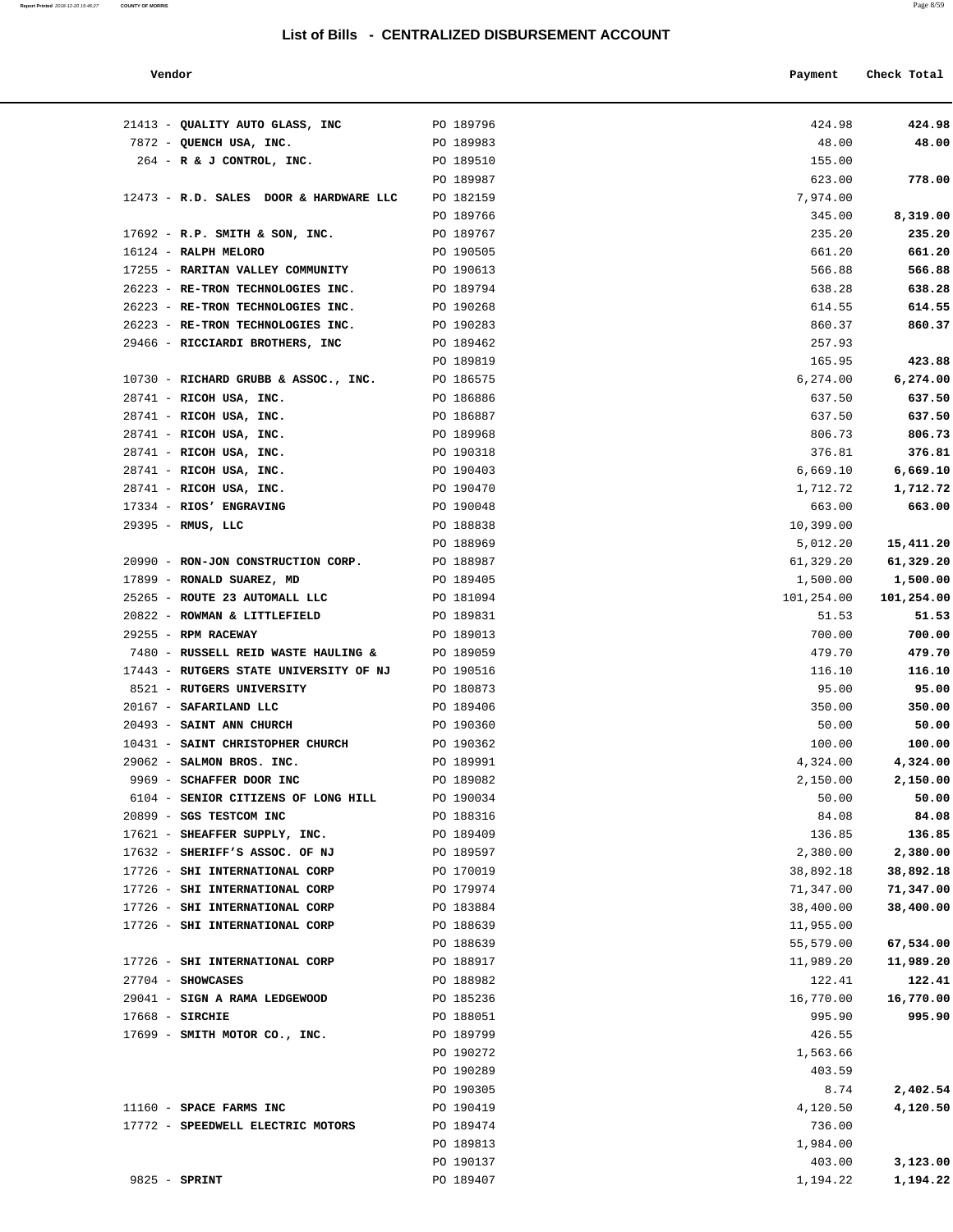### **Vendor Payment** Check Total

| 25836 - STATE OF NJ CIVIL SERVICE COMMISSIO PO 188871<br>29129 - STONEGATE ASSOCIATES, LLC | PO 189892 | 2,098.00<br>1,505.00 | 2,098.00<br>1,505.00 |
|--------------------------------------------------------------------------------------------|-----------|----------------------|----------------------|
| 14685 - STORAGE SYSTEMS USA                                                                | PO 189171 | 2,500.00             |                      |
|                                                                                            | PO 189256 | 675.00               |                      |
|                                                                                            | PO 189257 | 1,200.00             | 4,375.00             |
| 8621 - SUBURBAN PROPANE -2347                                                              | PO 189953 | 729.79               | 729.79               |
| 27893 - SUMMIT MEDICAL GROUP, PA                                                           | PO 189068 | 432.00               | 432.00               |
| 28779 - TARA CHOMINSKY                                                                     | PO 164701 | 134.50               |                      |
|                                                                                            | PO 189373 | 127.20               | 261.70               |
| 30548 - TAYLOR COMMUNICATIONS, INC.                                                        | PO 188804 | 320.00               | 320.00               |
| 20436 - TELE-COMMUNICATION, INC                                                            | PO 186892 | 2,547.69             | 2,547.69             |
| 7574 - TELE-MEASUREMENTS, INC.                                                             | PO 188794 | 2,165.50             | 2,165.50             |
| 17990 - TELESEARCH INC                                                                     | PO 189630 | 829.13               |                      |
|                                                                                            | PO 190083 | 2,833.67             |                      |
|                                                                                            | PO 190114 | 508.95               |                      |
|                                                                                            | PO 190364 | 403.65               |                      |
|                                                                                            | PO 190141 | 468.55               | 5,043.95             |
| 30653 - TERRESTRIAL IMAGING LLC                                                            | PO 189760 | 239.98               | 239.98               |
| 19966 - THE 200 CLUB OF MORRIS COUNTY                                                      | PO 188017 | 200.00               | 200.00               |
| 11651 - THE BIBER PARTNERSHIP AIA                                                          | PO 189463 | 1,997.82             | 1,997.82             |
| 20797 - THE MUSIAL GROUP PA                                                                | PO 189184 | 1,157.24             |                      |
|                                                                                            | PO 189193 | 3,585.25             | 4,742.49             |
| 21408 - THE PRESBYTERIAN CHURCH MORRISTOWN                                                 | PO 188932 | 1,000.00             | 1,000.00             |
| 18437 - THOMSON REUTERS-WEST                                                               | PO 185815 | 1,751.00             | 1,751.00             |
| 10812 - THOMSON REUTER-WEST                                                                | PO 189271 | 605.19               | 605.19               |
| 10812 - THOMSON REUTER-WEST                                                                | PO 189280 | 341.90               | 341.90               |
| 10812 - THOMSON REUTER-WEST                                                                | PO 189396 | 4,788.00             | 4,788.00             |
| 10812 - THOMSON REUTER-WEST                                                                | PO 189481 | 1,446.00             | 1,446.00             |
| 122 - TILCON NEW YORK INC.                                                                 | PO 189540 | 1,097.30             |                      |
|                                                                                            | PO 190000 | 305.43               | 1,402.73             |
| 18067 - TJ'S SPORTWIDE TROPHY                                                              | PO 188994 | 107.50               | 107.50               |
| 281 - TOMAR INDUSTRIES INC                                                                 | PO 189805 | 245.70               |                      |
|                                                                                            | PO 190245 | 338.75               | 584.45               |
| 9099 - TONY SANCHEZ LTD                                                                    | PO 190273 | 117.90               |                      |
|                                                                                            | PO 190303 | 1,261.04             | 1,378.94             |
| 16352 - TOWN OF MORRISTOWN                                                                 | PO 188811 | 1,848.00             | 1,848.00             |
| 3589 - TOWNSHIP OF MONTVILLE                                                               | PO 189499 | 50.00                | 50.00                |
| 18105 - TOWNSQUARE DINER RESTAURANT                                                        | PO 189651 | 218.50               | 218.50               |
| $3049$ - TRANE                                                                             | PO 188365 | 3,192.06             | 3,192.06             |
| 30650 - TRANSLITE, LLC                                                                     | PO 189533 | 571.00               | 571.00               |
| 24804 - RICOH USA INC.                                                                     | PO 189619 | 115.62               | 115.62               |
| 30172 - TRUKMANN'S INC.                                                                    | PO 189618 | 727.80               | 727.80               |
| 25209 - TURN OUT UNIFORMS, INC.                                                            | PO 189513 | 1,783.70             | 1,783.70             |
| 25209 - TURN OUT UNIFORMS, INC.                                                            | PO 189940 | 635.82               | 635.82               |
| 4144 - U-LINE SHIPPING SUPPLY                                                              | PO 188910 | 150.81               | 150.81               |
| 9285 - U.S. SECURITY ASSOCIATES, INC.                                                      | PO 189017 | 2,180.38             |                      |
|                                                                                            | PO 189535 | 6,524.60             |                      |
|                                                                                            | PO 189928 | 93,269.09            |                      |
|                                                                                            | PO 190309 | 3,943.14             | 105,917.21           |
| 20034 - UNIVERSAL SUPPLY GROUP INC.                                                        | PO 188586 | 4,424.28             |                      |
|                                                                                            | PO 189816 | 153.43               | 4,577.71             |
| 15732 - UNIVERSAL UNIFORM SALES CO INC                                                     | PO 176721 | 742.96               | 742.96               |
| 15732 - UNIVERSAL UNIFORM SALES CO INC                                                     | PO 182172 | 159.50               | 159.50               |
| 15732 - UNIVERSAL UNIFORM SALES CO INC                                                     | PO 183771 | 73.00                | 73.00                |
| 15732 - UNIVERSAL UNIFORM SALES CO INC                                                     | PO 183773 | 251.50               | 251.50               |
| 15732 - UNIVERSAL UNIFORM SALES CO INC                                                     | PO 186764 | 164.00               | 164.00               |
| 15732 - UNIVERSAL UNIFORM SALES CO INC                                                     | PO 187483 | 254.95               | 254.95               |
| 15732 - UNIVERSAL UNIFORM SALES CO INC                                                     | PO 187693 | 150.50               | 150.50               |
| 15732 - UNIVERSAL UNIFORM SALES CO INC                                                     | PO 188961 | 199.00               | 199.00               |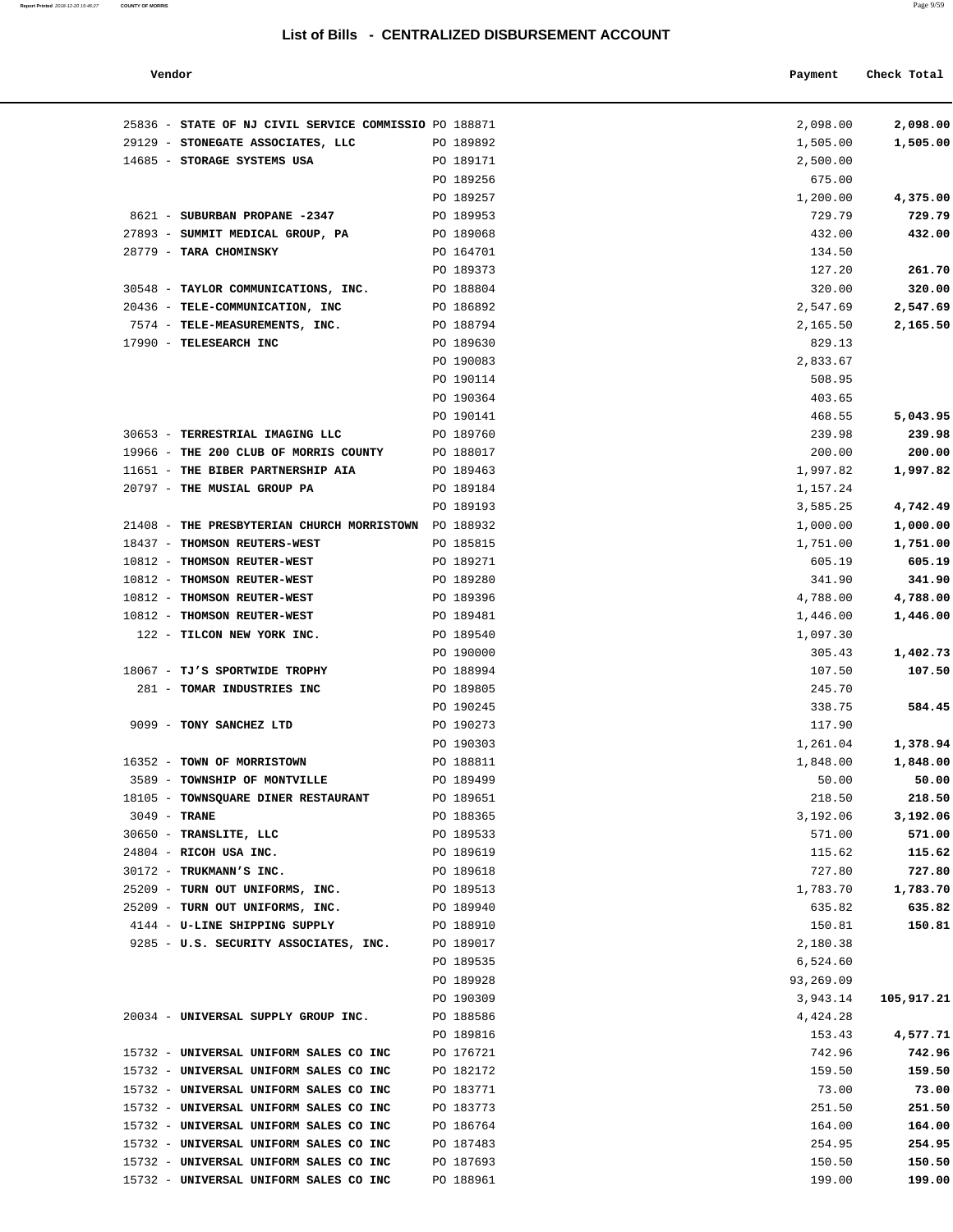### **Vendor Payment Check Total**

| 20989 - USA ARCHITECTS PLANNERS &<br>$20042$ - V.E. RALPH & SON INC. | PO 189802              | 1,200.00<br>6,388.94 | 1,200.00  |
|----------------------------------------------------------------------|------------------------|----------------------|-----------|
|                                                                      | PO 187862<br>PO 188816 | 574.92               | 6,963.86  |
| 25245 - VEOLIA ES TECHNICAL SOLUTIONS, LLC PO 189552                 |                        | 546.68               | 546.68    |
| 1286 - VERIZON                                                       | PO 156698              | 288.04               | 288.04    |
| $1286$ - VERIZON                                                     | PO 190018              | 329.90               | 329.90    |
| 1286 - VERIZON                                                       | PO 190210              | 1,202.29             | 1,202.29  |
| 1348 - VERIZON WIRELESS                                              | PO 190020              | 60.04                |           |
|                                                                      | PO 190032              | 80.04                |           |
|                                                                      | PO 190323              | 9,930.20             |           |
|                                                                      | PO 190325              | 826.21               |           |
|                                                                      | PO 190525              | 16,345.26            |           |
|                                                                      | PO 190525              | 254.40               | 27,496.15 |
| 28202 - VILLAGE SHOP RITE                                            | PO 189965              | 121.97               | 121.97    |
| 7037 - VILLAGE SUPER MARKET, INC.                                    | PO 190035              | 167.94               |           |
|                                                                      | PO 190193              | 1,451.11             |           |
|                                                                      | PO 190441              | 153.25               |           |
|                                                                      | PO 190491              | 143.10               |           |
|                                                                      | PO 190492              | 2,533.15             | 4,448.55  |
| 6146 - W.B. MASON COMPANY INC                                        | PO 187198              | 627.88               |           |
|                                                                      | PO 187535              | 1,125.94             |           |
|                                                                      | PO 187925              | 502.28               |           |
|                                                                      | PO 188139              | 595.97               |           |
|                                                                      | PO 188909              | 269.66               |           |
|                                                                      | PO 189001              | 106.75               |           |
|                                                                      | PO 189016              | 80.46                |           |
|                                                                      | PO 189026              | 22.35                | 3,331.29  |
| 6146 - W.B. MASON COMPANY INC                                        | PO 189197              | 5.70                 |           |
|                                                                      | PO 189260              | 1,094.86             |           |
|                                                                      | PO 189568              | 432.60               |           |
|                                                                      | PO 189704              | 224.22               |           |
|                                                                      | PO 189570              | 44.70                |           |
|                                                                      | PO 189708              | 35.76                |           |
|                                                                      | PO 189713              | 648.90               |           |
|                                                                      | PO 189787              | 71.05                | 2,557.79  |
| 6146 - W.B. MASON COMPANY INC                                        | PO 189963              | 334.14               |           |
|                                                                      | PO 188826              | 1,032.38             |           |
|                                                                      | PO 189113              | 35.76                |           |
|                                                                      | PO 189114              | 117.73               |           |
|                                                                      | PO 188974              | 53.64                | 1,573.65  |
| 6146 - W.B. MASON COMPANY INC                                        | PO 190003              | 1,262.47             |           |
|                                                                      | PO 190012              | 366.29               |           |
|                                                                      | PO 189957              | 90.72                |           |
|                                                                      | PO 189730              | 35.76                |           |
|                                                                      | PO 190062              | 10.18                |           |
|                                                                      | PO 190437              | 899.40               |           |
|                                                                      | PO 189919              | 930.74               | 3,595.56  |
| 6146 - W.B. MASON COMPANY INC                                        | PO 190059              | 207.99               |           |
|                                                                      | PO 190373              | 368.47               |           |
|                                                                      | PO 190359              | 43.08                | 619.54    |
| 6146 - W.B. MASON COMPANY INC                                        | PO 190187              | 496.45               |           |
|                                                                      | PO 190363              | 45.65                | 542.10    |
| 6146 - W.B. MASON COMPANY INC                                        | PO 190241              | 191.16               |           |
|                                                                      | PO 190307              | 76.20                |           |
|                                                                      | PO 190142              | 2,749.73             | 3,017.09  |
| 6146 - W.B. MASON COMPANY INC                                        | PO 190244              | 153.38               |           |
|                                                                      | PO 190087              | 89.40                | 242.78    |
| 6146 - W.B. MASON COMPANY INC                                        | PO 190291              | 501.38               |           |
|                                                                      | PO 189988              | 195.69               |           |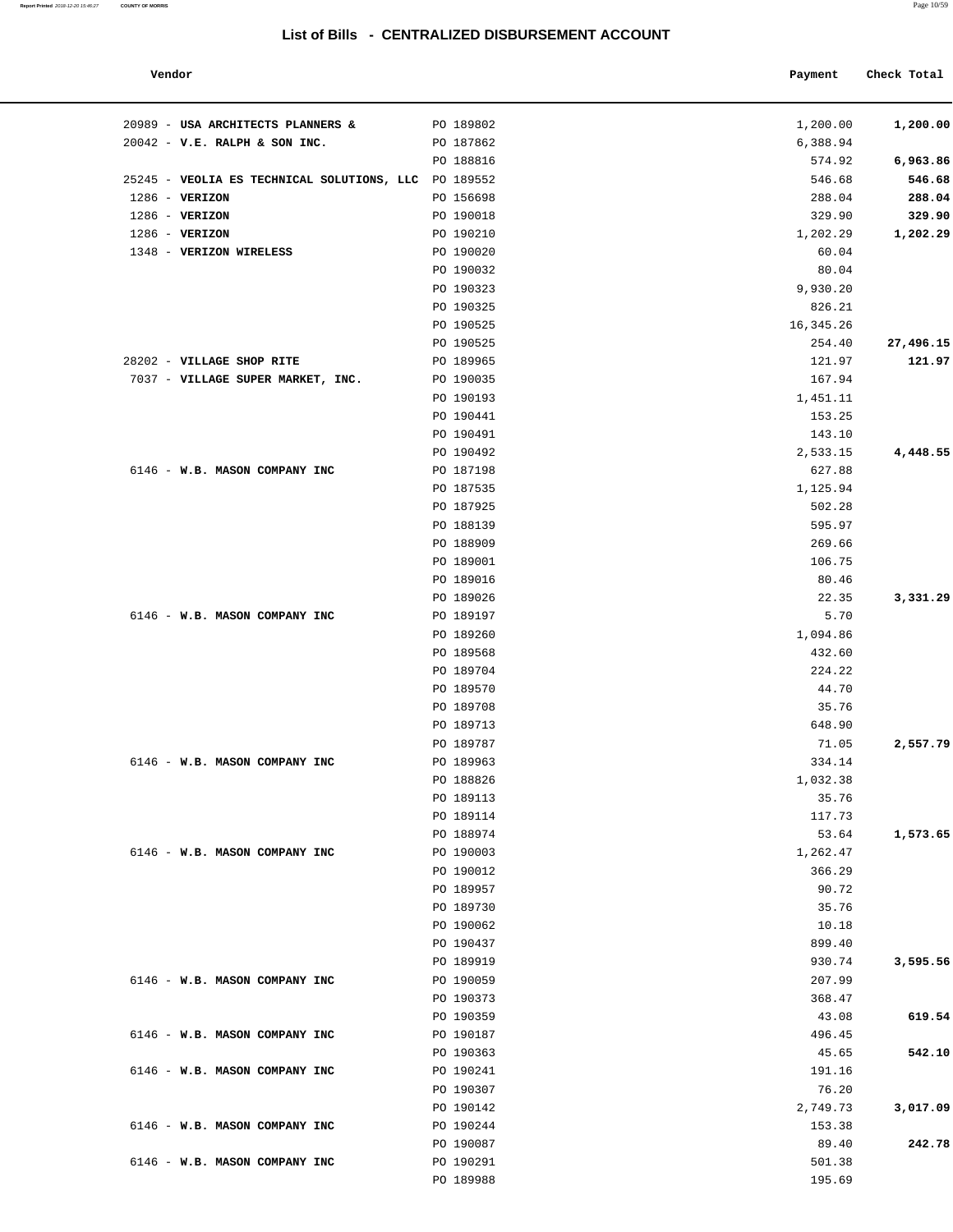| Vendor |  |
|--------|--|
|        |  |

| Vendor                                 |           | Payment  | Check Total                    |
|----------------------------------------|-----------|----------|--------------------------------|
|                                        |           |          |                                |
|                                        | PO 190221 | 53.64    |                                |
|                                        | PO 190190 | 40.23    |                                |
|                                        | PO 190306 | 58.20    | 849.14                         |
| 6146 - W.B. MASON COMPANY INC          | PO 190312 | 385.65   |                                |
|                                        | PO 190195 | 380.38   |                                |
|                                        | PO 190197 | 108.15   |                                |
|                                        | PO 190413 | 35.76    |                                |
|                                        | PO 190451 | 44.70    |                                |
|                                        | PO 190494 | 11.40    |                                |
|                                        | PO 190585 | 32.24    | 998.28                         |
| 6146 - W.B. MASON COMPANY INC          | PO 190315 | 187.96   |                                |
|                                        | PO 190482 | 51.63    |                                |
|                                        | PO 189981 | 114.27   |                                |
|                                        | PO 190199 | 0.95     |                                |
|                                        | PO 190320 | 64.58    |                                |
|                                        | PO 190366 | 202.21   |                                |
|                                        | PO 190365 | 1,104.78 |                                |
|                                        | PO 190243 | 35.76    | 1,762.14                       |
| 28858 - WEST CALDWELL CALIBRATION LABS | PO 189972 | 937.50   | 937.50                         |
| 4677 - WHITEMARSH CORPORATION          | PO 189801 | 257.62   | 257.62                         |
| 18469 - WIDMER TIME RECORDER CO. INC.  | PO 190121 | 390.00   | 390.00                         |
| 5851 - WILLIAM KERSEY                  | PO 190502 | 1,363.56 | 1,363.56                       |
| 10991 - WINSTON YAW                    | PO 182810 | 629.40   | 629.40                         |
| 30187 - WITHUMSMITH+BROWN, PC          | PO 189722 | 50.00    | 50.00                          |
| 29685 - WURTH USA INC.                 | PO 188786 | 44.10    |                                |
|                                        | PO 188787 | 67.00    |                                |
|                                        | PO 189306 | 312.35   |                                |
|                                        | PO 189320 | 233.16   |                                |
|                                        | PO 189804 | 296.10   |                                |
|                                        | PO 189803 | 120.99   | 1,073.70                       |
| 2441 - YORK GLASS COMPANY, INC.        | PO 189110 | 65.00    | 65.00                          |
| 18599 - ACUITY SPECIALTY PRODUCTS, INC | PO 187997 | 288.27   | 288.27                         |
| TOTAL                                  |           |          | --------------<br>3,042,866.92 |

**3,042,866.92** 

|  |  |  |  | Total to be paid from Fund 01 Current Fund    | 1,995,517.11 |
|--|--|--|--|-----------------------------------------------|--------------|
|  |  |  |  | Total to be paid from Fund 02 Grant Fund      | 166,711.31   |
|  |  |  |  | Total to be paid from Fund 04 County Capital  | 817,331.18   |
|  |  |  |  | Total to be paid from Fund 13 Dedicated Trust | 63,307.32    |
|  |  |  |  |                                               |              |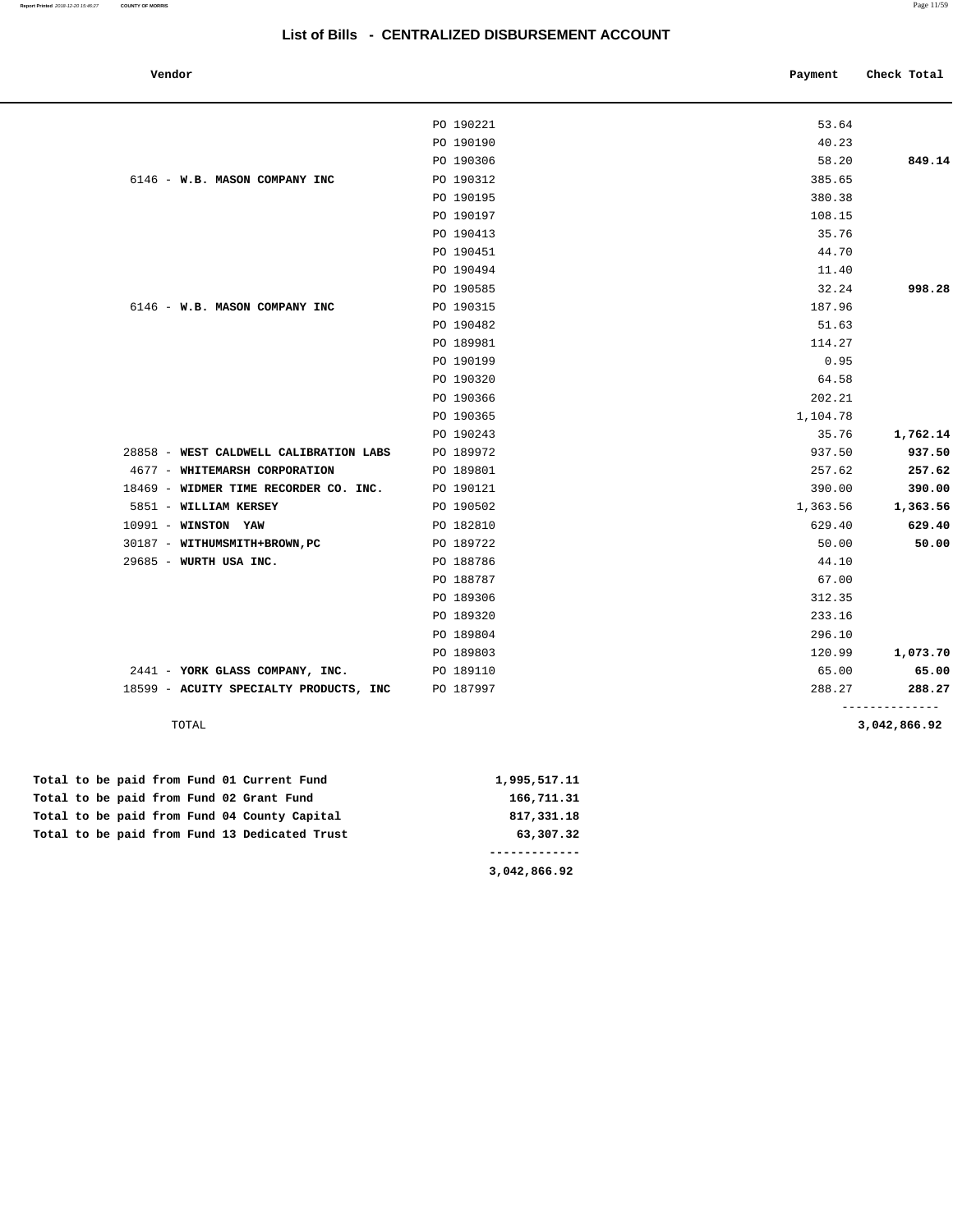**Report Printed** 2018-12-20 15:46:35 **COUNTY OF MORRIS** Page 12/59

# **List of Bills (Department/Account Detail) - CENTRALIZED DISBURSEMENT ACCOUNT**

| Account                     | P0 # | Vendor | Description         | Payment | Account Total |
|-----------------------------|------|--------|---------------------|---------|---------------|
| <b>County Administrator</b> |      |        | <b>Current Fund</b> |         |               |

| 190543 OFFICE CONCEPTS GROUP, INC.                   |                   | 42.42  |
|------------------------------------------------------|-------------------|--------|
| 190490 OFFICE CONCEPTS GROUP, INC.                   |                   | 241.29 |
| Office Supplies & Stationery<br>01-201-20-100100-058 | TOTAL FOR ACCOUNT | 283.71 |
|                                                      |                   |        |
|                                                      |                   |        |
| TOTAL for County Administrator                       |                   | 283.71 |
|                                                      |                   |        |

### **Personnel**

| 189241 4 IMPRINT INC.                                   |                   | 230.07       |
|---------------------------------------------------------|-------------------|--------------|
| 189241 4 IMPRINT INC.                                   |                   | 954.75       |
| Advertising<br>01-201-20-105100-022                     | TOTAL FOR ACCOUNT | 1,184.82     |
|                                                         |                   |              |
| 190315 W.B. MASON COMPANY INC                           |                   | 8.70         |
| 190315 W.B. MASON COMPANY INC                           |                   | 6.49         |
| 190315 W.B. MASON COMPANY INC                           |                   | 25.52        |
| 190315 W.B. MASON COMPANY INC                           |                   | 119.29       |
| 190315 W.B. MASON COMPANY INC                           |                   | 27.96        |
| 190413 W.B. MASON COMPANY INC                           |                   | 35.76        |
| 01-201-20-105100-058<br>Office Supplies & Stationery    | TOTAL FOR ACCOUNT | 223.72       |
|                                                         |                   |              |
| 189228 CRYSTAL SPRINGS                                  |                   | 0.99         |
| 01-201-20-105100-095 Other Administrative Supplies      | TOTAL FOR ACCOUNT | 0.99         |
| 190318 RICOH USA, INC.                                  |                   | 376.81       |
| $01 - 201 - 20 - 105100 - 164$ Office Machines - Rental | TOTAL FOR ACCOUNT | 376.81       |
|                                                         |                   |              |
|                                                         |                   | ============ |
| TOTAL for Personnel                                     |                   | 1,786.34     |
|                                                         |                   |              |

### **Board of Chosen Freeholders**

| 190491 VILLAGE SUPER MARKET, INC.<br>189722 WITHUMSMITH+BROWN, PC |                   | 143.10<br>50.00 |
|-------------------------------------------------------------------|-------------------|-----------------|
| Special Projects<br>01-201-20-110100-079                          | TOTAL FOR ACCOUNT | 193.10          |
| TOTAL for Board of Chosen Freeholders                             |                   | 193.10          |

**Clerk of the Board** 

| 190587 DAILY RECORD | 84.02 |
|---------------------|-------|
| 190587 DAILY RECORD | 78.86 |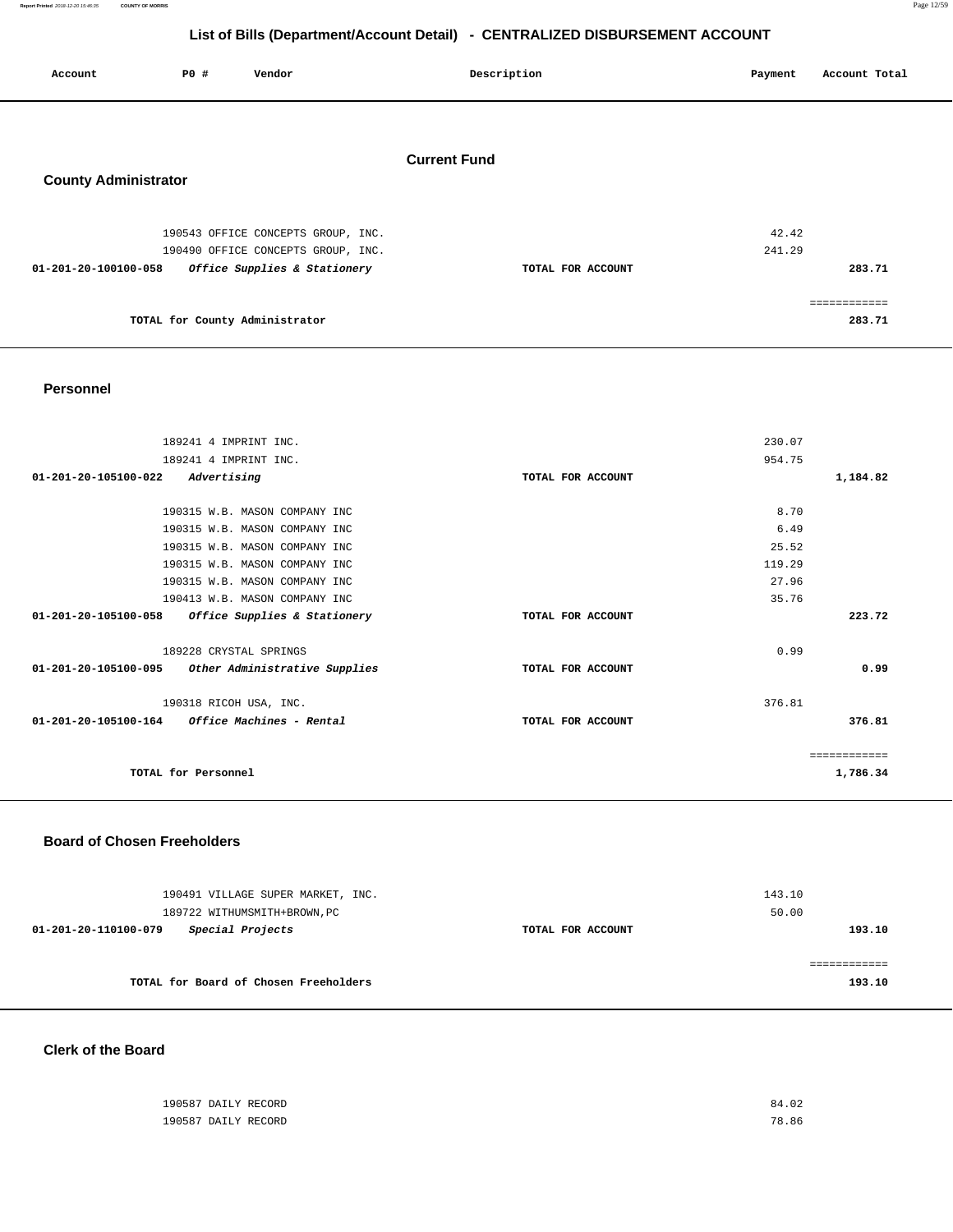**Report Printed** 2018-12-20 15:46:35 **COUNTY OF MORRIS** Page 13/59

# **List of Bills (Department/Account Detail) - CENTRALIZED DISBURSEMENT ACCOUNT**

| Account                   | P0 #                         | Vendor | Description       | Payment | Account Total |
|---------------------------|------------------------------|--------|-------------------|---------|---------------|
| <b>Clerk of the Board</b> |                              |        |                   |         |               |
|                           | 190371 DAILY RECORD          |        |                   | 71.12   |               |
|                           | 190371 DAILY RECORD          |        |                   | 68.54   |               |
|                           | 190371 DAILY RECORD          |        |                   | 78.86   |               |
|                           | 190633 DAILY RECORD          |        |                   | 84.02   |               |
| 01-201-20-110105-022      | Advertising                  |        | TOTAL FOR ACCOUNT |         | 533.10        |
|                           |                              |        |                   |         | ============  |
|                           | TOTAL for Clerk of the Board |        |                   |         | 533.10        |

# **County Clerk**

| 189630 TELESEARCH INC                                   |                   | 702.00       |
|---------------------------------------------------------|-------------------|--------------|
| 189630 TELESEARCH INC                                   |                   | 127.13       |
| 01-201-20-120100-016 Outside Salaries & Wages           | TOTAL FOR ACCOUNT | 829.13       |
|                                                         |                   |              |
| 189481 THOMSON REUTER-WEST                              |                   | 206.00       |
| 189481 THOMSON REUTER-WEST                              |                   | 1,240.00     |
| 181678 LAWYERS DIARY AND MANUAL LLC                     |                   | 778.75       |
| 189271 THOMSON REUTER-WEST                              |                   | 605.19       |
| 01-201-20-120100-028<br><i>Books &amp; Periodicals</i>  | TOTAL FOR ACCOUNT | 2,829.94     |
|                                                         |                   |              |
| 190525 VERIZON WIRELESS                                 |                   | 375.33       |
| 189129 AT&T MOBILITY                                    |                   | 41.24        |
| $01-201-20-120100-031$ Cellular Phones/Pagers           | TOTAL FOR ACCOUNT | 416.57       |
|                                                         |                   |              |
| 190142 W.B. MASON COMPANY INC                           |                   | 2,749.73     |
| 189568 W.B. MASON COMPANY INC                           |                   | 432.60       |
| 01-201-20-120100-058 Office Supplies & Stationery       | TOTAL FOR ACCOUNT | 3,182.33     |
|                                                         |                   |              |
| 186886 RICOH USA, INC.                                  |                   | 637.50       |
| 186887 RICOH USA, INC.                                  |                   | 637.50       |
| $01 - 201 - 20 - 120100 - 164$ Office Machines - Rental | TOTAL FOR ACCOUNT | 1,275.00     |
|                                                         |                   |              |
|                                                         |                   | ============ |
| TOTAL for County Clerk                                  |                   | 8,532.97     |
|                                                         |                   |              |

# **County Board of Elections**

| 189919 W.B. MASON COMPANY INC                        |                   | 930.74 |
|------------------------------------------------------|-------------------|--------|
| 01-201-20-121100-058<br>Office Supplies & Stationery | TOTAL FOR ACCOUNT | 930.74 |
|                                                      |                   |        |
| 190361 D. C. EXPRESS INC.                            |                   | 95.00  |
| 190361 D. C. EXPRESS INC                             |                   | 95.00  |
| 190361 D. C. EXPRESS INC                             |                   | 95.00  |
| 190361 D. C. EXPRESS INC                             |                   | 95.00  |
| 01-201-20-121100-059<br>Other General Expenses       | TOTAL FOR ACCOUNT | 380.00 |
|                                                      |                   |        |
| 189498 PARSIPPANY-TROY HILLS                         |                   | 50.00  |
| 190034 SENIOR CITIZENS OF LONG HILL                  |                   | 50.00  |
| 190362 SAINT CHRISTOPHER CHURCH                      |                   | 50.00  |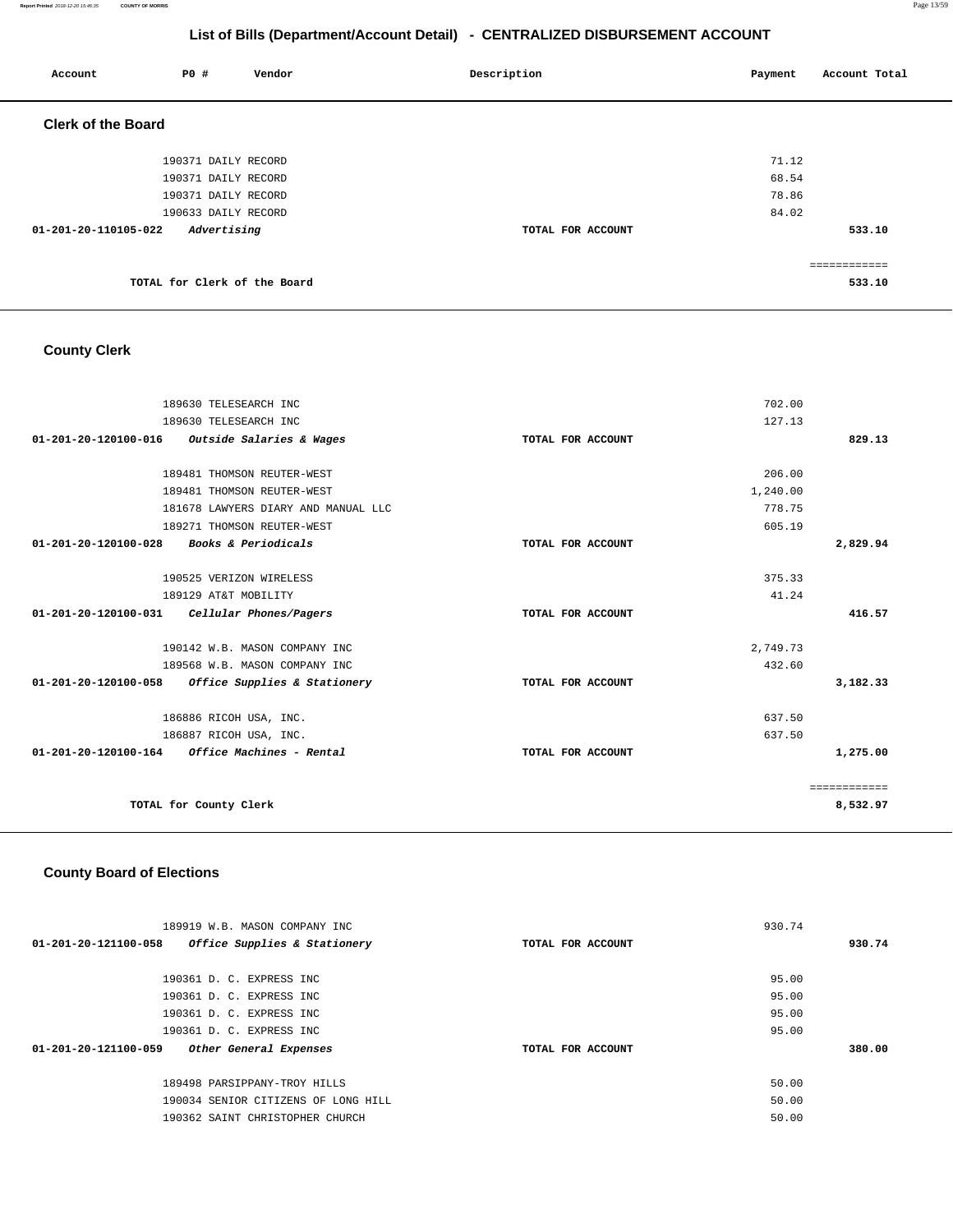**Report Printed** 2018-12-20 15:46:35 **COUNTY OF MORRIS** Page 14/59

# **List of Bills (Department/Account Detail) - CENTRALIZED DISBURSEMENT ACCOUNT**

| Account                          | PO#                     | Vendor                              | Description       | Payment        | Account Total |
|----------------------------------|-------------------------|-------------------------------------|-------------------|----------------|---------------|
| <b>County Board of Elections</b> |                         |                                     |                   |                |               |
|                                  | 190360 SAINT ANN CHURCH | 189499 TOWNSHIP OF MONTVILLE        |                   | 50.00<br>50.00 |               |
| 01-201-20-121100-067             |                         | Polling Place Rental                | TOTAL FOR ACCOUNT |                | 300.00        |
|                                  |                         | TOTAL for County Board of Elections |                   |                | 1,610.74      |

# **Superintendent of Elections**

| 190051 CCG MARKETING SOLUTIONS                        |                   | 36,879.90 |           |
|-------------------------------------------------------|-------------------|-----------|-----------|
| 01-201-20-121105-026<br>Ballot Addressing             | TOTAL FOR ACCOUNT |           | 36,879.90 |
| 189500 CCG MARKETING SOLUTIONS                        |                   | 7,921.29  |           |
|                                                       |                   |           |           |
| 01-201-20-121105-057<br>National Voter Registration   | TOTAL FOR ACCOUNT |           | 7,921.29  |
| 190121 WIDMER TIME RECORDER CO. INC.                  |                   | 225.00    |           |
| 190121 WIDMER TIME RECORDER CO. INC.                  |                   | 165.00    |           |
| 190359 W.B. MASON COMPANY INC                         |                   | 0.95      |           |
| 190359 W.B. MASON COMPANY INC                         |                   | 4.47      |           |
| 190359 W.B. MASON COMPANY INC                         |                   | 0.95      |           |
| 190359 W.B. MASON COMPANY INC                         |                   | 4.47      |           |
| 190359 W.B. MASON COMPANY INC                         |                   | 0.95      |           |
| 190359 W.B. MASON COMPANY INC                         |                   | 31.29     |           |
| 189018 CRYSTAL SPRINGS                                |                   | 51.98     |           |
| 189018 CRYSTAL SPRINGS                                |                   | 0.99      |           |
| 01-201-20-121105-095<br>Other Administrative Supplies | TOTAL FOR ACCOUNT |           | 486.05    |
|                                                       |                   |           |           |
| TOTAL for Superintendent of Elections                 |                   |           | 45,287.24 |

# **County Elections (Cty Clerk)**

|                      | 190114 TELESEARCH INC                  |                   | 508.95       |
|----------------------|----------------------------------------|-------------------|--------------|
|                      | 190141 TELESEARCH INC                  |                   | 368.55       |
|                      | 190141 TELESEARCH INC                  |                   | 100.00       |
| 01-201-20-121110-016 | Outside Salaries & Wages               | TOTAL FOR ACCOUNT | 977.50       |
|                      | 185728 NJ ADVANCE MEDIA                |                   | 1,663.20     |
| 01-201-20-121110-022 | Advertising                            | TOTAL FOR ACCOUNT | 1,663.20     |
|                      | 185735 NEWARK POSTMASTER               |                   | 3,276.21     |
| 01-201-20-121110-068 | Postage & Metered Mail                 | TOTAL FOR ACCOUNT | 3,276.21     |
|                      | 189272 PITNEY BOWES CREDIT CORP        |                   | 516.42       |
| 01-201-20-121110-259 | Equipment Rental                       | TOTAL FOR ACCOUNT | 516.42       |
|                      |                                        |                   | ============ |
|                      | TOTAL for County Elections (Cty Clerk) |                   | 6,433.33     |
|                      |                                        |                   |              |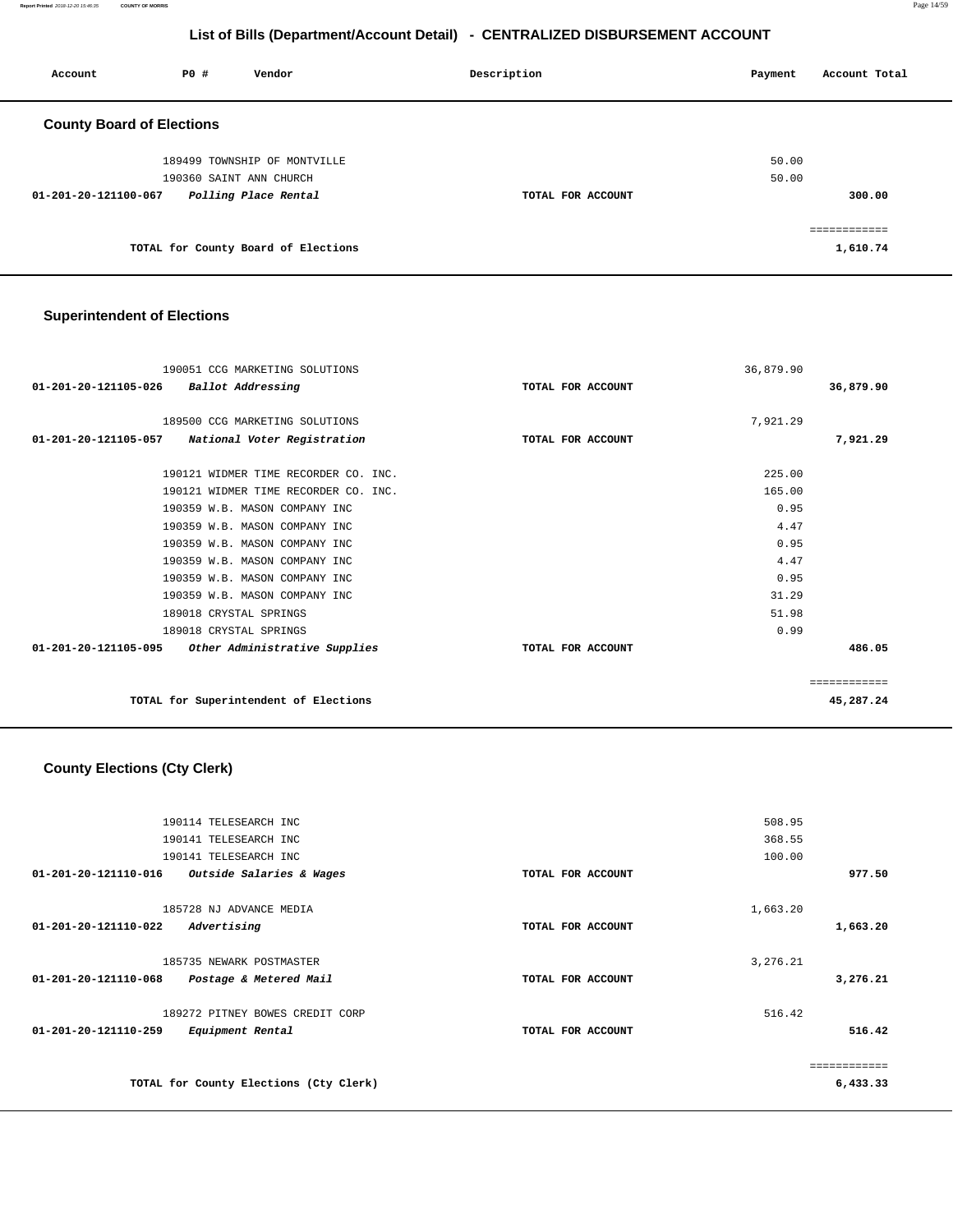**Report Printed** 2018-12-20 15:46:35 **COUNTY OF MORRIS** Page 15/59

# **List of Bills (Department/Account Detail) - CENTRALIZED DISBURSEMENT ACCOUNT**

Account **1892** PO **#** Vendor **Description Payment** Account Total

| 189838 MUNICIPAL SOFTWARE INC                         |                   | 8,504.25  |              |
|-------------------------------------------------------|-------------------|-----------|--------------|
| 01-201-20-130100-078<br>Software Maintenance          | TOTAL FOR ACCOUNT |           | 8,504.25     |
|                                                       |                   |           |              |
|                                                       |                   |           | ============ |
| TOTAL for County Treasurer                            |                   |           | 8,504.25     |
|                                                       |                   |           |              |
|                                                       |                   |           |              |
|                                                       |                   |           |              |
| <b>Purchasing Division</b>                            |                   |           |              |
|                                                       |                   |           |              |
|                                                       |                   |           |              |
|                                                       |                   | 31.29     |              |
| 190585 W.B. MASON COMPANY INC                         |                   |           |              |
| 190585 W.B. MASON COMPANY INC                         |                   | 0.95      |              |
| 01-201-20-130105-095<br>Other Administrative Supplies | TOTAL FOR ACCOUNT |           | 32.24        |
|                                                       |                   |           |              |
|                                                       |                   |           | ============ |
| TOTAL for Purchasing Division                         |                   |           | 32.24        |
|                                                       |                   |           |              |
|                                                       |                   |           |              |
|                                                       |                   |           |              |
| <b>Office Services</b>                                |                   |           |              |
|                                                       |                   |           |              |
|                                                       |                   |           |              |
| 189857 OFFICE CONCEPTS GROUP, INC.                    |                   | 129.77    |              |
| 190520 NEOPOST USA INC.                               |                   | 243.75    |              |
| 190520 NEOPOST USA INC.                               |                   | 103.00    |              |
|                                                       |                   |           |              |
| Office Supplies & Stationery<br>01-201-20-130110-058  | TOTAL FOR ACCOUNT |           | 476.52       |
|                                                       |                   |           |              |
|                                                       |                   |           |              |
| 190518 NEOPOST USA INC.                               |                   | 3,510.00  |              |
| 01-201-20-130110-164<br>Office Machines - Rental      | TOTAL FOR ACCOUNT |           | 3,510.00     |
|                                                       |                   |           |              |
|                                                       |                   |           | ============ |
| TOTAL for Office Services                             |                   |           | 3,986.52     |
|                                                       |                   |           |              |
|                                                       |                   |           |              |
|                                                       |                   |           |              |
| <b>Information Technology Div</b>                     |                   |           |              |
|                                                       |                   |           |              |
|                                                       |                   |           |              |
| 190376 JOHN TUGMAN                                    |                   | 32.55     |              |
| 190376 JOHN TUGMAN                                    |                   | 20.00     |              |
| 190376 JOHN TUGMAN                                    |                   | 3.00      |              |
|                                                       |                   |           |              |
| 190376 JOHN TUGMAN                                    |                   | 15.00     |              |
| 190376 JOHN TUGMAN                                    |                   | 32.55     |              |
| 01-201-20-140100-023<br>Associations and Memberships  | TOTAL FOR ACCOUNT |           | 103.10       |
|                                                       |                   |           |              |
| 188639 SHI INTERNATIONAL CORP                         |                   | 11,955.00 |              |
| 01-201-20-140100-036<br>Contracted Services           | TOTAL FOR ACCOUNT |           | 11,955.00    |
|                                                       |                   |           |              |
| 183884 SHI INTERNATIONAL CORP                         |                   | 38,400.00 |              |
| 188917 SHI INTERNATIONAL CORP                         |                   | 11,989.20 |              |
| 01-201-20-140100-039 Education Schools & Training     | TOTAL FOR ACCOUNT |           | 50,389.20    |
|                                                       |                   |           |              |
| 190221 W.B. MASON COMPANY INC                         |                   | 53.64     |              |
| 01-201-20-140100-058<br>Office Supplies & Stationery  | TOTAL FOR ACCOUNT |           | 53.64        |
|                                                       |                   |           |              |
| 190478 CITYSIDE ARCHIVES, LLC                         |                   | 3,891.77  |              |
|                                                       |                   |           |              |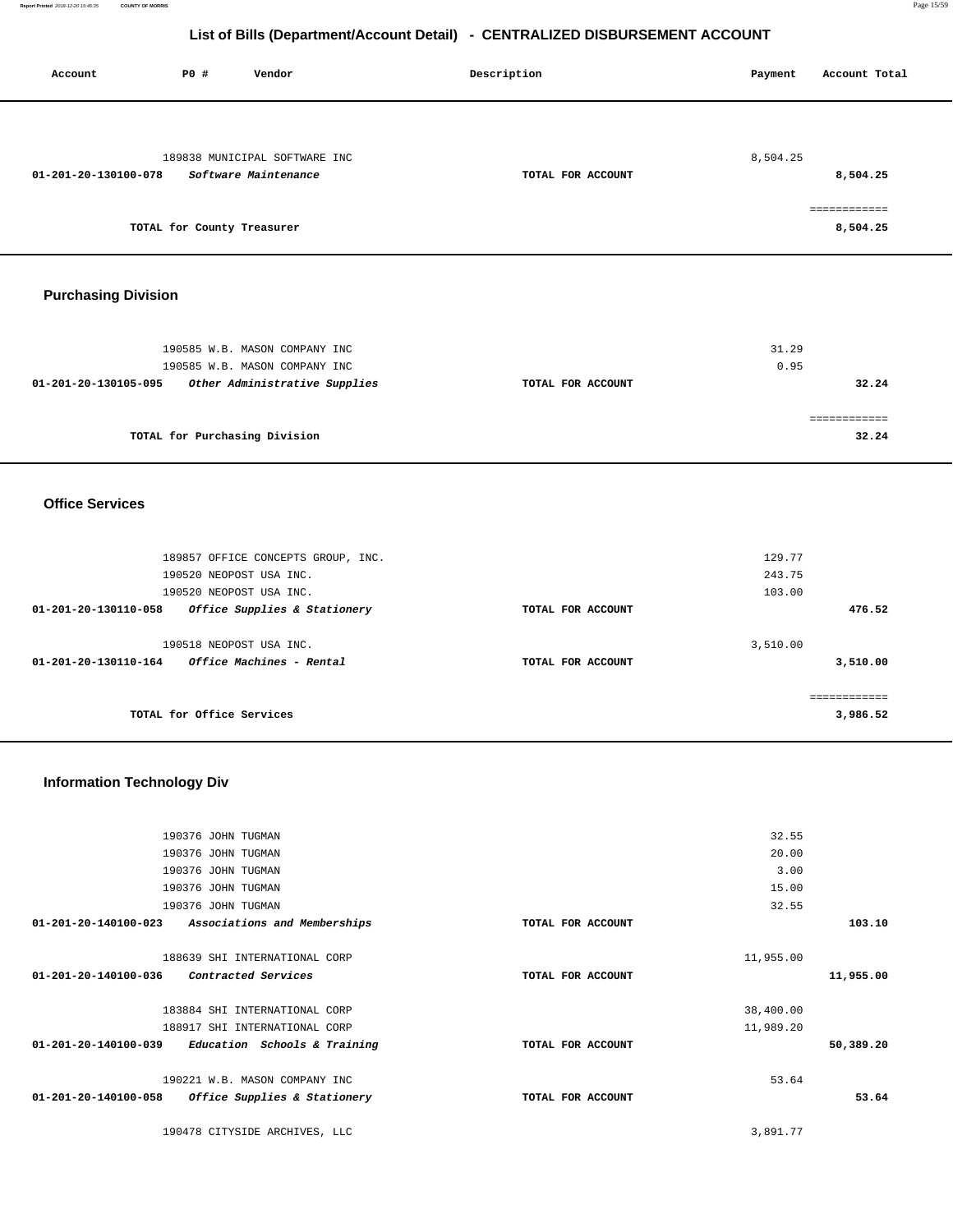| Account<br>. | P0 | Vendor | Description | Payment | Account Total |
|--------------|----|--------|-------------|---------|---------------|
|              |    |        |             |         |               |

### **Information Technology Div**

| $01 - 201 - 20 - 140100 - 073$                 | Records Managment Services    | TOTAL FOR ACCOUNT |           | 7,693.23     |
|------------------------------------------------|-------------------------------|-------------------|-----------|--------------|
| 188628 DELL MARKETING L.P.                     |                               |                   | 684.60    |              |
| 187884 DELL MARKETING L.P.                     |                               |                   | 6,159.83  |              |
| 187884 DELL MARKETING L.P.                     |                               |                   | 6,159.81  |              |
| 187884 DELL MARKETING L.P.                     |                               |                   | 6,159.81  |              |
| 187884 DELL MARKETING L.P.                     |                               |                   | 6,159.81  |              |
| 187884 DELL MARKETING L.P.                     |                               |                   | 6,159.81  |              |
| 187884 DELL MARKETING L.P.                     |                               |                   | 6,159.81  |              |
| 187884 DELL MARKETING L.P.                     |                               |                   | 1,724.78  |              |
| 01-201-20-140100-078<br>Software Maintenance   |                               | TOTAL FOR ACCOUNT |           | 39,368.26    |
| 188922 ARH ASSOCIATES                          |                               |                   | 3,300.00  |              |
| 188922 ARH ASSOCIATES                          |                               |                   | 390.00    |              |
| 188922 ARH ASSOCIATES                          |                               |                   | 98.50     |              |
| 01-201-20-140100-084<br>Other Outside Services |                               | TOTAL FOR ACCOUNT |           | 3,788.50     |
| 188621 CDW GOVERNMENT                          |                               |                   | 315.12    |              |
| 188621 CDW GOVERNMENT                          |                               |                   | 1,352.00  |              |
| 188621 CDW GOVERNMENT                          |                               |                   | 167.20    |              |
| 188621 CDW GOVERNMENT                          |                               |                   | 57.67     |              |
| 01-201-20-140100-098                           | Other Operating&Repair Supply | TOTAL FOR ACCOUNT |           | 1,891.99     |
| 170019 SHI INTERNATIONAL CORP                  |                               |                   | 38,892.18 |              |
| 01-203-20-140100-078                           | (2017) Software Maintenance   | TOTAL FOR ACCOUNT |           | 38,892.18    |
|                                                |                               |                   |           | ============ |
| TOTAL for Information Technology Div           |                               |                   |           | 154,135.10   |

# **County Board of Taxation**

|                      | 190367 MICROSYSTEMS-NJ COM, LLC    |                   | 8,000.00 |
|----------------------|------------------------------------|-------------------|----------|
| 01-201-20-150100-040 | Electronic Data Processing         | TOTAL FOR ACCOUNT | 8,000.00 |
|                      |                                    |                   |          |
|                      |                                    |                   |          |
|                      | TOTAL for County Board of Taxation |                   | 8,000.00 |

# **County Counsel**

| 190441 VILLAGE SUPER MARKET, INC.<br>01-201-20-155100-059<br>Other General Expenses | TOTAL FOR ACCOUNT | 153.25<br>153.25 |
|-------------------------------------------------------------------------------------|-------------------|------------------|
| TOTAL for County Counsel                                                            |                   | 153.25           |

# **County Surrogate**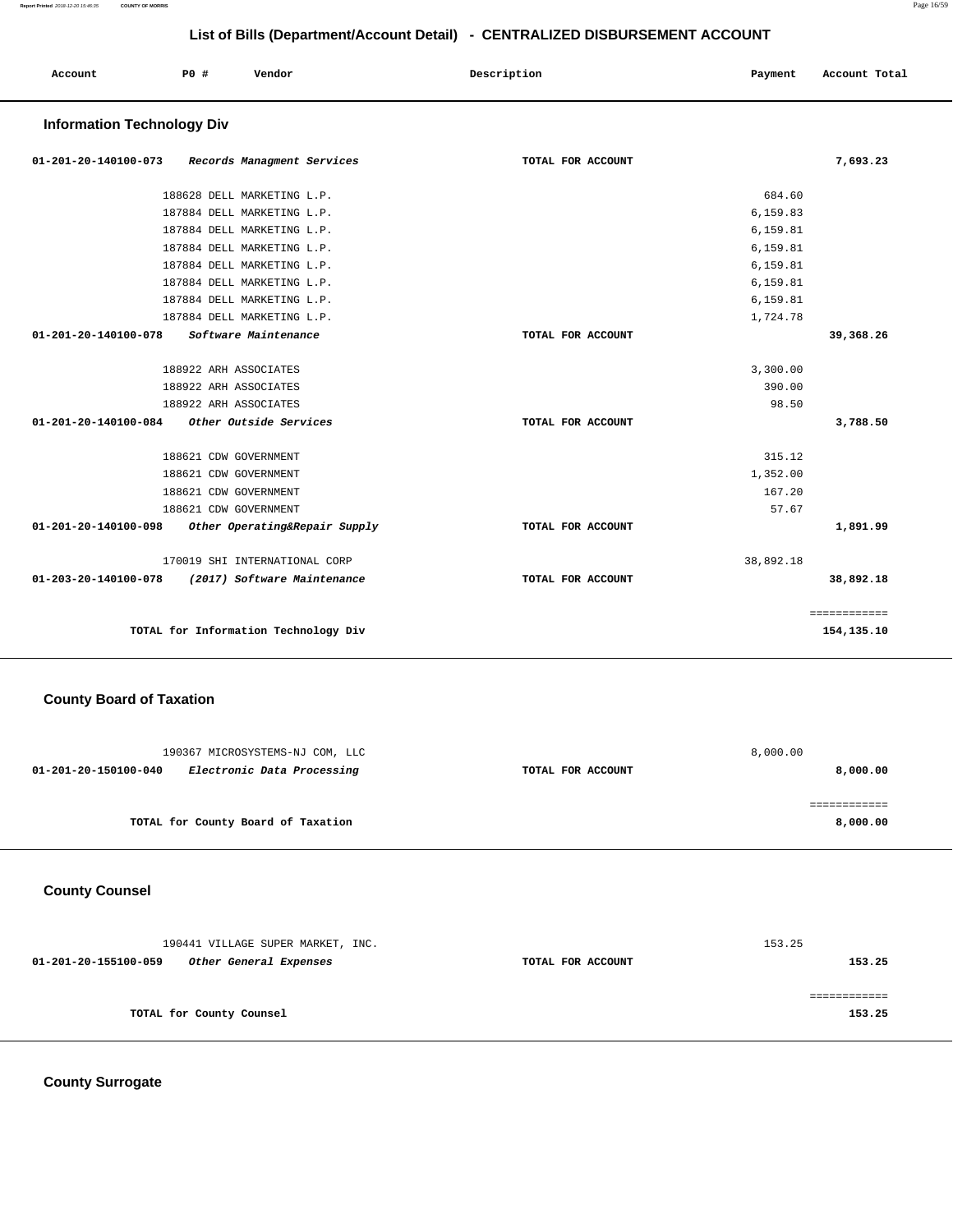### **Report Printed** 2018-12-20 15:46:35 **COUNTY OF MORRIS** Page 17/59

# **List of Bills (Department/Account Detail) - CENTRALIZED DISBURSEMENT ACCOUNT**

| Account                 | PO#                        | Vendor                                | Description       | Payment  | Account Total |
|-------------------------|----------------------------|---------------------------------------|-------------------|----------|---------------|
| <b>County Surrogate</b> |                            |                                       |                   |          |               |
|                         | 190364 TELESEARCH INC      |                                       |                   | 368.55   |               |
| 01-201-20-160100-016    |                            | <i>Outside Salaries &amp; Wages</i>   | TOTAL FOR ACCOUNT |          | 403.65        |
|                         |                            | 188798 DISCOUNT OFFICE SOLUTIONS, LLC |                   | 5,390.00 |               |
| 01-201-20-160100-044    |                            | Equipment Service Agreements          | TOTAL FOR ACCOUNT |          | 5,390.00      |
|                         |                            | 190366 W.B. MASON COMPANY INC         |                   | 202.21   |               |
|                         |                            | 190365 W.B. MASON COMPANY INC         |                   | 1,104.78 |               |
| 01-201-20-160100-058    |                            | Office Supplies & Stationery          | TOTAL FOR ACCOUNT |          | 1,306.99      |
|                         |                            | 190363 W.B. MASON COMPANY INC         |                   | 0.95     |               |
|                         |                            | 190363 W.B. MASON COMPANY INC         |                   | 44.70    |               |
|                         |                            | 189916 GOVERNMENT TECHNOLOGIES, INC.  |                   | 308.00   |               |
| 01-201-20-160100-095    |                            | Other Administrative Supplies         | TOTAL FOR ACCOUNT |          | 353.65        |
|                         |                            |                                       |                   |          | ============  |
|                         | TOTAL for County Surrogate |                                       |                   |          | 7,454.29      |

# **Heritage Commission**

| 190012 W.B. MASON COMPANY INC                                  |                   | 366.29 |
|----------------------------------------------------------------|-------------------|--------|
| 188909 W.B. MASON COMPANY INC                                  |                   | 183.46 |
| 01-201-20-175100-079<br>Special Projects                       | TOTAL FOR ACCOUNT | 549.75 |
| 188910 U-LINE SHIPPING SUPPLY                                  |                   | 135.00 |
| 188910 U-LINE SHIPPING SUPPLY                                  |                   | 15.81  |
| 188909 W.B. MASON COMPANY INC                                  |                   | 86.20  |
| Other Administrative Supplies<br>01-201-20-175100-095          | TOTAL FOR ACCOUNT | 237.01 |
| 190199 W.B. MASON COMPANY INC                                  |                   | 0.95   |
| 01-201-20-175100-164<br><i><b>Office Machines - Rental</b></i> | TOTAL FOR ACCOUNT | 0.95   |
|                                                                |                   |        |
| TOTAL for Heritage Commission                                  |                   | 787.71 |

# **Planning Board**

| 190321 MICHAEL LYSICATOS - NJCPA TREASURER          |                   | 60.00 |
|-----------------------------------------------------|-------------------|-------|
| $01-201-20-180100-039$ Education Schools & Training | TOTAL FOR ACCOUNT | 60.00 |
|                                                     |                   |       |
| 189570 W.B. MASON COMPANY INC                       |                   | 44.70 |
| 190320 W.B. MASON COMPANY INC                       |                   | 19.88 |
| 190320 W.B. MASON COMPANY INC                       |                   | 44.70 |
| 190059 W.B. MASON COMPANY INC                       |                   | 10.04 |
| 190059 W.B. MASON COMPANY INC                       |                   | 15.88 |
| 190059 W.B. MASON COMPANY INC                       |                   | 5.76  |
| 190059 W.B. MASON COMPANY INC                       |                   | 23.79 |
| 190059 W.B. MASON COMPANY INC                       |                   | 39.74 |
| 190059 W.B. MASON COMPANY INC                       |                   | 2.80  |
| 190059 W.B. MASON COMPANY INC                       |                   | 10.02 |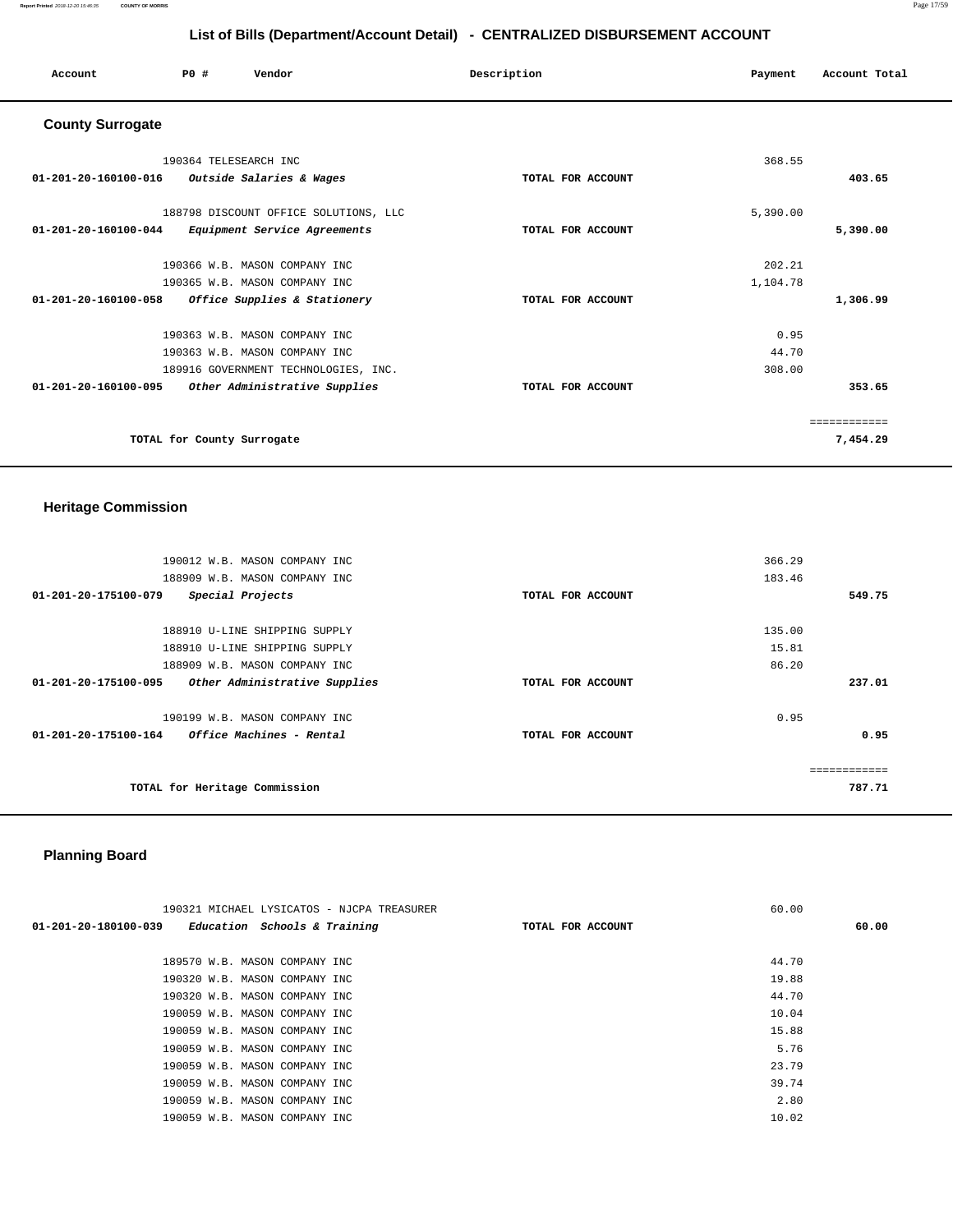| Account               | <b>PO #</b> | Vendor                        | Description       | Payment | Account Total |
|-----------------------|-------------|-------------------------------|-------------------|---------|---------------|
| <b>Planning Board</b> |             |                               |                   |         |               |
|                       |             | 190059 W.B. MASON COMPANY INC |                   | 0.84    |               |
|                       |             | 190059 W.B. MASON COMPANY INC |                   | 17.95   |               |
|                       |             | 190059 W.B. MASON COMPANY INC |                   | 58.32   |               |
|                       |             | 190059 W.B. MASON COMPANY INC |                   | 5.55    |               |
|                       |             | 190059 W.B. MASON COMPANY INC |                   | 5.62    |               |
|                       |             | 190059 W.B. MASON COMPANY INC |                   | 7.75    |               |
| 01-201-20-180100-058  |             | Office Supplies & Stationery  | TOTAL FOR ACCOUNT |         | 317.27        |
|                       |             | 189545 PAPER MART INC         |                   | 225.20  |               |
| 01-201-20-180100-069  |             | Printing                      | TOTAL FOR ACCOUNT |         | 225.20        |
|                       |             |                               |                   |         | ============  |
|                       |             | TOTAL for Planning Board      |                   |         | 602.47        |

# **County Weights & Measures**

| 190525 VERIZON WIRELESS                                  |                   | 691.35   |              |
|----------------------------------------------------------|-------------------|----------|--------------|
| $01 - 201 - 22 - 201100 - 031$<br>Cellular Phones/Pagers | TOTAL FOR ACCOUNT |          | 691.35       |
|                                                          |                   |          |              |
| 189957 W.B. MASON COMPANY INC                            |                   | 90.72    |              |
| 188974 W.B. MASON COMPANY INC                            |                   | 53.64    |              |
| 01-201-22-201100-058<br>Office Supplies & Stationery     | TOTAL FOR ACCOUNT |          | 144.36       |
|                                                          |                   |          |              |
| 189132 EMPLOYMENT HORIZONS, INC.                         |                   | 903.00   |              |
| $01 - 201 - 22 - 201100 - 084$<br>Other Outside Services | TOTAL FOR ACCOUNT |          | 903.00       |
|                                                          |                   |          |              |
| 190622 NATIONAL FUEL OIL INC.                            |                   | 409.99   |              |
| $01 - 201 - 22 - 201100 - 140$<br>Gas Purchases          | TOTAL FOR ACCOUNT |          | 409.99       |
|                                                          |                   |          |              |
| 174228 CONSOLIDATED STEEL                                |                   | 3,945.00 |              |
| 01-201-22-201100-258<br>Equipment                        | TOTAL FOR ACCOUNT |          | 3,945.00     |
|                                                          |                   |          |              |
|                                                          |                   |          | ============ |
| TOTAL for County Weights & Measures                      |                   |          | 6,093.70     |
|                                                          |                   |          |              |

### **Employee Group Insurance**

| 182764 MARGARET VIOLA                |                                         | 629.40    |
|--------------------------------------|-----------------------------------------|-----------|
| 190319 FLAGSHIP HEALTH SYSTEMS, INC. |                                         | 2,866.72  |
| 190319 FLAGSHIP HEALTH SYSTEMS, INC. |                                         | 31.16     |
| 190319 FLAGSHIP HEALTH SYSTEMS, INC. |                                         | 31.16     |
| 190319 FLAGSHIP HEALTH SYSTEMS, INC. |                                         | 31.16     |
|                                      | 190316 DELTA DENTAL OF NEW JERSEY, INC. | 11,042.40 |
|                                      | 190316 DELTA DENTAL OF NEW JERSEY, INC. | 321.00    |
|                                      | 190316 DELTA DENTAL OF NEW JERSEY, INC. | 4,449.14  |
|                                      | 190316 DELTA DENTAL OF NEW JERSEY, INC. | 29.86     |
|                                      | 190316 DELTA DENTAL OF NEW JERSEY, INC. | 32.10     |
|                                      | 190316 DELTA DENTAL OF NEW JERSEY, INC. | 224.70    |
| 188700 BROWN & BROWN METRO, INC.     |                                         | 6.250.00  |
| 182810 WINSTON YAW                   |                                         | 629.40    |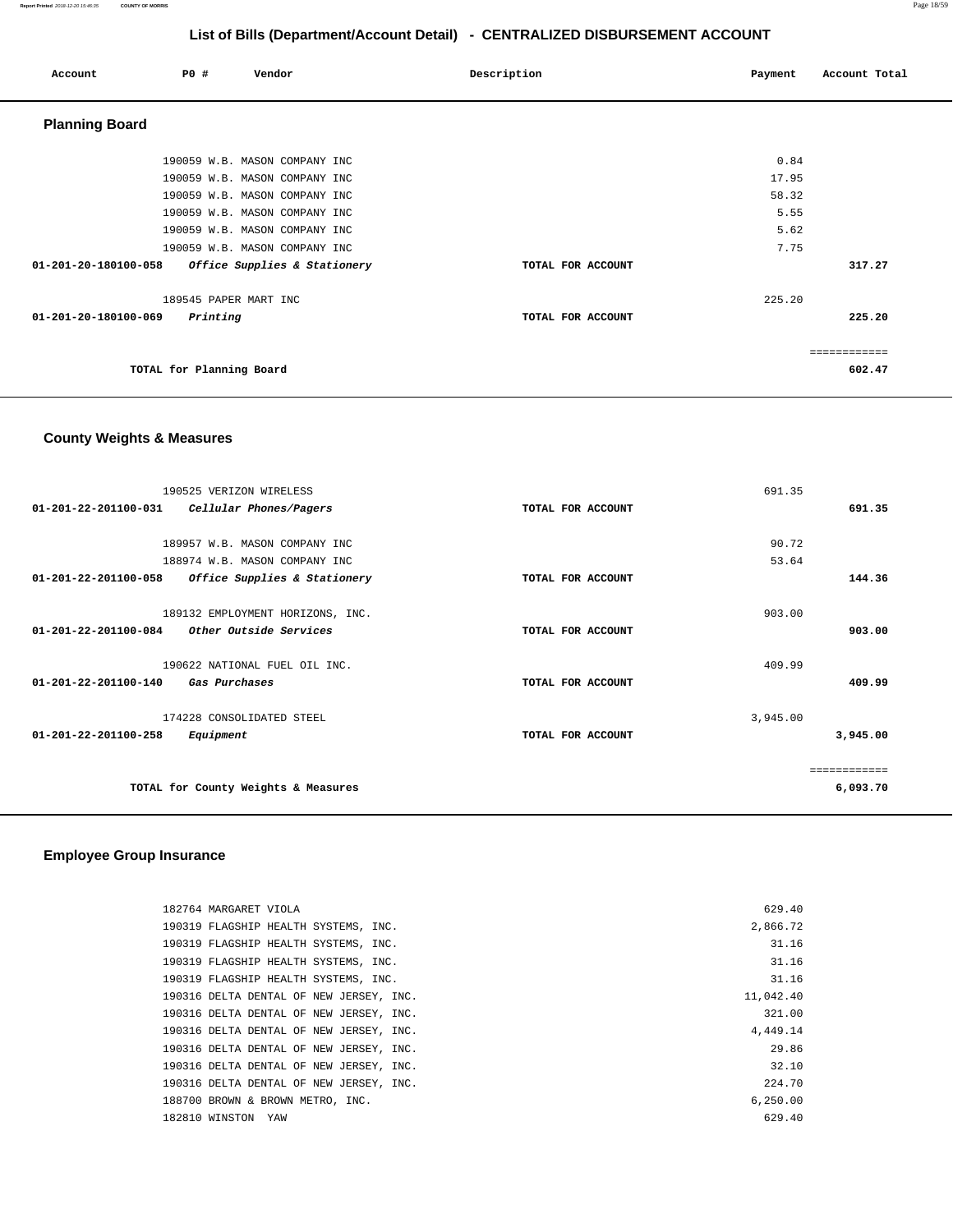**Report Printed** 2018-12-20 15:46:35 **COUNTY OF MORRIS** Page 19/59

# **List of Bills (Department/Account Detail) - CENTRALIZED DISBURSEMENT ACCOUNT**

| Account                         | PO# | Vendor                                                                  | Description       | Payment | Account Total |
|---------------------------------|-----|-------------------------------------------------------------------------|-------------------|---------|---------------|
| <b>Employee Group Insurance</b> |     |                                                                         |                   |         |               |
| 01-201-23-220100-090            |     | 189218 DISCOVERY BENEFITS INC.<br>Employee Group Insurance Expenditures | TOTAL FOR ACCOUNT | 738.50  | 28,584.10     |
|                                 |     | TOTAL for Employee Group Insurance                                      |                   |         | 28,584.10     |

### **Office of Emergency Management**

| 190425 APCO INTERNATIONAL, INC.                              |                   | 92.00                |           |
|--------------------------------------------------------------|-------------------|----------------------|-----------|
| 190466 MOTOROLA TRUNKED USERS GROUP                          |                   | 50.00                |           |
| 01-201-25-252100-023 Associations and Memberships            | TOTAL FOR ACCOUNT |                      | 142.00    |
|                                                              |                   |                      |           |
| 190525 VERIZON WIRELESS                                      |                   | 129.30               |           |
| $01-201-25-252100-031$ Cellular Phones/Pagers                | TOTAL FOR ACCOUNT |                      | 129.30    |
| 190492 VILLAGE SUPER MARKET, INC.                            |                   | 410.16               |           |
| 190492 VILLAGE SUPER MARKET, INC.                            |                   |                      |           |
| 190492 VILLAGE SUPER MARKET, INC.                            |                   | 184.92<br>227.90     |           |
|                                                              |                   | 241.90               |           |
| 190492 VILLAGE SUPER MARKET, INC.                            |                   | 266.93               |           |
| 190492 VILLAGE SUPER MARKET, INC.                            |                   |                      |           |
| 190492 VILLAGE SUPER MARKET, INC.                            |                   | 511.62               |           |
| 190492 VILLAGE SUPER MARKET, INC.                            |                   | 189.93               |           |
| 190492 VILLAGE SUPER MARKET, INC.                            |                   | 222.88               |           |
| 190492 VILLAGE SUPER MARKET, INC.                            |                   | 276.91               |           |
| $01-201-25-252100-039$ Education Schools & Training          | TOTAL FOR ACCOUNT |                      | 2,533.15  |
| 190195 W.B. MASON COMPANY INC                                |                   | 380.38               |           |
| 190197 W.B. MASON COMPANY INC                                |                   | 108.15               |           |
| 188826 W.B. MASON COMPANY INC                                |                   | 1,021.76             |           |
| 188826 W.B. MASON COMPANY INC                                |                   | 10.62                |           |
| 01-201-25-252100-058 Office Supplies & Stationery            | TOTAL FOR ACCOUNT |                      | 1,520.91  |
|                                                              |                   |                      |           |
| 190469 JEFFREY PAUL                                          |                   | 392.34               |           |
| 190471 POWERDMS, INC.                                        |                   | 3,683.10             |           |
| 188614 CDW GOVERNMENT                                        |                   | 476.47               |           |
| 186690 MAJOR POLICE SUPPLY                                   |                   | 821.50               |           |
| 189532 FIRE AND SECURITY TECHNOLOGIES                        |                   | 1,495.00             |           |
| 185965 PERFORMANCE TRAILERS INC.                             |                   | 6,880.00             |           |
| 190396 PERFORMANCE TRAILERS INC.                             |                   | 8,600.00             |           |
| 188969 RMUS, LLC                                             |                   | 5,012.20             |           |
| 188838 RMUS, LLC                                             |                   | 10,399.00            |           |
| 189987 R & J CONTROL, INC.                                   |                   | 623.00               |           |
| 189760 TERRESTRIAL IMAGING LLC                               |                   | 239.98               |           |
| 189952 ACES HOLDINGS LLC                                     |                   | 4,850.00             |           |
| 190424 AIRBORNE RESPONSE, LLC                                |                   | 4,200.00             |           |
| 01-201-25-252100-059<br>Other General Expenses               | TOTAL FOR ACCOUNT |                      | 47,672.59 |
| 190493 KARL KLINGENER                                        |                   | 2,535.91             |           |
| 189533 TRANSLITE, LLC                                        |                   | 558.00               |           |
| 189533 TRANSLITE, LLC                                        |                   | 13.00                |           |
|                                                              |                   |                      |           |
|                                                              |                   |                      |           |
| 187862 V.E. RALPH & SON INC.                                 |                   | 252.83               |           |
| 187862 V.E. RALPH & SON INC.<br>187862 V.E. RALPH & SON INC. |                   | 3,060.00<br>3,076.11 |           |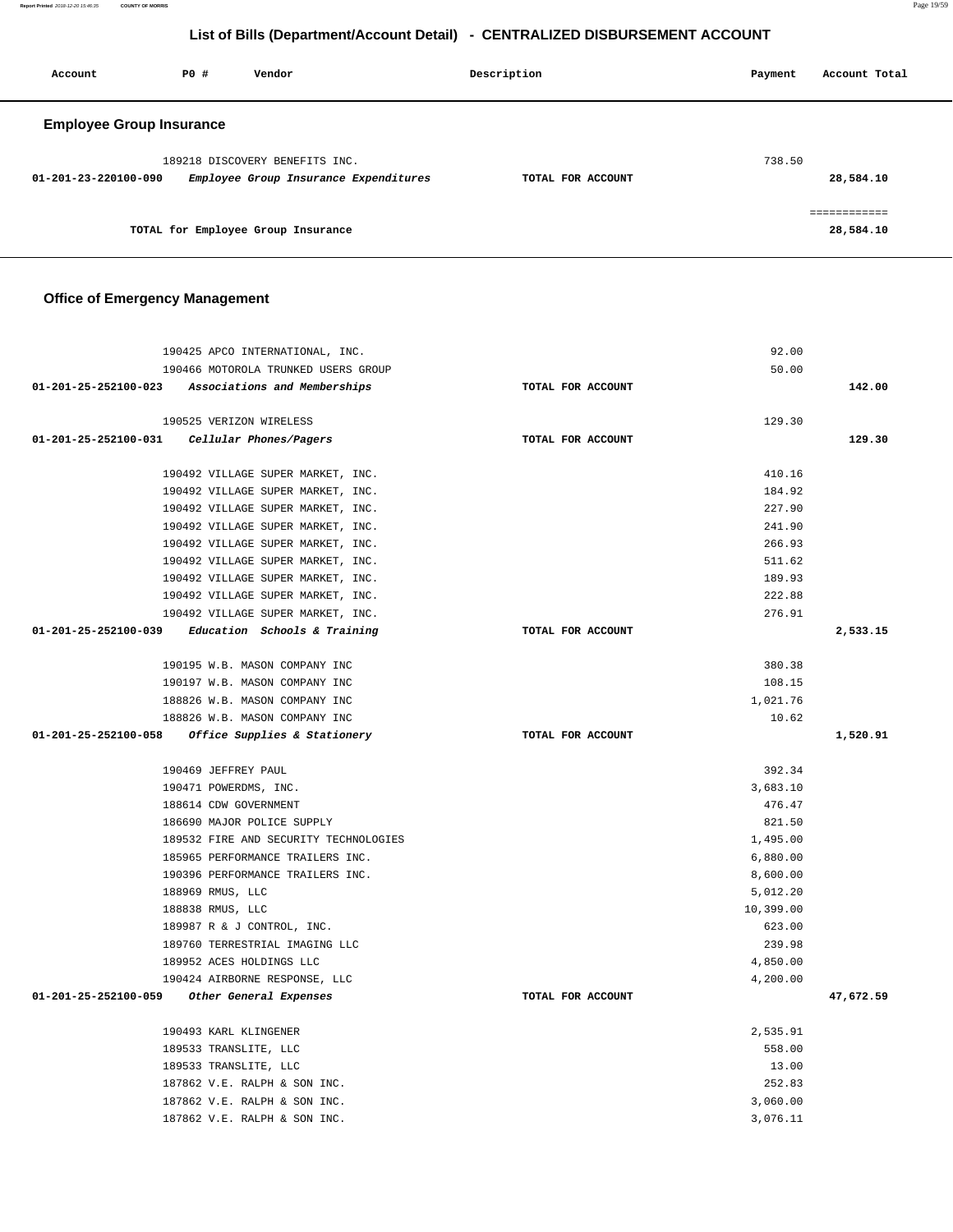**Communications Center**  189236 APCO INTERNATIONAL, INC. 186893 ATLANTIC TRAINING CENTER 188727 APCO INTERNATIONAL, INC. **01-201-25-252105-039 Education Schools & Training TOTAL FOR ACCOUNT**  597.00 1,386.69 199.00 **2,182.69** 189983 QUENCH USA, INC. **01-201-25-252105-058 Office Supplies & Stationery TOTAL FOR ACCOUNT**  48.00 **48.00** 189234 KEYSTONE PUBLIC SAFETY INC. 186896 KEYSTONE PUBLIC SAFETY INC. 186896 KEYSTONE PUBLIC SAFETY INC. 185155 KEYSTONE PUBLIC SAFETY INC. **01-201-25-252105-078 Software Maintenance TOTAL FOR ACCOUNT**  1,200.00 450.00 450.00 600.00 **2,700.00** 188729 CDW GOVERNMENT 188729 CDW GOVERNMENT 188729 CDW GOVERNMENT 188729 CDW GOVERNMENT 188729 CDW GOVERNMENT 188730 COLONIAL APPLIANCE 188730 COLONIAL APPLIANCE 188715 BASE POWER SERVICES **01-201-25-252105-161 Communications Equipment TOTAL FOR ACCOUNT**  519.18 2,882.26 270.54 164.22 42.42 1,676.00 599.00 2,270.00 **8,423.62** 187141 INTERNATIONAL PUBLIC 189524 INSTITUTE FOR FORENSIC PSYCHOLOGY 189524 INSTITUTE FOR FORENSIC PSYCHOLOGY **01-201-25-252105-189 Medical TOTAL FOR ACCOUNT**  1,347.00 810.00 350.00 **2,507.00** 186892 TELE-COMMUNICATION, INC 1,267.20

| <b>Office of Emergency Management</b>            |                   |          |              |
|--------------------------------------------------|-------------------|----------|--------------|
| 189546 HORIZON BUSINESS GROUP, LLC               |                   | 4,650.00 |              |
| 189573 ELECTRONICS SECURITY SPECIALISTS          |                   | 2,940.00 |              |
| 188816 V.E. RALPH & SON INC.                     |                   | 574.92   |              |
| 189940 TURN OUT UNIFORMS, INC.                   |                   | 62.99    |              |
| 189940 TURN OUT UNIFORMS, INC.                   |                   | 96.69    |              |
| 189940 TURN OUT UNIFORMS, INC.                   |                   | 96.69    |              |
| 189940 TURN OUT UNIFORMS, INC.                   |                   | 77.69    |              |
| 189940 TURN OUT UNIFORMS, INC.                   |                   | 74.69    |              |
| 189940 TURN OUT UNIFORMS, INC.                   |                   | 75.69    |              |
| 189940 TURN OUT UNIFORMS, INC.                   |                   | 75.69    |              |
| 189940 TURN OUT UNIFORMS, INC.                   |                   | 75.69    |              |
| 189951 EA MEDICAL LLC                            |                   | 3,865.00 |              |
| 01-201-25-252100-090<br>Program Expenditures     | TOTAL FOR ACCOUNT |          | 25,320.59    |
| 190470 RICOH USA, INC.                           |                   | 500.23   |              |
| 190470 RICOH USA, INC.                           |                   | 1,212.49 |              |
| Office Machines - Rental<br>01-201-25-252100-164 | TOTAL FOR ACCOUNT |          | 1,712.72     |
|                                                  |                   |          | ============ |
| TOTAL for Office of Emergency Management         |                   |          | 79,031.26    |

 **Account P0 # Vendor Description Payment Account Total**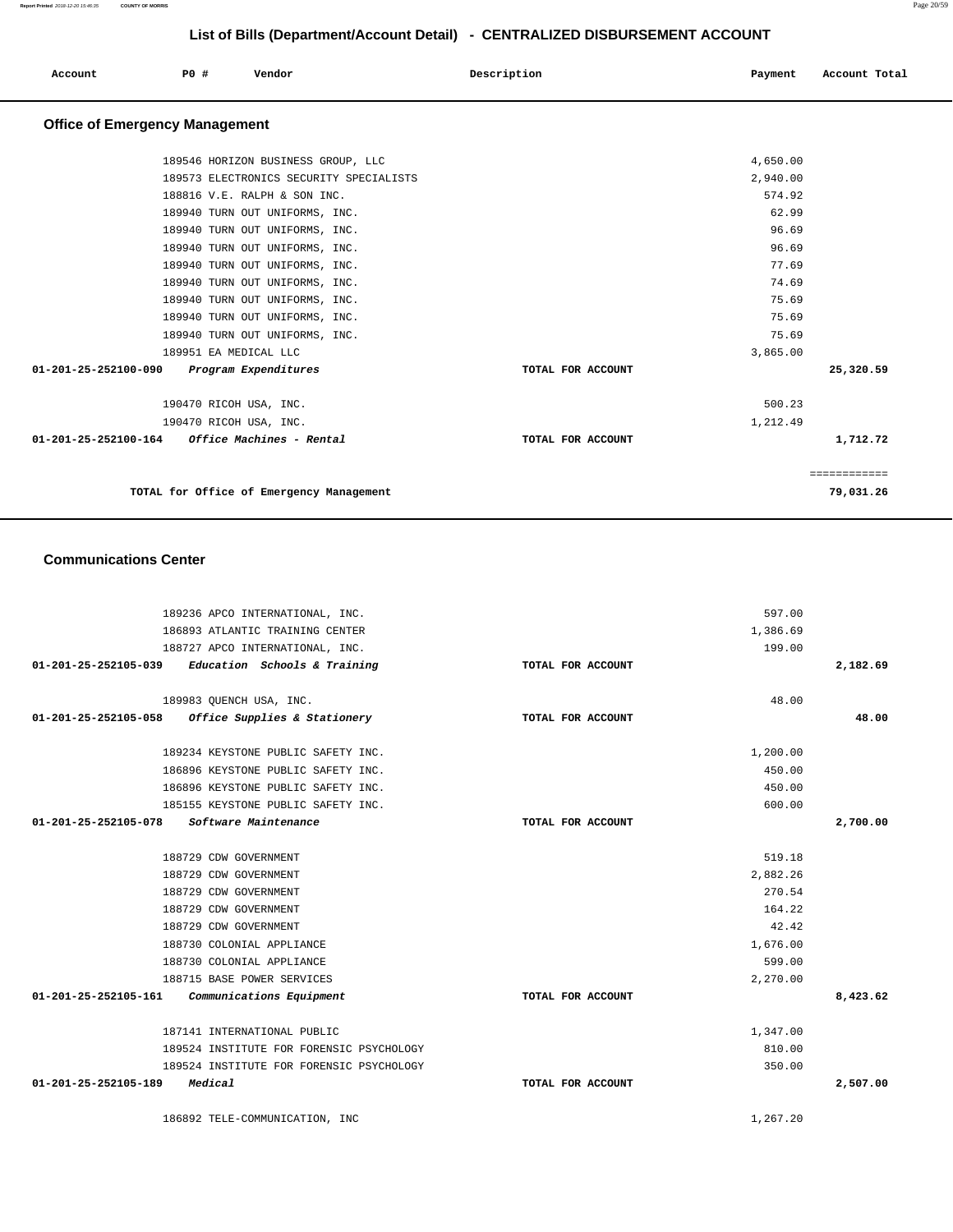**Report Printed** 2018-12-20 15:46:35 **COUNTY OF MORRIS** Page 21/59

# **List of Bills (Department/Account Detail) - CENTRALIZED DISBURSEMENT ACCOUNT**

| Account                      | PO#       | Vendor                          | Description       | Payment | Account Total |
|------------------------------|-----------|---------------------------------|-------------------|---------|---------------|
| <b>Communications Center</b> |           |                                 |                   |         |               |
|                              |           | 186892 TELE-COMMUNICATION, INC  |                   | 862.50  |               |
|                              |           | 186892 TELE-COMMUNICATION, INC  |                   | 84.75   |               |
|                              |           | 189981 W.B. MASON COMPANY INC   |                   | 114.27  |               |
| 01-201-25-252105-258         | Equipment |                                 | TOTAL FOR ACCOUNT |         | 2,661.96      |
|                              |           |                                 |                   |         | ============  |
|                              |           | TOTAL for Communications Center |                   |         | 18,523.27     |

# **County Medical Examiner Office**

| 184407 AMERICAN SOCIETY FOR CLINICAL                       |                   | 299.00    |
|------------------------------------------------------------|-------------------|-----------|
| 01-201-25-254100-028<br><b>Books &amp; Periodicals</b>     | TOTAL FOR ACCOUNT | 299.00    |
|                                                            |                   |           |
| 190521 MONMOUTH STREET FUNERAL                             |                   | 2,400.00  |
| 01-201-25-254100-030<br>Cartage                            | TOTAL FOR ACCOUNT | 2,400.00  |
| 189948 NATIONAL INSTRUMENT SERVICE                         |                   | 430.00    |
| 01-201-25-254100-058<br>Office Supplies & Stationery       | TOTAL FOR ACCOUNT | 430.00    |
|                                                            |                   |           |
| 190453 ILIFF-RUGGIERO FUNERAL HOME INC.                    |                   | 2,400.00  |
| 190453 ILIFF-RUGGIERO FUNERAL HOME INC.                    |                   | 9,100.00  |
| $01 - 201 - 25 - 254100 - 059$<br>Other General Expenses   | TOTAL FOR ACCOUNT | 11,500.00 |
| 189610 B & H PHOTO-VIDEO INC.                              |                   | 1,993.91  |
| 188701 1-STEP DETECT ASSOCIATES                            |                   | 225.00    |
| 188701 1-STEP DETECT ASSOCIATES                            |                   | 13.00     |
| $01 - 201 - 25 - 254100 - 203$<br>X-Ray & Medical Supplies | TOTAL FOR ACCOUNT | 2,231.91  |
|                                                            |                   |           |
|                                                            |                   |           |
| TOTAL for County Medical Examiner Office                   |                   | 16,860.91 |

# **County Sheriff's Department**

| 183784 LAWYERS DIARY AND MANUAL LLC                            |                   | 333.75 |        |
|----------------------------------------------------------------|-------------------|--------|--------|
| 01-201-25-270100-028 Books & Periodicals                       | TOTAL FOR ACCOUNT |        | 333.75 |
|                                                                |                   |        |        |
| 190054 NJ PUBLIC SAFETY ACCREDITATION                          |                   | 249.00 |        |
| $01 - 201 - 25 - 270100 - 039$<br>Education Schools & Training | TOTAL FOR ACCOUNT |        | 249.00 |
|                                                                |                   |        |        |
| 189187 OFFICE CONCEPTS GROUP, INC.                             |                   | 86.03  |        |
| 189187 OFFICE CONCEPTS GROUP, INC.                             |                   | 19.25  |        |
| Identification Equip&Supplies<br>01-201-25-270100-047          | TOTAL FOR ACCOUNT |        | 105.28 |
|                                                                |                   |        |        |
| 190357 OFFICE CONCEPTS GROUP, INC.                             |                   | 746.72 |        |
| 190475 OFFICE CONCEPTS GROUP, INC.                             |                   | 441.06 |        |
| 190494 W.B. MASON COMPANY INC                                  |                   | 0.95   |        |
| 190494 W.B. MASON COMPANY INC                                  |                   | 0.95   |        |
| 190494 W.B. MASON COMPANY INC                                  |                   | 0.95   |        |
| 190494 W.B. MASON COMPANY INC                                  |                   | 0.95   |        |
| 190494 W.B. MASON COMPANY INC                                  |                   | 0.95   |        |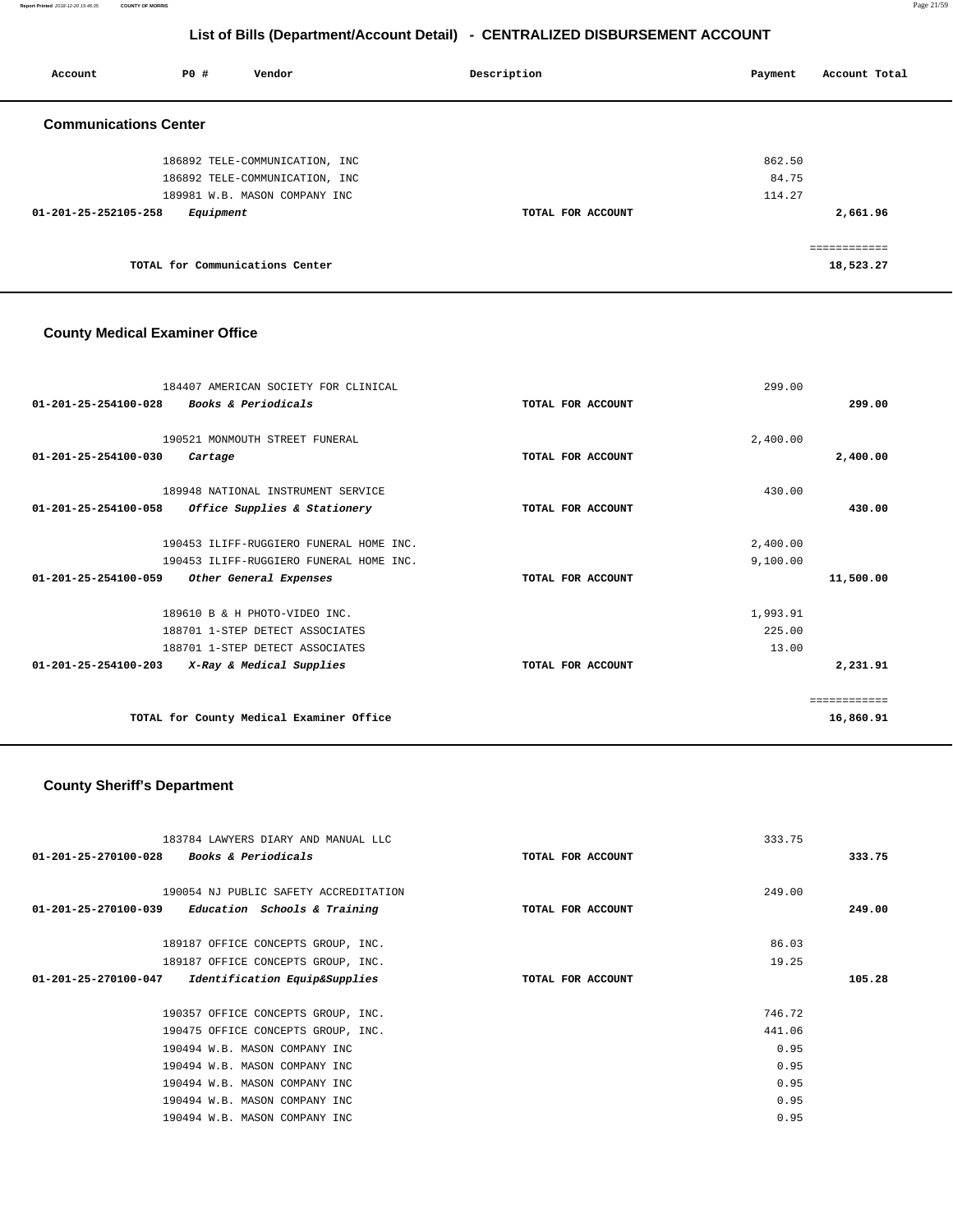**Report Printed** 2018-12-20 15:46:35 **COUNTY OF MORRIS** Page 22/59

# **List of Bills (Department/Account Detail) - CENTRALIZED DISBURSEMENT ACCOUNT**

| Account                            | P0 # | Vendor                                    | Description       | Payment  | Account Total |
|------------------------------------|------|-------------------------------------------|-------------------|----------|---------------|
| <b>County Sheriff's Department</b> |      |                                           |                   |          |               |
|                                    |      | 190494 W.B. MASON COMPANY INC             |                   | 0.95     |               |
|                                    |      | 190494 W.B. MASON COMPANY INC             |                   | 0.95     |               |
|                                    |      | 190494 W.B. MASON COMPANY INC             |                   | 0.95     |               |
|                                    |      | 190494 W.B. MASON COMPANY INC             |                   | 0.95     |               |
|                                    |      | 190494 W.B. MASON COMPANY INC             |                   | 0.95     |               |
|                                    |      | 190494 W.B. MASON COMPANY INC             |                   | 0.95     |               |
|                                    |      | 190048 RIOS' ENGRAVING                    |                   | 623.00   |               |
|                                    |      | 190048 RIOS' ENGRAVING                    |                   | 40.00    |               |
|                                    |      | 189261 METRO PET SUPPLY INC.              |                   | 779.94   |               |
| 01-201-25-270100-059               |      | Other General Expenses                    | TOTAL FOR ACCOUNT |          | 2,642.12      |
|                                    |      | 188804 TAYLOR COMMUNICATIONS, INC.        |                   | 320.00   |               |
| 01-201-25-270100-069               |      | Printing                                  | TOTAL FOR ACCOUNT |          | 320.00        |
|                                    |      | 189022 NJ STATE ASSOCIATION OF            |                   | 180.00   |               |
|                                    |      | 190590 DENISE THORNTON                    |                   | 212.97   |               |
|                                    |      | 190193 VILLAGE SUPER MARKET, INC.         |                   | 125.56   |               |
|                                    |      | 190193 VILLAGE SUPER MARKET, INC.         |                   | 773.85   |               |
|                                    |      | 190193 VILLAGE SUPER MARKET, INC.         |                   | 524.72   |               |
|                                    |      | 190193 VILLAGE SUPER MARKET, INC.         |                   | 26.98    |               |
| 01-201-25-270100-082               |      | Travel Expense                            | TOTAL FOR ACCOUNT |          | 1,844.08      |
|                                    |      | 189535 U.S. SECURITY ASSOCIATES, INC.     |                   | 1,716.68 |               |
|                                    |      | 189535 U.S. SECURITY ASSOCIATES, INC.     |                   | 1,274.60 |               |
|                                    |      | 189535 U.S. SECURITY ASSOCIATES, INC.     |                   | 1,802.36 |               |
|                                    |      | 189535 U.S. SECURITY ASSOCIATES, INC.     |                   | 1,730.96 |               |
|                                    |      | 190071 INVESTIGATIVE FORENSICS CONSULTING |                   | 969.00   |               |
|                                    |      | 190071 INVESTIGATIVE FORENSICS CONSULTING |                   | 551.00   |               |
|                                    |      | 189542 INVESTIGATIVE FORENSICS CONSULTING |                   | 988.00   |               |
|                                    |      | 189542 INVESTIGATIVE FORENSICS CONSULTING |                   | 912.00   |               |
| 01-201-25-270100-084               |      | Other Outside Services                    | TOTAL FOR ACCOUNT |          | 9,944.60      |
|                                    |      | 189091 OFFICE CONCEPTS GROUP, INC.        |                   | 226.55   |               |
| 01-201-25-270100-095               |      | Other Administrative Supplies             | TOTAL FOR ACCOUNT |          | 226.55        |
|                                    |      | 188961 UNIVERSAL UNIFORM SALES CO INC     |                   | 199.00   |               |
|                                    |      | 183773 UNIVERSAL UNIFORM SALES CO INC     |                   | 79.00    |               |
|                                    |      | 183773 UNIVERSAL UNIFORM SALES CO INC     |                   | 1.50     |               |
|                                    |      | 183773 UNIVERSAL UNIFORM SALES CO INC     |                   | 82.00    |               |
|                                    |      | 183773 UNIVERSAL UNIFORM SALES CO INC     |                   | 85.00    |               |
|                                    |      | 183773 UNIVERSAL UNIFORM SALES CO INC     |                   | 4.00     |               |
|                                    |      | 187483 UNIVERSAL UNIFORM SALES CO INC     |                   | 129.95   |               |
|                                    |      | 187483 UNIVERSAL UNIFORM SALES CO INC     |                   | 125.00   |               |
|                                    |      | 183771 UNIVERSAL UNIFORM SALES CO INC     |                   | 73.00    |               |
|                                    |      | 176721 UNIVERSAL UNIFORM SALES CO INC     |                   | 57.99    |               |
|                                    |      | 176721 UNIVERSAL UNIFORM SALES CO INC     |                   | 79.99    |               |
|                                    |      | 176721 UNIVERSAL UNIFORM SALES CO INC     |                   | 59.99    |               |
|                                    |      | 176721 UNIVERSAL UNIFORM SALES CO INC     |                   | 59.99    |               |
|                                    |      | 176721 UNIVERSAL UNIFORM SALES CO INC     |                   | 299.00   |               |
|                                    |      | 176721 UNIVERSAL UNIFORM SALES CO INC     |                   | 186.00   |               |
|                                    |      | 186764 UNIVERSAL UNIFORM SALES CO INC     |                   | 164.00   |               |
|                                    |      | 182172 UNIVERSAL UNIFORM SALES CO INC     |                   | 69.00    |               |
|                                    |      | 182172 UNIVERSAL UNIFORM SALES CO INC     |                   | 1.50     |               |
|                                    |      | 182172 UNIVERSAL UNIFORM SALES CO INC     |                   | 4.00     |               |
|                                    |      | 182172 UNIVERSAL UNIFORM SALES CO INC     |                   | 85.00    |               |
|                                    |      | 187693 UNIVERSAL UNIFORM SALES CO INC     |                   | 69.00    |               |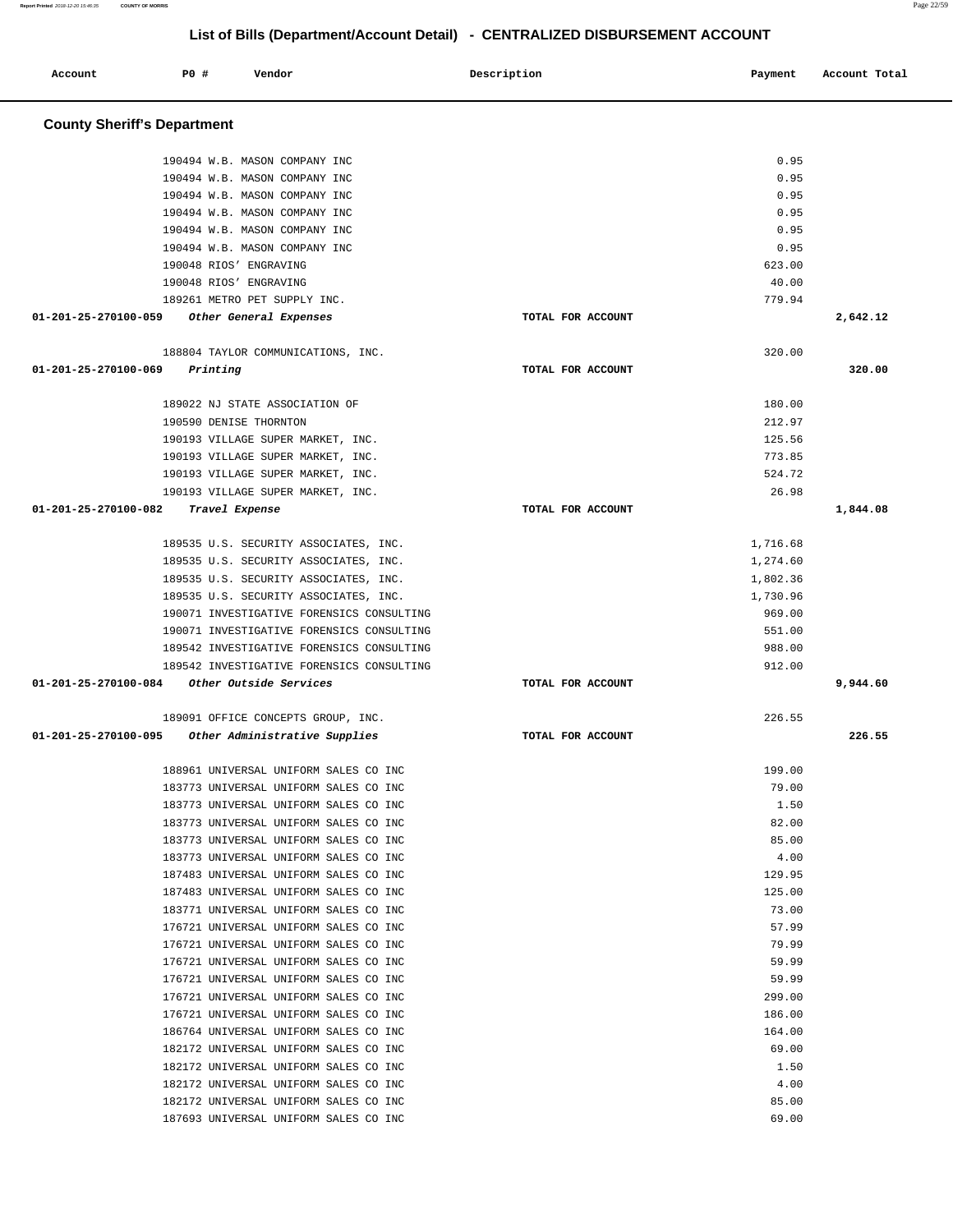| Account                            | PO#             | Vendor                                                             | Description       | Payment | Account Total |
|------------------------------------|-----------------|--------------------------------------------------------------------|-------------------|---------|---------------|
| <b>County Sheriff's Department</b> |                 |                                                                    |                   |         |               |
| 01-201-25-270100-202               |                 | 187693 UNIVERSAL UNIFORM SALES CO INC<br>Uniform And Accessories   | TOTAL FOR ACCOUNT | 80.00   | 1,995.41      |
| 01-201-25-270100-203               |                 | 189547 MIRION TECHNOLOGIES (GDS) INC<br>X-Ray & Medical Supplies   | TOTAL FOR ACCOUNT | 857.66  | 857.66        |
| $01 - 201 - 25 - 270100 - 262$     |                 | 188127 NORTHEAST COMMUNICATIONS, INC.<br>Machinery Repairs & Parts | TOTAL FOR ACCOUNT | 270.00  | 270.00        |
| 01-201-25-270100-291               | Vehicle Repairs | 189548 NORTHEAST COMMUNICATIONS, INC.                              | TOTAL FOR ACCOUNT | 171.00  | 171.00        |
|                                    |                 |                                                                    |                   |         | ============  |
|                                    |                 | TOTAL for County Sheriff's Department                              |                   |         | 18,959.45     |

# **County Prosecutor's Office**

|                                                   | 189377 JAIME SHANAPHY                | 45.60             |           |
|---------------------------------------------------|--------------------------------------|-------------------|-----------|
|                                                   | 189377 JAIME SHANAPHY                | 13.00             |           |
|                                                   | 189377 JAIME SHANAPHY                | 20.80             |           |
|                                                   | 189377 JAIME SHANAPHY                | 18.50             |           |
|                                                   | 188027 ALEXIS RACHEL                 | 119.20            |           |
|                                                   | 188027 ALEXIS RACHEL                 | 75.50             |           |
|                                                   | 188027 ALEXIS RACHEL                 | 225.00            |           |
|                                                   | 189376 ALEXIS RACHEL                 | 115.20            |           |
|                                                   | 189376 ALEXIS RACHEL                 | 59.00             |           |
|                                                   | 189376 ALEXIS RACHEL                 | 225.00            |           |
|                                                   | 189375 JACKIE LYNN MILLER            | 1.60              |           |
|                                                   | 189375 JACKIE LYNN MILLER            | 38.50             |           |
|                                                   | 189375 JACKIE LYNN MILLER            | 6.40              |           |
|                                                   | 189375 JACKIE LYNN MILLER            | 25.50             |           |
|                                                   | 189373 TARA CHOMINSKY                | 51.20             |           |
|                                                   | 189373 TARA CHOMINSKY                | 1.00              |           |
|                                                   | 189373 TARA CHOMINSKY                | 75.00             |           |
|                                                   | 189374 BETTY ANN DERCO               | 24.80             |           |
|                                                   | 189374 BETTY ANN DERCO               | 5.00              |           |
|                                                   | 189374 BETTY ANN DERCO               | 75.00             |           |
|                                                   | 189374 BETTY ANN DERCO               | 19.20             |           |
|                                                   | 189374 BETTY ANN DERCO               | 10.00             |           |
|                                                   | 184390 BETTY ANN DERCO               | 17.60             |           |
|                                                   | 184390 BETTY ANN DERCO               | 26.00             |           |
|                                                   | 184390 BETTY ANN DERCO               | 75.00             |           |
|                                                   | 189378 JUNE WITTY                    | 87.20             |           |
|                                                   | 189378 JUNE WITTY                    | 7.00              |           |
| $01-201-25-275100-016$ Outside Salaries & Wages   |                                      | TOTAL FOR ACCOUNT | 1,462.80  |
|                                                   | 188017 THE 200 CLUB OF MORRIS COUNTY | 200.00            |           |
| 01-201-25-275100-023 Associations and Memberships |                                      | TOTAL FOR ACCOUNT | 200.00    |
|                                                   | 188022 CDW GOVERNMENT LLC            | 117.90            |           |
|                                                   | 190020 VERIZON WIRELESS              | 60.04             |           |
|                                                   | 190323 VERIZON WIRELESS              | 9,930.20          |           |
|                                                   | 190325 VERIZON WIRELESS              | 826.21            |           |
| 01-201-25-275100-031                              | Cellular Phones/Pagers               | TOTAL FOR ACCOUNT | 10,934.35 |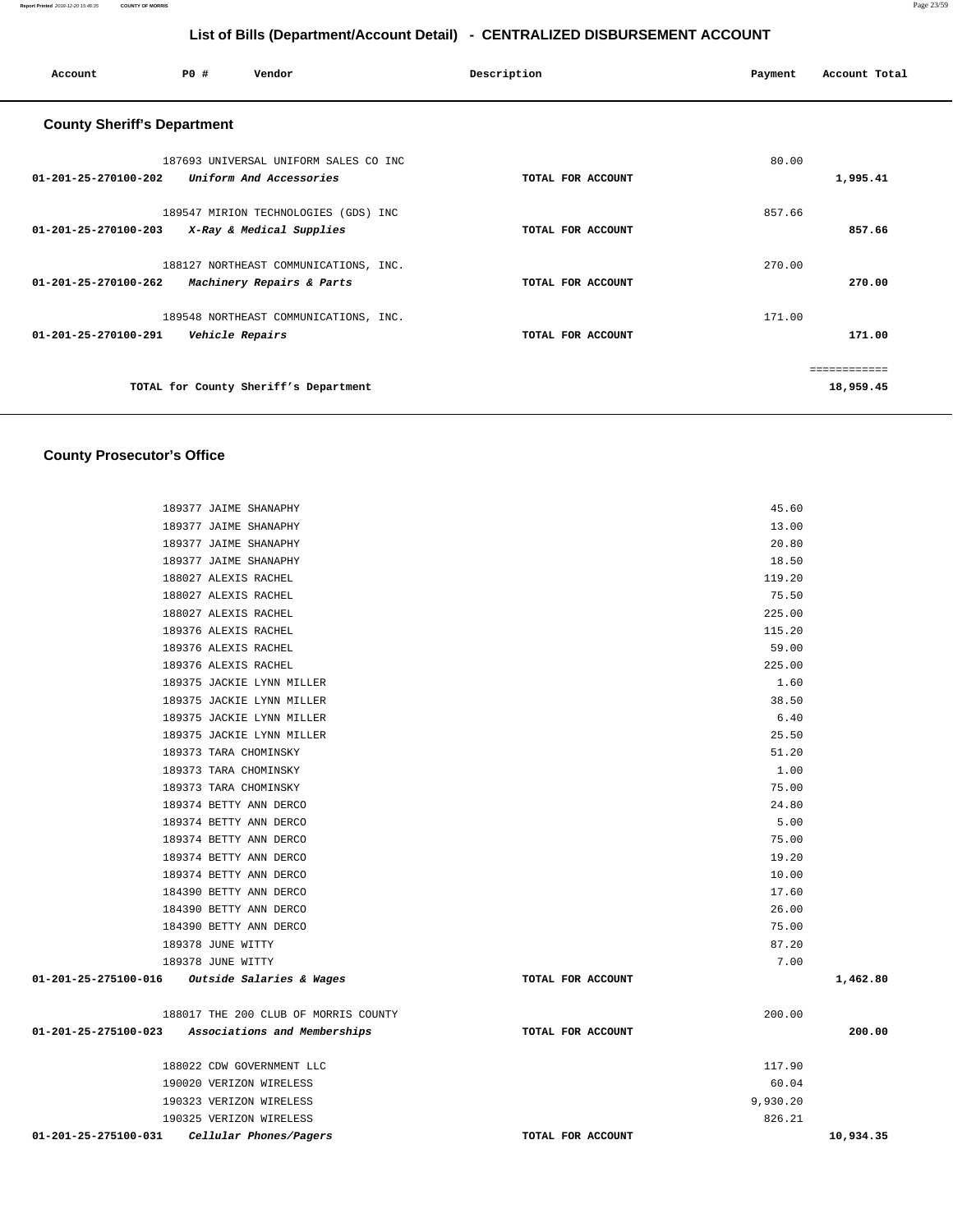**Report Printed** 2018-12-20 15:46:35 **COUNTY OF MORRIS** Page 24/59

**1,500.00** 

# **List of Bills (Department/Account Detail) - CENTRALIZED DISBURSEMENT ACCOUNT**

| Account                             | <b>PO #</b> | Vendor                                               |  | Description       | Payment           | Account Total |  |
|-------------------------------------|-------------|------------------------------------------------------|--|-------------------|-------------------|---------------|--|
| <b>County Prosecutor's Office</b>   |             |                                                      |  |                   |                   |               |  |
| 01-201-25-275100-037                |             | Data Processing Supplies                             |  | TOTAL FOR ACCOUNT |                   | 1,262.47      |  |
|                                     |             | 190324 FBI/LEEDA                                     |  |                   | 650.00            |               |  |
|                                     |             | 189382 JOHN H. STAMLER POLICE                        |  |                   | 30.00             |               |  |
|                                     |             | 189382 JOHN H. STAMLER POLICE                        |  |                   | 72.00             |               |  |
|                                     |             | 189400 CLINTON FIRST AID & RESCUE SOUAD IN           |  |                   | 300.00            |               |  |
|                                     |             | 189392 AWARENESS PROTECTIVE                          |  |                   | 2,500.00          |               |  |
|                                     |             | 189000 PASSAIC COUNTY POLICE ACADEMY                 |  |                   | 185.00            |               |  |
|                                     |             | 188999 COUNTY AND MUNICPAL                           |  |                   | 260.00            |               |  |
|                                     |             | 189397 FBI/LEEDA                                     |  |                   | 650.00            |               |  |
|                                     |             | 189406 SAFARILAND LLC                                |  |                   | 350.00            |               |  |
| 01-201-25-275100-039                |             | Education Schools & Training                         |  | TOTAL FOR ACCOUNT |                   | 4,997.00      |  |
|                                     |             | 189396 THOMSON REUTER-WEST                           |  |                   | 4,788.00          |               |  |
|                                     |             | 188036 GANN LAW BOOKS                                |  |                   | 1,197.00          |               |  |
|                                     |             | 188036 GANN LAW BOOKS                                |  |                   | 17.00             |               |  |
| 01-201-25-275100-050                |             | Law Books                                            |  | TOTAL FOR ACCOUNT |                   | 6,002.00      |  |
|                                     |             | 188994 TJ'S SPORTWIDE TROPHY                         |  |                   | 107.50            |               |  |
|                                     |             | 188464 CDW GOVERNMENT LLC                            |  |                   | 559.95            |               |  |
|                                     |             | 190030 ALPHAGRAPHICS                                 |  |                   | 17.50             |               |  |
| 01-201-25-275100-058                |             | Office Supplies & Stationery                         |  | TOTAL FOR ACCOUNT |                   | 684.95        |  |
|                                     |             | 188016 POWERDMS, INC.                                |  |                   | 2,415.00          |               |  |
|                                     |             | 189403 POWERDMS, INC.                                |  |                   | 5,294.00          |               |  |
| 01-201-25-275100-078                |             | <i>Software Maintenance</i>                          |  | TOTAL FOR ACCOUNT |                   | 7,709.00      |  |
|                                     |             | 190016 ACCURATE TRANSCRIPTIONS, LLC                  |  |                   | 270.72            |               |  |
|                                     |             | 190016 ACCURATE TRANSCRIPTIONS, LLC                  |  |                   | 8.00              |               |  |
| 01-201-25-275100-081                |             | Transcripts                                          |  | TOTAL FOR ACCOUNT |                   | 278.72        |  |
|                                     |             | 190326 MATTHEW KELLY                                 |  |                   | 58.59             |               |  |
|                                     |             | 189970 COUNTY NARCOTICS COMMANDERS                   |  |                   | 3,433.50          |               |  |
|                                     |             | 190106 BRADFORD SEABURY                              |  |                   | 148.97            |               |  |
| 01-201-25-275100-082 Travel Expense |             |                                                      |  | TOTAL FOR ACCOUNT |                   | 3,641.06      |  |
|                                     |             | 190032 VERIZON WIRELESS                              |  |                   | 80.04             |               |  |
|                                     |             | 190018 VERIZON                                       |  |                   | 294.95            |               |  |
|                                     |             | 190018 VERIZON                                       |  |                   | 34.95             |               |  |
|                                     |             | 188051 SIRCHIE                                       |  |                   | 44.96             |               |  |
|                                     |             | 188051 SIRCHIE                                       |  |                   | 269.76            |               |  |
|                                     |             | 188051 SIRCHIE                                       |  |                   | 314.72            |               |  |
|                                     |             | 188051 SIRCHIE                                       |  |                   | 224.80            |               |  |
|                                     |             | 188051 SIRCHIE                                       |  |                   | 141.66            |               |  |
|                                     |             | 189391 DRUGSCAN INC                                  |  |                   | 235.00            |               |  |
|                                     |             | 188996 BUNKY'S HEAVY TOWING, LLC                     |  |                   | 3,964.38          |               |  |
|                                     |             | 189005 MORRISTOWN LUMBER &<br>189372 DEIRDRE'S HOUSE |  |                   | 61.60<br>1,020.00 |               |  |
|                                     |             | 189371 ALPHAGRAPHICS                                 |  |                   | 17.50             |               |  |
|                                     |             | 190433 MORRIS COUNTY BAR ASSOCIATION                 |  |                   | 1,785.00          |               |  |
|                                     |             | 190632 FREDRIC M. KNAPP                              |  |                   | 68.22             |               |  |
| 01-201-25-275100-118                |             | Investigation Expense                                |  | TOTAL FOR ACCOUNT |                   | 8,557.54      |  |
|                                     |             | 189405 RONALD SUAREZ, MD                             |  |                   | 1,500.00          |               |  |

**01-201-25-275100-121 Witness Fees And Mileage TOTAL FOR ACCOUNT**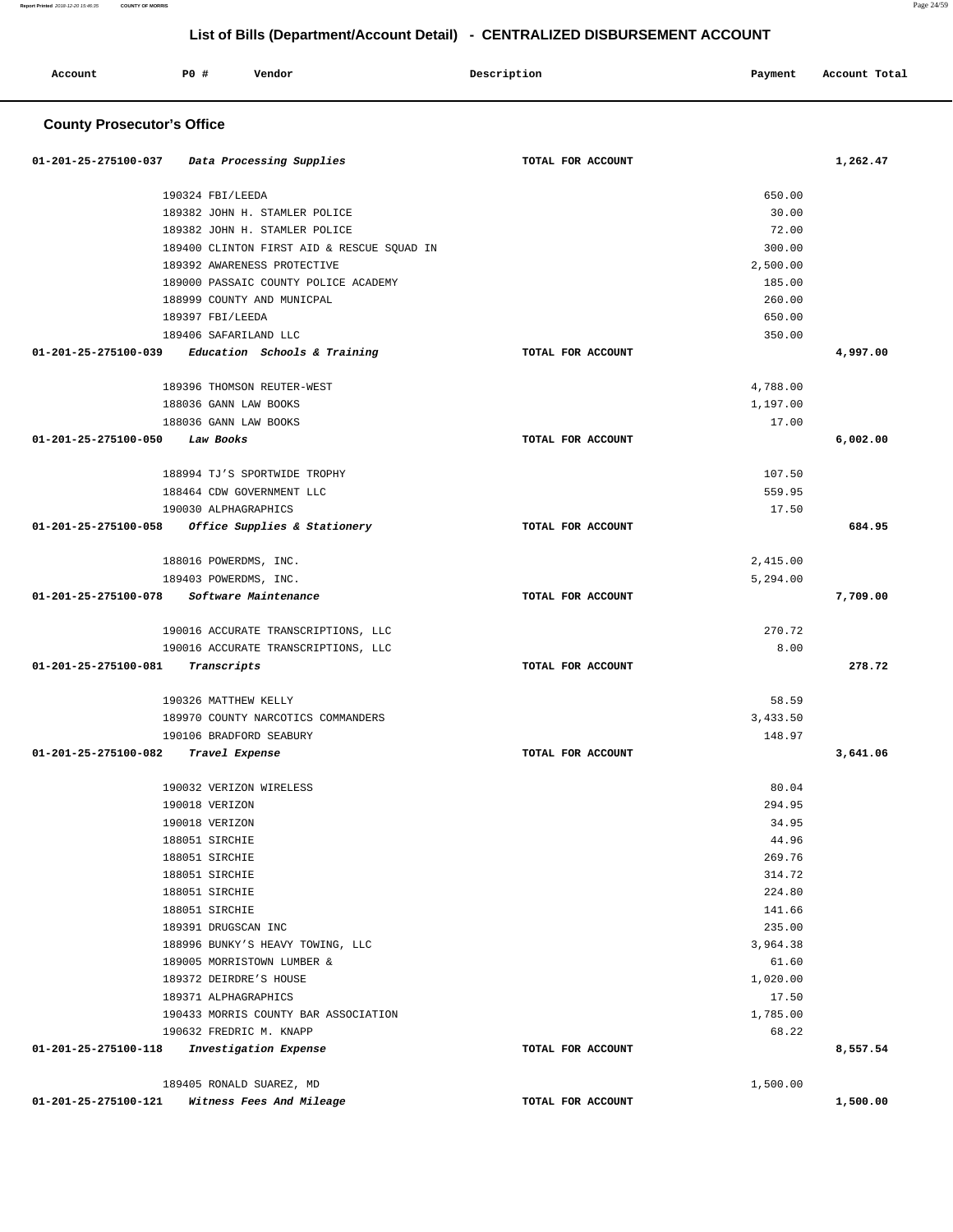**Report Printed** 2018-12-20 15:46:35 **COUNTY OF MORRIS** Page 25/59

|                                   |                        |                                  | List of Bills (Department/Account Detail) - CENTRALIZED DISBURSEMENT ACCOUNT |         |               |
|-----------------------------------|------------------------|----------------------------------|------------------------------------------------------------------------------|---------|---------------|
| Account                           | <b>PO #</b>            | Vendor                           | Description                                                                  | Payment | Account Total |
| <b>County Prosecutor's Office</b> |                        |                                  |                                                                              |         |               |
| 01-201-25-275100-126              |                        | Court Expenses-Extradition       | TOTAL FOR ACCOUNT                                                            |         | 1,248.00      |
|                                   | 189968 RICOH USA, INC. |                                  |                                                                              | 806.73  |               |
| 01-201-25-275100-164              |                        | Office Machines - Rental         | TOTAL FOR ACCOUNT                                                            |         | 806.73        |
|                                   |                        | 189004 FLEMINGTON DEPT STORE INC |                                                                              | 134.00  |               |
|                                   |                        | 189004 FLEMINGTON DEPT STORE INC |                                                                              | 140.25  |               |
|                                   |                        | 189004 FLEMINGTON DEPT STORE INC |                                                                              | 359.85  |               |
|                                   |                        | 189004 FLEMINGTON DEPT STORE INC |                                                                              | 119.95  |               |
|                                   |                        | 189004 FLEMINGTON DEPT STORE INC |                                                                              | 134.00  |               |
|                                   |                        | 189004 FLEMINGTON DEPT STORE INC |                                                                              | 252.00  |               |
|                                   |                        | 189004 FLEMINGTON DEPT STORE INC |                                                                              | 64.95   |               |
|                                   |                        | 189004 FLEMINGTON DEPT STORE INC |                                                                              | 119.95  |               |
|                                   |                        | 189004 FLEMINGTON DEPT STORE INC |                                                                              | 219.45  |               |
|                                   |                        | 189385 FLEMINGTON DEPT STORE INC |                                                                              | 135.75  |               |
| 01-201-25-275100-202              |                        | Uniform And Accessories          | TOTAL FOR ACCOUNT                                                            |         | 1,680.15      |

| 164701 TARA CHOMINSKY                                       |                   | 44.00     |
|-------------------------------------------------------------|-------------------|-----------|
| 164701 TARA CHOMINSKY                                       |                   | 15.50     |
| 164701 TARA CHOMINSKY                                       |                   | 75.00     |
| 01-203-25-275100-016<br>(2017) Outside Salaries & Wages     | TOTAL FOR ACCOUNT | 134.50    |
| 174537 LUIS GONCALVES                                       |                   | 100.00    |
| 01-203-25-275100-039<br>(2017) Education Schools & Training | TOTAL FOR ACCOUNT | 100.00    |
|                                                             |                   |           |
| 156698 VERIZON                                              |                   | 288.04    |
| 189407 SPRINT                                               |                   | 552.11    |
| 189407 SPRINT                                               |                   | 642.11    |
| 01-203-25-275100-118<br>(2017) Investigation Expense        | TOTAL FOR ACCOUNT | 1,482.26  |
|                                                             |                   |           |
| TOTAL for County Prosecutor's Office                        |                   | 52,681.53 |

**County Jail** 

| 179715 NATIONAL COMMISSION ON                                  | 129.95            |           |
|----------------------------------------------------------------|-------------------|-----------|
|                                                                |                   |           |
| 187902 BARNES & NOBLE BOOKSELLERS, INC.                        | 930.65            |           |
| Books & Periodicals<br>$01 - 201 - 25 - 280100 - 028$          | TOTAL FOR ACCOUNT | 1,060.60  |
| 189895 FRED PRYOR SEMINARS                                     | 99.00             |           |
| 189895 FRED PRYOR SEMINARS                                     | 99.00             |           |
| 190231 CDT TRAINING INC.                                       | 4,000.00          |           |
| 189891 PASSAIC COUNTY POLICE ACADEMY                           | 6,705.00          |           |
| 189089 ATLANTIC TRAINING CENTER                                | 250.00            |           |
| 185592 NEW YORK ASSOCIATION OF HOSTAGE                         | 229.00            |           |
| $01 - 201 - 25 - 280100 - 039$<br>Education Schools & Training | TOTAL FOR ACCOUNT | 11,382.00 |
| 189057 DYNAMIC IMAGING SYSTMES INC                             | 5,702.00          |           |
| 01-201-25-280100-044<br>Equipment Service Agreements           | TOTAL FOR ACCOUNT | 5,702.00  |
| 189713 W.B. MASON COMPANY INC                                  | 648.90            |           |
| 189704 W.B. MASON COMPANY INC                                  | 224.22            |           |
| $01 - 201 - 25 - 280100 - 058$<br>Office Supplies & Stationery | TOTAL FOR ACCOUNT | 873.12    |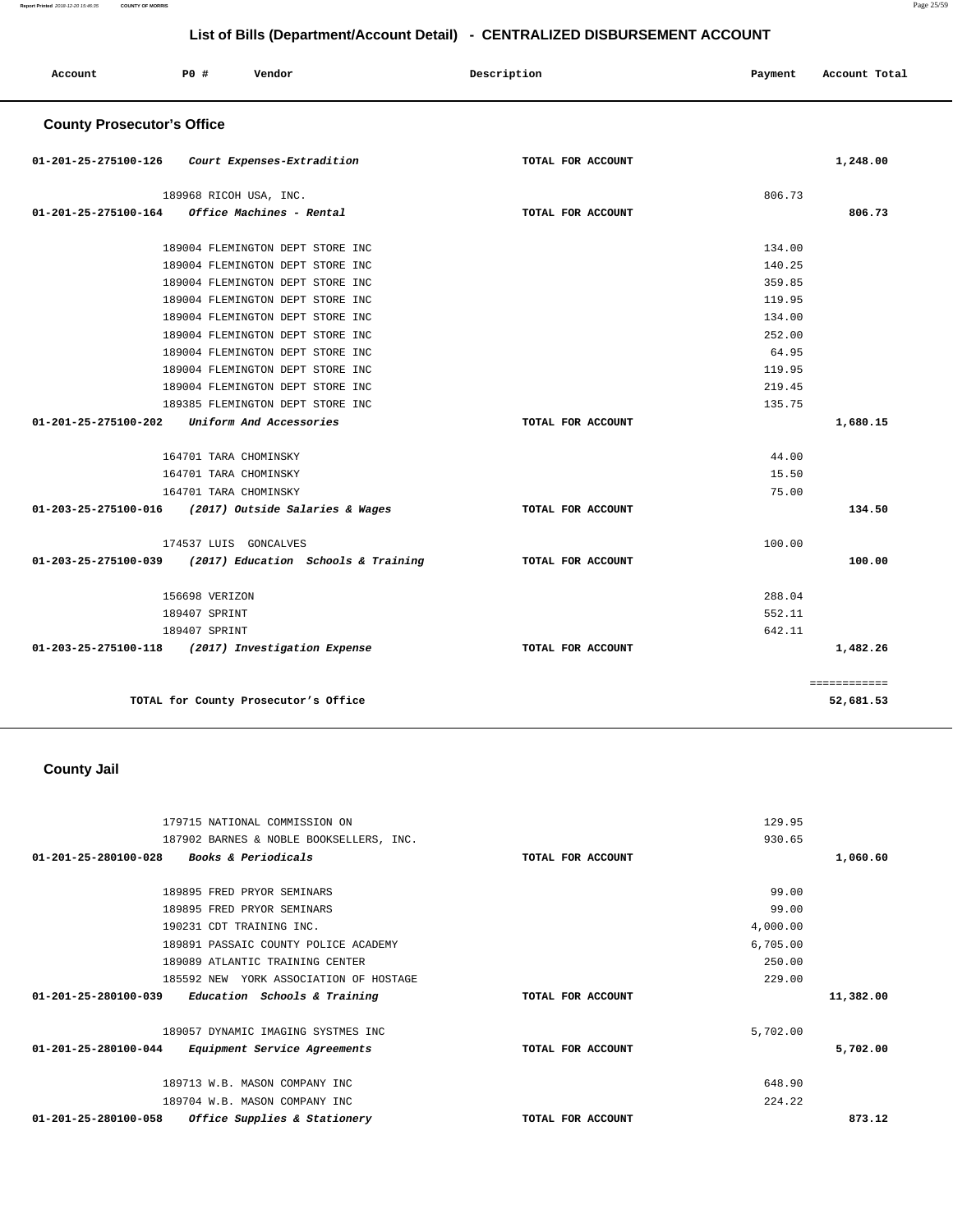| Account              | <b>PO #</b><br>Vendor                     | Description       | Payment   | Account Total |
|----------------------|-------------------------------------------|-------------------|-----------|---------------|
| <b>County Jail</b>   |                                           |                   |           |               |
|                      | 189106 INNOVATIVE CREDIT SOLUTIONS, INC.  |                   | 340.00    |               |
|                      | 189103 POSTER COMPLIANCE CENTER           |                   | 69.95     |               |
| 01-201-25-280100-059 | Other General Expenses                    | TOTAL FOR ACCOUNT |           | 464.95        |
|                      | 189892 STONEGATE ASSOCIATES, LLC          |                   | 1,505.00  |               |
|                      | 189882 MALACHY MECHANICAL                 |                   | 216.00    |               |
|                      | 189882 MALACHY MECHANICAL                 |                   | 288.00    |               |
|                      | 189893 ACME FIRE DOOR TESTING CORP.       |                   | 1,770.00  |               |
|                      | 189885 MORRIS COUNTY MUA                  |                   | 976.53    |               |
|                      | 189885 MORRIS COUNTY MUA                  |                   | 690.00    |               |
|                      | 186706 CRANE ASSOCIATES, P.C.             |                   | 3,900.00  |               |
|                      | 186629 OXFORD ELECTRICAL CONTRACTORS INC. |                   | 3,283.00  |               |
|                      | 186628 OXFORD ELECTRICAL CONTRACTORS INC. |                   | 3,840.00  |               |
|                      | 187911 OXFORD ELECTRICAL CONTRACTORS INC. |                   | 1,673.00  |               |
|                      | 189110 YORK GLASS COMPANY, INC.           |                   | 65.00     |               |
|                      | 189059 RUSSELL REID WASTE HAULING &       |                   | 479.70    |               |
| 01-201-25-280100-084 | Other Outside Services                    | TOTAL FOR ACCOUNT |           | 18,686.23     |
|                      | 189887 MORRIS PLAINS SMALL ENGINE INC     |                   | 39.55     |               |
|                      | 189887 MORRIS PLAINS SMALL ENGINE INC     |                   | 54.55     |               |
|                      | 189887 MORRIS PLAINS SMALL ENGINE INC     |                   | 235.26    |               |
|                      | 189887 MORRIS PLAINS SMALL ENGINE INC     |                   | 85.33     |               |
|                      | 189887 MORRIS PLAINS SMALL ENGINE INC     |                   | 55.45     |               |
| 01-201-25-280100-130 | <b>SLAP</b>                               | TOTAL FOR ACCOUNT |           | 470.14        |
|                      | 190235 ARAMARK DALLAS LOCKBOX             |                   | 93.75     |               |
|                      | 190235 ARAMARK DALLAS LOCKBOX             |                   | 93.75     |               |
|                      | 190235 ARAMARK DALLAS LOCKBOX             |                   | 200.00    |               |
|                      | 190235 ARAMARK DALLAS LOCKBOX             |                   | 10,678.13 |               |
| 01-201-25-280100-185 | Food                                      | TOTAL FOR ACCOUNT |           | 11,065.63     |
|                      |                                           |                   |           |               |
|                      | 189888 ADVANCED VASCULAR ASSOCIATES       |                   | 586.00    |               |
|                      | 189888 ADVANCED VASCULAR ASSOCIATES       |                   | 1,062.15  |               |
|                      | 189069 DR. NATHAN SABIN                   |                   | 275.00    |               |
|                      | 187908 MORRISTOWN MEDICAL CENTER/AHS      |                   | 3,266.53  |               |
|                      | 189068 SUMMIT MEDICAL GROUP, PA           |                   | 103.00    |               |
|                      | 189068 SUMMIT MEDICAL GROUP, PA           |                   | 217.00    |               |
|                      | 189068 SUMMIT MEDICAL GROUP, PA           |                   | 112.00    |               |
|                      | 189512 BIO-REFERENCE LABORATORIES, INC.   |                   | 1,345.00  |               |
| 01-201-25-280100-189 | Medical                                   | TOTAL FOR ACCOUNT |           | 6,966.68      |
|                      | 189513 TURN OUT UNIFORMS, INC.            |                   | 248.62    |               |
|                      | 189513 TURN OUT UNIFORMS, INC.            |                   | 119.39    |               |
|                      | 189513 TURN OUT UNIFORMS, INC.            |                   | 27.96     |               |
|                      | 189513 TURN OUT UNIFORMS, INC.            |                   | 310.48    |               |
|                      | 189513 TURN OUT UNIFORMS, INC.            |                   | 289.02    |               |
|                      | 189513 TURN OUT UNIFORMS, INC.            |                   | 252.76    |               |
|                      | 189513 TURN OUT UNIFORMS, INC.            |                   | 55.99     |               |
|                      | 189513 TURN OUT UNIFORMS, INC.            |                   | 287.26    |               |
|                      | 189513 TURN OUT UNIFORMS, INC.            |                   | 77.24     |               |
|                      | 189513 TURN OUT UNIFORMS, INC.            |                   | 114.98    |               |
| 01-201-25-280100-202 | Uniform And Accessories                   | TOTAL FOR ACCOUNT |           | 1,783.70      |
|                      | 189082 SCHAFFER DOOR INC                  |                   | 2,150.00  |               |
|                      | 182159 R.D. SALES DOOR & HARDWARE LLC     |                   | 7,974.00  |               |
| 01-201-25-280100-223 | <b>Building Repairs</b>                   | TOTAL FOR ACCOUNT |           | 10,124.00     |

**Report Printed** 2018-12-20 15:46:35 **COUNTY OF MORRIS** Page 26/59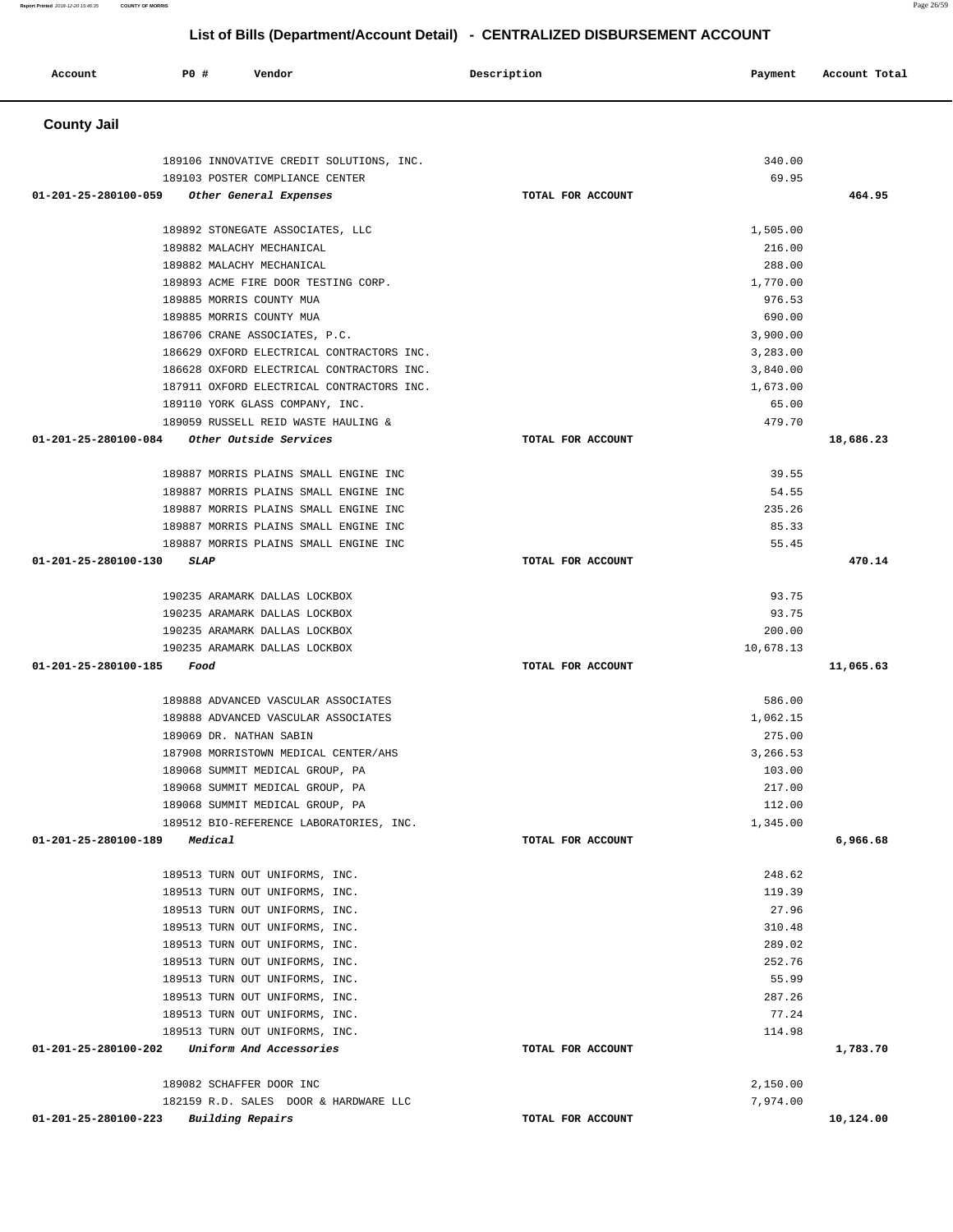| Account | PO# | Vendor | Description | Payment | Account Total |
|---------|-----|--------|-------------|---------|---------------|
|         |     |        |             |         |               |

# **County Jail**

| 189705 GRAINGER                                   |                   | 1,420.16 |              |
|---------------------------------------------------|-------------------|----------|--------------|
| 01-201-25-280100-249<br>Bldg Maintenance Supplies | TOTAL FOR ACCOUNT |          | 1,467.69     |
| 189881 E.A. MORSE & CO. INC.                      |                   | 30.20    |              |
| 188469 ASSOCIATED SALES AND BAG CO.               |                   | 1,457.65 |              |
| 188469 ASSOCIATED SALES AND BAG CO.               |                   | 96.51    |              |
| 189102 DASH MEDICAL GLOVES INC                    |                   | 2,836.00 |              |
| 189072 DASH MEDICAL GLOVES INC                    |                   | 709.00   |              |
| 189080 E.A. MORSE & CO. INC.                      |                   | 1,124.40 |              |
| 189041 E.A. MORSE & CO. INC.                      |                   | 1,119.35 |              |
| 189207 E.A. MORSE & CO. INC.                      |                   | 112.74   |              |
| 189509 DASH MEDICAL GLOVES INC                    |                   | 3,899.50 |              |
| 01-201-25-280100-252<br>Janitorial Supplies       | TOTAL FOR ACCOUNT |          | 11,385.35    |
|                                                   |                   |          |              |
| 190225 AUTOMATIC TEMPERATURE CONTROL              |                   | 1,679.06 |              |
| 189510 R & J CONTROL, INC.                        |                   | 155.00   |              |
| 189205 JOHNSTONE SUPPLY                           |                   | 87.70    |              |
| 189205 JOHNSTONE SUPPLY                           |                   | 8.65     |              |
| 189205 JOHNSTONE SUPPLY                           |                   | 38.51    |              |
| 189205 JOHNSTONE SUPPLY                           |                   | $-87.70$ |              |
| 01-201-25-280100-262<br>Machinery Repairs & Parts | TOTAL FOR ACCOUNT |          | 1,881.22     |
|                                                   |                   |          | ============ |
| TOTAL for County Jail                             |                   |          | 83, 313. 31  |

# **County Youth Detention Facilit**

| 190241 W.B. MASON COMPANY INC                     |                   | 2.56     |        |
|---------------------------------------------------|-------------------|----------|--------|
| 190241 W.B. MASON COMPANY INC                     |                   | 29.70    |        |
| 190241 W.B. MASON COMPANY INC                     |                   | 3.49     |        |
| 190241 W.B. MASON COMPANY INC                     |                   | 4.60     |        |
| 190241 W.B. MASON COMPANY INC                     |                   | 5.96     |        |
| 190241 W.B. MASON COMPANY INC                     |                   | 6.84     |        |
| 190241 W.B. MASON COMPANY INC                     |                   | 9.63     |        |
| 190241 W.B. MASON COMPANY INC                     |                   | 10.99    |        |
| 190241 W.B. MASON COMPANY INC                     |                   | 11.63    |        |
| 190241 W.B. MASON COMPANY INC                     |                   | 12.87    |        |
| 190241 W.B. MASON COMPANY INC                     |                   | 26.74    |        |
| 190241 W.B. MASON COMPANY INC                     |                   | 17.95    |        |
| 190241 W.B. MASON COMPANY INC                     |                   | $-38.03$ |        |
| 01-201-25-281100-058 Office Supplies & Stationery | TOTAL FOR ACCOUNT |          | 104.93 |
|                                                   |                   |          |        |
| 188466 BOB BARKER COMPANY, INC.                   |                   | 315.48   |        |
| 188466 BOB BARKER COMPANY, INC.                   |                   | 11.13    |        |
| 01-201-25-281100-163 Office Machines              | TOTAL FOR ACCOUNT |          | 326.61 |
|                                                   |                   |          |        |
| 189020 NU-WAY CONCESSIONAIRES INC                 |                   | 943.00   |        |
| 189020 NU-WAY CONCESSIONAIRES INC                 |                   | 147.50   |        |
| 189020 NU-WAY CONCESSIONAIRES INC                 |                   | 257.36   |        |
| 189020 NU-WAY CONCESSIONAIRES INC                 |                   | 21.60    |        |
| 189020 NU-WAY CONCESSIONAIRES INC                 |                   | 120.50   |        |
| 189020 NU-WAY CONCESSIONAIRES INC                 |                   | 118.50   |        |
| 189020 NU-WAY CONCESSIONAIRES INC                 |                   | 351.26   |        |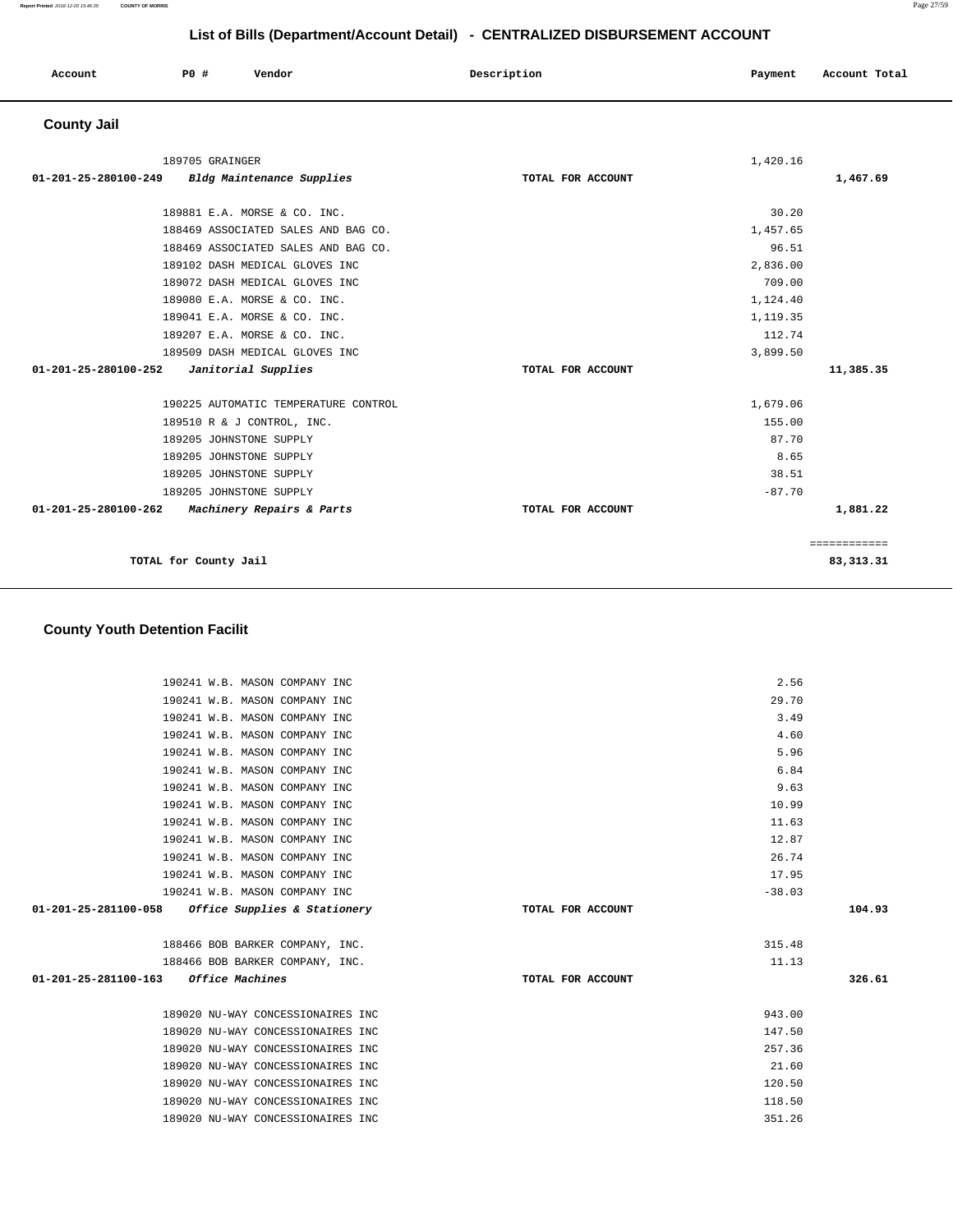**Report Printed** 2018-12-20 15:46:35 **COUNTY OF MORRIS** Page 28/59

# **List of Bills (Department/Account Detail) - CENTRALIZED DISBURSEMENT ACCOUNT**

| Account                               | PO#  |           | Vendor                                   | Description       | Payment  | Account Total |
|---------------------------------------|------|-----------|------------------------------------------|-------------------|----------|---------------|
| <b>County Youth Detention Facilit</b> |      |           |                                          |                   |          |               |
|                                       |      |           | 190454 NU-WAY CONCESSIONAIRES INC        |                   | 1,414.50 |               |
|                                       |      |           | 190240 NU-WAY CONCESSIONAIRES INC        |                   | 395.98   |               |
|                                       |      |           | 190240 NU-WAY CONCESSIONAIRES INC        |                   | 174.61   |               |
|                                       |      |           | 190240 NU-WAY CONCESSIONAIRES INC        |                   | 112.11   |               |
|                                       |      |           | 190240 NU-WAY CONCESSIONAIRES INC        |                   | 217.07   |               |
| 01-201-25-281100-185                  | Food |           |                                          | TOTAL FOR ACCOUNT |          | 4,318.69      |
|                                       |      |           | 189162 LTC SCRIPTS INC.                  |                   | 95.00    |               |
| $01 - 201 - 25 - 281100 - 189$        |      | Medical   |                                          | TOTAL FOR ACCOUNT |          | 95.00         |
|                                       |      |           | 190241 W.B. MASON COMPANY INC            |                   | 86.23    |               |
| 01-201-25-281100-258                  |      | Equipment |                                          | TOTAL FOR ACCOUNT |          | 86.23         |
|                                       |      |           |                                          |                   |          | ============  |
|                                       |      |           | TOTAL for County Youth Detention Facilit |                   |          | 4,931.46      |

# **Road Repairs**

| 190419 SPACE FARMS INC                            |                   | 4,120.50 |          |
|---------------------------------------------------|-------------------|----------|----------|
| 01-201-26-290100-036<br>Contracted Services       | TOTAL FOR ACCOUNT |          | 4,120.50 |
|                                                   |                   |          |          |
| 190062 W.B. MASON COMPANY INC                     |                   | 10.18    |          |
| 01-201-26-290100-058 Office Supplies & Stationery | TOTAL FOR ACCOUNT |          | 10.18    |
| 190622 NATIONAL FUEL OIL INC.                     |                   | 2,799.47 |          |
| 01-201-26-290100-140 Gas Purchases                | TOTAL FOR ACCOUNT |          | 2,799.47 |
|                                                   |                   |          |          |
| 189997 BROOKSIDE DINER & RESTAURANT               |                   | 60.00    |          |
| 189997 BROOKSIDE DINER & RESTAURANT               |                   | 9.00     |          |
| 189651 TOWNSQUARE DINER RESTAURANT                |                   | 190.00   |          |
| 189651 TOWNSQUARE DINER RESTAURANT                |                   | 28.50    |          |
| 01-201-26-290100-188<br>Meals                     | TOTAL FOR ACCOUNT |          | 287.50   |
|                                                   |                   |          |          |
| 187006 FLEMINGTON DEPT STORE INC                  |                   | 68.70    |          |
| 187006 FLEMINGTON DEPT STORE INC                  |                   | 68.70    |          |
| 187006 FLEMINGTON DEPT STORE INC                  |                   | 34.50    |          |
| 187006 FLEMINGTON DEPT STORE INC                  |                   | 34.50    |          |
| 187006 FLEMINGTON DEPT STORE INC                  |                   | 89.80    |          |
| 187006 FLEMINGTON DEPT STORE INC                  |                   | 89.80    |          |
| 186036 FLEMINGTON DEPT STORE INC                  |                   | 69.00    |          |
| 186036 FLEMINGTON DEPT STORE INC                  |                   | 54.50    |          |
| 186036 FLEMINGTON DEPT STORE INC                  |                   | 179.60   |          |
| 186036 FLEMINGTON DEPT STORE INC                  |                   | 97.80    |          |
| 186036 FLEMINGTON DEPT STORE INC                  |                   | 206.10   |          |
| 01-201-26-290100-207 Uniform & Clothing Allowance | TOTAL FOR ACCOUNT |          | 993.00   |
| 189540 TILCON NEW YORK INC.                       |                   | 214.58   |          |
| 189540 TILCON NEW YORK INC.                       |                   | 882.72   |          |
| 190000 TILCON NEW YORK INC.                       |                   | 305.43   |          |
| 01-201-26-290100-222 Bituminous Concrete          | TOTAL FOR ACCOUNT |          | 1,402.73 |
|                                                   |                   |          |          |
| 189991 SALMON BROS. INC.                          |                   | 4,324.00 |          |
| 189658 FRANK BRODEEN OLC                          |                   | 3,920.00 |          |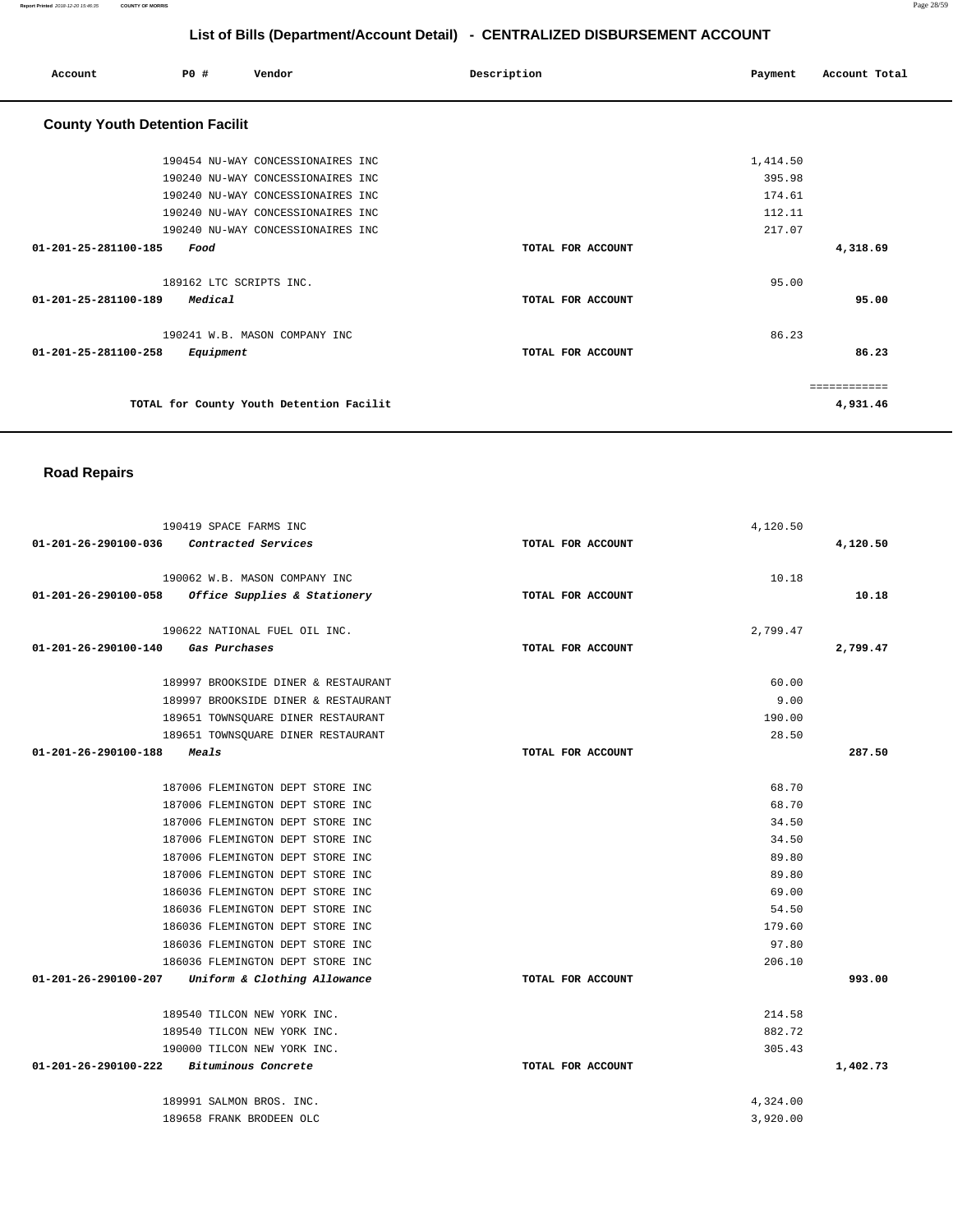**Report Printed** 2018-12-20 15:46:35 **COUNTY OF MORRIS** Page 29/59

# **List of Bills (Department/Account Detail) - CENTRALIZED DISBURSEMENT ACCOUNT**

| Account              | <b>PO #</b><br>Vendor                 | Description       | Payment  | Account Total |
|----------------------|---------------------------------------|-------------------|----------|---------------|
| <b>Road Repairs</b>  |                                       |                   |          |               |
|                      | 189989 JJS SERVICES, INC.             |                   | 5,117.00 |               |
|                      | 189989 JJS SERVICES, INC.             |                   | 4,324.00 |               |
|                      | 189989 JJS SERVICES, INC.             |                   | 4,947.00 |               |
|                      | 189989 JJS SERVICES, INC.             |                   | 7,872.00 |               |
|                      | 189989 JJS SERVICES, INC.             |                   | 4,680.00 |               |
|                      | 189989 JJS SERVICES, INC.             |                   | 4,385.50 |               |
| 01-201-26-290100-228 | Contracted Snow/Ice Removal           | TOTAL FOR ACCOUNT |          | 45,319.50     |
|                      | 189996 GM FENCE CO.                   |                   | 825.00   |               |
|                      | 189994 GM FENCE CO.                   |                   | 660.00   |               |
| 01-201-26-290100-240 | Snow Fences                           | TOTAL FOR ACCOUNT |          | 1,485.00      |
|                      | 189995 MORRISTOWN LUMBER &            |                   | 359.82   |               |
|                      | 189995 MORRISTOWN LUMBER &            |                   | 503.82   |               |
|                      | 189995 MORRISTOWN LUMBER &            |                   | 2.39     |               |
|                      | 189996 GM FENCE CO.                   |                   | 675.00   |               |
|                      | 189992 ONE SOURCE OF NEW JERSEY LLC   |                   | 300.00   |               |
|                      | 189992 ONE SOURCE OF NEW JERSEY LLC   |                   | 366.00   |               |
|                      | 189992 ONE SOURCE OF NEW JERSEY LLC   |                   | 78.90    |               |
|                      | 189992 ONE SOURCE OF NEW JERSEY LLC   |                   | 64.50    |               |
|                      | 189992 ONE SOURCE OF NEW JERSEY LLC   |                   | 61.94    |               |
| 01-201-26-290100-260 | Construction Materials                | TOTAL FOR ACCOUNT |          | 2,412.37      |
|                      | 189990 NORTHEAST COMMUNICATIONS, INC. |                   | 176.00   |               |
| 01-201-26-290100-266 | Safety Items                          | TOTAL FOR ACCOUNT |          | 176.00        |
|                      |                                       |                   |          | ============  |
|                      | TOTAL for Road Repairs                |                   |          | 59,006.25     |

# **Bridges and Culverts**

| 189764 HD SUPPLY CONSTRUCTION &                         |                   | 827.50       |
|---------------------------------------------------------|-------------------|--------------|
| 01-201-26-292100-237<br>Sand/Cement Mix                 | TOTAL FOR ACCOUNT | 827.50       |
|                                                         |                   |              |
| 189202 KENVIL POWER EQUIPMENT, INC.                     |                   | 39.95        |
| 01-201-26-292100-239<br>Small Tools                     | TOTAL FOR ACCOUNT | 39.95        |
|                                                         |                   |              |
| 189409 SHEAFFER SUPPLY, INC.                            |                   | 89.95        |
| 189409 SHEAFFER SUPPLY, INC.                            |                   | 16.95        |
| 189409 SHEAFFER SUPPLY, INC.                            |                   | 29.95        |
| $01 - 201 - 26 - 292100 - 246$<br><i>Tools - Others</i> | TOTAL FOR ACCOUNT | 136.85       |
|                                                         |                   |              |
|                                                         |                   | ------------ |
| TOTAL for Bridges and Culverts                          |                   | 1,004.30     |

# **Buildings & Grounds**

|                      | 188871 STATE OF NJ CIVIL SERVICE COMMISSIO |                   | 2,098.00 |
|----------------------|--------------------------------------------|-------------------|----------|
| 01-201-26-310100-039 | Education, Schools & Training              | TOTAL FOR ACCOUNT | 2,098.00 |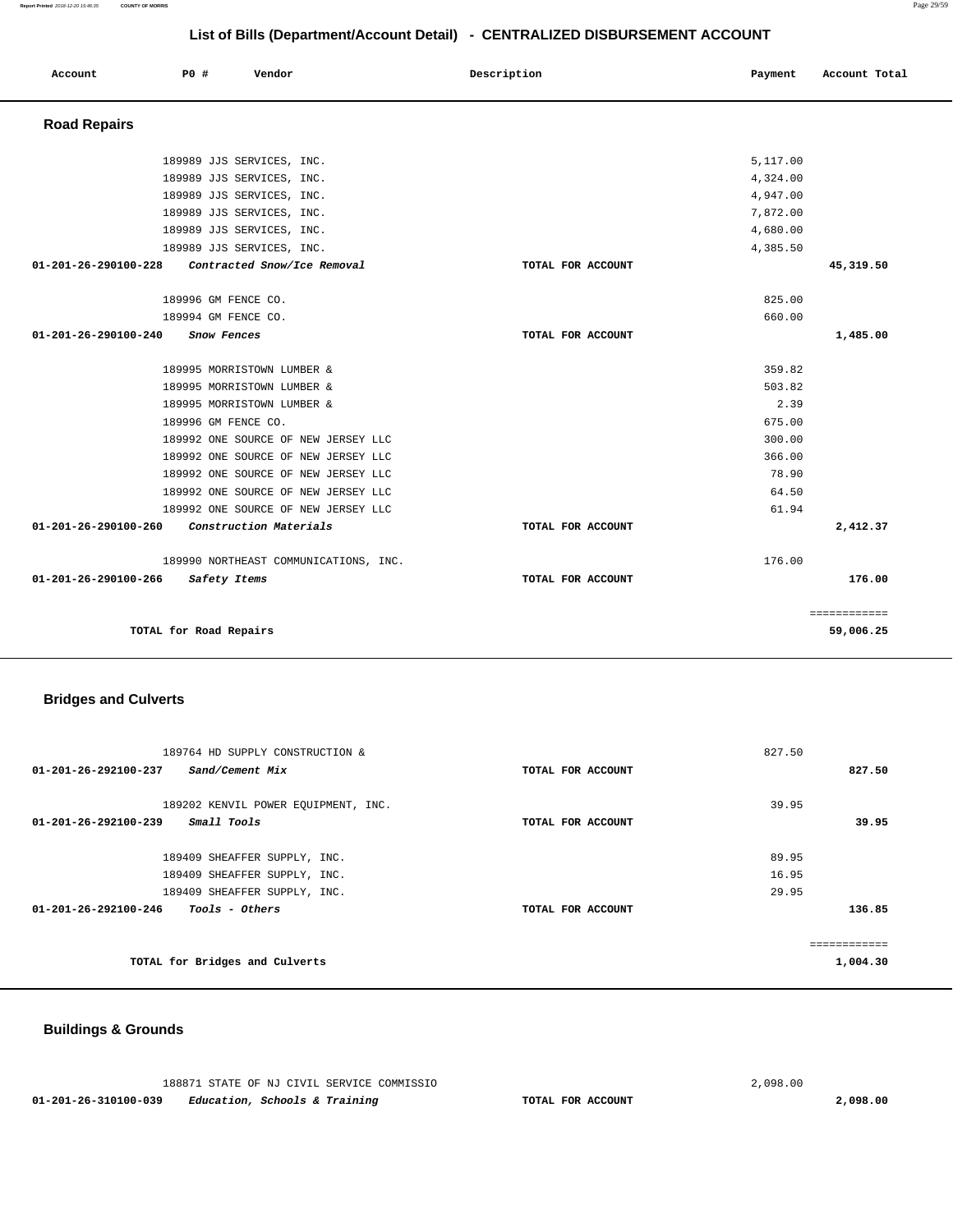**List of Bills (Department/Account Detail) - CENTRALIZED DISBURSEMENT ACCOUNT Account P0 # Vendor Description Payment Account Total Buildings & Grounds 01-201-26-310100-044 Equipment Service Agreements TOTAL FOR ACCOUNT 1,000.00** 189787 W.B. MASON COMPANY INC 189470 GRAINGER **01-201-26-310100-058 Office Supplies & Stationery TOTAL FOR ACCOUNT**  71.05 8.56 **79.61** 190541 LAZ PARKING **01-201-26-310100-062 Parking Lot Rental TOTAL FOR ACCOUNT**  3,102.71 **3,102.71** 188811 TOWN OF MORRISTOWN 188811 TOWN OF MORRISTOWN 188811 TOWN OF MORRISTOWN 188842 EXPRESS FRAMES LLC 189290 LOVEYS PIZZA & GRILL 189290 LOVEYS PIZZA & GRILL 188365 TRANE 188940 NEW JERSEY OVERHEAD DOOR LLC 188940 NEW JERSEY OVERHEAD DOOR LLC 188940 NEW JERSEY OVERHEAD DOOR LLC 188940 NEW JERSEY OVERHEAD DOOR LLC 188940 NEW JERSEY OVERHEAD DOOR LLC 188940 NEW JERSEY OVERHEAD DOOR LLC 188940 NEW JERSEY OVERHEAD DOOR LLC **01-201-26-310100-084 Other Outside Services TOTAL FOR ACCOUNT**  840.00 336.00 672.00 296.47 760.00 540.00 3,192.06 320.00 3,330.00 3,100.00 640.00 480.00 498.00 1,330.84 **16,335.37** 189197 W.B. MASON COMPANY INC 189197 W.B. MASON COMPANY INC 189197 W.B. MASON COMPANY INC 189197 W.B. MASON COMPANY INC 189197 W.B. MASON COMPANY INC 189197 W.B. MASON COMPANY INC **01-201-26-310100-098 Other Operating&Repair Supply TOTAL FOR ACCOUNT**  0.95 0.95 0.95 0.95 0.95 0.95 **5.70** 189813 SPEEDWELL ELECTRIC MOTORS 189813 SPEEDWELL ELECTRIC MOTORS 190137 SPEEDWELL ELECTRIC MOTORS 189474 SPEEDWELL ELECTRIC MOTORS **01-201-26-310100-204 Plant Operations TOTAL FOR ACCOUNT**  64.00 1,920.00 403.00 736.00 **3,123.00** 189470 GRAINGER 189470 GRAINGER **01-201-26-310100-207 Uniform & Clothing Allowance TOTAL FOR ACCOUNT**  191.34 298.24 **489.58** 189257 STORAGE SYSTEMS USA 190103 MORRIS COUNTY FARMS INC 190104 CONSOLIDATED ENVIRONMENTAL INC 190104 CONSOLIDATED ENVIRONMENTAL INC 190104 CONSOLIDATED ENVIRONMENTAL INC 190104 CONSOLIDATED ENVIRONMENTAL INC 189767 R.P. SMITH & SON, INC. 180207 COUNTY CONCRETE CORP. 190140 COUNTY CONCRETE CORP. 189470 GRAINGER 189256 STORAGE SYSTEMS USA **01-201-26-310100-223 Building Repairs TOTAL FOR ACCOUNT**  1,200.00 2,707.00 5,270.00 8,270.00 8,270.00 5,270.00 235.20 48.25 150.00 595.47 675.00 **32,690.92**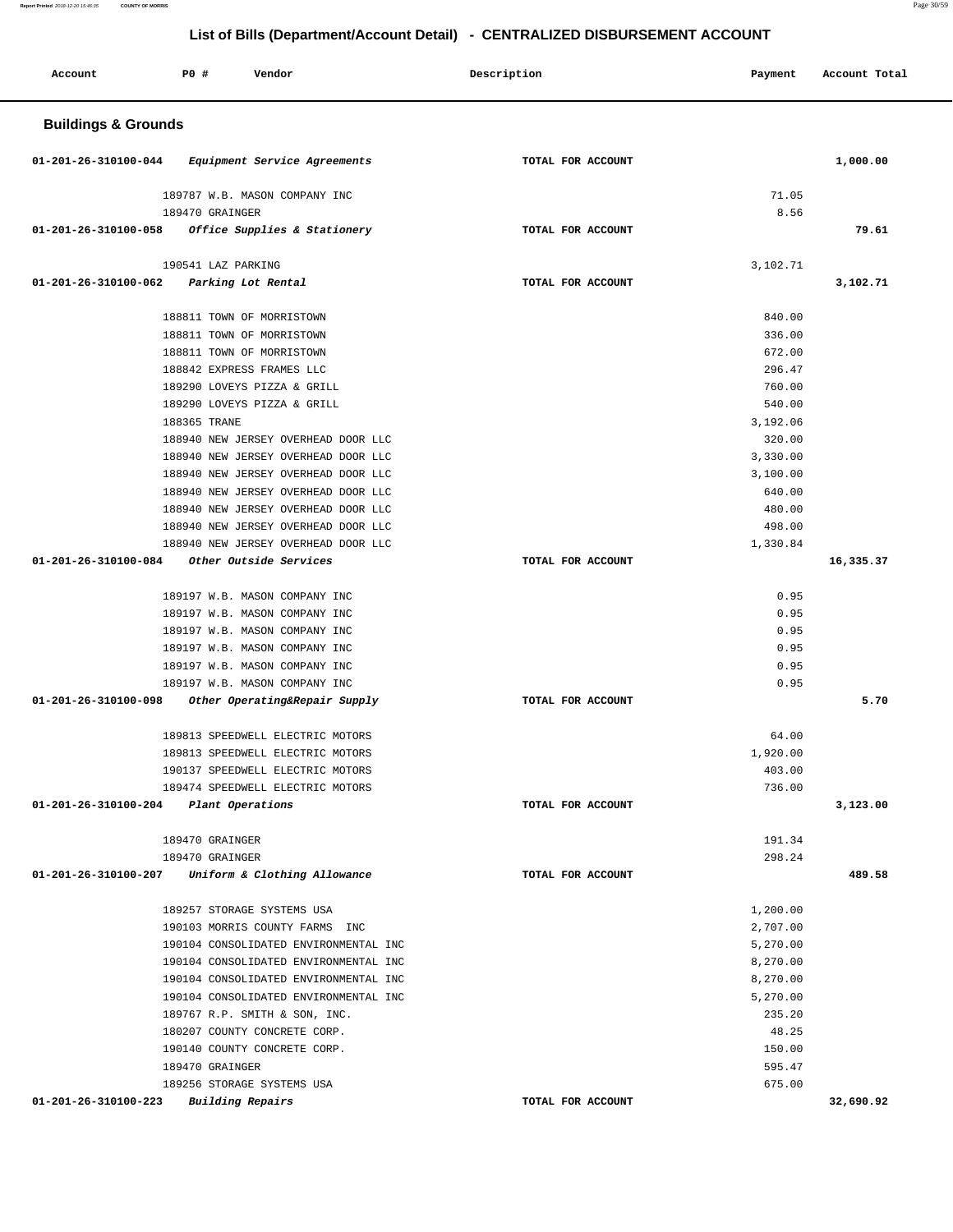**TOTAL for Buildings & Grounds 104,740.42** 

| 104,740.42 |  |  |  |  |
|------------|--|--|--|--|

| <b>Buildings &amp; Grounds</b>                                         |                   |                    |           |
|------------------------------------------------------------------------|-------------------|--------------------|-----------|
| 190132 MORRISTOWN LUMBER &                                             |                   | 44.97              |           |
| 189462 RICCIARDI BROTHERS, INC                                         |                   | 257.93             |           |
| 01-201-26-310100-234<br>Paint                                          | TOTAL FOR ACCOUNT |                    | 468.85    |
|                                                                        |                   |                    |           |
| 189817 POWER PLACE INC                                                 |                   | 56.10              |           |
| 190464 CONTINENTAL HARDWARE, INC.                                      |                   | 1,125.00           |           |
| 190464 CONTINENTAL HARDWARE, INC.<br>190464 CONTINENTAL HARDWARE, INC. |                   | 2,812.50<br>562.50 |           |
| 190464 CONTINENTAL HARDWARE, INC.                                      |                   | 1,225.00           |           |
| 190464 CONTINENTAL HARDWARE, INC.                                      |                   | 3,590.23           |           |
| 190464 CONTINENTAL HARDWARE, INC.                                      |                   | 2,250.00           |           |
| 190464 CONTINENTAL HARDWARE, INC.                                      |                   | 2,250.00           |           |
| 01-201-26-310100-242<br>Snow Removal & Ice Control                     | TOTAL FOR ACCOUNT |                    | 13,871.33 |
|                                                                        |                   |                    |           |
| 190138 KUIKEN BROTHERS CO. INC.                                        |                   | 1,073.56           |           |
| 189766 R.D. SALES DOOR & HARDWARE LLC                                  |                   | 345.00             |           |
| 189724 GRAINGER                                                        |                   | 325.26             |           |
| 189724 GRAINGER                                                        |                   | 33.20              |           |
| 189470 GRAINGER<br>01-201-26-310100-249                                | TOTAL FOR ACCOUNT | 135.90             | 1,912.92  |
| Bldg Maintenance Supplies                                              |                   |                    |           |
| 190133 MORRIS COUNTY FARMS INC                                         |                   | 238.50             |           |
| 190133 MORRIS COUNTY FARMS INC                                         |                   | 58.00              |           |
| 189470 GRAINGER                                                        |                   | 74.40              |           |
| Ground Maintenance Supplies<br>01-201-26-310100-251                    | TOTAL FOR ACCOUNT |                    | 370.90    |
| 189464 CALICO INDUSTRIAL SUPPLY, LLC                                   |                   | 6,430.00           |           |
| Janitorial Supplies<br>01-201-26-310100-252                            | TOTAL FOR ACCOUNT |                    | 6,430.00  |
| 184864 MILLER & CHITTY CO INC                                          |                   | 8,420.00           |           |
| 01-201-26-310100-262<br><i>Machinery Repairs &amp; Parts</i>           | TOTAL FOR ACCOUNT |                    | 8,420.00  |
| 189721 BINSKY SERVICE LLC                                              |                   | 3,163.56           |           |
| 189721 BINSKY SERVICE LLC                                              |                   | 828.00             |           |
| 189721 BINSKY SERVICE LLC                                              |                   | 207.00             |           |
| 189250 BINSKY SERVICE LLC                                              |                   | 414.00             |           |
| 189816 UNIVERSAL SUPPLY GROUP INC.                                     |                   | 153.43             |           |
| 190139 BINSKY SERVICE LLC                                              |                   | 1,128.89           |           |
| 189814 BINSKY SERVICE LLC                                              |                   | 380.15             |           |
| 189724 GRAINGER                                                        |                   | 116.42             |           |
| 01-201-26-310100-264<br>Heat & $A/C$                                   | TOTAL FOR ACCOUNT |                    | 6,391.45  |
| 190129 COOPER ELECTRIC SUPPLY CO.                                      |                   | 90.04              |           |
| 190129 COOPER ELECTRIC SUPPLY CO.                                      |                   | 104.45             |           |
| 190129 COOPER ELECTRIC SUPPLY CO.                                      |                   | 33.71              |           |
| 190129 COOPER ELECTRIC SUPPLY CO.                                      |                   | 614.08             |           |
| 190129 COOPER ELECTRIC SUPPLY CO.                                      |                   | 177.37             |           |
| 190129 COOPER ELECTRIC SUPPLY CO.                                      |                   | 409.27             |           |
| 190136 COOPER ELECTRIC SUPPLY CO.                                      |                   | 822.90             |           |
| 190136 COOPER ELECTRIC SUPPLY CO.                                      |                   | 960.00             |           |
| 190136 COOPER ELECTRIC SUPPLY CO.                                      |                   | 965.40             |           |
| 190136 COOPER ELECTRIC SUPPLY CO.                                      |                   | 3,150.90           |           |
| 190136 COOPER ELECTRIC SUPPLY CO.                                      |                   | 621.96             |           |
| 01-201-26-310100-265<br>Electrical                                     | TOTAL FOR ACCOUNT |                    | 7,950.08  |

# **List of Bills (Department/Account Detail) - CENTRALIZED DISBURSEMENT ACCOUNT**

 **Account P0 # Vendor Description Payment Account Total**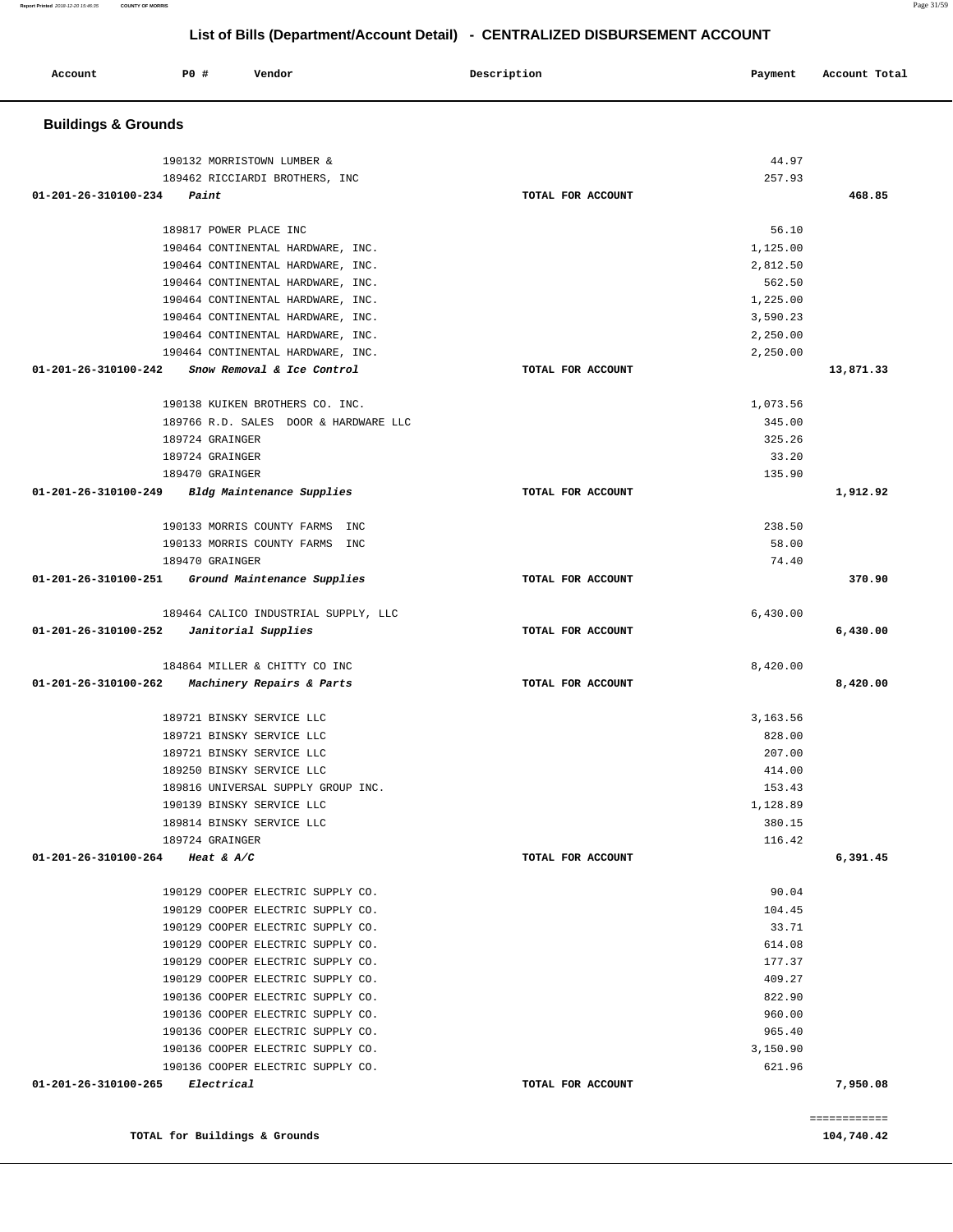| Account | <b>PO #</b> | Vendor<br>. | Description | Payment | Account Total |
|---------|-------------|-------------|-------------|---------|---------------|
|         |             |             |             |         |               |

### **Motor Services Center**

| 190291 W.B. MASON COMPANY INC                     |                   | 15.38     |          |
|---------------------------------------------------|-------------------|-----------|----------|
| 190291 W.B. MASON COMPANY INC                     |                   | 1.64      |          |
| 190291 W.B. MASON COMPANY INC                     |                   | 19.48     |          |
| 190291 W.B. MASON COMPANY INC                     |                   | 21.52     |          |
| 190291 W.B. MASON COMPANY INC                     |                   | 335.98    |          |
| 190291 W.B. MASON COMPANY INC                     |                   | 2.80      |          |
| 190291 W.B. MASON COMPANY INC                     |                   | 2.93      |          |
| 190291 W.B. MASON COMPANY INC                     |                   | 6.45      |          |
| 190291 W.B. MASON COMPANY INC                     |                   | 38.19     |          |
| 190291 W.B. MASON COMPANY INC                     |                   | 16.87     |          |
| 190291 W.B. MASON COMPANY INC                     |                   | 5.02      |          |
| 190291 W.B. MASON COMPANY INC                     |                   | 35.12     |          |
| 190307 W.B. MASON COMPANY INC                     |                   | 76.20     |          |
| 190306 W.B. MASON COMPANY INC                     |                   | 58.20     |          |
| 188139 W.B. MASON COMPANY INC                     |                   | $-443.00$ |          |
| 188139 W.B. MASON COMPANY INC                     |                   | 4.14      |          |
| 188139 W.B. MASON COMPANY INC                     |                   | 20.66     |          |
| 188139 W.B. MASON COMPANY INC                     |                   | 33.64     |          |
| 188139 W.B. MASON COMPANY INC                     |                   | 21.41     |          |
| 188139 W.B. MASON COMPANY INC                     |                   | 167.99    |          |
| 188139 W.B. MASON COMPANY INC                     |                   | 348.13    |          |
| 188139 W.B. MASON COMPANY INC                     |                   | 443.00    |          |
| 01-201-26-315100-058 Office Supplies & Stationery | TOTAL FOR ACCOUNT |           | 1,231.75 |
|                                                   |                   |           |          |
| 188074 MITCHELL 1                                 |                   | 2,324.40  |          |
| 189793 MORRISTOWN LUMBER &                        |                   | 36.19     |          |
| 189801 WHITEMARSH CORPORATION                     |                   | 247.10    |          |
| 189801 WHITEMARSH CORPORATION                     |                   | 10.52     |          |
| 189739 ATS ENVIRONMENTAL SERVICES, LLC.           |                   | 4,806.60  |          |
| 189735 ATS ENVIRONMENTAL SERVICES, LLC.           |                   | 4,528.30  |          |
| 189786 J & D SALES & SERVICE LLC                  |                   | 67.60     |          |
| 189786 J & D SALES & SERVICE LLC                  |                   | 200.00    |          |
| 189786 J & D SALES & SERVICE LLC                  |                   | 100.00    |          |
| 189961 GRAINGER                                   |                   | 137.69    |          |
| 190308 BEAUTIFUL RAGS                             |                   | 139.90    |          |
| 190308 BEAUTIFUL RAGS                             |                   | 27.77     |          |
| 189803 WURTH USA INC.                             |                   | 27.00     |          |
| 189803 WURTH USA INC.                             |                   | 27.00     |          |
| 189803 WURTH USA INC.                             |                   | 27.00     |          |
| 189803 WURTH USA INC.                             |                   | 9.99      |          |
| 189803 WURTH USA INC.                             |                   | 30.00     |          |
| 189804 WURTH USA INC.                             |                   | 50.85     |          |
| 189804 WURTH USA INC.                             |                   | 33.75     |          |
| 189804 WURTH USA INC.                             |                   | 29.50     |          |
| 189804 WURTH USA INC.                             |                   | 68.39     |          |
| 189804 WURTH USA INC.                             |                   | 53.70     |          |
| 189804 WURTH USA INC.                             |                   | 59.91     |          |
| 189320 WURTH USA INC.                             |                   | 19.98     |          |
| 189320 WURTH USA INC.                             |                   | 19.98     |          |
| 189320 WURTH USA INC.                             |                   | 32.51     |          |
| 189320 WURTH USA INC.                             |                   | 34.44     |          |
| 189320 WURTH USA INC.                             |                   | 18.40     |          |
| 189320 WURTH USA INC.                             |                   | 5.60      |          |
| 189320 WURTH USA INC.                             |                   | 30.05     |          |

**Report Printed** 2018-12-20 15:46:35 **COUNTY OF MORRIS** Page 32/59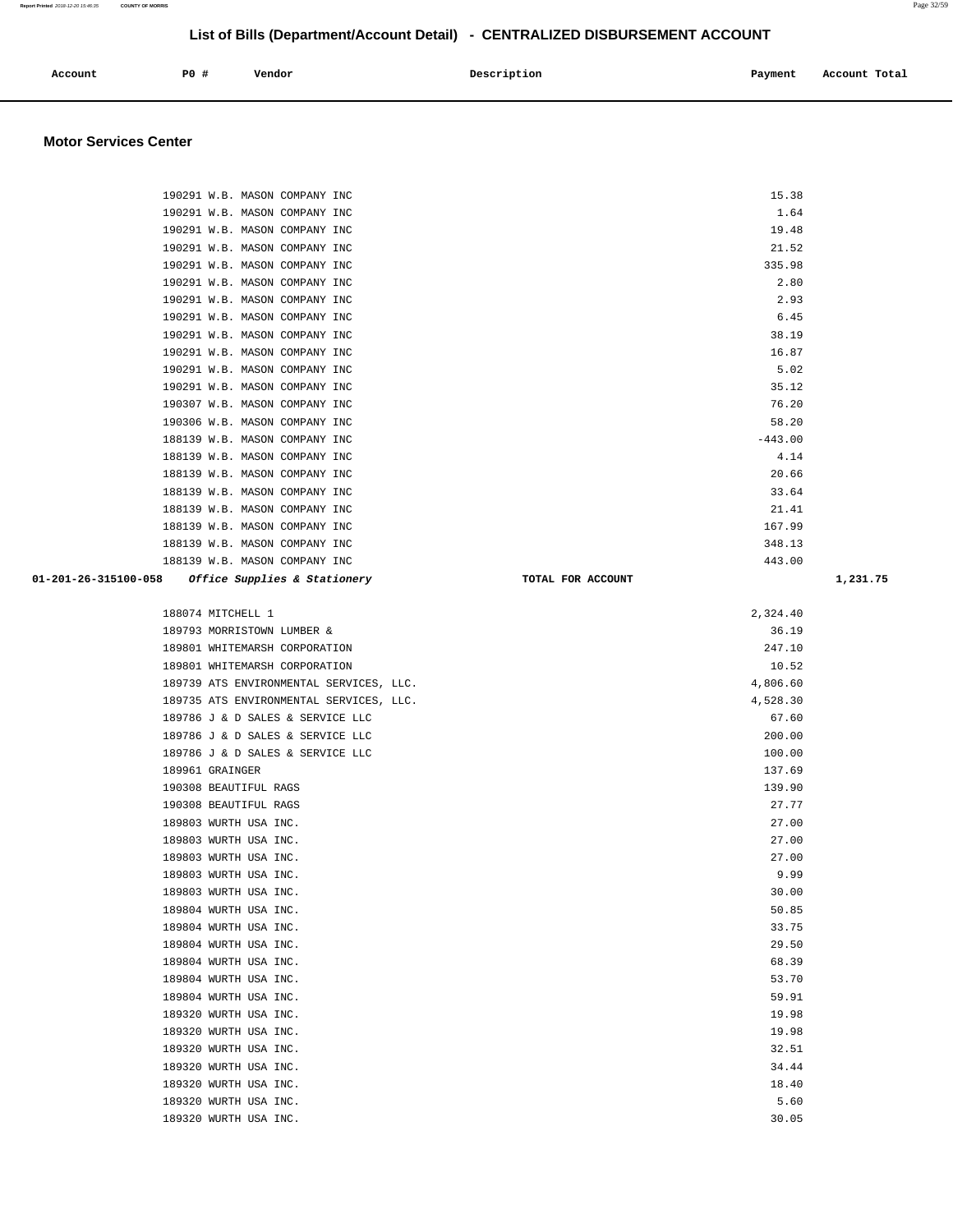| 189320 WURTH USA INC.                                 |                   | 14.90  |           |
|-------------------------------------------------------|-------------------|--------|-----------|
| 189320 WURTH USA INC.                                 |                   | 7.80   |           |
| 189320 WURTH USA INC.                                 |                   | 23.80  |           |
| 189320 WURTH USA INC.                                 |                   | 6.90   |           |
| 189320 WURTH USA INC.                                 |                   | 10.60  |           |
| 188787 WURTH USA INC.                                 |                   | 67.00  |           |
| 189306 WURTH USA INC.                                 |                   | 28.00  |           |
| 189306 WURTH USA INC.                                 |                   | 25.47  |           |
| 189306 WURTH USA INC.                                 |                   | 3.88   |           |
| 189306 WURTH USA INC.                                 |                   | 49.50  |           |
| 189306 WURTH USA INC.                                 |                   | 16.41  |           |
| 189306 WURTH USA INC.                                 |                   | 147.54 |           |
| 189306 WURTH USA INC.                                 |                   | 41.55  |           |
| 189152 DAVID W. SCHAEFER SEPTIC SERVICE               |                   | 900.00 |           |
| 189347 ONE SOURCE OF NEW JERSEY LLC                   |                   | 18.60  |           |
| 189347 ONE SOURCE OF NEW JERSEY LLC                   |                   | 23.58  |           |
| 189347 ONE SOURCE OF NEW JERSEY LLC                   |                   | 22.54  |           |
| 189347 ONE SOURCE OF NEW JERSEY LLC                   |                   | 25.17  |           |
| 189347 ONE SOURCE OF NEW JERSEY LLC                   |                   | 26.36  |           |
| 189347 ONE SOURCE OF NEW JERSEY LLC                   |                   | 34.40  |           |
| 189347 ONE SOURCE OF NEW JERSEY LLC                   |                   | 34.40  |           |
|                                                       |                   |        |           |
| 189347 ONE SOURCE OF NEW JERSEY LLC                   |                   | 6.07   |           |
| 189347 ONE SOURCE OF NEW JERSEY LLC                   |                   | 6.69   |           |
| 189347 ONE SOURCE OF NEW JERSEY LLC                   |                   | 21.86  |           |
| 189347 ONE SOURCE OF NEW JERSEY LLC                   |                   | 13.72  |           |
| 189347 ONE SOURCE OF NEW JERSEY LLC                   |                   | 19.06  |           |
| 187413 MSC INDUSTRIAL SUPPLY CO.                      |                   | 159.32 |           |
| 189150 DAVID W. SCHAEFER SEPTIC SERVICE               |                   | 450.00 |           |
| 188316 SGS TESTCOM INC                                |                   | 72.54  |           |
| 188316 SGS TESTCOM INC                                |                   | 11.54  |           |
| 189616 GRAINGER                                       |                   | 179.65 |           |
| 189614 GRAINGER                                       |                   | 204.90 |           |
| 190258 CY DRAKE LOCKSMITHS, INC.                      |                   | 60.00  |           |
| 190258 CY DRAKE LOCKSMITHS, INC.                      |                   | 44.99  |           |
| 189962 GRAINGER                                       |                   | 338.86 |           |
| 190304 AGWAY MORRISTOWN                               |                   | 118.89 |           |
| 189790 LOVEYS PIZZA & GRILL                           |                   | 78.30  |           |
| 190369 MOTOR VEHICLE COMMISSION                       |                   | 125.00 |           |
| 190368 MOTOR VEHICLE COMMISSION                       |                   | 275.00 |           |
| 01-201-26-315100-098<br>Other Operating&Repair Supply | TOTAL FOR ACCOUNT |        | 16,927.11 |
| 190266 NORTHEAST COMMUNICATIONS, INC.                 |                   | 249.60 |           |
| 190266 NORTHEAST COMMUNICATIONS, INC.                 |                   | 278.20 |           |
| 190266 NORTHEAST COMMUNICATIONS, INC.                 |                   | 270.00 |           |
| 01-201-26-315100-161<br>Communications Equipment      | TOTAL FOR ACCOUNT |        | 797.80    |
| 189679 AMERICAN WEAR INC.                             |                   | 258.81 |           |
| 190254 AMERICAN WEAR INC.                             |                   | 204.02 |           |
| 190275 AMERICAN WEAR INC.                             |                   | 255.31 |           |
| 189733 AMERICAN WEAR INC.                             |                   | 7.98   |           |
| 189736 AMERICAN WEAR INC.                             |                   | 7.98   |           |
| 01-201-26-315100-207<br>Uniform & Clothing Allowance  | TOTAL FOR ACCOUNT |        | 734.10    |
|                                                       |                   |        |           |
| 188786 WURTH USA INC.                                 |                   | 44.10  | 44.10     |
| 01-201-26-315100-225<br>Chemicals & Sprays            | TOTAL FOR ACCOUNT |        |           |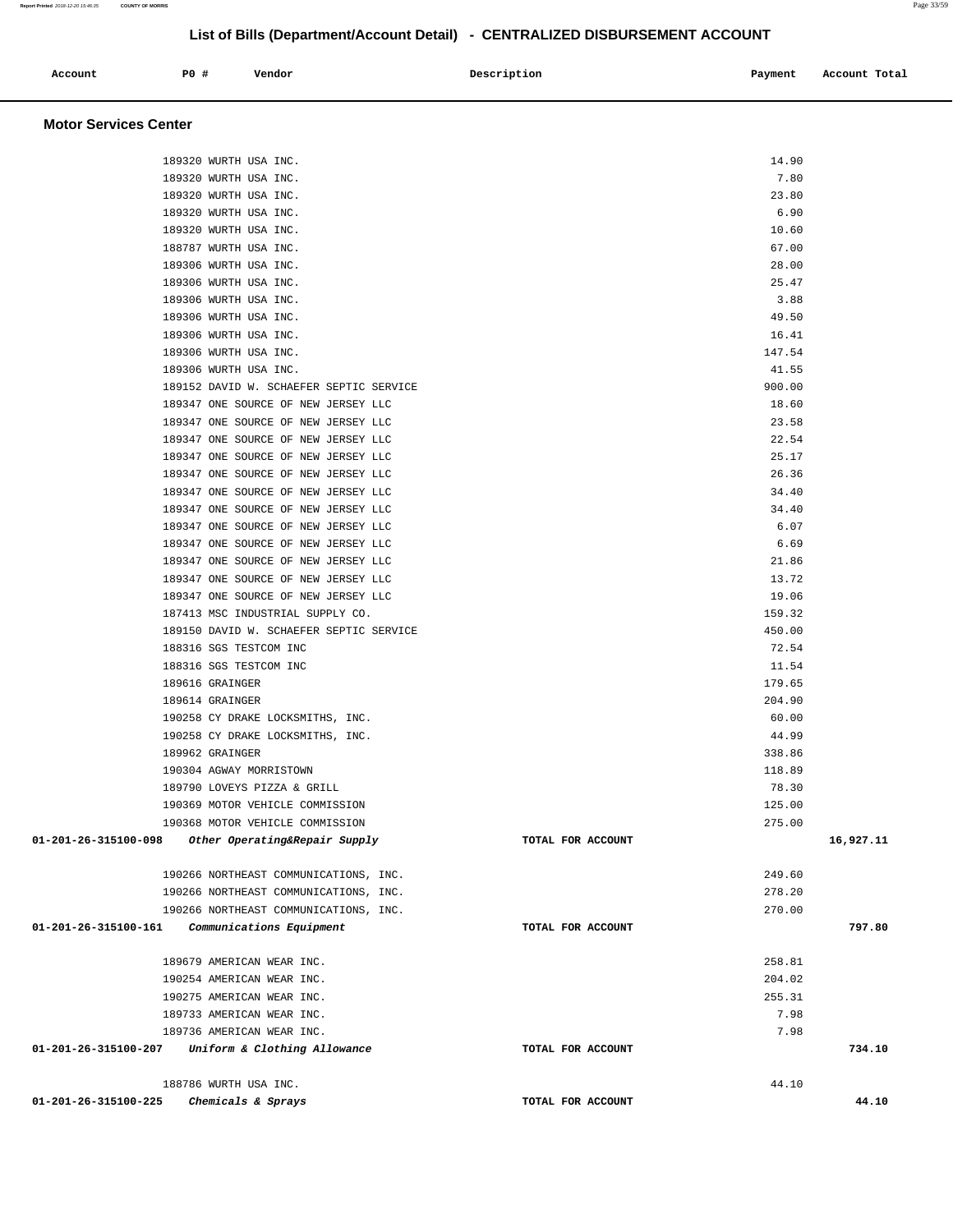**Report Printed** 2018-12-20 15:46:35 **COUNTY OF MORRIS** Page 34/59

# **List of Bills (Department/Account Detail) - CENTRALIZED DISBURSEMENT ACCOUNT**

| Account                                    | P0 # | Vendor                                                                       | Description |                   | Payment          | Account Total |
|--------------------------------------------|------|------------------------------------------------------------------------------|-------------|-------------------|------------------|---------------|
| <b>Motor Services Center</b>               |      |                                                                              |             |                   |                  |               |
|                                            |      | 190444 IDEAL AUTO BODY, LLC<br>190444 IDEAL AUTO BODY, LLC                   |             |                   | 533.60<br>243.80 |               |
|                                            |      | 190444 IDEAL AUTO BODY, LLC                                                  |             |                   | 159.00           |               |
|                                            |      | 190445 IDEAL AUTO BODY, LLC                                                  |             |                   | 1,653.40         |               |
|                                            |      | 190445 IDEAL AUTO BODY, LLC                                                  |             |                   | 1,154.60         |               |
|                                            |      | 190445 IDEAL AUTO BODY, LLC                                                  |             |                   | 1,062.60         |               |
|                                            |      | 190445 IDEAL AUTO BODY, LLC                                                  |             |                   | 325.00           |               |
|                                            |      | 190445 IDEAL AUTO BODY, LLC                                                  |             |                   | 693.00           |               |
| 01-201-26-315100-234                       |      | Paint                                                                        |             | TOTAL FOR ACCOUNT |                  | 6,312.42      |
|                                            |      | 189738 BARNWELL HOUSE OF TIRES, INC.                                         |             |                   | 680.64           |               |
|                                            |      | 189738 BARNWELL HOUSE OF TIRES, INC.                                         |             |                   | 608.00           |               |
|                                            |      | 189738 BARNWELL HOUSE OF TIRES, INC.                                         |             |                   | 565.16           |               |
|                                            |      | 189737 BARNWELL HOUSE OF TIRES, INC.                                         |             |                   | 422.76           |               |
|                                            |      | 189737 BARNWELL HOUSE OF TIRES, INC.                                         |             |                   | 715.00           |               |
|                                            |      | 189737 BARNWELL HOUSE OF TIRES, INC.                                         |             |                   | 572.00           |               |
|                                            |      | 190276 BARNWELL HOUSE OF TIRES, INC.                                         |             |                   | 540.00           |               |
|                                            |      | 190256 BARNWELL HOUSE OF TIRES, INC.                                         |             |                   | 518.72           |               |
|                                            |      | 190256 BARNWELL HOUSE OF TIRES, INC.                                         |             |                   | 344.00           |               |
|                                            |      | 190256 BARNWELL HOUSE OF TIRES, INC.<br>190256 BARNWELL HOUSE OF TIRES, INC. |             |                   | 229.50<br>241.18 |               |
|                                            |      | 190256 BARNWELL HOUSE OF TIRES, INC.                                         |             |                   | 532.08           |               |
|                                            |      | 190292 BARNWELL HOUSE OF TIRES, INC.                                         |             |                   | 515.88           |               |
|                                            |      | 190255 BARNWELL HOUSE OF TIRES, INC.                                         |             |                   | 30.00            |               |
|                                            |      | 190255 BARNWELL HOUSE OF TIRES, INC.                                         |             |                   | 4.00             |               |
|                                            |      | 190255 BARNWELL HOUSE OF TIRES, INC.                                         |             |                   | 7.00             |               |
| 01-201-26-315100-245                       |      | <i><b>Tires</b></i>                                                          |             | TOTAL FOR ACCOUNT |                  | 6,525.92      |
|                                            |      | 189795 PRAXAIR DISTRIBUTION                                                  |             |                   | 72.69            |               |
|                                            |      | 189795 PRAXAIR DISTRIBUTION                                                  |             |                   | 108.76           |               |
|                                            |      | 189795 PRAXAIR DISTRIBUTION                                                  |             |                   | 58.30            |               |
|                                            |      | 189795 PRAXAIR DISTRIBUTION                                                  |             |                   | 10.74            |               |
| 01-201-26-315100-248                       |      | Welding-Oxygen-Acetylene Etc                                                 |             | TOTAL FOR ACCOUNT |                  | 250.49        |
|                                            |      | 189805 TOMAR INDUSTRIES INC                                                  |             |                   | 77.70            |               |
| $01-201-26-315100-252$ Janitorial Supplies |      | 189805 TOMAR INDUSTRIES INC                                                  |             | TOTAL FOR ACCOUNT | 168.00           | 245.70        |
|                                            |      |                                                                              |             |                   |                  |               |
|                                            |      | 190273 TONY SANCHEZ LTD                                                      |             |                   | 117.90           |               |
|                                            |      | 190264 MONTAGE ENTERPRISES INC.                                              |             |                   | 732.00           |               |
|                                            |      | 190303 TONY SANCHEZ LTD<br>190303 TONY SANCHEZ LTD                           |             |                   | 8.71<br>64.35    |               |
|                                            |      | 190303 TONY SANCHEZ LTD                                                      |             |                   | 1,187.98         |               |
|                                            |      | 190263 KENVIL POWER EOUIPMENT, INC.                                          |             |                   | 5.30             |               |
|                                            |      | 190263 KENVIL POWER EQUIPMENT, INC.                                          |             |                   | 6.48             |               |
|                                            |      | 190263 KENVIL POWER EQUIPMENT, INC.                                          |             |                   | 0.58             |               |
|                                            |      | 190263 KENVIL POWER EQUIPMENT, INC.                                          |             |                   | 0.58             |               |
|                                            |      | 190297 DOVER BRAKE & CLUTCH CO INC                                           |             |                   | 159.44           |               |
|                                            |      | 190297 DOVER BRAKE & CLUTCH CO INC                                           |             |                   | 159.44           |               |
|                                            |      | 190297 DOVER BRAKE & CLUTCH CO INC                                           |             |                   | 131.68           |               |
|                                            |      | 190296 DOVER BRAKE & CLUTCH CO INC                                           |             |                   | 20.16            |               |
|                                            |      | 190305 SMITH MOTOR CO., INC.                                                 |             |                   | 8.74             |               |
|                                            |      | 190262 FLEMINGTON BUICK CHEVROLET                                            |             |                   | 6.82             |               |
|                                            |      | 190278 CAMPBELL SUPPLY OF                                                    |             |                   | 270.81           |               |
|                                            |      | 190278 CAMPBELL SUPPLY OF                                                    |             |                   | 375.00           |               |
|                                            |      | 190278 CAMPBELL SUPPLY OF                                                    |             |                   | 10.00            |               |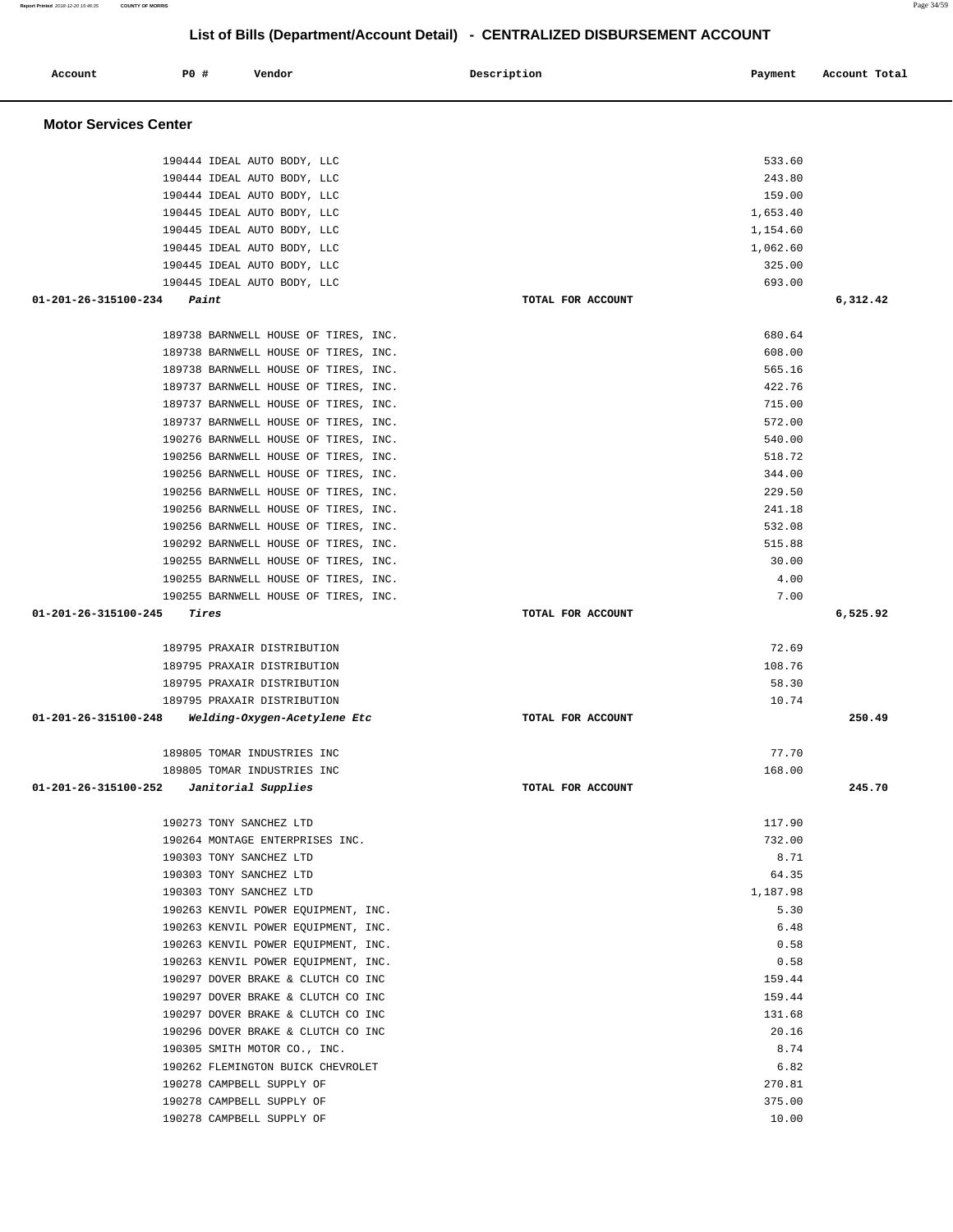| Account<br>. | PO# | Vendor | Description | Payment | Account Total<br>.<br>. |
|--------------|-----|--------|-------------|---------|-------------------------|
|              |     |        |             |         |                         |

### **Motor Services Center**

| 190260 DOVER BRAKE & CLUTCH CO INC      | 303.20    |
|-----------------------------------------|-----------|
| 190260 DOVER BRAKE & CLUTCH CO INC      | 491.82    |
| 190260 DOVER BRAKE & CLUTCH CO INC      | 43.40     |
| 190261 DOVER BRAKE & CLUTCH CO INC      | 163.94    |
| 190261 DOVER BRAKE & CLUTCH CO INC      | 151.60    |
| 190283 RE-TRON TECHNOLOGIES INC.        | 860.37    |
| 190283 RE-TRON TECHNOLOGIES INC.        | 140.00    |
| 190283 RE-TRON TECHNOLOGIES INC.        | $-140.00$ |
| 190284 NAPA OF ROCKAWAY                 | 5.64      |
| 190284 NAPA OF ROCKAWAY                 | 12.08     |
| 190284 NAPA OF ROCKAWAY                 | 16.12     |
| 190284 NAPA OF ROCKAWAY                 | 48.38     |
| 190284 NAPA OF ROCKAWAY                 | 90.12     |
| 190269 NAPA OF ROCKAWAY                 | $-289.48$ |
| 190269 NAPA OF ROCKAWAY                 | $-45.36$  |
| 190269 NAPA OF ROCKAWAY                 | 146.72    |
| 190269 NAPA OF ROCKAWAY                 | 67.92     |
| 190269 NAPA OF ROCKAWAY                 | 67.92     |
| 190269 NAPA OF ROCKAWAY                 | 18.01     |
| 190269 NAPA OF ROCKAWAY                 | 152.49    |
| 190269 NAPA OF ROCKAWAY                 | 186.20    |
| 190293 BILL'S SERVICE CENTER            | 124.21    |
| 189796 QUALITY AUTO GLASS, INC          | 424.98    |
| 189791 PEIRCE EQUIPMENT CO.             | 146.69    |
| 190295 BROWN TRUCK GROUP                | 66.37     |
| 190294 BROWN TRUCK GROUP                | 149.18    |
| 190268 RE-TRON TECHNOLOGIES INC.        | 614.55    |
| 190268 RE-TRON TECHNOLOGIES INC.        | 100.00    |
| 190268 RE-TRON TECHNOLOGIES INC.        | $-100.00$ |
| 178597 CARGOTEC USA INC                 | 82.61     |
| 178597 CARGOTEC USA INC                 | 8.82      |
| 178597 CARGOTEC USA INC                 | 6.00      |
| 178597 CARGOTEC USA INC                 | 1.92      |
| 178597 CARGOTEC USA INC                 | 213.41    |
| 178597 CARGOTEC USA INC                 | 171.78    |
| 178597 CARGOTEC USA INC                 | 12.00     |
| 178800 CARGOTEC USA INC                 | 700.74    |
| 178800 CARGOTEC USA INC                 | 143.13    |
| 178800 CARGOTEC USA INC                 | 198.71    |
| 178912 CARGOTEC USA INC                 | 332.59    |
| 178912 CARGOTEC USA INC                 | 1.26      |
| 178912 CARGOTEC USA INC                 | 38.79     |
| 189794 RE-TRON TECHNOLOGIES INC.        | 269.55    |
| 189794 RE-TRON TECHNOLOGIES INC.        | 368.73    |
| 183693 PEIRCE EQUIPMENT CO.             | 9.72      |
| 183693 PEIRCE EQUIPMENT CO.             | 103.92    |
| 189782 GROFF TRACTOR NJ, LLC            | 103.88    |
| 189342 MCGRATH MUNICIPAL EQUIPMENT, LLC | 143.50    |
| 189342 MCGRATH MUNICIPAL EQUIPMENT, LLC | 22.50     |
| 183691 ODB CO                           | 240.00    |
| 189799 SMITH MOTOR CO., INC.            | 142.97    |
| 189799 SMITH MOTOR CO., INC.            | 253.96    |
| 189799 SMITH MOTOR CO., INC.            | 29.62     |
| 189340 JESCO INC.                       | 487.63    |
| 189340 JESCO INC.                       | 0.72      |
| 189340 JESCO INC.                       | 3.20      |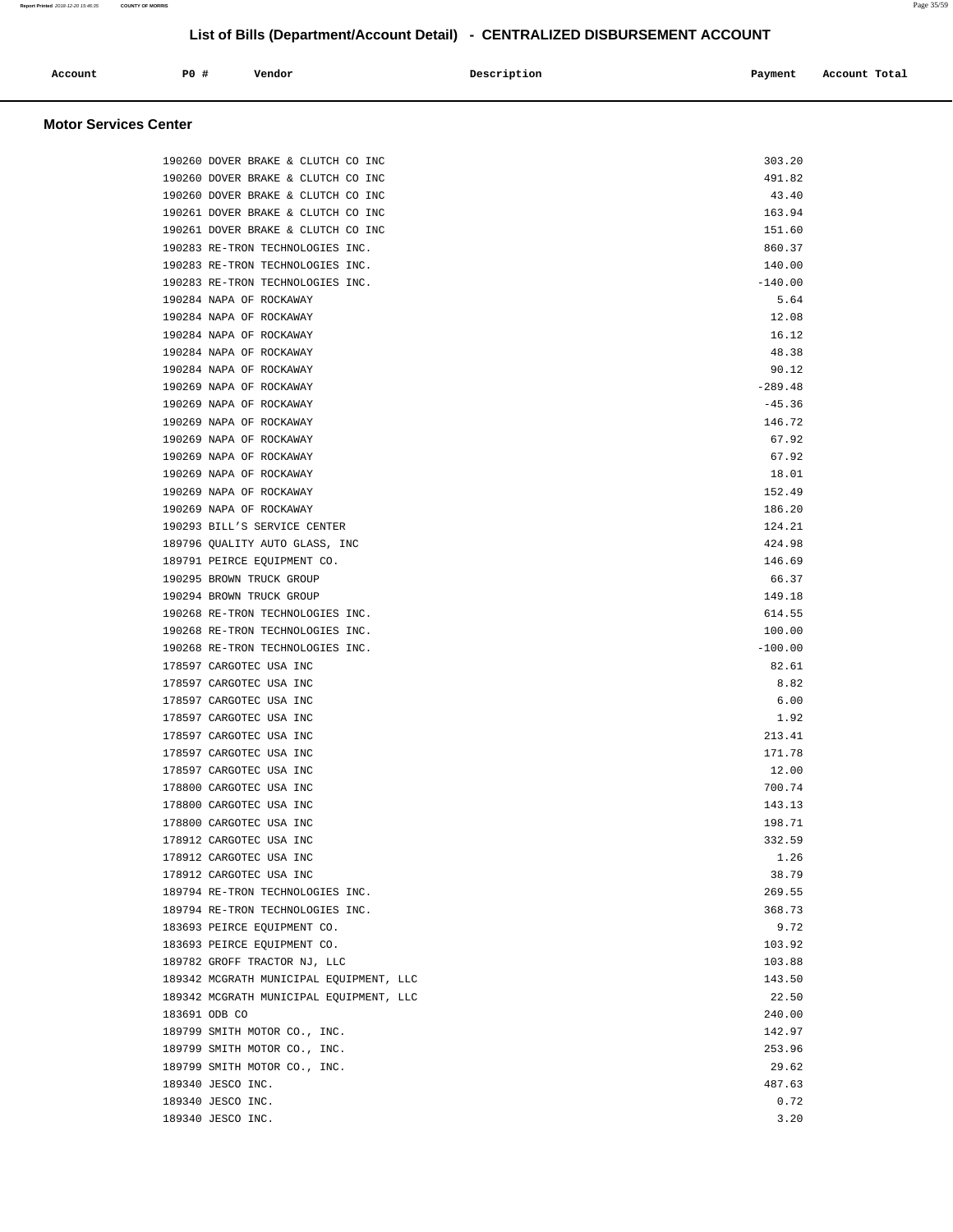|                              |                               |                                   | List of Dilis (DepartmentAccount Detail) - CENTRALIZED DISDORSEMENT ACCOUNT |           |               |
|------------------------------|-------------------------------|-----------------------------------|-----------------------------------------------------------------------------|-----------|---------------|
| Account                      | P0 #                          | Vendor                            | Description                                                                 | Payment   | Account Total |
| <b>Motor Services Center</b> |                               |                                   |                                                                             |           |               |
|                              | 189340 JESCO INC.             |                                   |                                                                             | 8.40      |               |
|                              |                               | 189783 GROFF TRACTOR NJ, LLC      |                                                                             | 146.28    |               |
|                              |                               | 189783 GROFF TRACTOR NJ, LLC      |                                                                             | 10.00     |               |
|                              |                               | 189789 MONTAGE ENTERPRISES INC.   |                                                                             | 1,319.85  |               |
|                              |                               | 189789 MONTAGE ENTERPRISES INC.   |                                                                             | 598.50    |               |
|                              |                               | 190257 BROWN TRUCK GROUP          |                                                                             | 164.41    |               |
|                              |                               | 190257 BROWN TRUCK GROUP          |                                                                             | 1,770.23  |               |
|                              |                               | 190257 BROWN TRUCK GROUP          |                                                                             | 54.70     |               |
|                              |                               | 190257 BROWN TRUCK GROUP          |                                                                             | 38.26     |               |
|                              |                               | 190277 BUNKY'S HEAVY TOWING, LLC  |                                                                             | 750.00    |               |
|                              |                               | 190282 PEIRCE EQUIPMENT CO.       |                                                                             | 14.01     |               |
|                              |                               | 190282 PEIRCE EQUIPMENT CO.       |                                                                             | 150.39    |               |
|                              |                               | 190282 PEIRCE EQUIPMENT CO.       |                                                                             | 4.78      |               |
|                              | 184541 ODB CO                 |                                   |                                                                             | 160.00    |               |
| 01-201-26-315100-261         |                               | Spare Parts for Equipment         | TOTAL FOR ACCOUNT                                                           |           | 16,655.37     |
|                              |                               |                                   |                                                                             |           |               |
|                              |                               | 190272 SMITH MOTOR CO., INC.      |                                                                             | $-80.00$  |               |
|                              |                               | 190272 SMITH MOTOR CO., INC.      |                                                                             | $-101.68$ |               |
|                              |                               | 190272 SMITH MOTOR CO., INC.      |                                                                             | 156.72    |               |
|                              |                               | 190272 SMITH MOTOR CO., INC.      |                                                                             | 779.94    |               |
|                              |                               | 190272 SMITH MOTOR CO., INC.      |                                                                             | 23.04     |               |
|                              |                               | 190272 SMITH MOTOR CO., INC.      |                                                                             | 785.64    |               |
|                              |                               | 190289 SMITH MOTOR CO., INC.      |                                                                             | 115.95    |               |
|                              |                               | 190289 SMITH MOTOR CO., INC.      |                                                                             | 138.96    |               |
|                              |                               | 190289 SMITH MOTOR CO., INC.      |                                                                             | 148.68    |               |
|                              |                               | 190299 FLEMINGTON BUICK CHEVROLET |                                                                             | 17.44     |               |
|                              |                               | 190299 FLEMINGTON BUICK CHEVROLET |                                                                             | 17.44     |               |
|                              |                               | 190299 FLEMINGTON BUICK CHEVROLET |                                                                             | 18.82     |               |
|                              |                               | 190262 FLEMINGTON BUICK CHEVROLET |                                                                             | 22.20     |               |
|                              |                               | 190262 FLEMINGTON BUICK CHEVROLET |                                                                             | 62.68     |               |
|                              |                               | 190262 FLEMINGTON BUICK CHEVROLET |                                                                             | 309.02    |               |
|                              |                               | 190281 NIELSEN DODGE - C-J-R      |                                                                             | 927.50    |               |
|                              |                               | 189792 NIELSEN DODGE - C-J-R      |                                                                             | 176.80    |               |
|                              |                               | 189788 MORRISTOWN AUTO BODY INC   |                                                                             | 190.00    |               |
|                              |                               | 190265 NIELSEN DODGE - C-J-R      |                                                                             | $-7.80$   |               |
|                              |                               | 190265 NIELSEN DODGE - C-J-R      |                                                                             | 75.08     |               |
|                              |                               | 190265 NIELSEN DODGE - C-J-R      |                                                                             | 26.54     |               |
|                              |                               | 190265 NIELSEN DODGE - C-J-R      |                                                                             | 11.70     |               |
|                              |                               | 190300 NIELSEN DODGE - C-J-R      |                                                                             | 393.00    |               |
|                              |                               | 189615 CLIFFSIDE BODY CORP        |                                                                             | 6,286.00  |               |
|                              |                               | 190259 D&B AUTO SUPPLY            |                                                                             | $-30.00$  |               |
|                              |                               | 190259 D&B AUTO SUPPLY            |                                                                             | $-24.00$  |               |
|                              |                               | 190259 D&B AUTO SUPPLY            |                                                                             | $-110.00$ |               |
|                              |                               | 190259 D&B AUTO SUPPLY            |                                                                             | 507.37    |               |
|                              |                               | 190259 D&B AUTO SUPPLY            |                                                                             | 362.29    |               |
|                              |                               | 190259 D&B AUTO SUPPLY            |                                                                             | 295.19    |               |
|                              |                               | 190259 D&B AUTO SUPPLY            |                                                                             | 230.53    |               |
|                              |                               | 189315 NIELSEN RT 46, INC.        |                                                                             | 250.00    |               |
|                              |                               | 189315 NIELSEN RT 46, INC.        |                                                                             | 115.55    |               |
|                              |                               | 189780 D&B AUTO SUPPLY            |                                                                             | 138.68    |               |
|                              |                               | 189780 D&B AUTO SUPPLY            |                                                                             | 484.38    |               |
|                              |                               | 189780 D&B AUTO SUPPLY            |                                                                             | 891.66    |               |
|                              |                               | 189780 D&B AUTO SUPPLY            |                                                                             | 94.16     |               |
|                              |                               | 189344 MORRISTOWN AUTO BODY INC   |                                                                             | 150.00    |               |
| 01-201-26-315100-291         | <i><b>Vehicle Repairs</b></i> |                                   | TOTAL FOR ACCOUNT                                                           |           | 13,849.48     |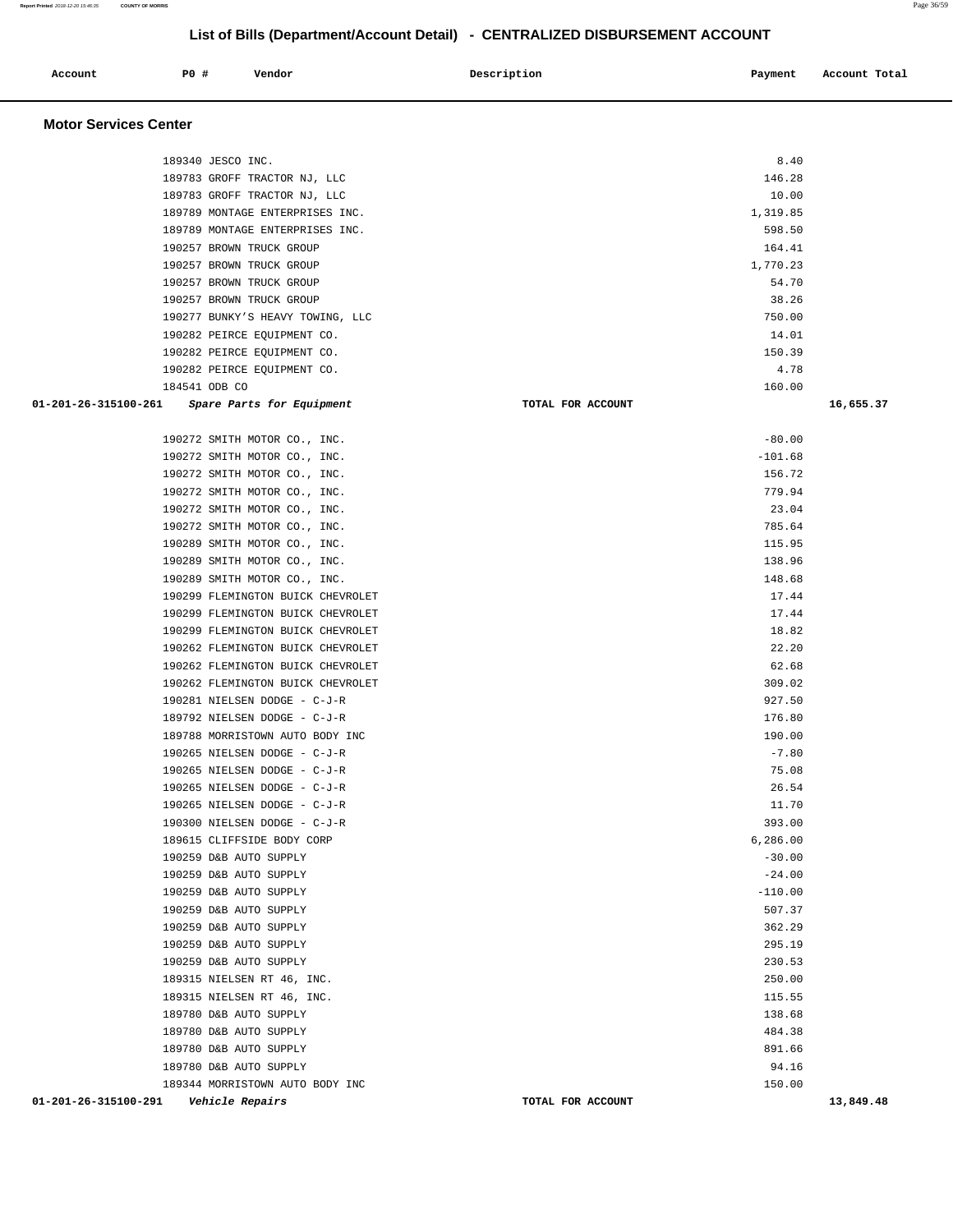**Report Printed** 2018-12-20 15:46:35 **COUNTY OF MORRIS** Page 37/59

# **List of Bills (Department/Account Detail) - CENTRALIZED DISBURSEMENT ACCOUNT**

| Account                        | PO# | Vendor                               | Description       | Payment | Account Total |
|--------------------------------|-----|--------------------------------------|-------------------|---------|---------------|
| <b>Motor Services Center</b>   |     |                                      |                   |         |               |
| $01 - 203 - 26 - 315100 - 098$ |     | (2017) Other Operating&Repair Supply | TOTAL FOR ACCOUNT |         | 1,350.00      |
|                                |     |                                      |                   |         | eeeeeeeeeee   |
|                                |     | TOTAL for Motor Services Center      |                   |         | 64,924.24     |

# **Mosquito Extermination**

| 188525 AQUARIUS SUPPLY, INC.                         |                   | 39.95     |        |
|------------------------------------------------------|-------------------|-----------|--------|
| 01-201-26-320100-039 Education Schools & Training    | TOTAL FOR ACCOUNT |           | 39.95  |
| 189044 CRYSTAL SPRINGS                               |                   | 1.98      |        |
| 190243 W.B. MASON COMPANY INC                        |                   | 35.76     |        |
| 189730 W.B. MASON COMPANY INC                        |                   | 35.76     |        |
| 187198 W.B. MASON COMPANY INC                        |                   | 604.17    |        |
| 187198 W.B. MASON COMPANY INC                        |                   | 23.71     |        |
| 187198 W.B. MASON COMPANY INC                        |                   | $-7.38$   |        |
| 187198 W.B. MASON COMPANY INC                        |                   | 7.38      |        |
| 187198 W.B. MASON COMPANY INC                        |                   | 146.99    |        |
| 187198 W.B. MASON COMPANY INC                        |                   | $-146.99$ |        |
| 189113 W.B. MASON COMPANY INC                        |                   | 35.76     |        |
| 189708 W.B. MASON COMPANY INC                        |                   | 35.76     |        |
| 01-201-26-320100-058 Office Supplies & Stationery    | TOTAL FOR ACCOUNT |           | 772.90 |
|                                                      |                   |           |        |
| 190244 W.B. MASON COMPANY INC                        |                   | 43.26     |        |
| 190244 W.B. MASON COMPANY INC                        |                   | 9.94      |        |
| 190244 W.B. MASON COMPANY INC                        |                   | 2.92      |        |
| 190244 W.B. MASON COMPANY INC                        |                   | 7.74      |        |
| 190244 W.B. MASON COMPANY INC                        |                   | 21.57     |        |
| 190244 W.B. MASON COMPANY INC                        |                   | 20.52     |        |
| 190244 W.B. MASON COMPANY INC                        |                   | 28.27     |        |
| 190244 W.B. MASON COMPANY INC                        |                   | 19.16     |        |
| 01-201-26-320100-095 Other Administrative Supplies   | TOTAL FOR ACCOUNT |           | 153.38 |
| 188490 NORTHEASTERN ARBORIST SUPPLY                  |                   | 197.55    |        |
| 188490 NORTHEASTERN ARBORIST SUPPLY                  |                   | 163.44    |        |
| 01-201-26-320100-098 Other Operating & Repair Supply | TOTAL FOR ACCOUNT |           | 360.99 |
|                                                      |                   |           |        |
| 189731 FLEMINGTON DEPT STORE INC                     |                   | 295.80    |        |
| 189731 FLEMINGTON DEPT STORE INC                     |                   | 147.90    |        |
| 190247 MORRISTOWN LUMBER &                           |                   | 259.90    |        |
| 190247 MORRISTOWN LUMBER &                           |                   | 6.29      |        |
| 190247 MORRISTOWN LUMBER &                           |                   | 1.10      |        |
| 190247 MORRISTOWN LUMBER &                           |                   | 19.98     |        |
| 190247 MORRISTOWN LUMBER &                           |                   | 39.99     |        |
| 190247 MORRISTOWN LUMBER &                           |                   | 6.57      |        |
| 190247 MORRISTOWN LUMBER &                           |                   | 3.49      |        |
| 190247 MORRISTOWN LUMBER &                           |                   | 15.99     |        |
| 190247 MORRISTOWN LUMBER &                           |                   | 3.38      |        |
| 190247 MORRISTOWN LUMBER &                           |                   | 4.79      |        |
| 190247 MORRISTOWN LUMBER &                           |                   | 4.59      |        |
| 190247 MORRISTOWN LUMBER &                           |                   | 5.99      |        |
| 190247 MORRISTOWN LUMBER &                           |                   | 3.99      |        |
| 190247 MORRISTOWN LUMBER &                           |                   | 7.99      |        |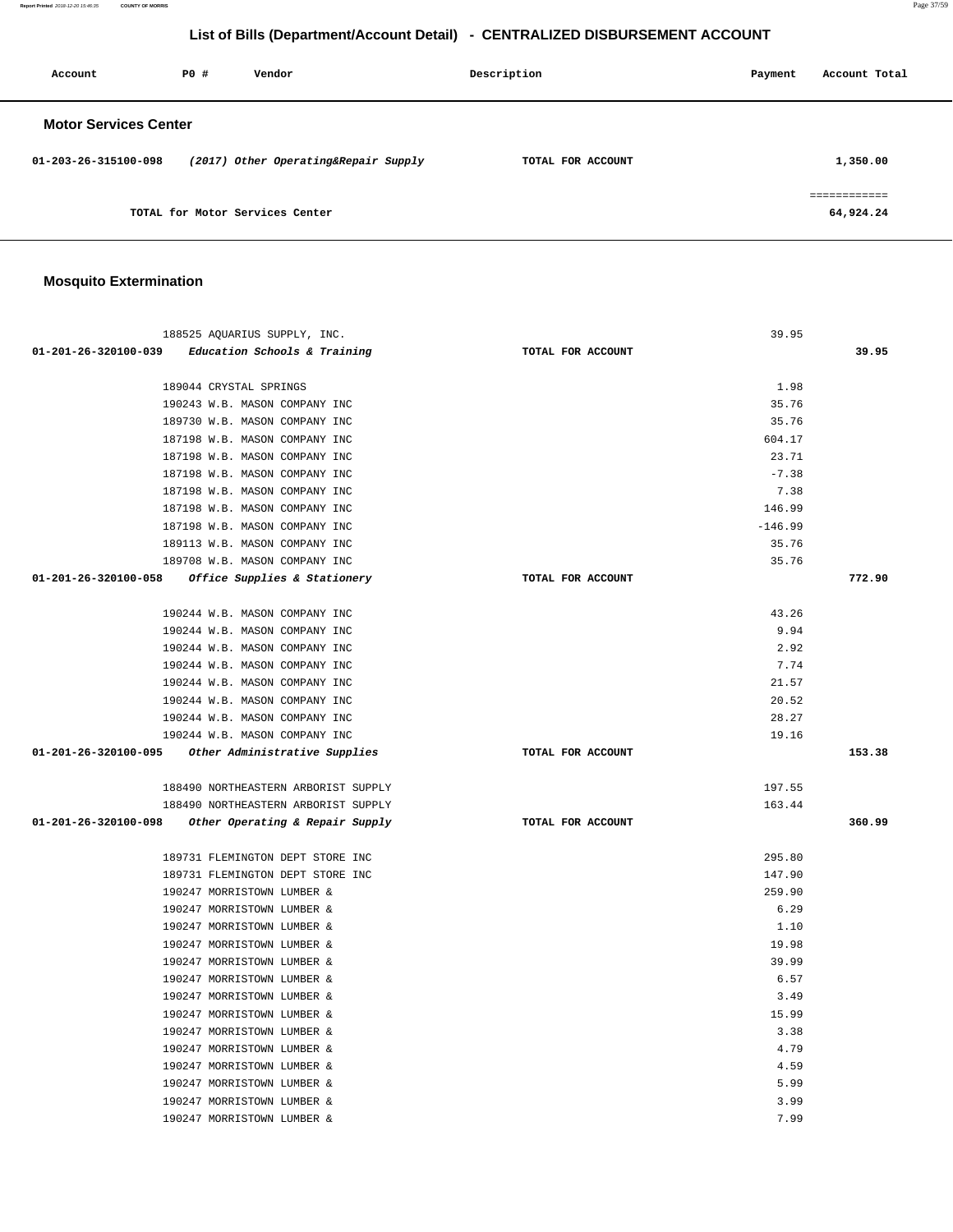| Account | <b>PO #</b> | Vendor | Description | Payment | Account Total |
|---------|-------------|--------|-------------|---------|---------------|
|         |             |        |             |         |               |

### **Mosquito Extermination**

| 190247 MORRISTOWN LUMBER &     | 0.99   |
|--------------------------------|--------|
| 190247 MORRISTOWN LUMBER &     | 14.90  |
| 190247 MORRISTOWN LUMBER &     | 7.99   |
| 190247 MORRISTOWN LUMBER &     | 7.98   |
| 190247 MORRISTOWN LUMBER &     | 3.00   |
| 190245 TOMAR INDUSTRIES INC    | 69.00  |
| 190245 TOMAR INDUSTRIES INC    | 157.80 |
| 190245 TOMAR INDUSTRIES INC    | 26.00  |
| 190245 TOMAR INDUSTRIES INC    | 32.40  |
| 190245 TOMAR INDUSTRIES INC    | 35.70  |
| 190245 TOMAR INDUSTRIES INC    | 17.85  |
| 189019 CLARKE MOSOUITO CONTROL | 710.60 |
| 189019 CLARKE MOSOUITO CONTROL | 448.00 |
| 189114 W.B. MASON COMPANY INC  | 72.72  |
| 189114 W.B. MASON COMPANY INC  | 24.49  |
| 189114 W.B. MASON COMPANY INC  | 20.52  |

| 189008 GRAINGER                       | 31.76  |
|---------------------------------------|--------|
| 189008 GRAINGER                       | 69.60  |
| 189008 GRAINGER                       | 70.92  |
| 189008 GRAINGER                       | 235.00 |
| 189008 GRAINGER                       | 126.08 |
| 189008 GRAINGER                       | 19.12  |
| 189119 NEW PIG CORPORATION            | 264.00 |
| 189119 NEW PIG CORPORATION            | 81.00  |
| 189119 NEW PIG CORPORATION            | 109.00 |
| 189119 NEW PIG CORPORATION            | 58.81  |
| 187997 ACUITY SPECIALTY PRODUCTS, INC | 159.76 |
| 187997 ACUITY SPECIALTY PRODUCTS, INC | 102.52 |
| 187997 ACUITY SPECIALTY PRODUCTS, INC | 25.99  |
| 188537 BIOQUIP PRODUCTS, INC.         | 56.10  |
| 188537 BIOQUIP PRODUCTS, INC.         | 178.32 |
| 188537 BIOQUIP PRODUCTS, INC.         | 95.46  |
| 188537 BIOQUIP PRODUCTS, INC.         | 68.88  |
| 188537 BIOQUIP PRODUCTS, INC.         | 32.76  |
| 188537 BIOQUIP PRODUCTS, INC.         | 149.28 |
| 188537 BIOQUIP PRODUCTS, INC.         | 88.50  |
| 188537 BIOQUIP PRODUCTS, INC.         | 59.43  |
| 188537 BIOQUIP PRODUCTS, INC.         | 129.78 |
| 188537 BIOQUIP PRODUCTS, INC.         | 603.24 |
| 188537 BIOQUIP PRODUCTS, INC.         | 26.20  |
| 188537 BIOQUIP PRODUCTS, INC.         | 51.76  |
| 188537 BIOQUIP PRODUCTS, INC.         | 175.80 |
| 188537 BIOQUIP PRODUCTS, INC.         | 59.90  |
| 188537 BIOQUIP PRODUCTS, INC.         | 26.46  |
| 188537 BIOQUIP PRODUCTS, INC.         | 33.06  |
| 188537 BIOQUIP PRODUCTS, INC.         | 179.00 |
| 189427 FLEMINGTON DEPT STORE INC      | 112.70 |
| 189478 MCMASTER-CARR SUPPLY CO        | 24.48  |
| 189478 MCMASTER-CARR SUPPLY CO        | 15.12  |
| 189478 MCMASTER-CARR SUPPLY CO        | 15.88  |
| 189478 MCMASTER-CARR SUPPLY CO        | 80.00  |
| 189478 MCMASTER-CARR SUPPLY CO        | 22.10  |
| 189478 MCMASTER-CARR SUPPLY CO        | 7.50   |
| 189478 MCMASTER-CARR SUPPLY CO        | 45.12  |

 **01-201-26-320100-251 Ground Maintenance Supplies TOTAL FOR ACCOUNT 2,480.67**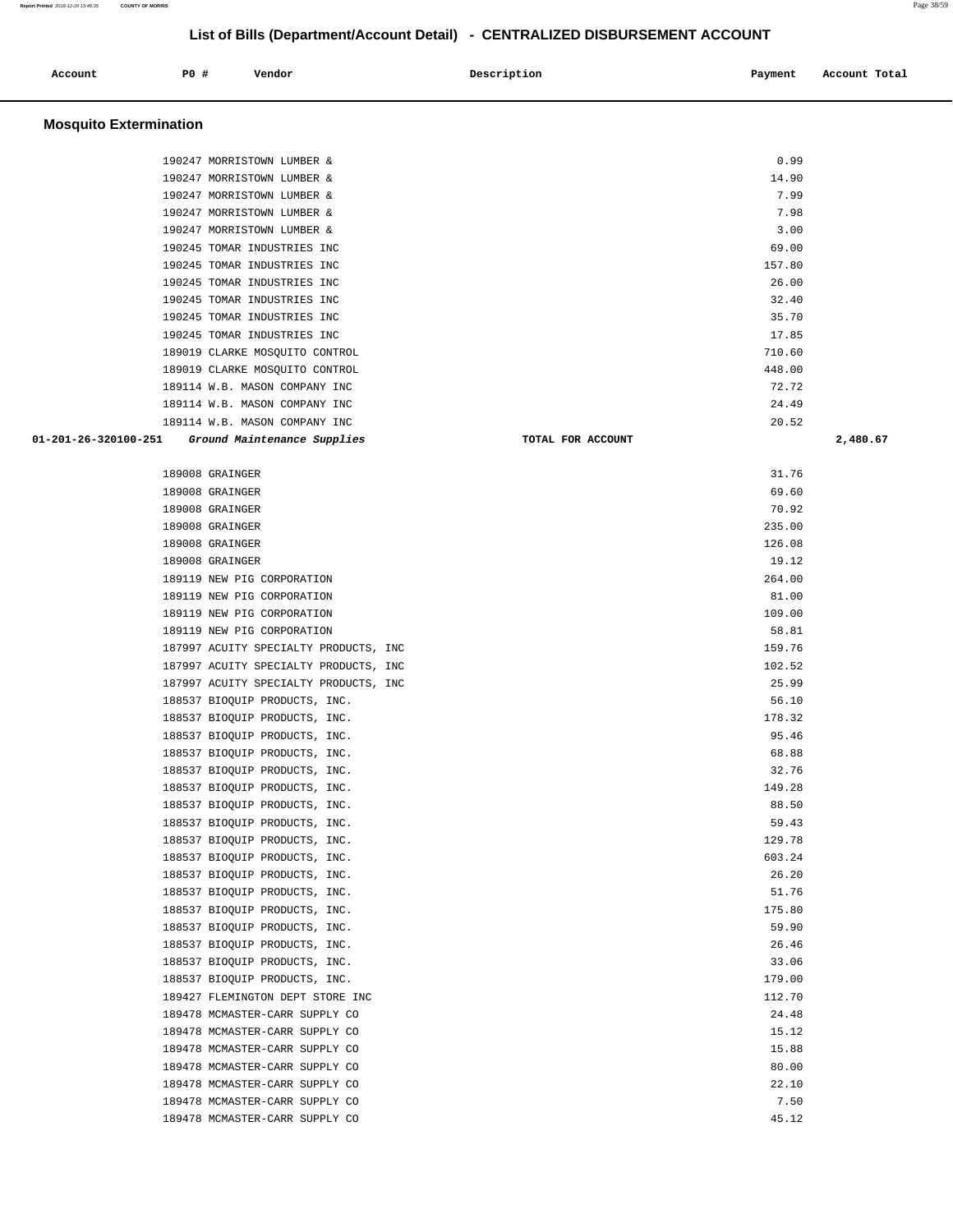**Report Printed** 2018-12-20 15:46:35 **COUNTY OF MORRIS** Page 39/59

# **List of Bills (Department/Account Detail) - CENTRALIZED DISBURSEMENT ACCOUNT**

| Account<br>. | P0 # | Vendor | Description | Payment | Account Total |
|--------------|------|--------|-------------|---------|---------------|
|              |      |        |             |         |               |

### **Mosquito Extermination**

| 189021 FLEMINGTON DEPT STORE INC        | 147.90            |              |
|-----------------------------------------|-------------------|--------------|
| 189021 FLEMINGTON DEPT STORE INC        | 147.90            |              |
| 189021 FLEMINGTON DEPT STORE INC        | 295.80            |              |
| 01-201-26-320100-258<br>Equipment       | TOTAL FOR ACCOUNT | 4,291.22     |
| 189729 NAPA OF ROCKAWAY                 | 3.98              |              |
| 189729 NAPA OF ROCKAWAY                 | 1.62              |              |
| 189729 NAPA OF ROCKAWAY                 | 4.45              |              |
| 189729 NAPA OF ROCKAWAY                 | 7.84              |              |
| 189729 NAPA OF ROCKAWAY                 | 13.44             |              |
| 189729 NAPA OF ROCKAWAY                 | 15.02             |              |
| 189729 NAPA OF ROCKAWAY                 | 9.01              |              |
| 189729 NAPA OF ROCKAWAY                 | 43.59             |              |
| 189729 NAPA OF ROCKAWAY                 | 6.50              |              |
| 189729 NAPA OF ROCKAWAY                 | 4.28              |              |
| 189729 NAPA OF ROCKAWAY                 | 24.06             |              |
| 187996 DAVID WEBER OIL COMPANY          | 326.70            |              |
| 189424 ONE SOURCE OF NEW JERSEY LLC     | 118.90            |              |
|                                         | 38.76             |              |
| 189424 ONE SOURCE OF NEW JERSEY LLC     |                   |              |
| 189424 ONE SOURCE OF NEW JERSEY LLC     | 13.51             |              |
| 189424 ONE SOURCE OF NEW JERSEY LLC     | 10.91             |              |
| 189424 ONE SOURCE OF NEW JERSEY LLC     | 6.03              |              |
| 189424 ONE SOURCE OF NEW JERSEY LLC     | 6.03              |              |
| 189424 ONE SOURCE OF NEW JERSEY LLC     | 20.46             |              |
| 189423 CY DRAKE LOCKSMITHS, INC.        | 49.95             |              |
| 189423 CY DRAKE LOCKSMITHS, INC.        | 11.25             |              |
| 189423 CY DRAKE LOCKSMITHS, INC.        | 13.90             |              |
| 189423 CY DRAKE LOCKSMITHS, INC.        | 25.98             |              |
| 189423 CY DRAKE LOCKSMITHS, INC.        | 7.50              |              |
| 189423 CY DRAKE LOCKSMITHS, INC.        | 27.90             |              |
| 189048 FASTENAL COMPANY                 | 1,364.35          |              |
| 189048 FASTENAL COMPANY                 | 216.20            |              |
| 01-201-26-320100-291    Vehicle Repairs | TOTAL FOR ACCOUNT | 2,392.12     |
|                                         |                   |              |
|                                         |                   | ============ |
| TOTAL for Mosquito Extermination        |                   | 10,491.23    |

### **Health Management**

| 190525 VERIZON WIRELESS                                                                  |                   | 862.46    |           |
|------------------------------------------------------------------------------------------|-------------------|-----------|-----------|
| $01 - 201 - 27 - 330100 - 031$<br>Cellular Phone/Pagers                                  | TOTAL FOR ACCOUNT |           | 862.46    |
| 185095 NEW JERSEY ASSOCIATION OF<br>01-201-27-330100-039<br>Education Schools & Training | TOTAL FOR ACCOUNT | 110.00    | 110.00    |
| 189762 CSAM MARKETING, INC.                                                              |                   | 22,885.00 |           |
| 189988 W.B. MASON COMPANY INC                                                            |                   | 242.06    |           |
| 189988 W.B. MASON COMPANY INC                                                            |                   | $-46.37$  |           |
| 189986 EMBROIDME                                                                         |                   | 240.00    |           |
| 189985 NJSOPHE                                                                           |                   | 25.00     |           |
| 189985 NJSOPHE                                                                           |                   | 70.00     |           |
| Other Outside Services<br>01-201-27-330100-084                                           | TOTAL FOR ACCOUNT |           | 23,415.69 |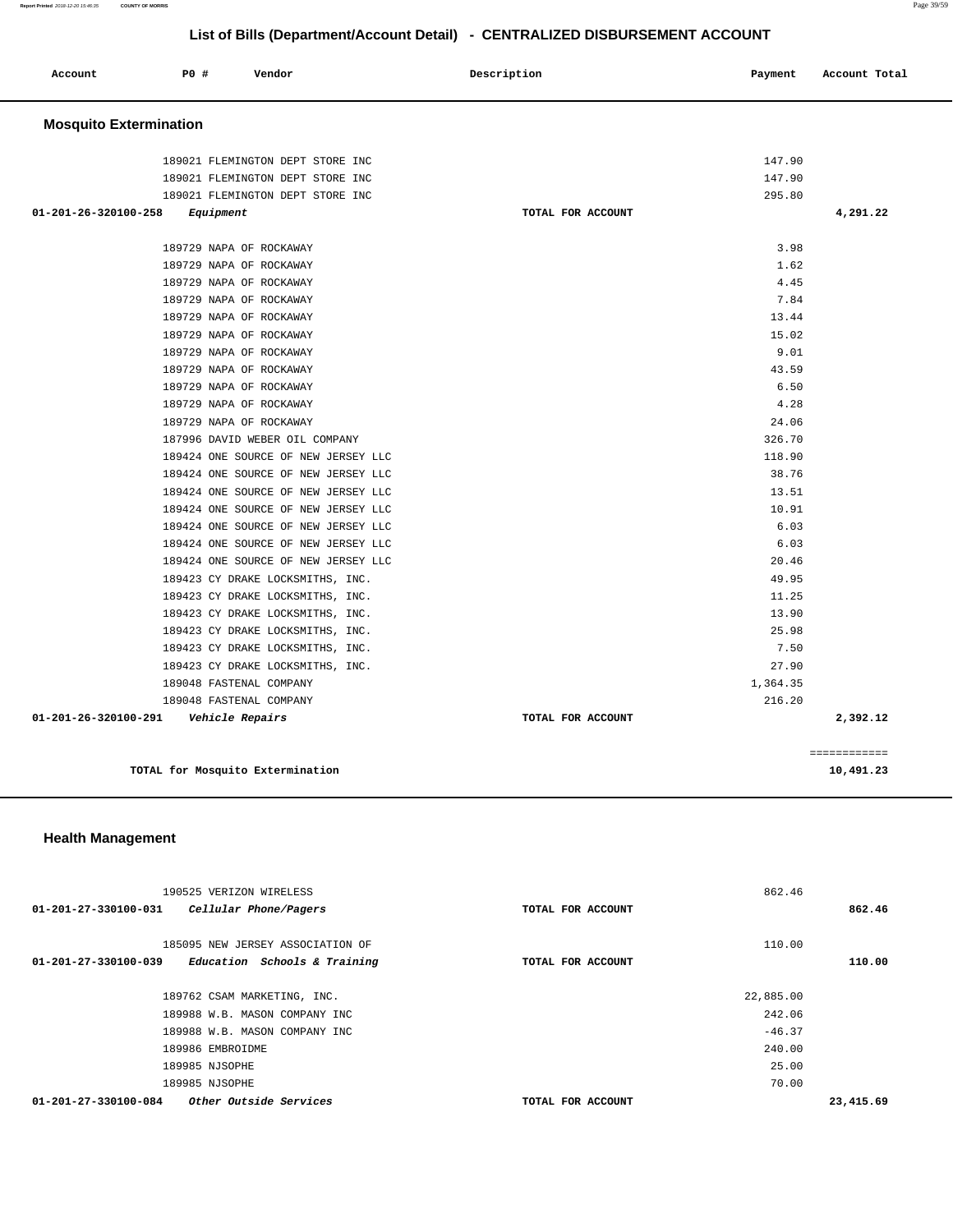**Report Printed** 2018-12-20 15:46:35 **COUNTY OF MORRIS** Page 40/59

# **List of Bills (Department/Account Detail) - CENTRALIZED DISBURSEMENT ACCOUNT**

| Account                  | P0 #                        | Vendor                                                             | Description       | Payment         | Account Total |
|--------------------------|-----------------------------|--------------------------------------------------------------------|-------------------|-----------------|---------------|
| <b>Health Management</b> |                             |                                                                    |                   |                 |               |
|                          |                             | 180873 RUTGERS UNIVERSITY<br>189972 WEST CALDWELL CALIBRATION LABS |                   | 95.00<br>937.50 |               |
| 01-201-27-330100-210     |                             | Environmental Compliance                                           | TOTAL FOR ACCOUNT |                 | 3,637.50      |
|                          |                             | 189552 VEOLIA ES TECHNICAL SOLUTIONS, LLC                          |                   | 546.68          |               |
| 01-201-27-330100-231     |                             | Hazardous Material Disposal                                        | TOTAL FOR ACCOUNT |                 | 546.68        |
|                          |                             | 190190 W.B. MASON COMPANY INC                                      |                   | 40.23           |               |
| 01-201-27-330100-258     | Equipment                   |                                                                    | TOTAL FOR ACCOUNT |                 | 40.23         |
|                          |                             |                                                                    |                   |                 | ----------    |
|                          | TOTAL for Health Management |                                                                    |                   |                 | 28,612.56     |

**Human Services** 

| 190531 FAMILY PROMISE OF<br>190531 FAMILY PROMISE OF |                   | 6,570.00<br>1,503.00 |
|------------------------------------------------------|-------------------|----------------------|
| Other Outside Services<br>01-201-27-331100-084       | TOTAL FOR ACCOUNT | 8,073.00             |
|                                                      |                   |                      |
|                                                      |                   |                      |
| TOTAL for Human Services                             |                   | 8,073.00             |

### **Youth Shelter**

| 190377 MORRIS COUNTY PARK COMMISSION           |                   | 6.00     |        |
|------------------------------------------------|-------------------|----------|--------|
|                                                |                   |          |        |
| 190377 MORRIS COUNTY PARK COMMISSION           |                   | 4.00     |        |
| 189013 RPM RACEWAY                             |                   | 700.00   |        |
| 01-201-27-331110-059<br>Other General Expenses | TOTAL FOR ACCOUNT |          | 710.00 |
| 189273 LTC SCRIPTS INC.                        |                   | 189.36   |        |
| 189137 ATLANTIC CORPORATE                      |                   | 8,567.10 |        |
| 188968 INSTITUTE FOR FORENSIC PSYCHOLOGY       |                   | 350.00   |        |
| 01-201-27-331110-189<br>Medical                | TOTAL FOR ACCOUNT | 9,106.46 |        |
| 189123 IMPERIAL BAG & PAPER CO. LLC            |                   | 124.26   |        |
| 01-201-27-331110-252<br>Janitorial Supplies    | TOTAL FOR ACCOUNT | 124.26   |        |
|                                                |                   |          |        |
| TOTAL for Youth Shelter                        |                   | 9,940.72 |        |
|                                                |                   |          |        |

# **Office on Aging**

| 190516 RUTGERS STATE UNIVERSITY OF NJ                 | 116.10            |          |
|-------------------------------------------------------|-------------------|----------|
| 01-201-27-333100-039<br>Education Schools & Training  | TOTAL FOR ACCOUNT | 116.10   |
|                                                       |                   |          |
| 190521 MONMOUTH STREET FUNERAL                        | 2,400.00          |          |
| 190509 JUST JIM CLEANING SERVICE                      | 250.00            |          |
| <i>Other Outside Services</i><br>01-201-27-333100-084 | TOTAL FOR ACCOUNT | 2,650.00 |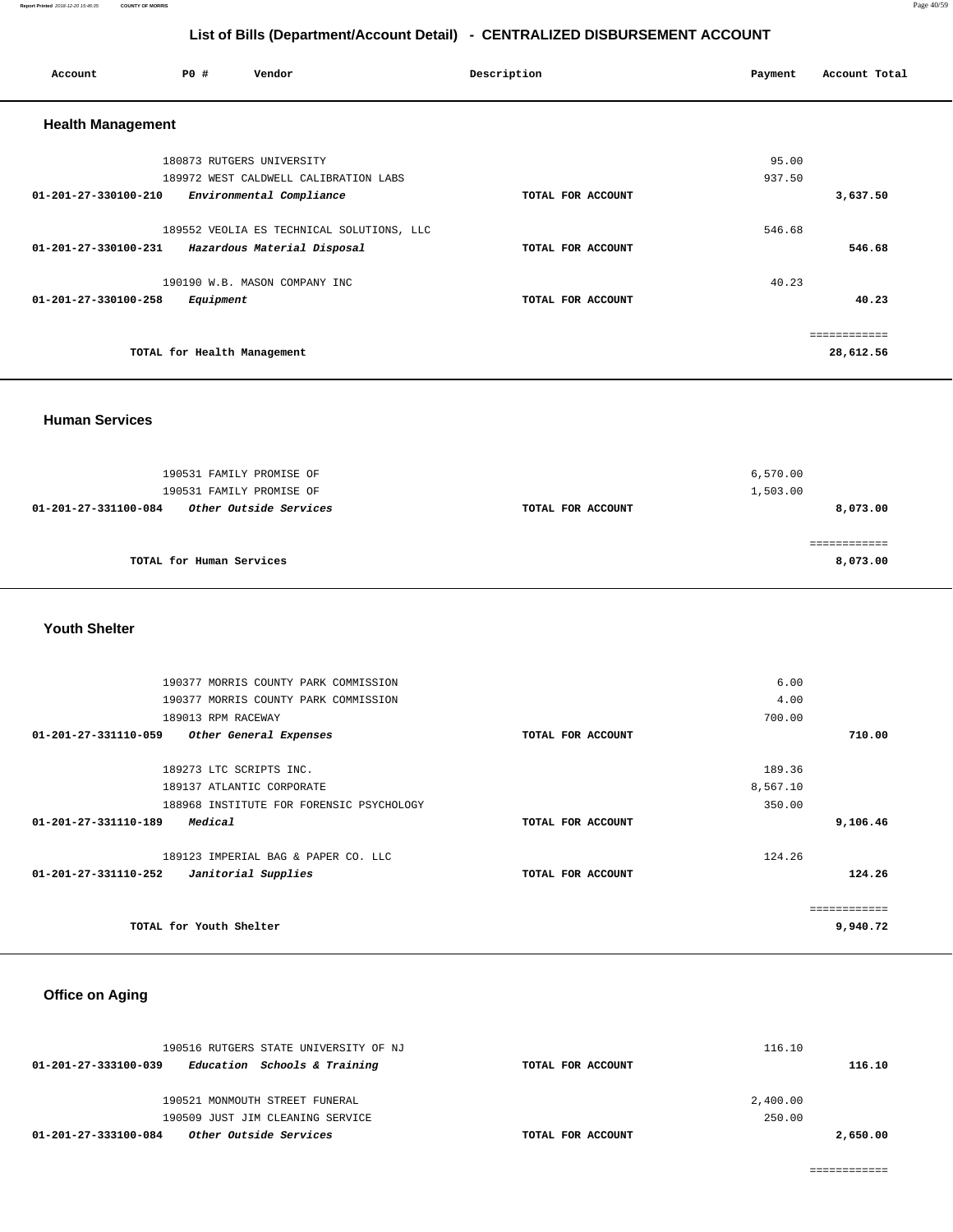| Account                | P0 #                      | Vendor | Description | Payment | Account Total |
|------------------------|---------------------------|--------|-------------|---------|---------------|
| <b>Office on Aging</b> |                           |        |             |         |               |
|                        | TOTAL for Office on Aging |        |             |         | 2,766.10      |

### **County Board of Social Service**

| 189026 W.B. MASON COMPANY INC                       |                   | 22.35     |              |
|-----------------------------------------------------|-------------------|-----------|--------------|
| 188651 OFFICE CONCEPTS GROUP, INC.                  |                   | 2,573.41  |              |
| 188651 OFFICE CONCEPTS GROUP, INC.                  |                   | 119.14    |              |
| 190484 OFFICE CONCEPTS GROUP, INC.                  |                   | 340.62    |              |
| 187925 W.B. MASON COMPANY INC                       |                   | 432.60    |              |
| 187925 W.B. MASON COMPANY INC                       |                   | 69.68     |              |
| 190313 OFFICE CONCEPTS GROUP, INC.                  |                   | 5,146.39  |              |
| 189016 W.B. MASON COMPANY INC                       |                   | 80.46     |              |
| 190312 W.B. MASON COMPANY INC                       |                   | 357.60    |              |
| 190312 W.B. MASON COMPANY INC                       |                   | 8.94      |              |
| 190312 W.B. MASON COMPANY INC                       |                   | 13.41     |              |
| 190312 W.B. MASON COMPANY INC                       |                   | 0.95      |              |
| 190312 W.B. MASON COMPANY INC                       |                   | 0.95      |              |
| 190312 W.B. MASON COMPANY INC                       |                   | 0.95      |              |
| 190312 W.B. MASON COMPANY INC                       |                   | 0.95      |              |
| 190312 W.B. MASON COMPANY INC                       |                   | 0.95      |              |
| 190312 W.B. MASON COMPANY INC                       |                   | 0.95      |              |
| 01-201-27-345100-058 Office Supplies & Stationery   | TOTAL FOR ACCOUNT |           | 9,170.30     |
| 189280 THOMSON REUTER-WEST                          |                   | 326.46    |              |
| 189280 THOMSON REUTER-WEST                          |                   | 15.44     |              |
| 01-201-27-345100-059 Other General Expenses         | TOTAL FOR ACCOUNT |           | 341.90       |
|                                                     |                   |           |              |
| 190478 CITYSIDE ARCHIVES, LLC                       |                   | 1,033.51  |              |
| 190504 CITYSIDE ARCHIVES, LLC                       |                   | 831.69    |              |
| $01-201-27-345100-257$ Rental - Other               | TOTAL FOR ACCOUNT |           | 1,865.20     |
| 189017 U.S. SECURITY ASSOCIATES, INC.               |                   | 2,180.38  |              |
| 190309 U.S. SECURITY ASSOCIATES, INC.               |                   | 2,011.94  |              |
| 190309 U.S. SECURITY ASSOCIATES, INC.               |                   | 1,931.20  |              |
| 190310 HINDSIGHT, INC                               |                   | 20,647.00 |              |
| 01-201-27-345100-325 Special Services               | TOTAL FOR ACCOUNT |           | 26,770.52    |
| 190486 DELTA DENTAL INSURANCE COMPANY               |                   | 2,738.91  |              |
| 190486 DELTA DENTAL INSURANCE COMPANY               |                   | 56.04     |              |
| 190487 DELTA DENTAL OF NEW JERSEY, INC.             |                   | 834.60    |              |
| 190487 DELTA DENTAL OF NEW JERSEY, INC.             |                   | 477.76    |              |
| 190487 DELTA DENTAL OF NEW JERSEY, INC.             |                   | 29.86     |              |
| 190488 FLAGSHIP HEALTH SYSTEMS, INC.                |                   | 436.24    |              |
| 190488 FLAGSHIP HEALTH SYSTEMS, INC.                |                   | 155.80    |              |
| 190481 CHLIC                                        |                   | 38,643.20 |              |
| 190485 CHLIC                                        |                   | 27,099.02 |              |
| 01-201-27-345100-329<br>Hospital Insurance Premiums | TOTAL FOR ACCOUNT |           | 70,471.43    |
|                                                     |                   |           | ============ |
| TOTAL for County Board of Social Service            |                   |           | 108,619.35   |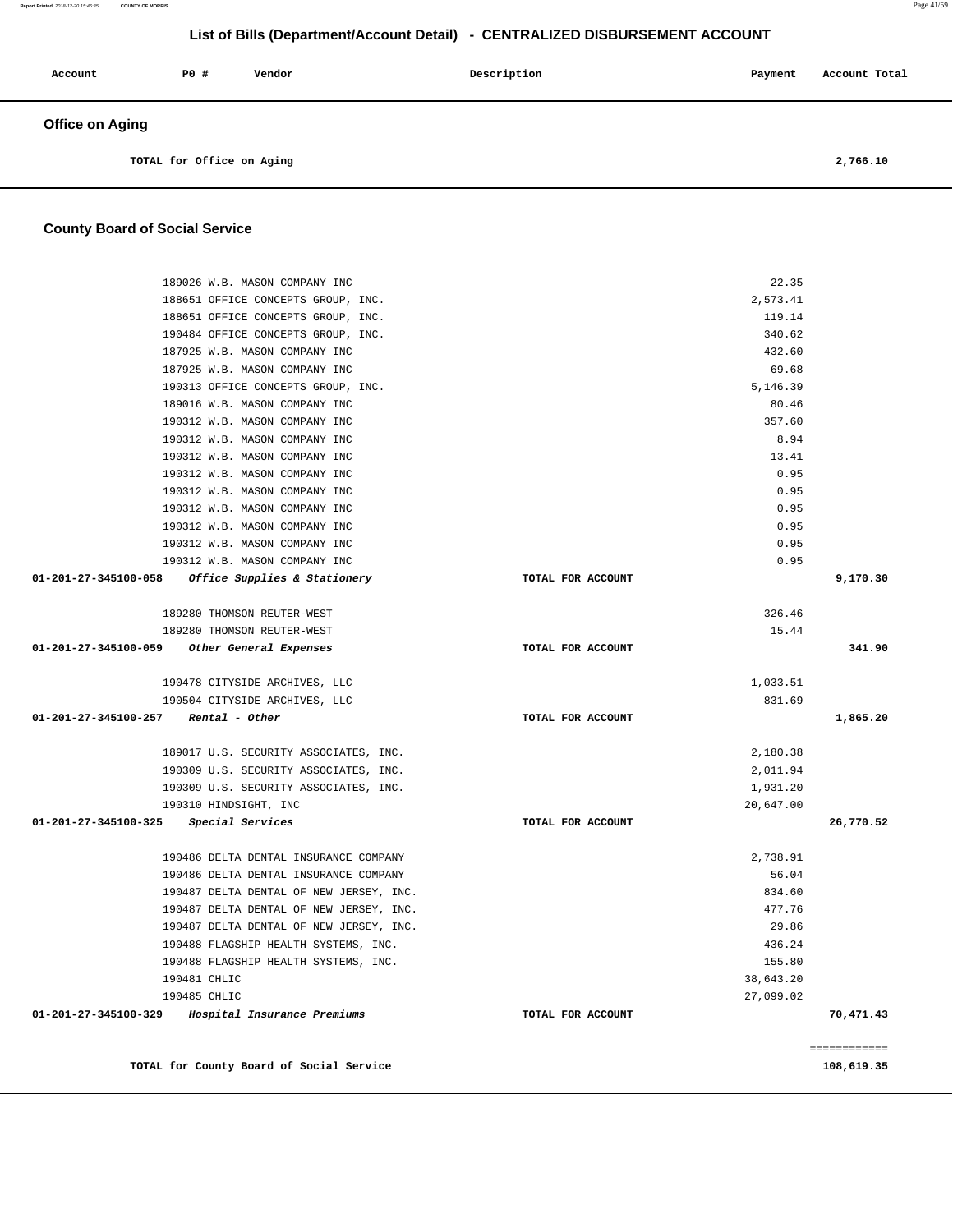**Report Printed** 2018-12-20 15:46:35 **COUNTY OF MORRIS** Page 42/59

# **List of Bills (Department/Account Detail) - CENTRALIZED DISBURSEMENT ACCOUNT**

| Account<br>. | <b>PO #</b> | Vendor<br>. | Description | Payment | Account Total |
|--------------|-------------|-------------|-------------|---------|---------------|
|              |             |             |             |         |               |

| 189930 OMEGA ENVIRONMENTAL SERVICES, INC.                                      |                   | 22,261.00            |            |
|--------------------------------------------------------------------------------|-------------------|----------------------|------------|
| 189930 OMEGA ENVIRONMENTAL SERVICES, INC.                                      |                   | 15,772.50            |            |
| 189930 OMEGA ENVIRONMENTAL SERVICES, INC.                                      |                   | 8,107.50             |            |
| 187727 GRAINGER                                                                |                   | 3,748.50             |            |
| 187727 GRAINGER                                                                |                   | 610.52               |            |
| 187727 GRAINGER                                                                |                   | 984.00               |            |
| 187727 GRAINGER                                                                |                   | 267.79               |            |
| 187727 GRAINGER                                                                |                   | 207.05               |            |
| 187727 GRAINGER                                                                |                   | 164.29               |            |
| 187727 GRAINGER                                                                |                   | 328.58               |            |
| 187727 GRAINGER                                                                |                   | 1,436.61             |            |
| 187727 GRAINGER                                                                |                   | 606.57               |            |
| 187727 GRAINGER                                                                |                   | 3,938.78             |            |
| 189565 PORTASOFT OF MORRIS COUNTY INC                                          |                   | 225.00               |            |
| 189565 PORTASOFT OF MORRIS COUNTY INC                                          |                   | 175.00               |            |
| 189565 PORTASOFT OF MORRIS COUNTY INC                                          |                   | 325.00               |            |
| 189565 PORTASOFT OF MORRIS COUNTY INC                                          |                   | 185.00               |            |
| 189565 PORTASOFT OF MORRIS COUNTY INC                                          |                   | 170.00               |            |
| 189929 CSL WATER QUALITY INC                                                   |                   | 975.00               |            |
| 189929 CSL WATER QUALITY INC                                                   |                   | 968.00               |            |
| 189929 CSL WATER QUALITY INC                                                   |                   | 1,084.00             |            |
| 189929 CSL WATER OUALITY INC                                                   |                   | 275.00               |            |
| 190437 W.B. MASON COMPANY INC                                                  |                   | 431.52               |            |
| 190437 W.B. MASON COMPANY INC                                                  |                   | 288.00               |            |
| 190437 W.B. MASON COMPANY INC                                                  |                   | 107.88               |            |
| 190437 W.B. MASON COMPANY INC                                                  |                   | 72.00                |            |
| 186596 POINTCLICKCARE                                                          |                   | 291.30               |            |
| 186596 POINTCLICKCARE                                                          |                   | 291.30               |            |
| 187995 GRAINGER                                                                |                   | 133.25               |            |
| 189564 MILLER & CHITTY CO INC                                                  |                   | 37.10                |            |
| 189564 MILLER & CHITTY CO INC                                                  |                   | 6.15                 |            |
| 189564 MILLER & CHITTY CO INC                                                  |                   | 600.00               |            |
| 187988 OMEGA ENVIRONMENTAL SERVICES, INC.                                      |                   | 51,976.00            |            |
| 01-201-27-350100-036 Contracted Services                                       | TOTAL FOR ACCOUNT |                      | 117,050.19 |
|                                                                                |                   |                      |            |
| 189569 POINTCLICKCARE                                                          |                   | 291.30               |            |
| 01-201-27-350100-040 Electronic Data Processing                                | TOTAL FOR ACCOUNT |                      | 291.30     |
|                                                                                |                   |                      |            |
| 190403 RICOH USA, INC.                                                         |                   | 924.98               |            |
| 190403 RICOH USA, INC.                                                         |                   | 435.64               |            |
| 190403 RICOH USA, INC.                                                         |                   | 416.23               |            |
| 190403 RICOH USA, INC.                                                         |                   | 807.19               |            |
| 190403 RICOH USA, INC.                                                         |                   | 3,400.01             |            |
| 190403 RICOH USA, INC.                                                         |                   | 685.05               |            |
| 01-201-27-350100-164<br>Office Machines - Rental                               | TOTAL FOR ACCOUNT |                      | 6,669.10   |
|                                                                                |                   |                      |            |
| 189928 U.S. SECURITY ASSOCIATES, INC.<br>189928 U.S. SECURITY ASSOCIATES, INC. |                   | 8,663.89<br>7,751.85 |            |
| 189928 U.S. SECURITY ASSOCIATES, INC.                                          |                   |                      |            |
| 189928 U.S. SECURITY ASSOCIATES, INC.                                          |                   | 7,943.33<br>7,725.64 |            |
| 189928 U.S. SECURITY ASSOCIATES, INC.                                          |                   | 8,023.68             |            |
| 189928 U.S. SECURITY ASSOCIATES, INC.                                          |                   | 8,056.89             |            |
| 189928 U.S. SECURITY ASSOCIATES, INC.                                          |                   | 7,325.90             |            |
| 189928 U.S. SECURITY ASSOCIATES, INC.                                          |                   | 7,838.88             |            |
| 189928 U.S. SECURITY ASSOCIATES, INC.                                          |                   | 7,524.19             |            |
| 189928 U.S. SECURITY ASSOCIATES, INC.                                          |                   | 7,747.98             |            |
| 189928 U.S. SECURITY ASSOCIATES, INC.                                          |                   | 7,452.63             |            |
|                                                                                |                   |                      |            |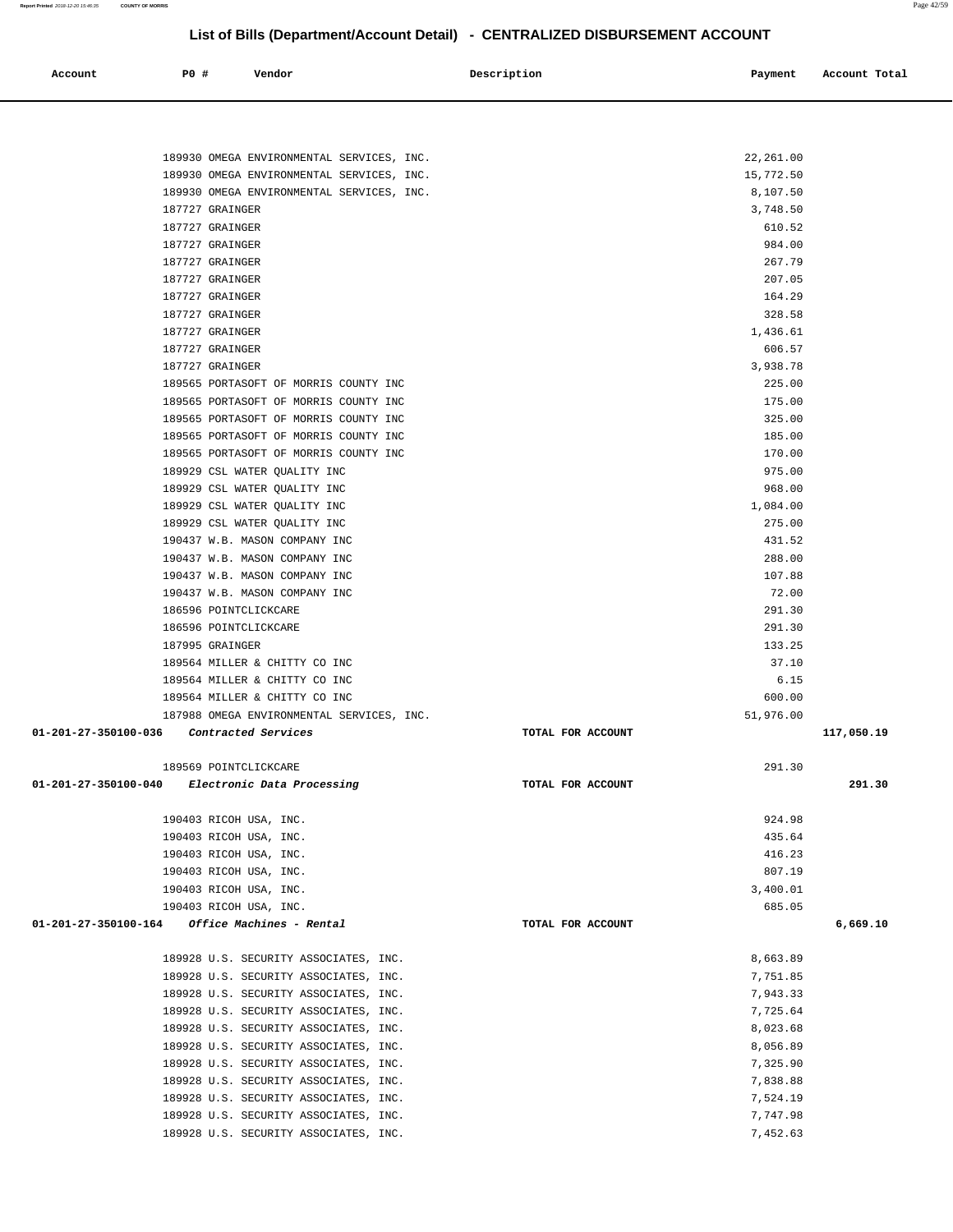**Report Printed** 2018-12-20 15:46:35 **COUNTY OF MORRIS** Page 43/59

# **List of Bills (Department/Account Detail) - CENTRALIZED DISBURSEMENT ACCOUNT**

| Account              | PO#                         | Vendor | Description       | Payment | Account Total           |
|----------------------|-----------------------------|--------|-------------------|---------|-------------------------|
| 01-201-27-350100-266 | Safety Items                |        | TOTAL FOR ACCOUNT |         | 93,269.09               |
|                      | TOTAL for MV:Administration |        |                   |         | ---------<br>217,279.68 |

# **County Library**

|             | 189831 ROWMAN & LITTLEFIELD         | 51.53    |
|-------------|-------------------------------------|----------|
|             | 181905 LAWYERS DIARY AND MANUAL LLC | 111.25   |
| 187147 GALE |                                     | 323.09   |
| 187147 GALE |                                     | 30.39    |
| 187147 GALE |                                     | 28.79    |
| 187147 GALE |                                     | 29.59    |
| 187147 GALE |                                     | 29.59    |
| 186126 GALE |                                     | 318.29   |
|             | 189151 EBSCO INFORMATION SERVICES   | 31.49    |
|             | 189149 EBSCO INFORMATION SERVICES   | 6,234.00 |
|             | 185815 THOMSON REUTERS-WEST         | 1,751.00 |
|             | 187791 GANN LAW BOOKS               | 179.00   |
|             | 189828 INFOBASE LEARNING            | 1,123.61 |
|             | 189830 INFOBASE LEARNING            | 770.62   |
|             | 190146 INGRAM LIBRARY SERVICES      | 11.02    |
|             | 190146 INGRAM LIBRARY SERVICES      | 390.36   |
|             | 190146 INGRAM LIBRARY SERVICES      | 60.87    |
|             | 190146 INGRAM LIBRARY SERVICES      | 723.69   |
|             | 190146 INGRAM LIBRARY SERVICES      | 95.44    |
|             | 190146 INGRAM LIBRARY SERVICES      | 90.88    |
|             | 190146 INGRAM LIBRARY SERVICES      | 9.89     |
|             | 190146 INGRAM LIBRARY SERVICES      | 142.07   |
|             | 190144 INGRAM LIBRARY SERVICES      | 74.24    |
|             | 190144 INGRAM LIBRARY SERVICES      | 168.56   |
|             | 190144 INGRAM LIBRARY SERVICES      | 27.58    |
|             | 190144 INGRAM LIBRARY SERVICES      | 238.28   |
|             | 190144 INGRAM LIBRARY SERVICES      | 1,067.96 |
|             | 190144 INGRAM LIBRARY SERVICES      | 107.98   |
|             | 190144 INGRAM LIBRARY SERVICES      | 413.10   |
|             | 190144 INGRAM LIBRARY SERVICES      | 727.06   |
|             | 190144 INGRAM LIBRARY SERVICES      | 2,219.91 |
|             | 190144 INGRAM LIBRARY SERVICES      | 33.14    |
|             | 190145 INGRAM LIBRARY SERVICES      | 100.10   |
|             | 190145 INGRAM LIBRARY SERVICES      | 420.48   |
|             | 190145 INGRAM LIBRARY SERVICES      | 17.90    |
|             | 190145 INGRAM LIBRARY SERVICES      | 96.52    |
|             | 190145 INGRAM LIBRARY SERVICES      | 741.95   |
|             | 190145 INGRAM LIBRARY SERVICES      | 14.99    |
|             | 190145 INGRAM LIBRARY SERVICES      | 28.78    |
|             | 190145 INGRAM LIBRARY SERVICES      | 75.26    |
|             | 190147 INGRAM LIBRARY SERVICES      | 75.31    |
|             | 190147 INGRAM LIBRARY SERVICES      | 573.14   |
|             | 190147 INGRAM LIBRARY SERVICES      | 56.75    |
|             | 190147 INGRAM LIBRARY SERVICES      | 53.01    |
|             | 190148 INGRAM LIBRARY SERVICES      | 36.26    |
|             | 190148 INGRAM LIBRARY SERVICES      | 185.14   |
|             | 190148 INGRAM LIBRARY SERVICES      | 22.05    |
|             | 190148 INGRAM LIBRARY SERVICES      | 1,088.05 |
|             | 190148 INGRAM LIBRARY SERVICES      | 39.57    |
|             |                                     |          |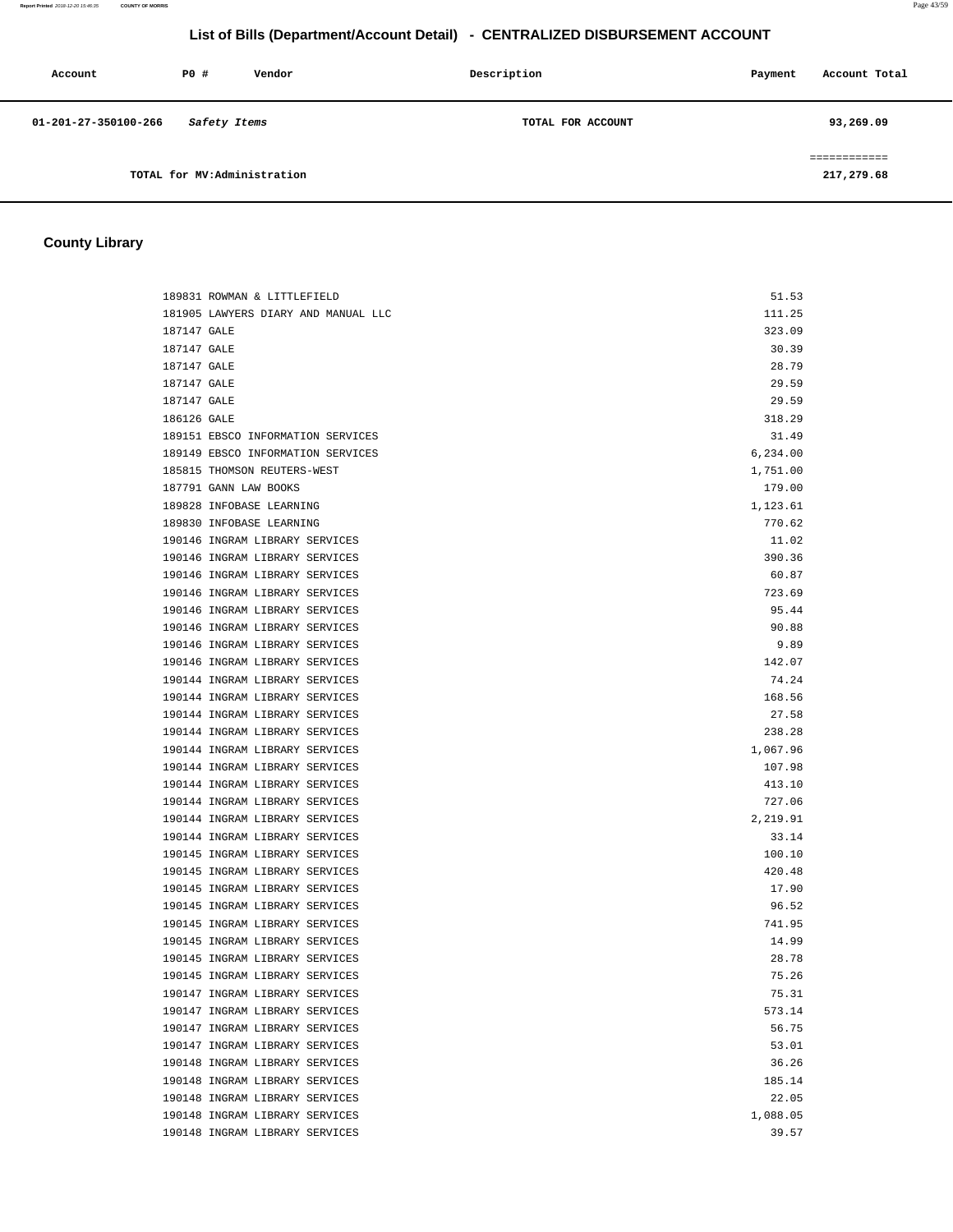| Account               | P0 #         | Vendor                                                                   | Description       | Payment         | Account Total |
|-----------------------|--------------|--------------------------------------------------------------------------|-------------------|-----------------|---------------|
| <b>County Library</b> |              |                                                                          |                   |                 |               |
|                       |              | 190148 INGRAM LIBRARY SERVICES                                           |                   | 539.78          |               |
|                       |              | 190148 INGRAM LIBRARY SERVICES                                           |                   | 355.66          |               |
|                       |              | 190148 INGRAM LIBRARY SERVICES                                           |                   | 667.01          |               |
|                       |              | 190148 INGRAM LIBRARY SERVICES                                           |                   | 531.74          |               |
| 01-201-29-390100-028  |              | <i>Books &amp; Periodicals</i>                                           | TOTAL FOR ACCOUNT |                 | 23,619.47     |
|                       |              | 188383 OFFICE CONCEPTS GROUP, INC.                                       |                   | 161.83          |               |
|                       |              | 188383 OFFICE CONCEPTS GROUP, INC.                                       |                   | $-71.45$        |               |
|                       |              | 188383 OFFICE CONCEPTS GROUP, INC.                                       |                   | 73.21           |               |
|                       |              | 187535 W.B. MASON COMPANY INC                                            |                   | 965.20          |               |
|                       | 188976 DEMCO |                                                                          |                   | 512.79          |               |
|                       | 188976 DEMCO |                                                                          |                   | 26.22           |               |
|                       | 188976 DEMCO |                                                                          |                   | 15.50           |               |
|                       | 188976 DEMCO |                                                                          |                   | 22.35           |               |
|                       | 188976 DEMCO |                                                                          |                   | 71.85           |               |
|                       | 188976 DEMCO |                                                                          |                   | 7.87            |               |
|                       | 188976 DEMCO |                                                                          |                   | 15.10           |               |
|                       | 188976 DEMCO |                                                                          |                   | 100.20          |               |
|                       |              | 188982 SHOWCASES                                                         |                   | 68.64           |               |
|                       |              | 188982 SHOWCASES                                                         |                   | 44.70           |               |
|                       |              | 188982 SHOWCASES                                                         |                   | 9.07            |               |
|                       |              | 190161 JANWAY COMPANY<br>190161 JANWAY COMPANY                           |                   | 280.00<br>19.95 |               |
| 01-201-29-390100-058  |              | Office Supplies & Stationery                                             | TOTAL FOR ACCOUNT |                 | 2,323.03      |
|                       |              |                                                                          |                   |                 |               |
|                       |              | 189832 MIDWEST TAPE LLC                                                  |                   | 71.75           |               |
|                       |              | 190146 INGRAM LIBRARY SERVICES                                           |                   | 43.33           |               |
|                       |              | 190146 INGRAM LIBRARY SERVICES                                           |                   | 17.55           |               |
|                       |              | 190146 INGRAM LIBRARY SERVICES                                           |                   | 12.04           |               |
|                       |              | 190145 INGRAM LIBRARY SERVICES                                           |                   | $-57.00$        |               |
|                       |              | 190145 INGRAM LIBRARY SERVICES                                           |                   | 73.13           |               |
| 01-201-29-390100-083  |              | Video & Film Materials                                                   | TOTAL FOR ACCOUNT |                 | 160.80        |
|                       |              | 185810 OCLC ONLINE COMPUTER                                              |                   | 1,016.46        |               |
|                       |              | 185810 OCLC ONLINE COMPUTER                                              |                   | 1,309.87        |               |
|                       |              | 189171 STORAGE SYSTEMS USA                                               |                   | 2,500.00        |               |
|                       |              | 190156 LIBRARY INK NJ                                                    |                   | 500.00          |               |
| 01-201-29-390100-084  |              | Other Outside Services                                                   | TOTAL FOR ACCOUNT |                 | 5,326.33      |
|                       |              | 189965 VILLAGE SHOP RITE                                                 |                   | 96.97           |               |
|                       |              | 189965 VILLAGE SHOP RITE                                                 |                   | 25.00           |               |
| 01-201-29-390100-090  |              | Program Expenditures                                                     | TOTAL FOR ACCOUNT |                 | 121.97        |
|                       |              |                                                                          |                   |                 |               |
|                       |              | 187535 W.B. MASON COMPANY INC                                            |                   | 160.74          |               |
|                       | 186701 DEMCO |                                                                          |                   | 1,460.00        |               |
|                       |              | 190002 GERSTNER CASH REGISTERS INC<br>190158 OFFICE CONCEPTS GROUP, INC. |                   | 55.00<br>205.09 |               |
| 01-201-29-390100-095  |              | Other Administrative Supplies                                            |                   |                 | 1,880.83      |
|                       |              |                                                                          | TOTAL FOR ACCOUNT |                 |               |
|                       |              | 190002 GERSTNER CASH REGISTERS INC                                       |                   | 899.00          |               |
| 01-201-29-390100-262  |              | Machinery Repairs & Parts                                                | TOTAL FOR ACCOUNT |                 | 899.00        |
|                       |              |                                                                          |                   |                 | ============  |
|                       |              | TOTAL for County Library                                                 |                   |                 | 34, 331.43    |
|                       |              |                                                                          |                   |                 |               |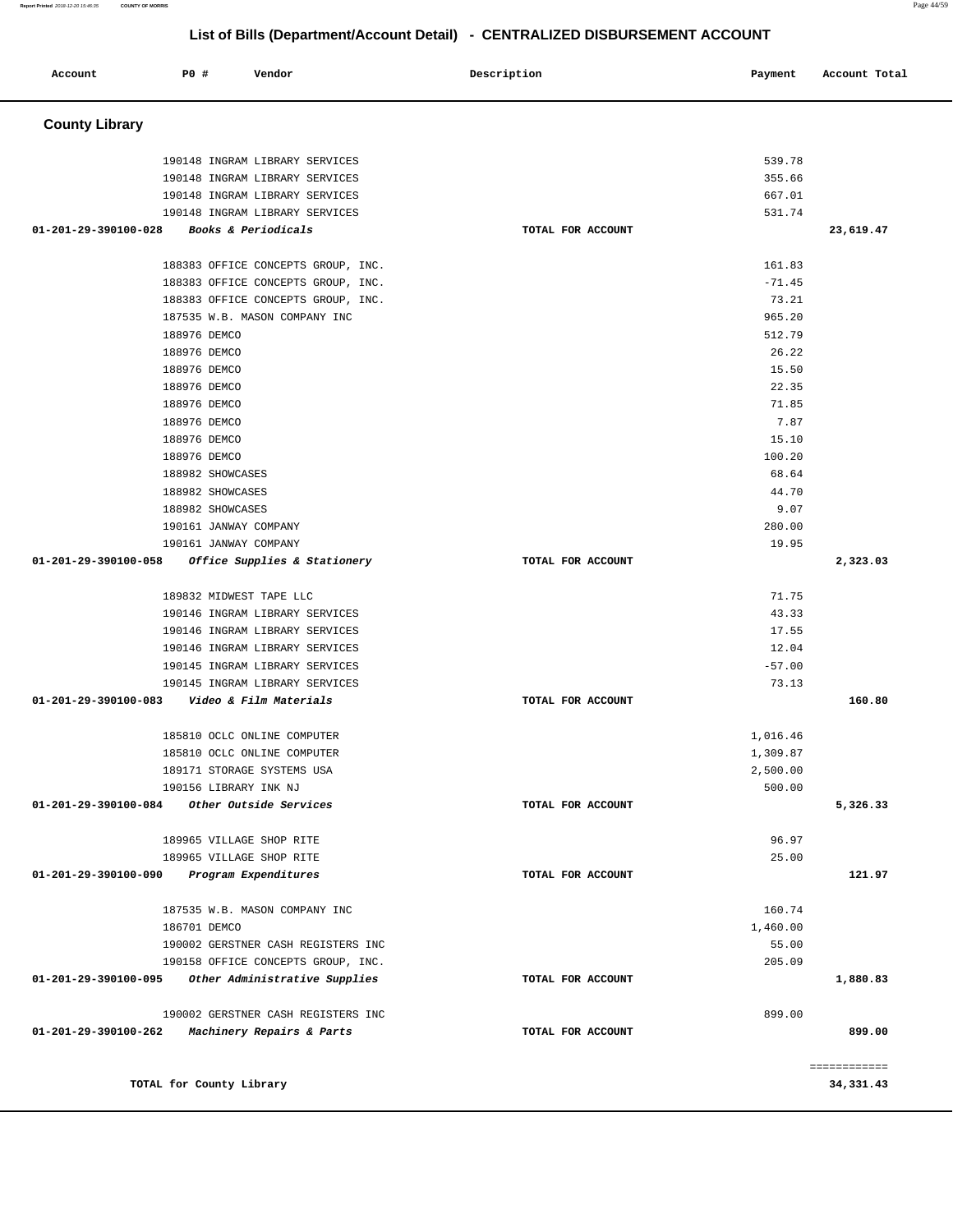| Account              | P0 # | Vendor                                   | Description       | Payment | Account Total |
|----------------------|------|------------------------------------------|-------------------|---------|---------------|
|                      |      |                                          |                   |         |               |
|                      |      | 190373 W.B. MASON COMPANY INC            |                   | 368.47  |               |
| 01-201-29-392100-058 |      | Office Supplies & Stationery             | TOTAL FOR ACCOUNT |         | 368.47        |
|                      |      | 190596 ANGELICA ALLEN-MCMILLAN           |                   | 26.01   |               |
|                      |      | 190595 ANGELICA ALLEN-MCMILLAN           |                   | 30.17   |               |
| 01-201-29-392100-082 |      | Travel Expense                           | TOTAL FOR ACCOUNT |         | 56.18         |
|                      |      |                                          |                   |         | eeeeeeeeee    |
|                      |      | TOTAL for County Superintendent of Schoo |                   |         | 424.65        |

# **Contribution to County College**

| 190623 COUNTY COLLEGE OF MORRIS          |                   | 417,576.59 |
|------------------------------------------|-------------------|------------|
| 01-201-29-395100-090<br>Expenditures     | TOTAL FOR ACCOUNT | 417,576.59 |
|                                          |                   |            |
|                                          |                   |            |
| TOTAL for Contribution to County College |                   | 417,576.59 |

### **Rutgers Extension Service**

|                                     | 190483 CRYSTAL SPRINGS                             |                                                                            | 5.94   |        |
|-------------------------------------|----------------------------------------------------|----------------------------------------------------------------------------|--------|--------|
|                                     | 190489 KELLY DZIAK                                 |                                                                            | 9.60   |        |
|                                     | 190482 W.B. MASON COMPANY INC                      |                                                                            | 17.21  |        |
|                                     | 190482 W.B. MASON COMPANY INC                      |                                                                            | 17.21  |        |
|                                     | 190482 W.B. MASON COMPANY INC                      |                                                                            | 17.21  |        |
|                                     | 190187 W.B. MASON COMPANY INC                      |                                                                            | 3.43   |        |
|                                     | 190187 W.B. MASON COMPANY INC                      |                                                                            | 3.43   |        |
|                                     | 190187 W.B. MASON COMPANY INC                      |                                                                            | 3.43   |        |
|                                     | 190187 W.B. MASON COMPANY INC                      |                                                                            | 3.43   |        |
|                                     | 190187 W.B. MASON COMPANY INC                      |                                                                            | 5.89   |        |
|                                     | 190187 W.B. MASON COMPANY INC                      |                                                                            | 86.92  |        |
|                                     | 190187 W.B. MASON COMPANY INC                      |                                                                            | 176.99 |        |
|                                     | 190187 W.B. MASON COMPANY INC                      |                                                                            | 9.53   |        |
|                                     | 190187 W.B. MASON COMPANY INC                      |                                                                            | 8.75   |        |
|                                     | 190187 W.B. MASON COMPANY INC                      |                                                                            | 15.49  |        |
|                                     | 190187 W.B. MASON COMPANY INC                      |                                                                            | 45.28  |        |
|                                     | 190187 W.B. MASON COMPANY INC                      |                                                                            | 35.03  |        |
|                                     | 190187 W.B. MASON COMPANY INC                      |                                                                            | 28.56  |        |
|                                     | 190187 W.B. MASON COMPANY INC                      |                                                                            | 8.15   |        |
|                                     | 190187 W.B. MASON COMPANY INC                      |                                                                            | 10.51  |        |
|                                     | 190187 W.B. MASON COMPANY INC                      |                                                                            | 51.63  |        |
|                                     | 01-201-29-396100-058 Office Supplies & Stationery  | TOTAL FOR ACCOUNT                                                          |        | 563.62 |
|                                     | 190489 KELLY DZIAK                                 |                                                                            | 244.99 |        |
| 01-201-29-396100-082 Travel Expense |                                                    | TOTAL FOR ACCOUNT                                                          |        | 244.99 |
|                                     | 190525 VERIZON WIRELESS                            |                                                                            | 27.86  |        |
|                                     | 01-201-29-396100-095 Other Administrative Supplies | TOTAL FOR ACCOUNT                                                          |        | 27.86  |
|                                     | 190489 KELLY DZIAK                                 |                                                                            | 30.92  |        |
|                                     |                                                    | 01-203-29-396100-058 (2017) Office Supplies & Stationery TOTAL FOR ACCOUNT |        | 30.92  |
|                                     |                                                    |                                                                            |        |        |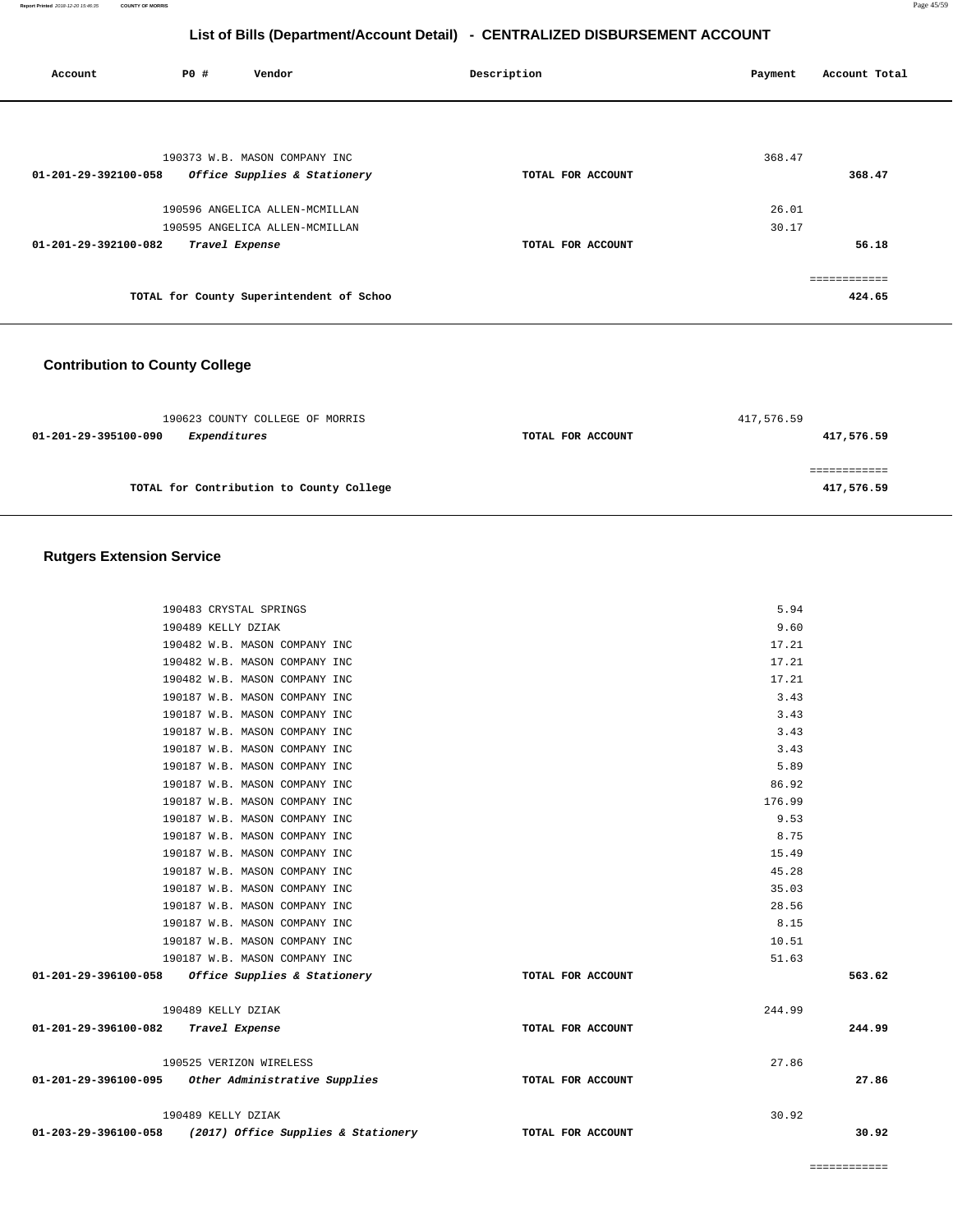| Account                    | P0 #<br>Vendor                                 |  | Description |  | Payment | Account Total |  |
|----------------------------|------------------------------------------------|--|-------------|--|---------|---------------|--|
|                            | <b>Rutgers Extension Service</b>               |  |             |  |         |               |  |
|                            | TOTAL for Rutgers Extension Service            |  |             |  |         | 867.39        |  |
| Rmb Out of Cty Two Yr Coll |                                                |  |             |  |         |               |  |
|                            | $100712$ manufacturers and more constructions. |  |             |  | $-220$  |               |  |

| 190613 RARITAN VALLEY COMMUNITY                                 |                   | 566.88   |
|-----------------------------------------------------------------|-------------------|----------|
| 190612 MERCER COUNTY COMMUNITY                                  |                   | 605.08   |
| 190611 MERCER COUNTY COMMUNITY                                  |                   | 3,781.75 |
| Rmb Out of Cty Two Yr Coll Expenditures<br>01-201-29-397100-090 | TOTAL FOR ACCOUNT | 4,953.71 |
|                                                                 |                   |          |
|                                                                 |                   |          |
| TOTAL for Rmb Out of Cty Two Yr Coll                            |                   | 4,953.71 |
|                                                                 |                   |          |

# **Fire and Police Academy**

| 188800 LEXIS NEXIS/ MATTHEW BENDER<br>$01 - 201 - 29 - 407100 - 028$<br>Books & Periodicals | TOTAL FOR ACCOUNT | 223.74<br>223.74 |
|---------------------------------------------------------------------------------------------|-------------------|------------------|
|                                                                                             |                   |                  |
| 189618 TRUKMANN'S INC.                                                                      |                   | 526.68           |
| 189618 TRUKMANN'S INC.                                                                      |                   | 201.12           |
| 189619 RICOH USA INC.                                                                       |                   | 107.12           |
| 189619 RICOH USA INC.                                                                       |                   | 8.50             |
| 01-201-29-407100-059<br>Other General Expenses                                              | TOTAL FOR ACCOUNT | 843.42           |
|                                                                                             |                   |                  |
| 189617 M.C. MUA-MT OLIVE                                                                    |                   | 483.93           |
| 01-201-29-407100-143<br>Rubbish & Trash Removal                                             | TOTAL FOR ACCOUNT | 483.93           |
|                                                                                             |                   |                  |
| 190341 FF1 PROFESSIONAL SAFETY SERVICES                                                     |                   | 2,149.68         |
| 190341 FF1 PROFESSIONAL SAFETY SERVICES                                                     |                   | 920.00           |
| $01 - 201 - 29 - 407100 - 258$<br>Equipment                                                 | TOTAL FOR ACCOUNT | 3,069.68         |
|                                                                                             |                   |                  |
| 187597 AIRPOWER INTERNATIONAL INC.                                                          |                   | 4,750.00         |
| 01-201-29-407100-291<br>Vehicle Repairs                                                     | TOTAL FOR ACCOUNT | 4,750.00         |
|                                                                                             |                   |                  |
|                                                                                             |                   | ============     |
| TOTAL for Fire and Police Academy                                                           |                   | 9,370.77         |
|                                                                                             |                   |                  |

### **Utilities**

| 190089 NATIONAL FUEL OIL INC.<br>190089 NATIONAL FUEL OIL INC.<br>190089 NATIONAL FUEL OIL INC. |                   | 8,762.33<br>9,847.27<br>1,734.24 |
|-------------------------------------------------------------------------------------------------|-------------------|----------------------------------|
| 01-201-31-430100-136<br><i>Diesel Fuel</i>                                                      | TOTAL FOR ACCOUNT | 20,343.84                        |
| 190387 JERSEY CENTRAL POWER & LIGHT<br>188814 JERSEY CENTRAL POWER & LIGHT                      |                   | 53.90<br>95.79                   |
| Electricity<br>01-201-31-430100-137                                                             | TOTAL FOR ACCOUNT | 149.69                           |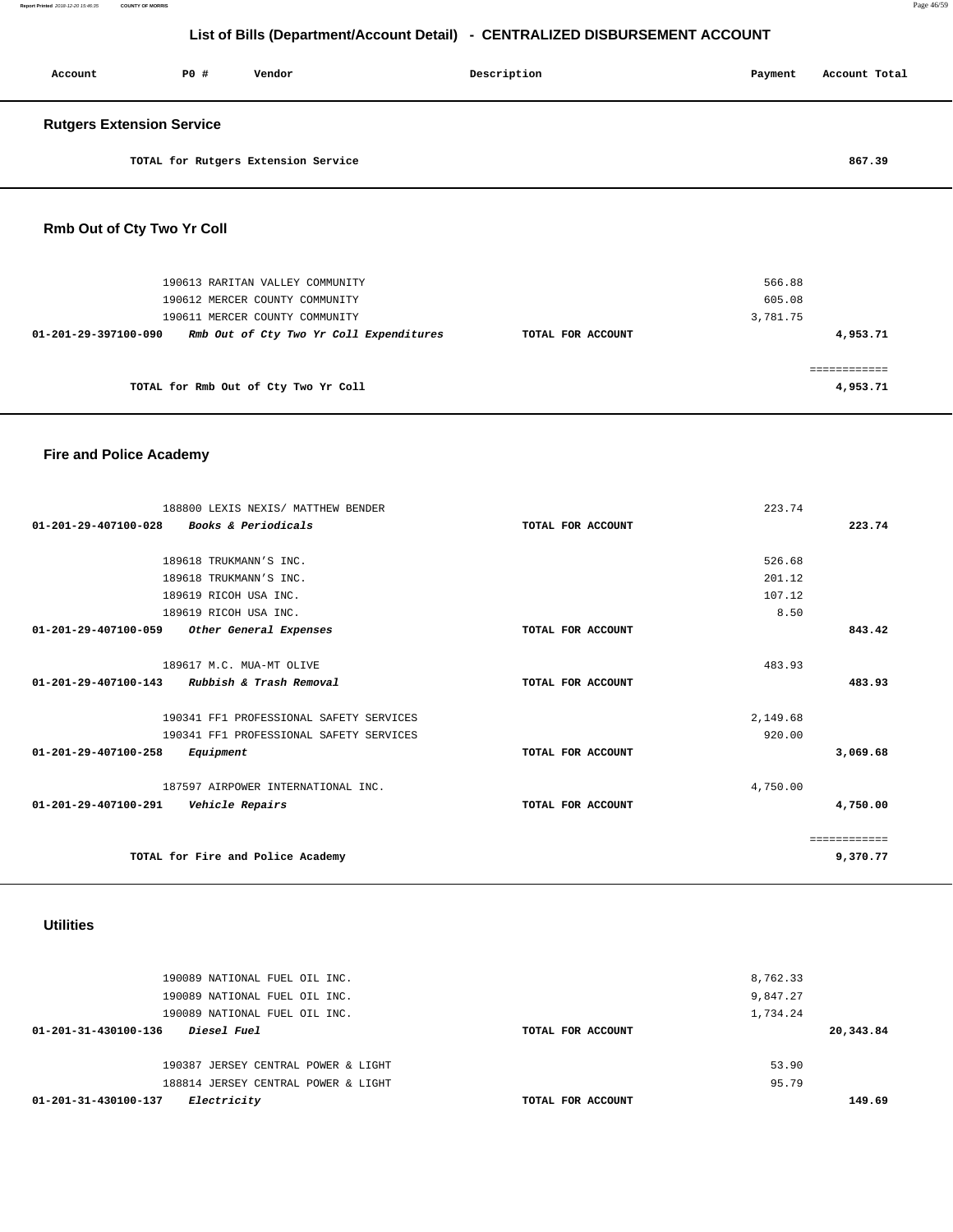**Report Printed** 2018-12-20 15:46:35 **COUNTY OF MORRIS** Page 47/59

# **List of Bills (Department/Account Detail) - CENTRALIZED DISBURSEMENT ACCOUNT**

| Account              | <b>PO #</b>         | Vendor                              | Description       | Payment   | Account Total |
|----------------------|---------------------|-------------------------------------|-------------------|-----------|---------------|
| <b>Utilities</b>     |                     |                                     |                   |           |               |
| 01-201-31-430100-140 |                     | Gas Purchases                       | TOTAL FOR ACCOUNT |           | 44,234.22     |
|                      |                     | 189953 SUBURBAN PROPANE -2347       |                   | 718.00    |               |
|                      |                     | 189953 SUBURBAN PROPANE -2347       |                   | 1.87      |               |
|                      |                     | 189953 SUBURBAN PROPANE -2347       |                   | 9.92      |               |
| 01-201-31-430100-141 |                     | Natural Gas                         | TOTAL FOR ACCOUNT |           | 729.79        |
|                      |                     | 188924 CDW GOVERNMENT               |                   | 380.10    |               |
|                      |                     | 188924 CDW GOVERNMENT               |                   | 431.10    |               |
|                      |                     | 188924 CDW GOVERNMENT               |                   | 405.60    |               |
|                      |                     | 188924 CDW GOVERNMENT               |                   | 160.50    |               |
|                      |                     | 188924 CDW GOVERNMENT               |                   | 177.50    |               |
|                      |                     | 188924 CDW GOVERNMENT               |                   | 253.60    |               |
|                      |                     | 190525 VERIZON WIRELESS             |                   | 14,258.96 |               |
|                      |                     | 190379 AT&T MOBILITY                |                   | 137.49    |               |
|                      |                     | 190212 PREMIER GLOBAL SERVICES      |                   | 318.95    |               |
|                      |                     | 188923 MILLENNIUM COMMUNICATIONS    |                   | 24,747.30 |               |
|                      |                     | 188923 MILLENNIUM COMMUNICATIONS    |                   | 83,296.80 |               |
|                      |                     | 190223 CABLEVISION LIGHTPATH NJ LLC |                   | 5,122.71  |               |
|                      |                     | 190211 AT&T MOBILITY                |                   | 910.77    |               |
|                      | 190210 VERIZON      |                                     |                   | 1,202.29  |               |
|                      |                     | 190208 A T & T CORP.                |                   | 5,274.11  |               |
|                      |                     | 190207 CABLEVISION LIGHTPATH NJ LLC |                   | 579.21    |               |
|                      | 190209 AT&T         |                                     |                   | 0.22      |               |
|                      | 190209 AT&T         |                                     |                   | 112.31    |               |
|                      |                     | 190206 CABLEVISION LIGHTPATH INC.   |                   | 9,181.20  |               |
| 01-201-31-430100-146 | Telephone           |                                     | TOTAL FOR ACCOUNT |           | 146,950.72    |
|                      |                     |                                     |                   |           | ============  |
|                      | TOTAL for Utilities |                                     |                   |           | 212,408.26    |

### **Nutrition**

| 190513 PATRICIA W. GIBBONS                      |                   | 494.76     |              |
|-------------------------------------------------|-------------------|------------|--------------|
| 190513 PATRICIA W. GIBBONS                      |                   | 63.70      |              |
| 01-201-41-716100-084<br>Other Outside Services  | TOTAL FOR ACCOUNT |            | 558.46       |
| 190622 NATIONAL FUEL OIL INC.                   |                   |            |              |
|                                                 |                   | 2,595.45   |              |
| $01 - 201 - 41 - 716100 - 140$<br>Gas Purchases | TOTAL FOR ACCOUNT |            | 2,595.45     |
| 190515 CENTURYLINK                              |                   | 46.76      |              |
| 01-201-41-716100-146<br>Telephone               | TOTAL FOR ACCOUNT |            | 46.76        |
| 190508 NU-WAY CONCESSIONAIRES INC               |                   | 4,013.20   |              |
| 190510 NU-WAY CONCESSIONAIRES INC               |                   | 6,969.34   |              |
| 190512 NU-WAY CONCESSIONAIRES INC               |                   | 108,526.60 |              |
| 190512 NU-WAY CONCESSIONAIRES INC               |                   | 19,959.35  |              |
| 190512 NU-WAY CONCESSIONAIRES INC               |                   | 161.95     |              |
| 01-201-41-716100-185<br>Food                    | TOTAL FOR ACCOUNT |            | 139,630.44   |
|                                                 |                   |            | ------------ |
| TOTAL for Nutrition                             |                   |            | 142,831.11   |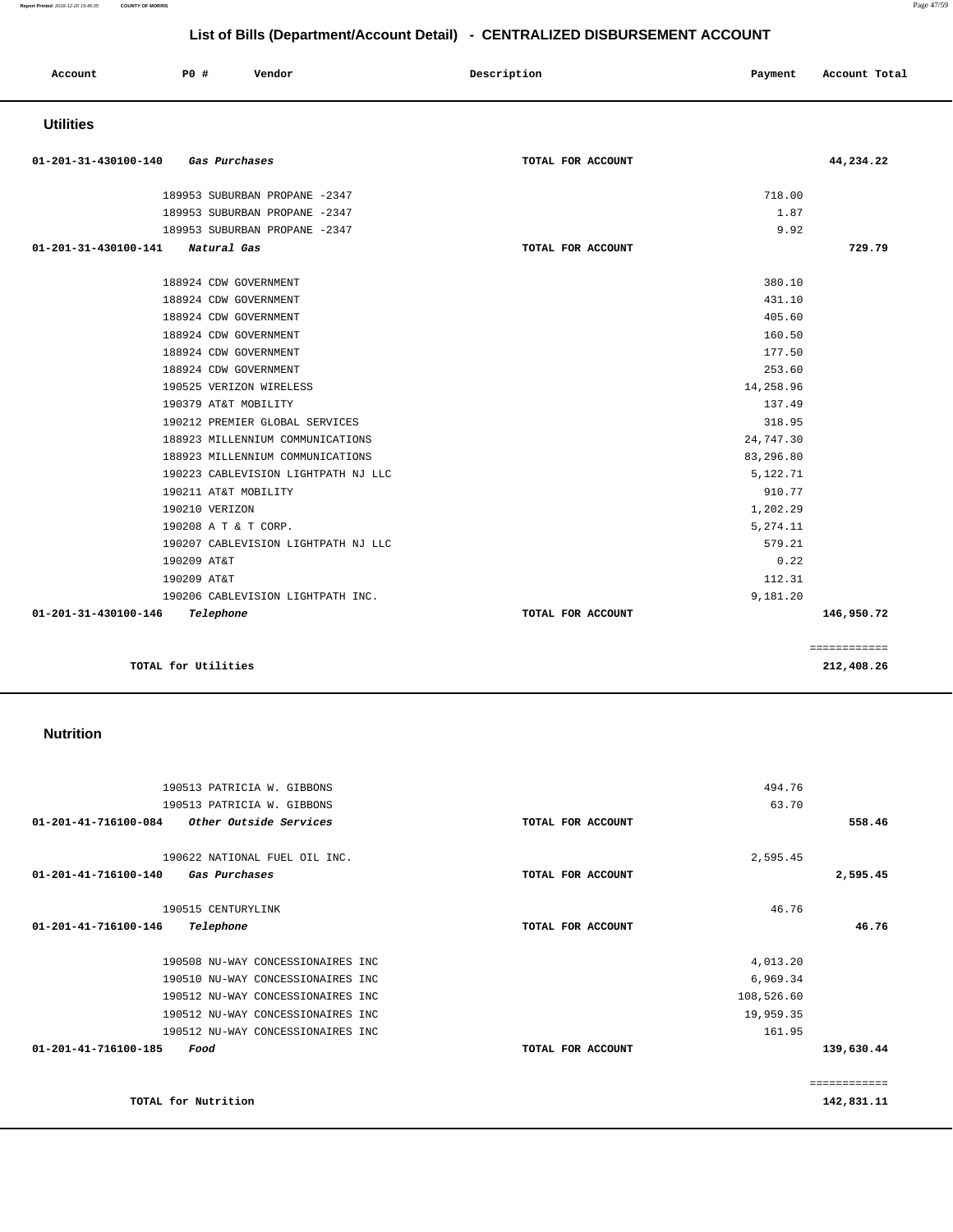**Report Printed** 2018-12-20 15:46:35 **COUNTY OF MORRIS** Page 48/59

# **List of Bills (Department/Account Detail) - CENTRALIZED DISBURSEMENT ACCOUNT**

| Account | PO# | Vendor | Description | Payment | Account Total |
|---------|-----|--------|-------------|---------|---------------|
|         |     |        |             |         |               |

### **Grant Fund**

### **DEPARTMENT 741915**

| 189447 CDW GOVERNMENT                                      |                   | 284.40 |              |
|------------------------------------------------------------|-------------------|--------|--------------|
| 189627 MORRIS COUNTY CHAMBER OF                            |                   | 2.60   |              |
| 189963 W.B. MASON COMPANY INC                              |                   | 13.37  |              |
| 190087 W.B. MASON COMPANY INC                              |                   | 3.58   |              |
| 188581 PLIC SBD GRAND ISLAND                               |                   | 7.75   |              |
| 188599 CENTURYLINK                                         |                   | 5.98   |              |
| 190083 TELESEARCH INC                                      |                   | 500.18 |              |
| 190083 TELESEARCH INC                                      |                   | 679.73 |              |
| 190083 TELESEARCH INC                                      |                   | 57.13  |              |
| 190083 TELESEARCH INC                                      |                   | 481.95 |              |
| 190083 TELESEARCH INC                                      |                   | 628.43 |              |
| 190083 TELESEARCH INC                                      |                   | 111.32 |              |
| 190056 PLIC SBD GRAND ISLAND                               |                   | 7.75   |              |
| 190622 NATIONAL FUEL OIL INC.                              |                   | 7.53   |              |
| $02 - 213 - 41 - 741915 - 392$ WFNJ-TANF (7/1/18-12/31/19) | TOTAL FOR ACCOUNT |        | 2,791.70     |
|                                                            |                   |        | ============ |
| TOTAL for DEPARTMENT 741915                                |                   |        | 2,791.70     |

### **DEPARTMENT 741920**

| 189627 MORRIS COUNTY CHAMBER OF                                  |                   | 5.85   |        |
|------------------------------------------------------------------|-------------------|--------|--------|
| 189963 W.B. MASON COMPANY INC                                    |                   | 30.07  |        |
| 190087 W.B. MASON COMPANY INC                                    |                   | 8.05   |        |
| 188581 PLIC SBD GRAND ISLAND                                     |                   | 17.43  |        |
| 188599 CENTURYLINK                                               |                   | 13.45  |        |
| 190083 TELESEARCH INC                                            |                   | 247.78 |        |
| 190083 TELESEARCH INC                                            |                   | 127.15 |        |
| 190056 PLIC SBD GRAND ISLAND                                     |                   | 17.43  |        |
| 02-213-41-741920-392<br>WFNJ-General Assistance(7/1/18-12/31/19) | TOTAL FOR ACCOUNT |        | 467.21 |
|                                                                  |                   |        |        |
|                                                                  |                   |        |        |
| TOTAL for DEPARTMENT 741920                                      |                   |        | 467.21 |
|                                                                  |                   |        |        |

### **WIA/ARRA Adult**

| 189627 MORRIS COUNTY CHAMBER OF                     |                   | 8.45     |  |
|-----------------------------------------------------|-------------------|----------|--|
| 189963 W.B. MASON COMPANY INC                       |                   | 43.44    |  |
| 190087 W.B. MASON COMPANY INC                       |                   | 11.62    |  |
| 190088 FUTUREWORK SYSTEMS LLC                       |                   | 1,772.40 |  |
| 188581 PLIC SBD GRAND ISLAND                        |                   | 25.18    |  |
| 188599 CENTURYLINK                                  |                   | 19.42    |  |
| 190056 PLIC SBD GRAND ISLAND                        |                   | 25.18    |  |
| WIOA Adult (7/1/17-6/30/19)<br>02-213-41-742905-391 | TOTAL FOR ACCOUNT | 1,905.69 |  |
|                                                     |                   |          |  |
|                                                     |                   |          |  |

**TOTAL for WIA/ARRA Adult** 

**1,905.69**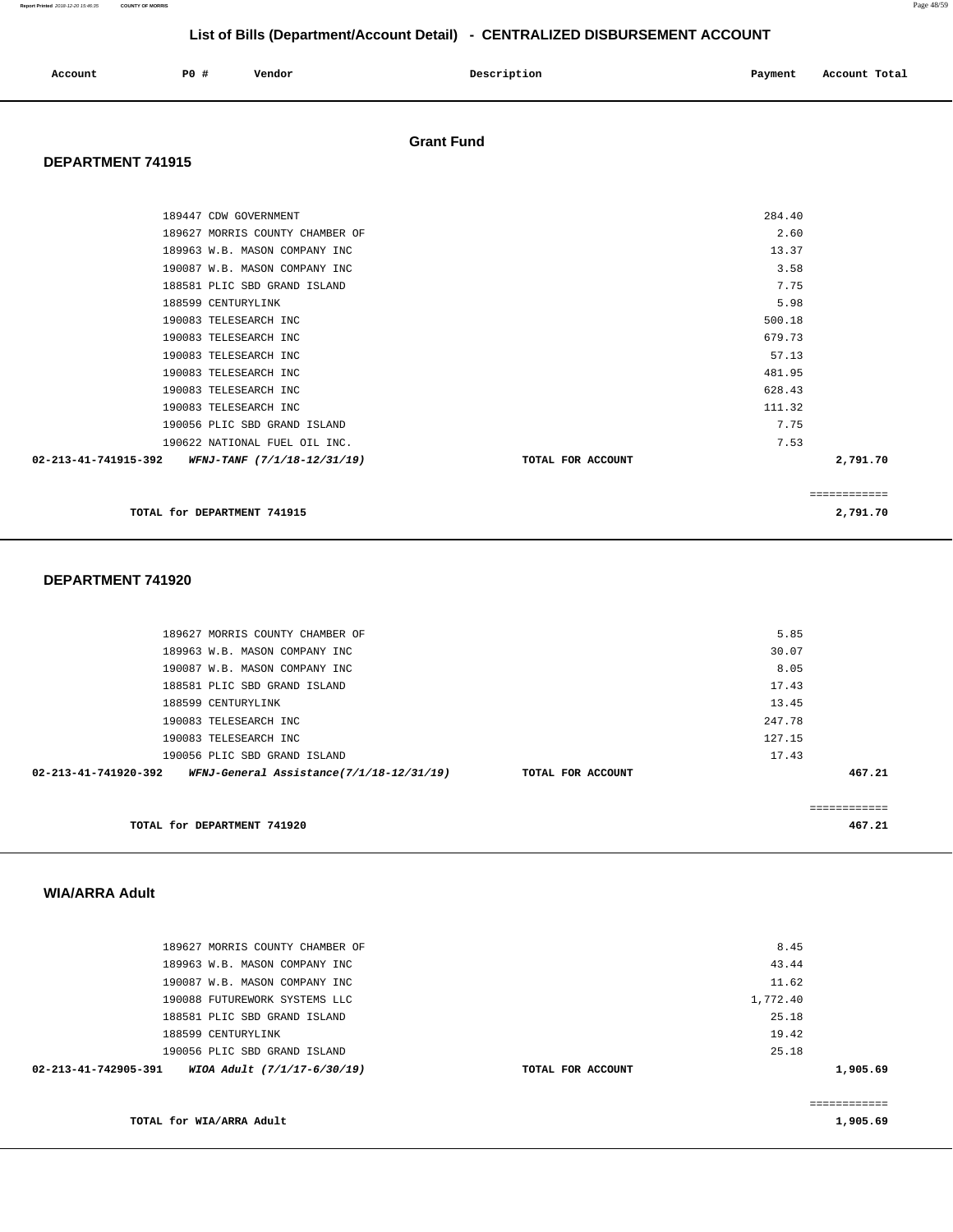**Report Printed** 2018-12-20 15:46:35 **COUNTY OF MORRIS** Page 49/59

# **List of Bills (Department/Account Detail) - CENTRALIZED DISBURSEMENT ACCOUNT**

| Account                           | P0 #               | Vendor                                                       | Description       | Payment  | Account Total |  |
|-----------------------------------|--------------------|--------------------------------------------------------------|-------------------|----------|---------------|--|
| <b>WIA/ARRA Dislocated Worker</b> |                    |                                                              |                   |          |               |  |
|                                   |                    |                                                              |                   |          |               |  |
|                                   |                    | 189627 MORRIS COUNTY CHAMBER OF                              |                   | 27.30    |               |  |
|                                   |                    | 189963 W.B. MASON COMPANY INC                                |                   | 140.34   |               |  |
|                                   |                    | 190087 W.B. MASON COMPANY INC                                |                   | 37.55    |               |  |
|                                   |                    | 190088 FUTUREWORK SYSTEMS LLC                                |                   | 6,330.00 |               |  |
|                                   |                    | 188581 PLIC SBD GRAND ISLAND                                 |                   | 81.36    |               |  |
|                                   | 188599 CENTURYLINK |                                                              |                   | 62.74    |               |  |
|                                   |                    | 190056 PLIC SBD GRAND ISLAND                                 |                   | 81.36    |               |  |
|                                   |                    | 02-213-41-742910-391 WIOA Dislocated Worker (7/1/17-6/30/19) | TOTAL FOR ACCOUNT |          | 6,760.65      |  |
|                                   |                    |                                                              |                   |          | ============  |  |
|                                   |                    | TOTAL for WIA/ARRA Dislocated Worker                         |                   |          | 6,760.65      |  |

### **WIA/ARRA Youth**

| 189627 MORRIS COUNTY CHAMBER OF                               |                   | 20.80    |          |
|---------------------------------------------------------------|-------------------|----------|----------|
| 189963 W.B. MASON COMPANY INC                                 |                   | 106.92   |          |
| 190087 W.B. MASON COMPANY INC                                 |                   | 28.60    |          |
| 190088 FUTUREWORK SYSTEMS LLC                                 |                   | 4,557.60 |          |
| 188581 PLIC SBD GRAND ISLAND                                  |                   | 62.00    |          |
| 188599 CENTURYLINK                                            |                   | 47.80    |          |
| 188574 FRED PRYOR SEMINARS                                    |                   | 99.00    |          |
| 190056 PLIC SBD GRAND ISLAND                                  |                   | 62.00    |          |
| $02 - 213 - 41 - 742920 - 391$<br>WIOA Youth (7/1/17-6/30/19) | TOTAL FOR ACCOUNT |          | 4,984.72 |
|                                                               |                   |          |          |
|                                                               |                   |          |          |
| TOTAL for WIA/ARRA Youth                                      |                   |          | 4,984.72 |

### **DEPARTMENT 752835**

| 189562 FAMILY INTERVENTION                                 |                   | 14,886.00  |
|------------------------------------------------------------|-------------------|------------|
| 189562 FAMILY INTERVENTION                                 |                   | 15,459.00  |
|                                                            |                   |            |
| 189562 FAMILY INTERVENTION                                 |                   | 15,809.00  |
| 189562 FAMILY INTERVENTION                                 |                   | 13,315.00  |
| 189562 FAMILY INTERVENTION                                 |                   | 5,933.00   |
| 189562 FAMILY INTERVENTION                                 |                   | 4,630.00   |
| 189562 FAMILY INTERVENTION                                 |                   | 12,581.00  |
| 189562 FAMILY INTERVENTION                                 |                   | 14,107.00  |
| 189562 FAMILY INTERVENTION                                 |                   | 13,763.00  |
| 189562 FAMILY INTERVENTION                                 |                   | 12,221.00  |
| 02-213-41-752835-392<br>SCP-Family Court (1/1/18-12/31/18) | TOTAL FOR ACCOUNT | 122,704.00 |
|                                                            |                   |            |
|                                                            |                   |            |
| TOTAL for DEPARTMENT 752835                                |                   | 122,704.00 |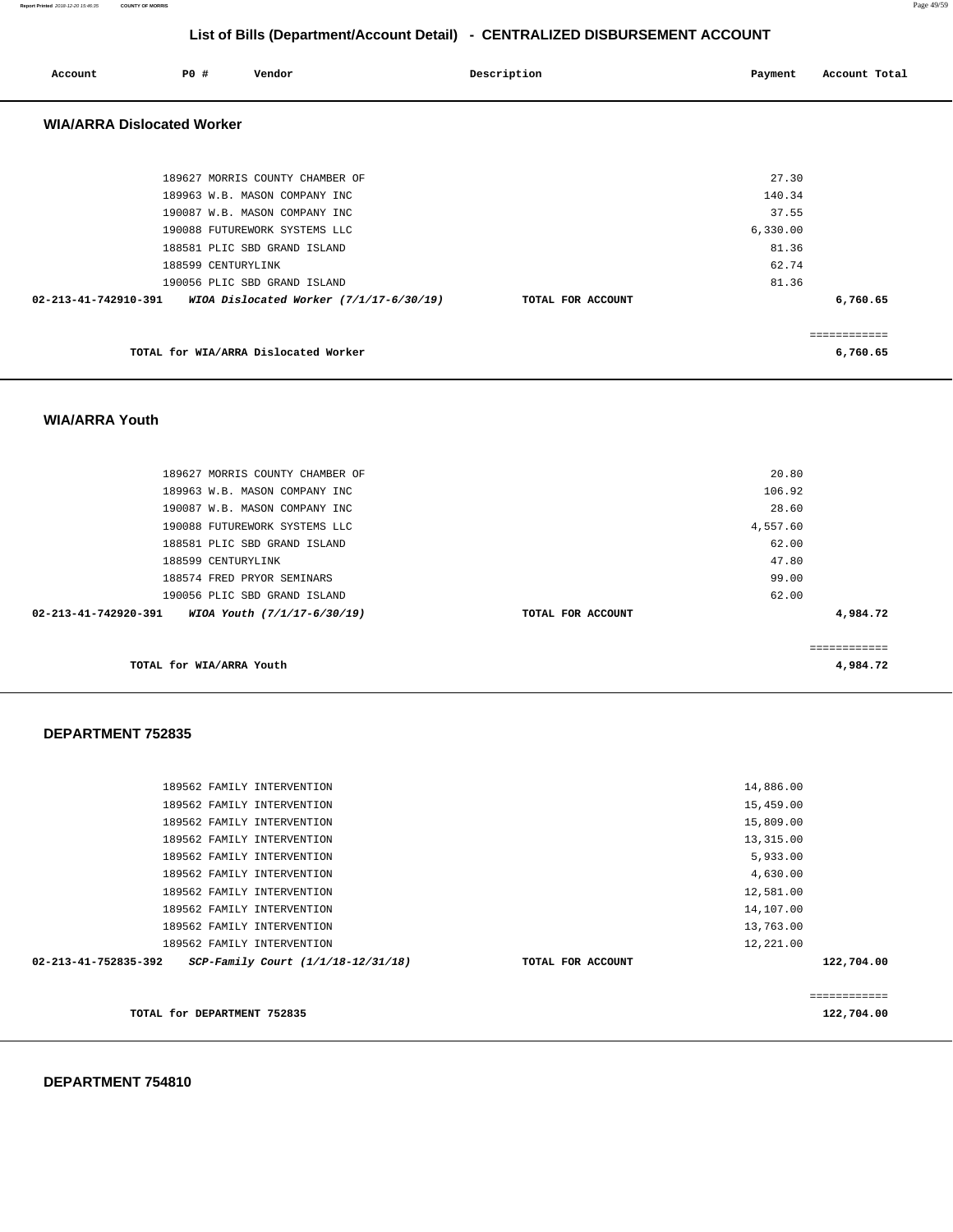**Report Printed** 2018-12-20 15:46:35 **COUNTY OF MORRIS** Page 50/59

# **List of Bills (Department/Account Detail) - CENTRALIZED DISBURSEMENT ACCOUNT**

| Account              | P0 #                        | Vendor                                   | Description       | Payment | Account Total |
|----------------------|-----------------------------|------------------------------------------|-------------------|---------|---------------|
| DEPARTMENT 754810    |                             |                                          |                   |         |               |
| 02-213-41-754810-392 |                             | Social Srvcs for Hmlss (1/1/18-12/31/18) | TOTAL FOR ACCOUNT |         | 12,616.00     |
|                      | TOTAL for DEPARTMENT 754810 |                                          |                   |         | 12,616.00     |
| <b>ALPN-HSAC</b>     |                             |                                          |                   |         |               |

| 190528 CORE PROMOTIONS, LLC                            |                   | 2,934.10 |
|--------------------------------------------------------|-------------------|----------|
| 17 ALPN-HSAC (1/1/17-12/31/18)<br>02-213-41-759805-392 | TOTAL FOR ACCOUNT | 2,934.10 |
|                                                        |                   |          |
|                                                        |                   |          |
| TOTAL for ALPN-HSAC                                    |                   | 2,934.10 |
|                                                        |                   |          |

### **DEPARTMENT 784020**

| 189597 SHERIFF'S ASSOC. OF NJ                        |                   | 2,380.00 |
|------------------------------------------------------|-------------------|----------|
| 02-213-41-784020-391<br>FY17 UASI (10/10/17-8/31/20) | TOTAL FOR ACCOUNT | 2,380.00 |
|                                                      |                   |          |
|                                                      |                   |          |
| TOTAL for DEPARTMENT 784020                          |                   | 2,380.00 |
|                                                      |                   |          |

### **DEPARTMENT 786815**

| 190622 NATIONAL FUEL OIL INC.<br>02-213-41-786815-391<br>MAPS Section 5311 (1/1/18-12/31/18) | 1,017.93<br>TOTAL FOR ACCOUNT | 1,017.93 |
|----------------------------------------------------------------------------------------------|-------------------------------|----------|
| 190622 NATIONAL FUEL OIL INC.                                                                | 508.97                        |          |
| 02-213-41-786815-392<br>MAPS Section 5311 (1/1/18-12/31/18)                                  | TOTAL FOR ACCOUNT             | 508.97   |
| 190622 NATIONAL FUEL OIL INC.                                                                | 508.97                        |          |
| 02-213-41-786815-393<br>MAPS Section 5311 (1/1/18-12/31/18)                                  | TOTAL FOR ACCOUNT             | 508.97   |
|                                                                                              |                               |          |
| TOTAL for DEPARTMENT 786815                                                                  |                               | 2,035.87 |

### **DEPARTMENT 786825**

| 190622 NATIONAL FUEL OIL INC.                  |                   | 6,024.62 |
|------------------------------------------------|-------------------|----------|
| 02-213-41-786825-392<br>MAPS (1/1/18-12/31/18) | TOTAL FOR ACCOUNT | 6,024.62 |
|                                                |                   |          |
|                                                |                   |          |
| TOTAL for DEPARTMENT 786825                    |                   | 6,024.62 |
|                                                |                   |          |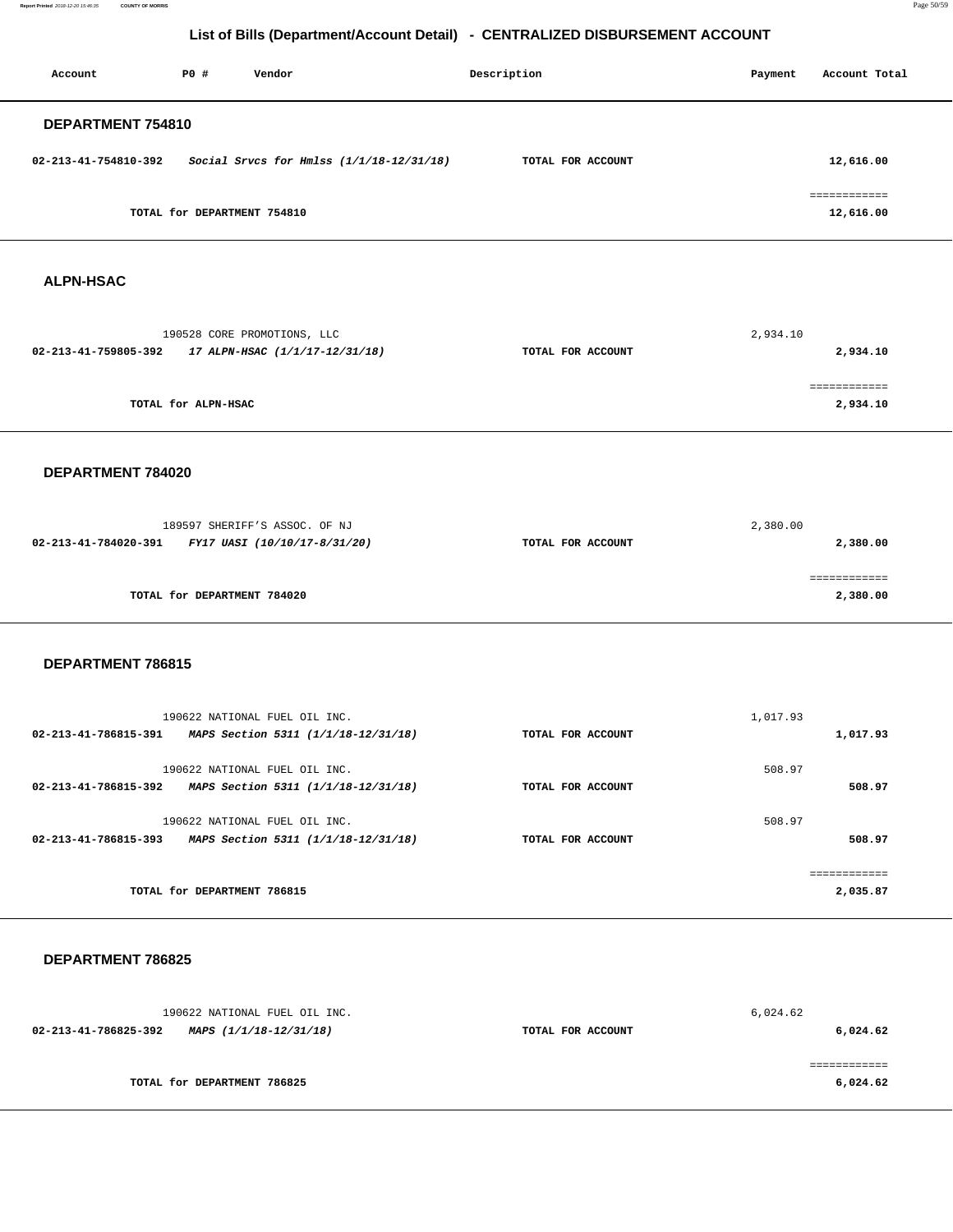| Account                          | PO# | Vendor                                                                                | Description       | Payment  | Account Total            |
|----------------------------------|-----|---------------------------------------------------------------------------------------|-------------------|----------|--------------------------|
| 02-213-41-808805-391             |     | 189001 W.B. MASON COMPANY INC<br>Megan's Law & LLEA (9/1/17-8/31/18)10/31             | TOTAL FOR ACCOUNT | 106.75   | 106.75                   |
|                                  |     | TOTAL for Megans Law & Local Law Enf                                                  |                   |          | ============<br>106.75   |
| <b>General Operating Support</b> |     |                                                                                       |                   |          |                          |
| 02-213-41-860805-392             |     | 188932 THE PRESBYTERIAN CHURCH MORRISTOWN<br>History P'ship Program (1/1/18-12/31/18) | TOTAL FOR ACCOUNT | 1,000.00 | 1,000.00                 |
|                                  |     | TOTAL for General Operating Support                                                   |                   |          | ============<br>1,000.00 |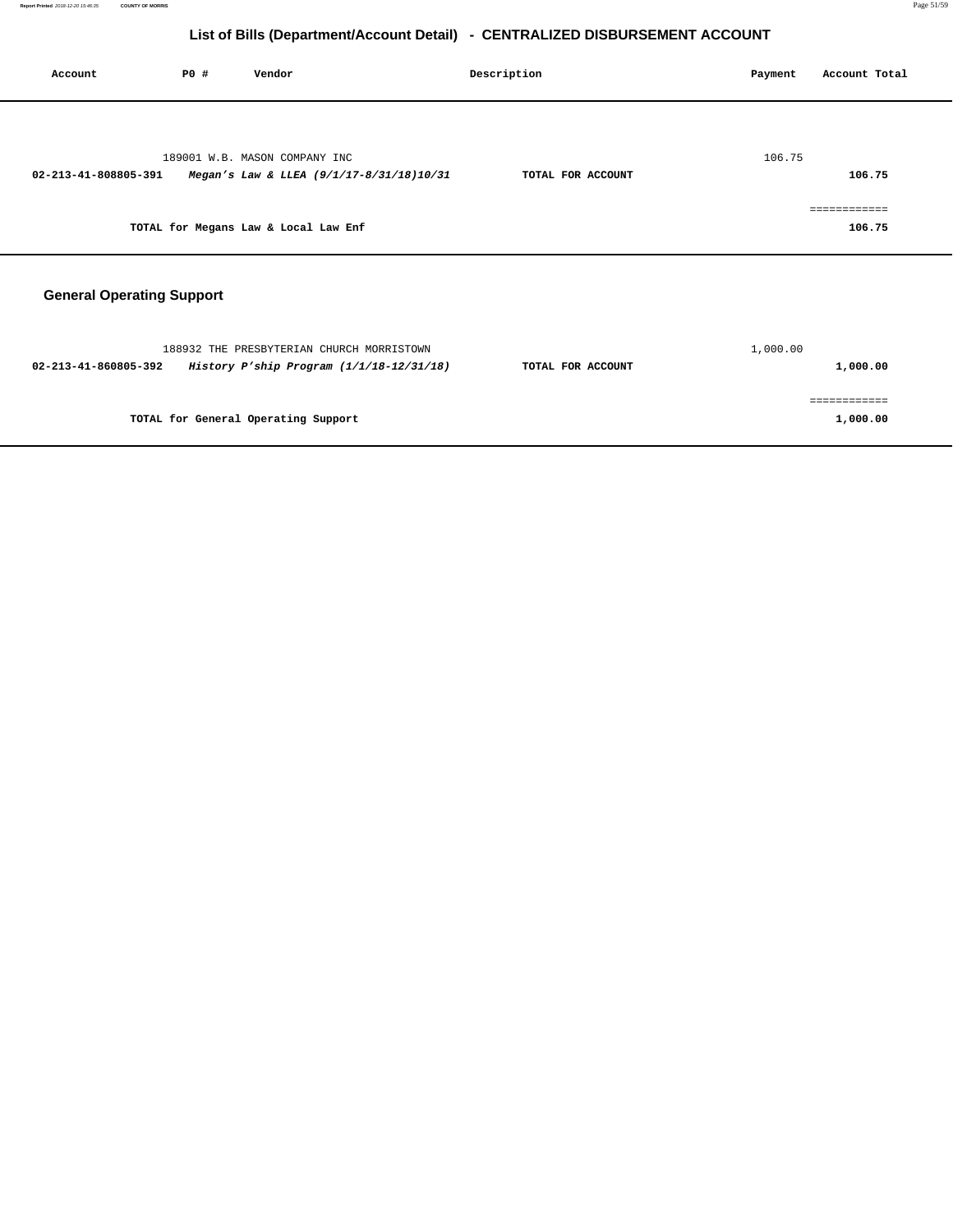| Report Printed 2018-12-20 15:46:35 | <b>COUNTY OF MORRIS</b>                                                      |     |        |             |         |               | Page 52/59 |  |
|------------------------------------|------------------------------------------------------------------------------|-----|--------|-------------|---------|---------------|------------|--|
|                                    | List of Bills (Department/Account Detail) - CENTRALIZED DISBURSEMENT ACCOUNT |     |        |             |         |               |            |  |
| Account                            |                                                                              | PO# | Vendor | Description | Payment | Account Total |            |  |
| <b>County Capital</b>              |                                                                              |     |        |             |         |               |            |  |

# **Renov CentralAveBldg Greystone**

| 188517 BINSKY SERVICE LLC<br>188586 UNIVERSAL SUPPLY GROUP INC. |                   | 9,534.22<br>4,424.28 |
|-----------------------------------------------------------------|-------------------|----------------------|
| Building & Improvements<br>04-216-55-953146-951                 | TOTAL FOR ACCOUNT | 13,958.50            |
| TOTAL for Renov CentralAveBldg Greystone                        |                   | 13,958.50            |

### **Analysis/Rehab Dam Conditions**

| 188987 RON-JON CONSTRUCTION CORP.<br>189242 CONCRETE CONSTRUCTION CORP |                   | 61,329.20<br>92,500.00 |
|------------------------------------------------------------------------|-------------------|------------------------|
| Building & Improvements<br>04-216-55-953158-951                        | TOTAL FOR ACCOUNT | 153,829.20             |
| TOTAL for Analysis/Rehab Dam Conditions                                |                   | 153,829.20             |

### **DEPARTMENT 953259**

|                      | 189193 THE MUSIAL GROUP PA               |                   | 3,585.25 |
|----------------------|------------------------------------------|-------------------|----------|
| 04-216-55-953259-909 | RenovCentrlAveComplx-StClare/NonprofMall | TOTAL FOR ACCOUNT | 3,585.25 |
|                      |                                          |                   |          |
|                      |                                          |                   |          |
|                      | TOTAL for DEPARTMENT 953259              |                   | 3,585.25 |

### **DEPARTMENT 953289**

| 188517 BINSKY SERVICE LLC |                                        |                   | 2,965.78 |
|---------------------------|----------------------------------------|-------------------|----------|
| 04-216-55-953289-951      | Replace Motors, Fans, Pumps-BldgsGrnds | TOTAL FOR ACCOUNT | 2,965.78 |
|                           |                                        |                   |          |
|                           |                                        |                   |          |
|                           | TOTAL for DEPARTMENT 953289            |                   | 2,965.78 |

### **DEPARTMENT 953323**

|                      | 188899 JEFFERSON TOWNSHIP POLICE DEPT    |                   | 431.25 |
|----------------------|------------------------------------------|-------------------|--------|
| 04-216-55-953323-951 | Bridge Design/Constr VarLoc-Public Works | TOTAL FOR ACCOUNT | 431.25 |
|                      |                                          |                   |        |
|                      |                                          |                   |        |
|                      | TOTAL for DEPARTMENT 953323              |                   | 431.25 |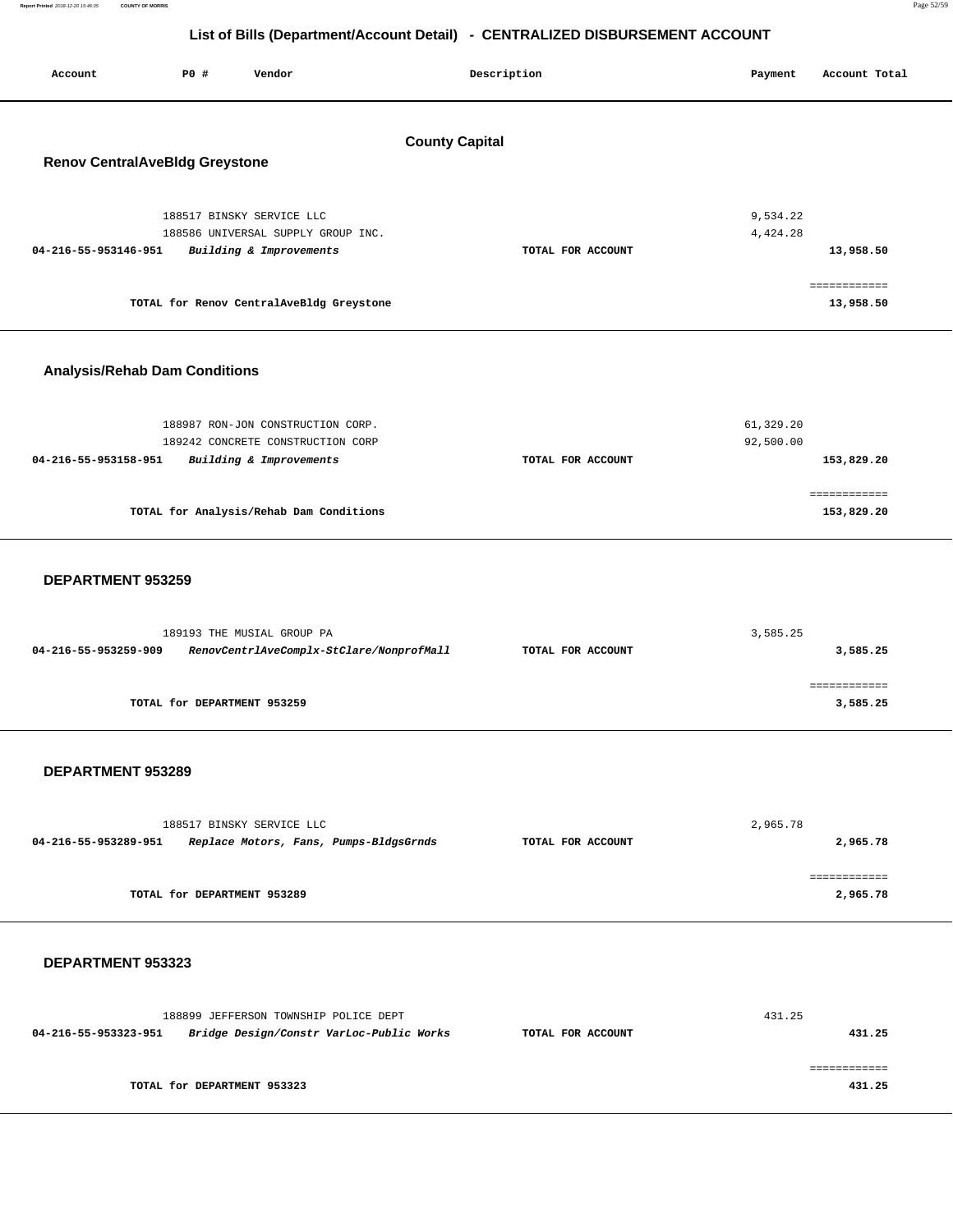Account **PO #** Vendor **Description Description Payment** Account Total

| 189463 THE BIBER PARTNERSHIP AIA                                 |                   | 1,997.82     |  |
|------------------------------------------------------------------|-------------------|--------------|--|
| 04-216-55-953348-909<br>Various Roof Replace - County Wide       | TOTAL FOR ACCOUNT | 1,997.82     |  |
|                                                                  |                   |              |  |
|                                                                  |                   | ============ |  |
| TOTAL for DEPARTMENT 953348                                      |                   | 1,997.82     |  |
|                                                                  |                   |              |  |
|                                                                  |                   |              |  |
|                                                                  |                   |              |  |
| DEPARTMENT 953383                                                |                   |              |  |
|                                                                  |                   |              |  |
| 189184 THE MUSIAL GROUP PA                                       |                   | 1,157.24     |  |
| 04-216-55-953383-909<br>B&G Interior Building Improvements       | TOTAL FOR ACCOUNT | 1,157.24     |  |
|                                                                  |                   |              |  |
|                                                                  |                   | ============ |  |
| TOTAL for DEPARTMENT 953383                                      |                   | 1,157.24     |  |
|                                                                  |                   |              |  |
|                                                                  |                   |              |  |
|                                                                  |                   |              |  |
| DEPARTMENT 953387                                                |                   |              |  |
|                                                                  |                   |              |  |
| 186575 RICHARD GRUBB & ASSOC., INC.                              |                   | 6,274.00     |  |
| 04-216-55-953387-909<br>Various Bridge Replacement               | TOTAL FOR ACCOUNT | 6,274.00     |  |
|                                                                  |                   |              |  |
|                                                                  |                   | ============ |  |
| TOTAL for DEPARTMENT 953387                                      |                   | 6,274.00     |  |
|                                                                  |                   |              |  |
|                                                                  |                   |              |  |
|                                                                  |                   |              |  |
| DEPARTMENT 953399                                                |                   |              |  |
|                                                                  |                   |              |  |
| 189551 BASE POWER SERVICES                                       |                   | 36,480.00    |  |
| 04-216-55-953399-952<br>Relocate Back-up 911 Comm Equip-Plan P&W | TOTAL FOR ACCOUNT | 36,480.00    |  |
|                                                                  |                   |              |  |
|                                                                  |                   | ============ |  |
| TOTAL for DEPARTMENT 953399                                      |                   | 36,480.00    |  |
|                                                                  |                   |              |  |
|                                                                  |                   |              |  |
| DEPARTMENT 953420                                                |                   |              |  |
|                                                                  |                   |              |  |
|                                                                  |                   |              |  |
| 190118 HERBST-MUSCIANO, LLC                                      |                   | 1,170.00     |  |
| 04-216-55-953420-909 B&G - Interior Building Improvements        | TOTAL FOR ACCOUNT | 1,170.00     |  |
|                                                                  |                   |              |  |
| 189465 B & G RESTORATION INC.                                    |                   | 17,200.00    |  |
| 185236 SIGN A RAMA LEDGEWOOD                                     |                   | 13,970.00    |  |
| 185236 SIGN A RAMA LEDGEWOOD                                     |                   | 2,800.00     |  |
| 190542 KEANE CONSTRUCTION                                        |                   | 17,920.00    |  |
| 04-216-55-953420-951 B&G - Interior Building Improvements        | TOTAL FOR ACCOUNT | 51,890.00    |  |
|                                                                  |                   | ============ |  |
| TOTAL for DEPARTMENT 953420                                      |                   | 53,060.00    |  |
|                                                                  |                   |              |  |
|                                                                  |                   |              |  |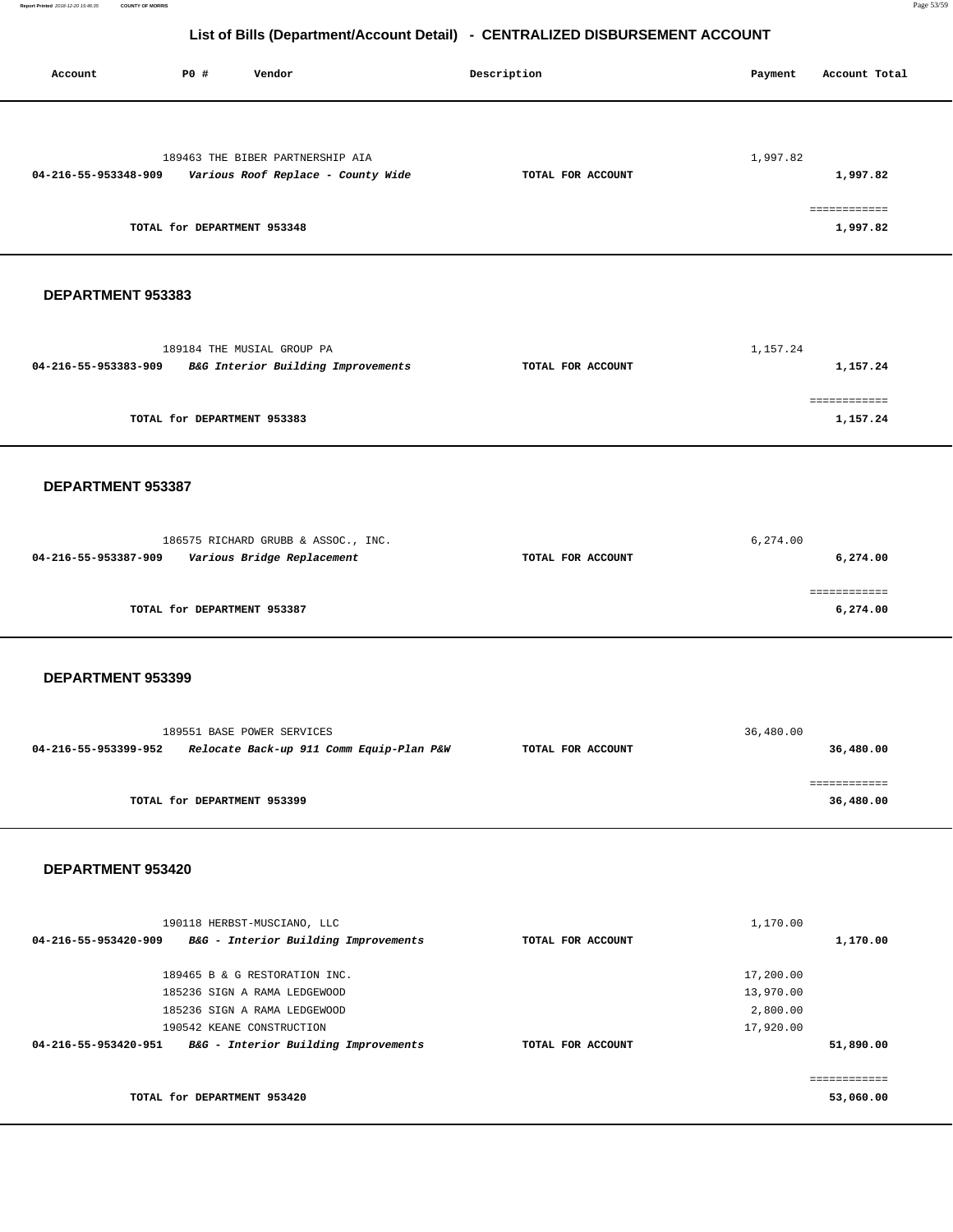**Report Printed** 2018-12-20 15:46:35 **COUNTY OF MORRIS** Page 54/59

# **List of Bills (Department/Account Detail) - CENTRALIZED DISBURSEMENT ACCOUNT**

| P0 #<br>Account<br>Vendor                                                                                                                                                                                | Description                            |                        |                                        |
|----------------------------------------------------------------------------------------------------------------------------------------------------------------------------------------------------------|----------------------------------------|------------------------|----------------------------------------|
| 185343 EXEMPLIS CORPORATION<br>B&G-Constrc, Upgrd&Equip CrimnlJustRef<br>04-216-55-953421-951<br>TOTAL for DEPARTMENT 953421                                                                             | TOTAL FOR ACCOUNT                      | 587.64                 | 587.64<br>587.64                       |
| DEPARTMENT 953464                                                                                                                                                                                        |                                        |                        |                                        |
| 189192 HANNON FLOOR COVERING CORP<br>189260 W.B. MASON COMPANY INC<br>04-216-55-953464-951<br>Interior Bldg Upgrades - Bldgs & Grounds<br>TOTAL for DEPARTMENT 953464                                    | TOTAL FOR ACCOUNT                      | 28,021.98<br>1,094.86  | 29,116.84<br>29,116.84                 |
| DEPARTMENT 953466                                                                                                                                                                                        |                                        |                        |                                        |
| 190588 PANCIELLO CONSTRUCTION LLC<br>04-216-55-953466-940<br>ExterBldgUpgrVehcl/EquipRplcmnt-BldGrd<br>TOTAL for DEPARTMENT 953466                                                                       | TOTAL FOR ACCOUNT                      | 3,460.00               | 3,460.00<br>3,460.00                   |
| DEPARTMENT 953488                                                                                                                                                                                        |                                        |                        |                                        |
| 182285 BFI<br>Sheriff Div Upgrades - Bldgs & Grnds<br>04-216-55-953488-951<br>TOTAL for DEPARTMENT 953488                                                                                                | TOTAL FOR ACCOUNT                      | 45,705.66              | 45,705.66<br>============<br>45,705.66 |
| DEPARTMENT 953489                                                                                                                                                                                        |                                        |                        |                                        |
| 189802 USA ARCHITECTS PLANNERS &<br>04-216-55-953489-909<br>Equip&Vehicle Rplcmnt/Upgrd-MotorSrvcCtr<br>181094 ROUTE 23 AUTOMALL LLC<br>Equip&Vehicle Rplcmnt/Upgrd-MotorSrvcCtr<br>04-216-55-953489-957 | TOTAL FOR ACCOUNT<br>TOTAL FOR ACCOUNT | 1,200.00<br>101,254.00 | 1,200.00<br>101,254.00                 |
| TOTAL for DEPARTMENT 953489                                                                                                                                                                              |                                        |                        | 102,454.00                             |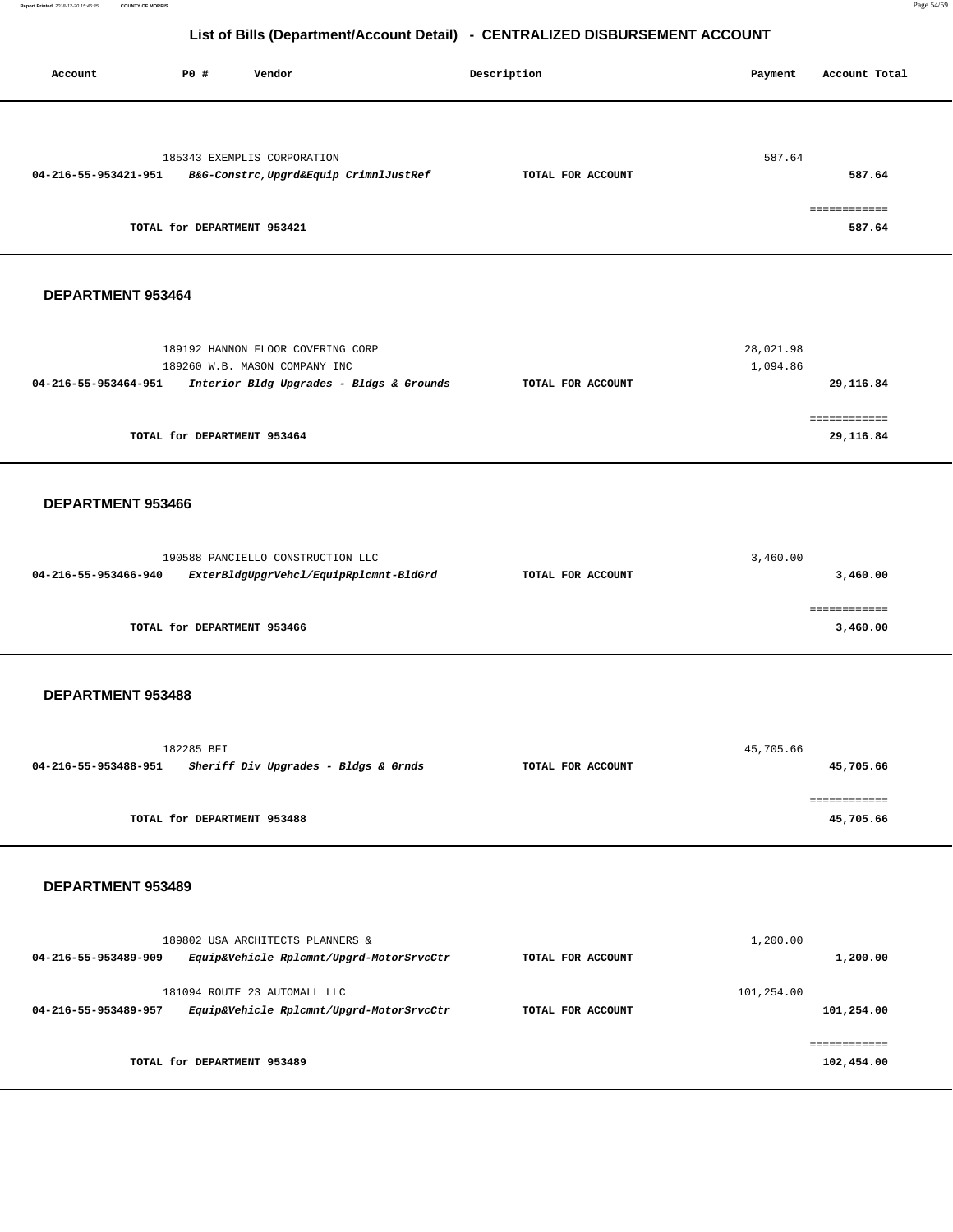**Report Printed** 2018-12-20 15:46:35 **COUNTY OF MORRIS** Page 55/59

### **List of Bills (Department/Account Detail) - CENTRALIZED DISBURSEMENT ACCOUNT**

| Account              | PO#                         | Vendor                                   | Description       | Payment  | Account Total          |
|----------------------|-----------------------------|------------------------------------------|-------------------|----------|------------------------|
|                      |                             |                                          |                   |          |                        |
|                      |                             | 187692 ATLANTIC TACTICAL OF NJ, INC.     |                   | 2,299.25 |                        |
| 04-216-55-954450-956 |                             | Various Upgrades & Equip-Sheriffs Office | TOTAL FOR ACCOUNT |          | 2,299.25               |
|                      | TOTAL for DEPARTMENT 954450 |                                          |                   |          | ----------<br>2,299.25 |

### **DEPARTMENT 962462**

| 179974 SHI INTERNATIONAL CORP                                     |                   | 71,347.00 |  |
|-------------------------------------------------------------------|-------------------|-----------|--|
| Upgrades-Network, Computer, Wiring etc-IT<br>04-216-55-962462-909 | TOTAL FOR ACCOUNT | 71,347.00 |  |
| 185841 DELL MARKETING L.P.                                        |                   | 1,438.78  |  |
| 185841 DELL MARKETING L.P.                                        |                   | 60.18     |  |
| 185841 DELL MARKETING L.P.                                        |                   | 21.49     |  |
| Upgrades-Network, Computer, Wiring etc-IT<br>04-216-55-962462-940 | TOTAL FOR ACCOUNT | 1,520.45  |  |
|                                                                   |                   |           |  |
| TOTAL for DEPARTMENT 962462                                       |                   | 72,867.45 |  |

### **DEPARTMENT 962496**

| 188915 CDW GOVERNMENT                                            |                   | 1,038.60     |  |
|------------------------------------------------------------------|-------------------|--------------|--|
| 188915 CDW GOVERNMENT                                            |                   | 577.00       |  |
| 188915 CDW GOVERNMENT                                            |                   | 181.08       |  |
| 188624 DELL MARKETING L.P.                                       |                   | 221.97       |  |
| 188639 SHI INTERNATIONAL CORP                                    |                   | 55,579.00    |  |
| 185548 CSAM MARKETING, INC.                                      |                   | 24,210.00    |  |
| Various Computers, Electronic Systems-IT<br>04-216-55-962496-955 | TOTAL FOR ACCOUNT | 81,807.65    |  |
|                                                                  |                   |              |  |
|                                                                  |                   | ============ |  |
| TOTAL for DEPARTMENT 962496                                      |                   | 81,807.65    |  |

### **DEPARTMENT 963339**

| 184042 MOPEC<br>184042 MOPEC |                               |                   | 7,137.00<br>727.50 |
|------------------------------|-------------------------------|-------------------|--------------------|
| 04-216-55-963339-956         | Purchase of Autopsy Equipment | TOTAL FOR ACCOUNT | 7,864.50           |
|                              |                               |                   |                    |
| TOTAL for DEPARTMENT 963339  |                               |                   | 7,864.50           |

### **DEPARTMENT 963468**

188794 TELE-MEASUREMENTS, INC. 1,258.00 188794 TELE-MEASUREMENTS, INC. 157.50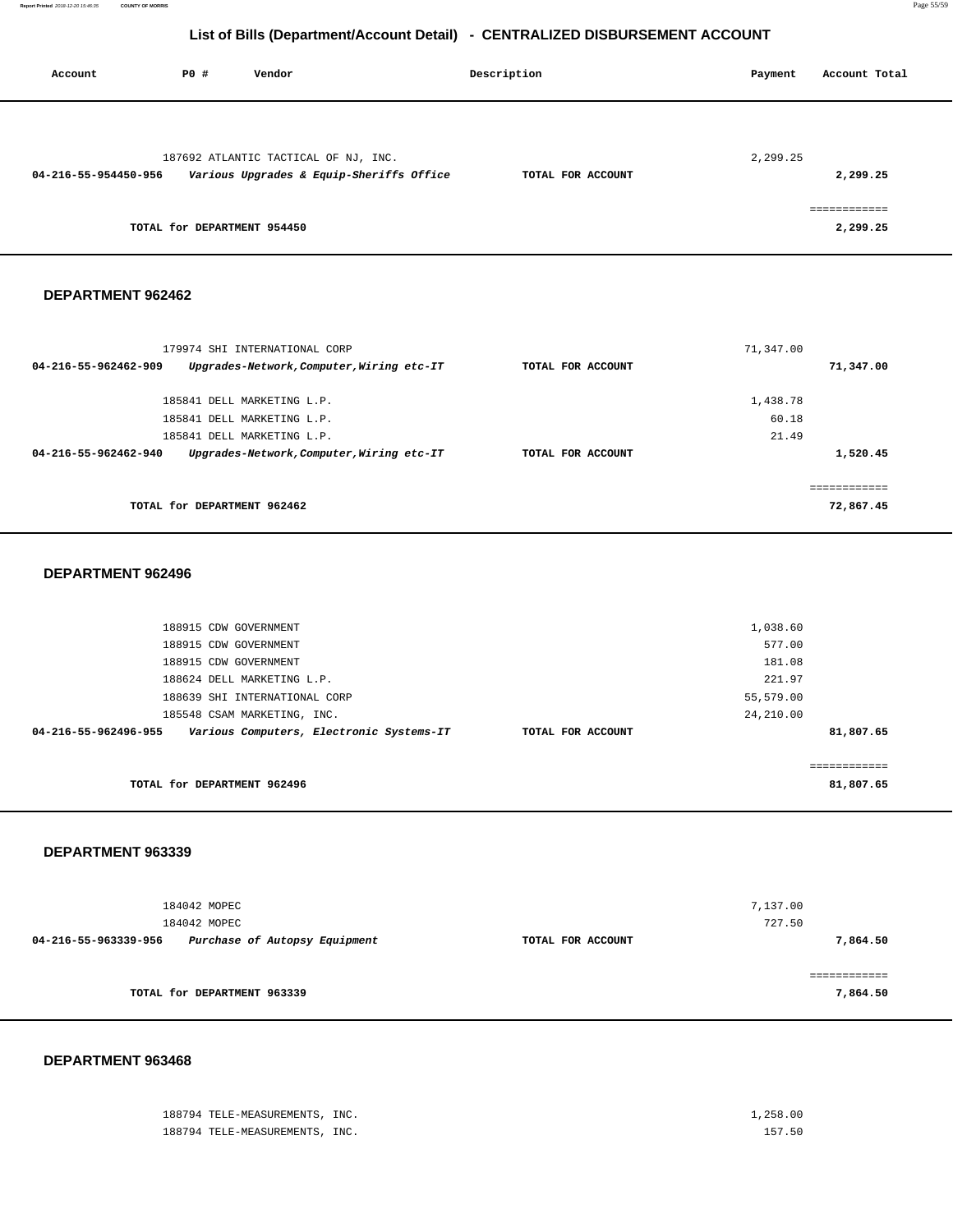**Report Printed** 2018-12-20 15:46:35 **COUNTY OF MORRIS** Page 56/59

# **List of Bills (Department/Account Detail) - CENTRALIZED DISBURSEMENT ACCOUNT**

| Account              | PO#                         | Vendor                   | Description       | Payment | Account Total            |
|----------------------|-----------------------------|--------------------------|-------------------|---------|--------------------------|
| DEPARTMENT 963468    |                             |                          |                   |         |                          |
| 04-216-55-963468-940 |                             | Furniture & Equip - PSTA | TOTAL FOR ACCOUNT |         | 1,565.50                 |
|                      | TOTAL for DEPARTMENT 963468 |                          |                   |         | ============<br>1,565.50 |

### **DEPARTMENT 963516**

|                      | 188794 TELE-MEASUREMENTS, INC.           |                   | 600.00 |
|----------------------|------------------------------------------|-------------------|--------|
| 04-216-55-963516-940 | PSTA Facility Upgrades-Law&Public Safety | TOTAL FOR ACCOUNT | 600.00 |
|                      |                                          |                   |        |
|                      |                                          |                   |        |
|                      | TOTAL for DEPARTMENT 963516              |                   | 600.00 |

### **DEPARTMENT 964435**

| 188960 CDW GOVERNMENT       |                                          |                   | 476.47 |
|-----------------------------|------------------------------------------|-------------------|--------|
| 04-216-55-964435-955        | Surrogate - Surrogate Application System | TOTAL FOR ACCOUNT | 476.47 |
|                             |                                          |                   |        |
|                             |                                          |                   |        |
| TOTAL for DEPARTMENT 964435 |                                          |                   | 476.47 |

### **DEPARTMENT 964506**

| 185613 BEYER FORD                                                |                   | 135,601.86           |  |
|------------------------------------------------------------------|-------------------|----------------------|--|
| 185613 BEYER FORD<br>185613 BEYER FORD                           |                   | 1,995.00<br>2,772.00 |  |
| Replace 3 MAPS Vehicles - Human Services<br>04-216-55-964506-957 | TOTAL FOR ACCOUNT | 140,368.86           |  |
|                                                                  |                   |                      |  |
| TOTAL for DEPARTMENT 964506                                      |                   | 140,368.86           |  |

### **DEPARTMENT 969470**

| 190610 COUNTY COLLEGE OF MORRIS<br>190610 COUNTY COLLEGE OF MORRIS                          |                   | 17,124.00<br>14,868.32 |
|---------------------------------------------------------------------------------------------|-------------------|------------------------|
| 190610 COUNTY COLLEGE OF MORRIS<br>Bldg Improvements/Upgrades - CCM<br>04-216-55-969470-951 | TOTAL FOR ACCOUNT | 21,150.00<br>53,142.32 |
| TOTAL for DEPARTMENT 969470                                                                 |                   | 53,142.32              |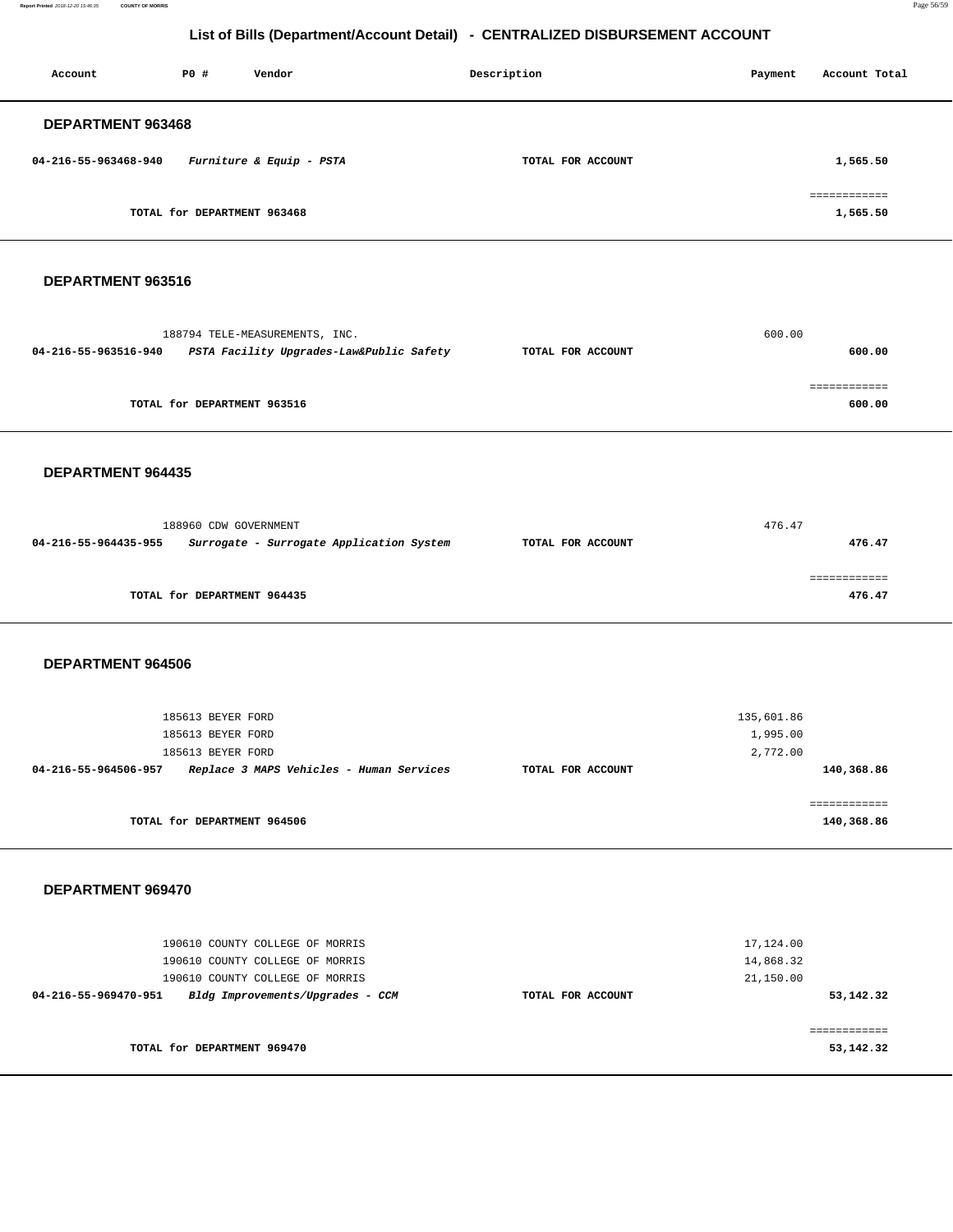| Account              | P0 #                        | Vendor                                                                      | Description       | Account Total<br>Payment |
|----------------------|-----------------------------|-----------------------------------------------------------------------------|-------------------|--------------------------|
| 04-216-55-969501-909 |                             | 190618 COUNTY COLLEGE OF MORRIS<br>Bldg Modifications/HVAC Improvements-CCM | TOTAL FOR ACCOUNT | 1,276.00<br>1,276.00     |
|                      | TOTAL for DEPARTMENT 969501 |                                                                             |                   | ============<br>1,276.00 |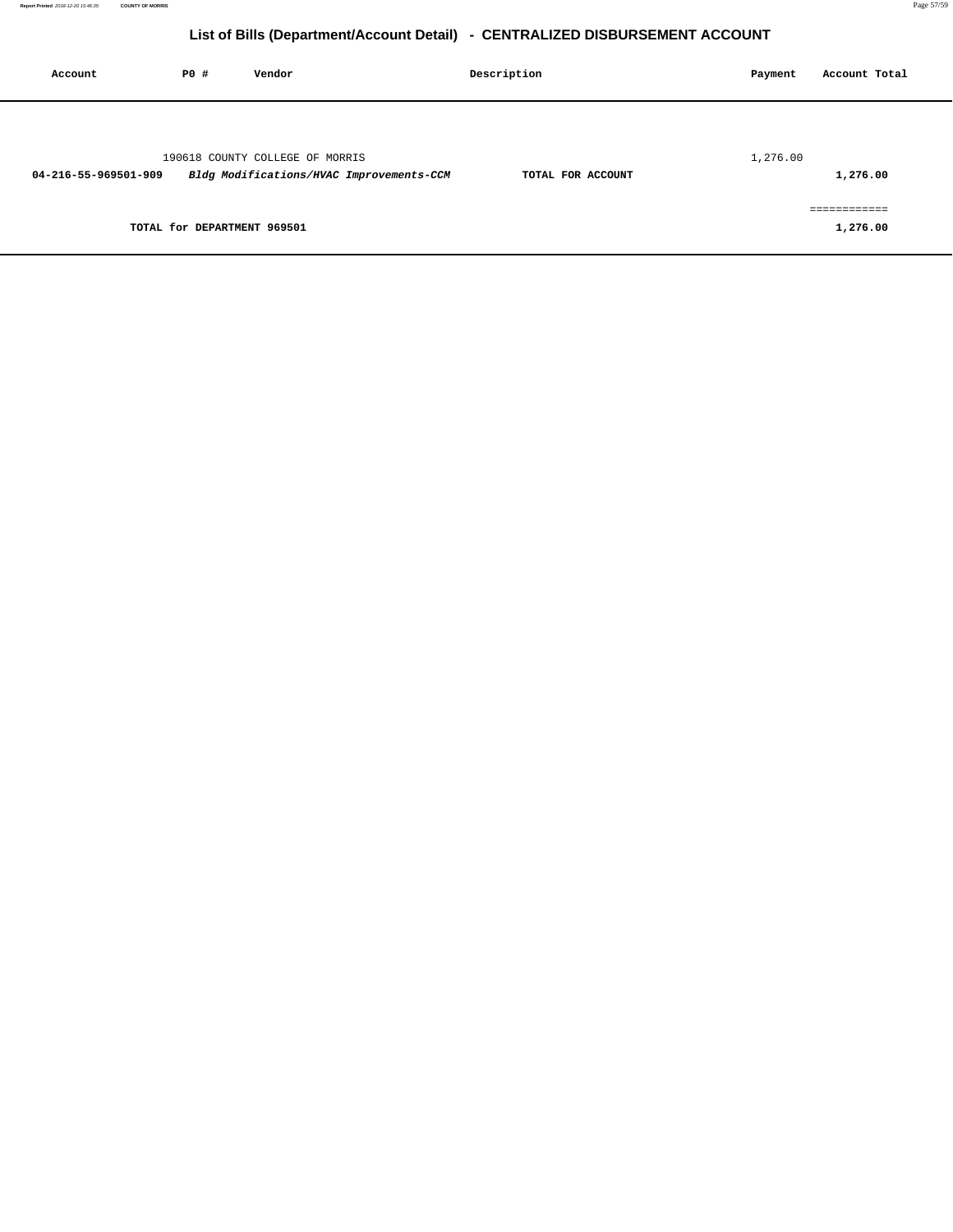| Account | <b>PO #</b> | Vendor | Description | Payment | Account Total |
|---------|-------------|--------|-------------|---------|---------------|
|         |             |        |             |         |               |

### **Dedicated Trust**

### **Tax Board**

|                                   |                   | ============ |
|-----------------------------------|-------------------|--------------|
|                                   |                   |              |
| 13-290-56-577101-888<br>Tax Board | TOTAL FOR ACCOUNT | 2,951.64     |
| 190506 PATRICIA MARSH             | 16.79             |              |
| 190506 PATRICIA MARSH             | 31.73             |              |
| 190506 PATRICIA MARSH             | 20.00             |              |
| 190506 PATRICIA MARSH             | 20.00             |              |
| 190506 PATRICIA MARSH             | 20.00             |              |
| 190506 PATRICIA MARSH             | 26.86             |              |
| 190506 PATRICIA MARSH             | 15.00             |              |
| 190506 PATRICIA MARSH             | 40.00             |              |
| 190506 PATRICIA MARSH             | 616.00            |              |
| 190506 PATRICIA MARSH             | 12.00             |              |
| 190506 PATRICIA MARSH             | 108.50            |              |
| 190505 RALPH MELORO               | 30.50             |              |
| 190505 RALPH MELORO               | 40.00             |              |
| 190505 RALPH MELORO               | 40.00             |              |
| 190505 RALPH MELORO               | 28.00             |              |
| 190505 RALPH MELORO               | 20.00             |              |
| 190505 RALPH MELORO               | 411.00            |              |
| 190505 RALPH MELORO               | 91.70             |              |
| 190502 WILLIAM KERSEY             | 40.00             |              |
| 190502 WILLIAM KERSEY             | 40.00             |              |
| 190502 WILLIAM KERSEY             | 40.00             |              |
| 190502 WILLIAM KERSEY             | 40.00             |              |
| 190502 WILLIAM KERSEY             | 40.00             |              |
| 190502 WILLIAM KERSEY             | 96.00             |              |
| 190502 WILLIAM KERSEY             | 55.00             |              |
| 190502 WILLIAM KERSEY             | 60.00             |              |
| 190502 WILLIAM KERSEY             | 837.96            |              |
| 190502 WILLIAM KERSEY             | 15.20             |              |
| 190502 WILLIAM KERSEY             | 99.40             |              |

### **County Clerk \$1.00 Fund**

|                                    | 189563 COUNTY BUSINESS SYSTEMS INC |                   | 13,050.00 |
|------------------------------------|------------------------------------|-------------------|-----------|
| 13-290-56-578401-888               | County Clerk \$1.00 Fund           | TOTAL FOR ACCOUNT | 13,050.00 |
|                                    |                                    |                   |           |
| TOTAL for County Clerk \$1.00 Fund |                                    |                   | 13,050.00 |
|                                    |                                    |                   |           |

**Environ Quality & Enforcement**

|                      | 190525 VERIZON WIRELESS                 |                   | 254.40 |
|----------------------|-----------------------------------------|-------------------|--------|
| 13-290-56-578901-888 | Environ Quality & Enforcement           | TOTAL FOR ACCOUNT | 254.40 |
|                      |                                         |                   |        |
|                      | TOTAL for Environ Quality & Enforcement |                   | 254.40 |